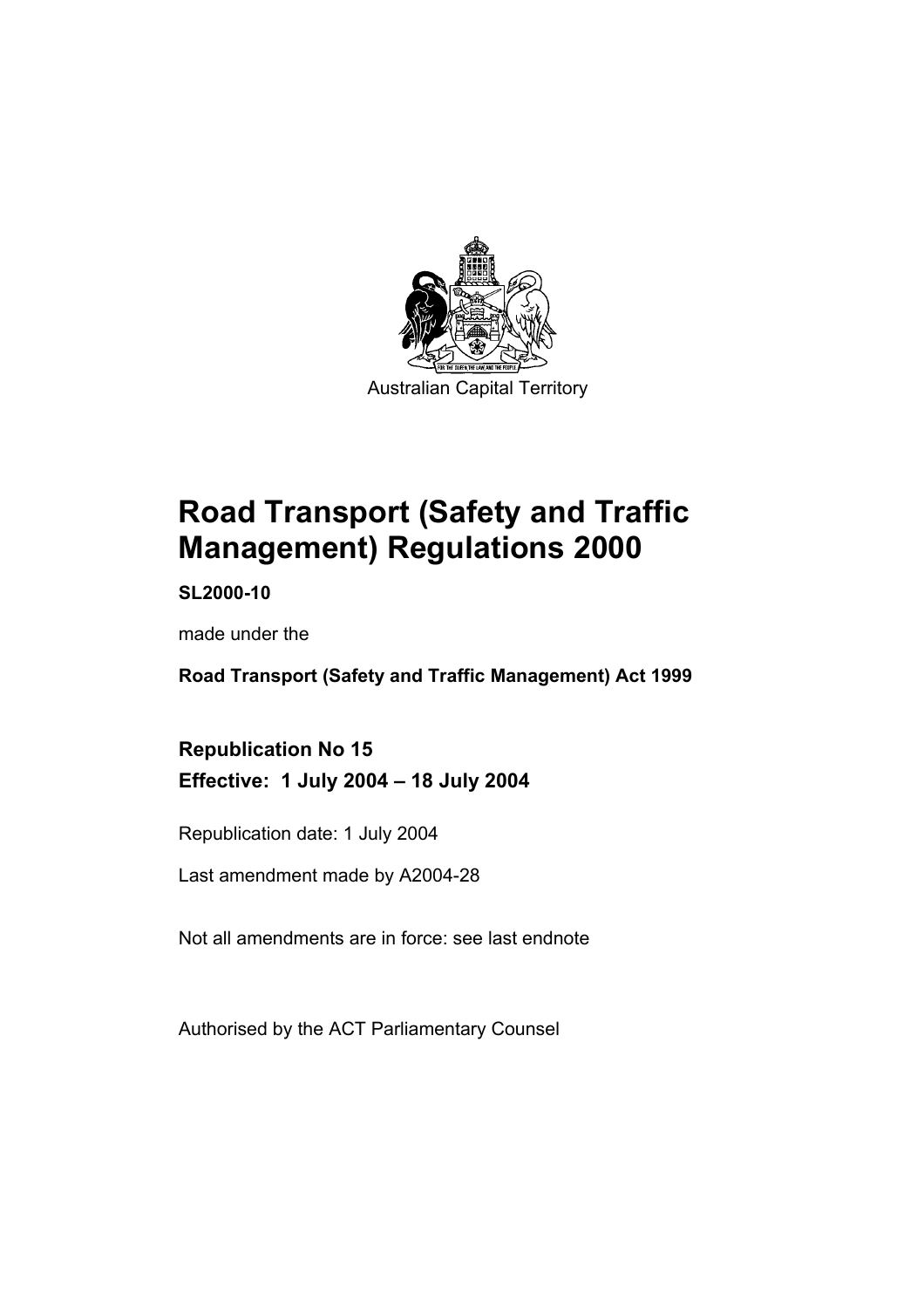#### **About this republication**

#### **The republished law**

This is a republication of the *Road Transport (Safety and Traffic Management) Regulations 2000*, made under the *Road Transport (Safety and Traffic Management) Act 1999* (including any amendment made under the *Legislation Act 2001*, part 11.3 (Editorial changes)) as in force on 1 July 2004*.* It also includes any amendment, repeal or expiry affecting the republished law to 1 July 2004.

The legislation history and amendment history of the republished law are set out in endnotes 3 and 4.

#### **Kinds of republications**

The Parliamentary Counsel's Office prepares 2 kinds of republications of ACT laws (see the ACT legislation register at www.legislation.act.gov.au):

- authorised republications to which the *Legislation Act 2001* applies
- unauthorised republications.

The status of this republication appears on the bottom of each page.

#### **Editorial changes**

The *Legislation Act 2001*, part 11.3 authorises the Parliamentary Counsel to make editorial amendments and other changes of a formal nature when preparing a law for republication. Editorial changes do not change the effect of the law, but have effect as if they had been made by an Act commencing on the republication date (see *Legislation Act 2001*, s 115 and s 117). The changes are made if the Parliamentary Counsel considers they are desirable to bring the law into line, or more closely into line, with current legislative drafting practice.

This republication does not include amendments made under part 11.3 (see endnote 1).

#### **Uncommenced provisions and amendments**

If a provision of the republished law has not commenced or is affected by an uncommenced amendment, the symbol  $\mathbf{U}$  appears immediately before the provision heading. The text of the uncommenced provision or amendment appears only in the last endnote.

#### **Modifications**

If a provision of the republished law is affected by a current modification, the symbol  $\mathbf{M}$ appears immediately before the provision heading. The text of the modifying provision appears in the endnotes. For the legal status of modifications, see *Legislation Act 2001*, section 95.

#### **Penalties**

The value of a penalty unit for an offence against this republished law at the republication date is—

- (a) if the person charged is an individual—\$100; or
- (b) if the person charged is a corporation—\$500.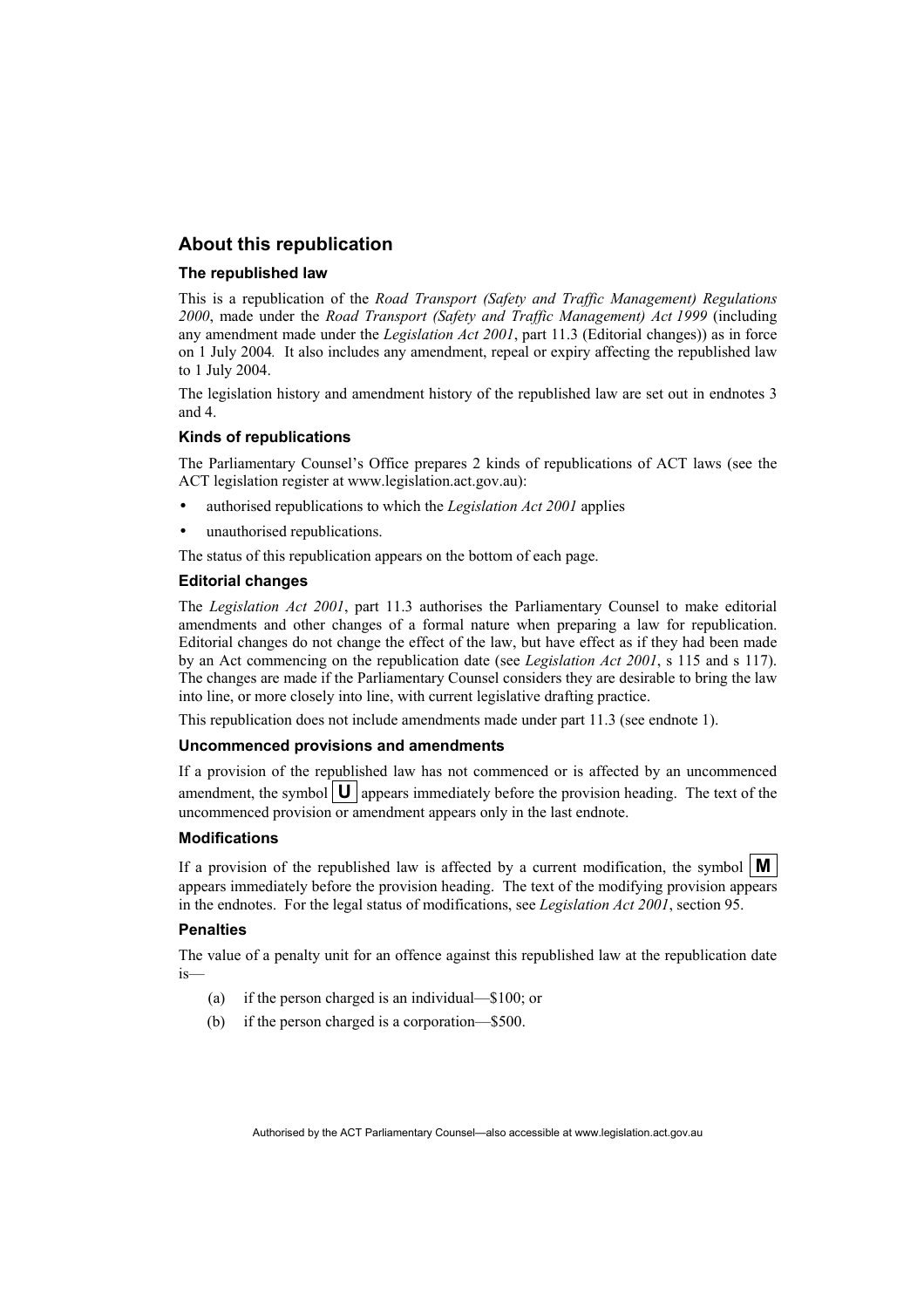

# **Road Transport (Safety and Traffic Management) Regulations 2000**

made under the

**Road Transport (Safety and Traffic Management) Act 1999** 

# **Contents**

Page

## **Chapter 1 Preliminary**

|     | Name of regulations                                           |               |
|-----|---------------------------------------------------------------|---------------|
| 3   | Definitions--- the dictionary                                 | 2.            |
| 4   | <b>Notes</b>                                                  | $\mathcal{P}$ |
| 4A  | Offences against regulations—application of Criminal Code etc | 3             |
| 4B  | Offences against regulations are strict liability offences    | 3             |
| 4C. | General defence of accident or reasonable effort              |               |

R15 01/07/04 Road Transport (Safety and Traffic Management) Regulations 2000 Effective: 01/07/04-18/07/04

contents 1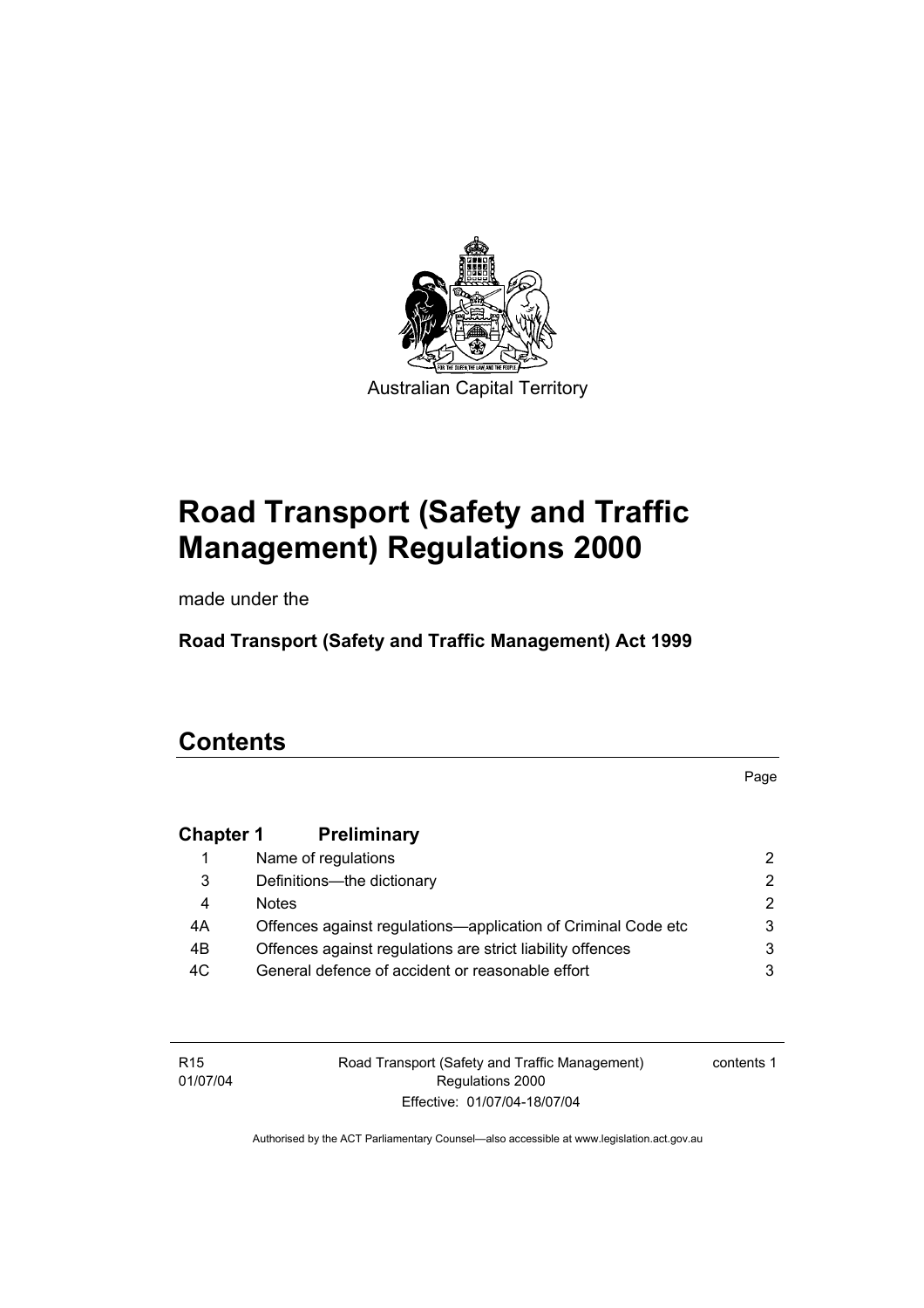#### **Contents**

| <b>Chapter 2</b> | <b>Australian Road Rules</b>                                                           | Page                        |
|------------------|----------------------------------------------------------------------------------------|-----------------------------|
| <b>Part 2.1</b>  | <b>Incorporation into ACT law</b>                                                      |                             |
| 5                | What are the Australian Road Rules                                                     | 4                           |
| 6                | Incorporation of Australian Road Rules into ACT law                                    | 4                           |
| <b>Part 2.2</b>  | How the Australian Road Rules are incorporated                                         |                             |
| Division 2.2.1   | General                                                                                |                             |
| $\overline{7}$   | References to another law of this jurisdiction etc                                     | $\overline{7}$              |
| Division 2.2.2   | Other provisions for the Australian Road Rules                                         |                             |
| 8                | ARR r 10 (2)-penalties for offences                                                    | 7                           |
| 8A               | ARR r 25 (2)—default speed-limit in built-up area                                      | 7                           |
| 9                | ARR r 95—emergency stopping lane only signs                                            | 7                           |
| 10               | ARR r 104-no truck signs                                                               | 8                           |
| 11               | ARR r 151 (3) (b)-riding a motorbike or bicycle alongside more than 1<br>other rider   | 8                           |
| 12               | ARR r 158 (2) (c)—other vehicles permitted to travel in bus lanes                      | 8                           |
| 12A              | ARR r 170 (1)—driver not to stop in intersection unless permitted                      | 8                           |
| 13               | ARR r 179 (1) (c)—stopping in a loading zone                                           | 8                           |
| 14               | ARR r 199 (2)—stopping near a postbox                                                  | 9                           |
| 15               | ARR r 206 (2) (b), (c)-parking by people with disabilities permit<br>holders           | 9                           |
| 16               | ARR r 207 (2) (a)—fees for parking in pay parking spaces                               | 9                           |
| 16A              | ARR r 213-non-application in ACT                                                       | 10                          |
| 17               | ARR r 215 (4)—lights required to be fitted to a vehicle                                | 10                          |
| 18               | ARR r 216 (3)—towing a vehicle at night or in hazardous weather<br>conditions          | 10                          |
| 19               | ARR r 220 (3)—using lights on vehicles that are stopped                                | 10                          |
| 20               | ARR r 221 (f)—using hazard warning lights on buses carrying children                   | 11                          |
| 21               | ARR r 222-using warning lights on buses carrying children                              | 11                          |
| 22               | ARR r 225-use of radar detectors                                                       | 11                          |
| 22A              | ARR r 236 (6)—hitchhiking, roadside commerce etc permitted                             | 12                          |
| 23               | ARR r 240 (2)—wheeled recreational devices and toys not to be used<br>on certain roads | 12                          |
| contents 2       | Road Transport (Safety and Traffic Management)<br>Regulations 2000                     | R <sub>15</sub><br>01/07/04 |

Effective: 01/07/04-18/07/04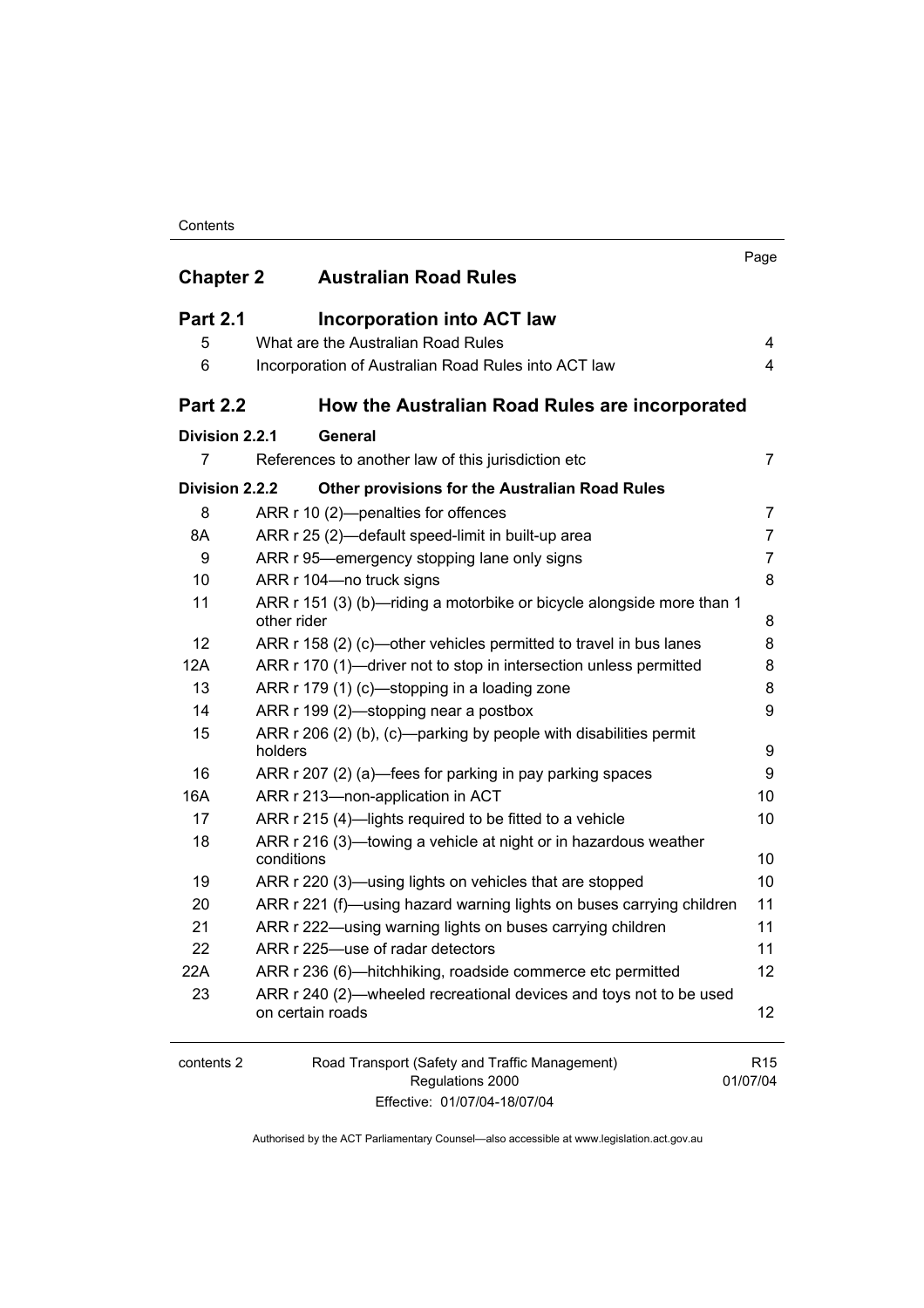**Contents** 

|                 |                                                                               | Page |
|-----------------|-------------------------------------------------------------------------------|------|
| 23A             | ARR r 248—bicycle rider may ride across marked foot crossing if<br>authorised | 12   |
| 23B             | ARR r 266 (3) (b)—wearing of seatbelts by passengers under 16 years<br>old    | 12   |
| 24              | ARR r 266 (7)—wearing of seatbelts by passengers under 16 years old           | 14   |
| 25              | ARR r 267 (3)—certificates of exemption from wearing seatbelts                | 14   |
| 26              | ARR r 270 (3)—wearing motorbike helmets                                       | 14   |
| 27              | ARR r 271 (6)-riding on motorbikes                                            | 14   |
| 27A             | ARR r 280 (2) (a)—other vehicles to which B light rules apply                 | 15   |
| 28              | ARR r 287 (3) (e), (4)—duties of participants in crashes                      | 15   |
| 29              | ARR r 289 (1) (g)—driving on a nature strip                                   | 16   |
| 30              | ARR r 298-driving with a person in or on a trailer                            | 16   |
| 31              | ARR r 310 (3), (4)-exemption for road workers etc                             | 17   |
| 32              | ARR r 313-postal workers                                                      | 18   |
| 33              | ARR dict-definitions for dictionary                                           | 18   |
| <b>Part 2.3</b> | <b>Additional ACT road rules</b>                                              |      |
| Division 2.3.1  | Noise and other nuisances                                                     |      |
| 37              | Making unnecessary engine noise                                               | 21   |
| 38              | Emission of waste oil or grease                                               | 21   |
| Division 2.3.2  | Driver and passenger safety                                                   |      |
| 39              | Safety of persons on trailers                                                 | 22   |
| 40              | Passengers in sidecars to be seated                                           | 23   |
| Division 2.3.3  | <b>Trailers and towing</b>                                                    |      |
| 41              | Number of vehicles that may be drawn                                          | 24   |
| 42              | Towing by vehicles under 4.5t                                                 | 25   |
| Division 2.3.4  | <b>Lights on vehicles</b>                                                     |      |
| 43              | Lights on motor vehicles generally                                            | 26   |
| Division 2.3.5  | <b>Stopping and parking</b>                                                   |      |
| 44              | Use of meters in metered parking areas                                        | 28   |
| 45              |                                                                               | 30   |
|                 | Parking in metered parking spaces                                             |      |
| 46              | Temporary closure of metered parking spaces                                   | 30   |

| R <sub>15</sub> | Road Transport (Safety and Traffic Management) | contents 3 |
|-----------------|------------------------------------------------|------------|
| 01/07/04        | Regulations 2000                               |            |
|                 | Effective: 01/07/04-18/07/04                   |            |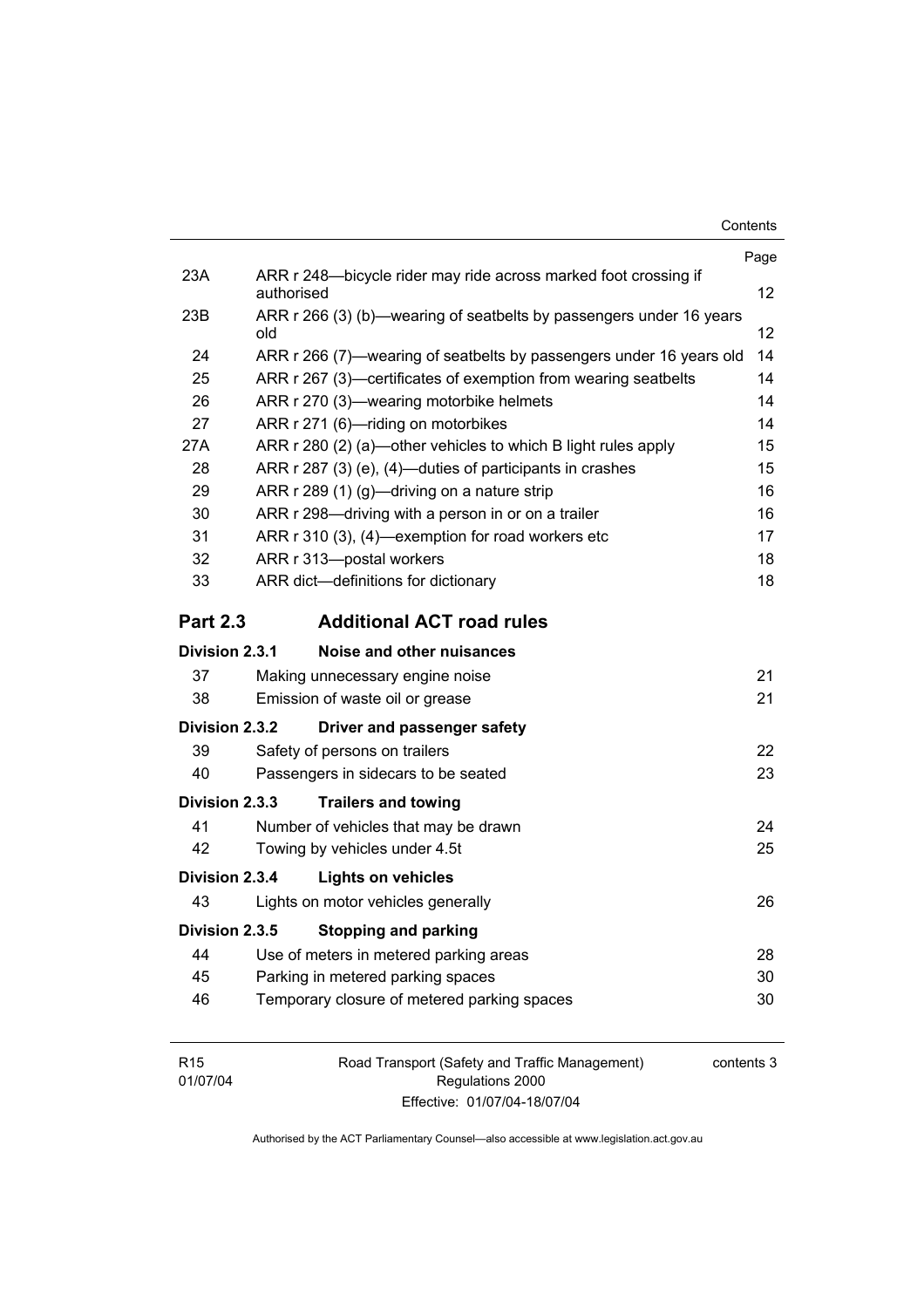#### **Contents**

| 47              | Misuse of parking meters                                                                  | Page<br>30 |
|-----------------|-------------------------------------------------------------------------------------------|------------|
| 48              | Interfering with parking meters etc                                                       | 31         |
| 49              | Use of tickets in ticket parking areas                                                    | 31         |
| 50              | Parking in ticket parking spaces                                                          | 33         |
| 51              | Temporary closure of ticket parking spaces                                                | 33         |
| 52              | Use of false or damaged parking tickets etc                                               | 34         |
| 53              | Misuse of ticket machines                                                                 | 35         |
| 54              | Interfering with parking ticket machines etc                                              | 35         |
| 55              | Removing parking tickets etc                                                              | 35         |
| 56              | Unauthorised use and revocation of mobility parking scheme authorities                    | 36         |
| 57A             | Stopping public buses in bus zones and at bus stops                                       | 36         |
| 58              | Stopping in an emergency etc or to comply with another law                                | 37         |
| Division 2.3.6  | Miscellaneous other road rules                                                            |            |
| 59              | Carrying dangerous substances                                                             | 38         |
| 60              | Interrupting funeral processions etc                                                      | 39         |
| 61              | Driving on roads closed to traffic                                                        | 39         |
| 62              | Use of wheeled recreational devices and wheeled toys on roads                             | 39         |
| <b>Part 2.4</b> | <b>Other provisions</b>                                                                   |            |
| 63              | Devices that are prescribed traffic control devices                                       | 41         |
| 64              | Preventing prescribed traffic control devices being clearly visible                       | 41         |
| 65              | Use of do not overtake turning vehicle sign                                               | 42         |
| 66              | Approvals etc by road transport authority                                                 | 42         |
| 67              | Exemption from requirement about riding on motorbikes                                     | 43         |
| 68              | Defence of complying with direction of police officer or authorised<br>person             | 43         |
| 69              | Exemption for driver of police vehicles                                                   | 43         |
| 70              | Exemption for driver of emergency vehicles                                                | 44         |
| 71              | Stopping and parking exemption for police and emergency vehicles and<br>authorised people | 44         |

contents 4 Road Transport (Safety and Traffic Management) Regulations 2000 Effective: 01/07/04-18/07/04

R15 01/07/04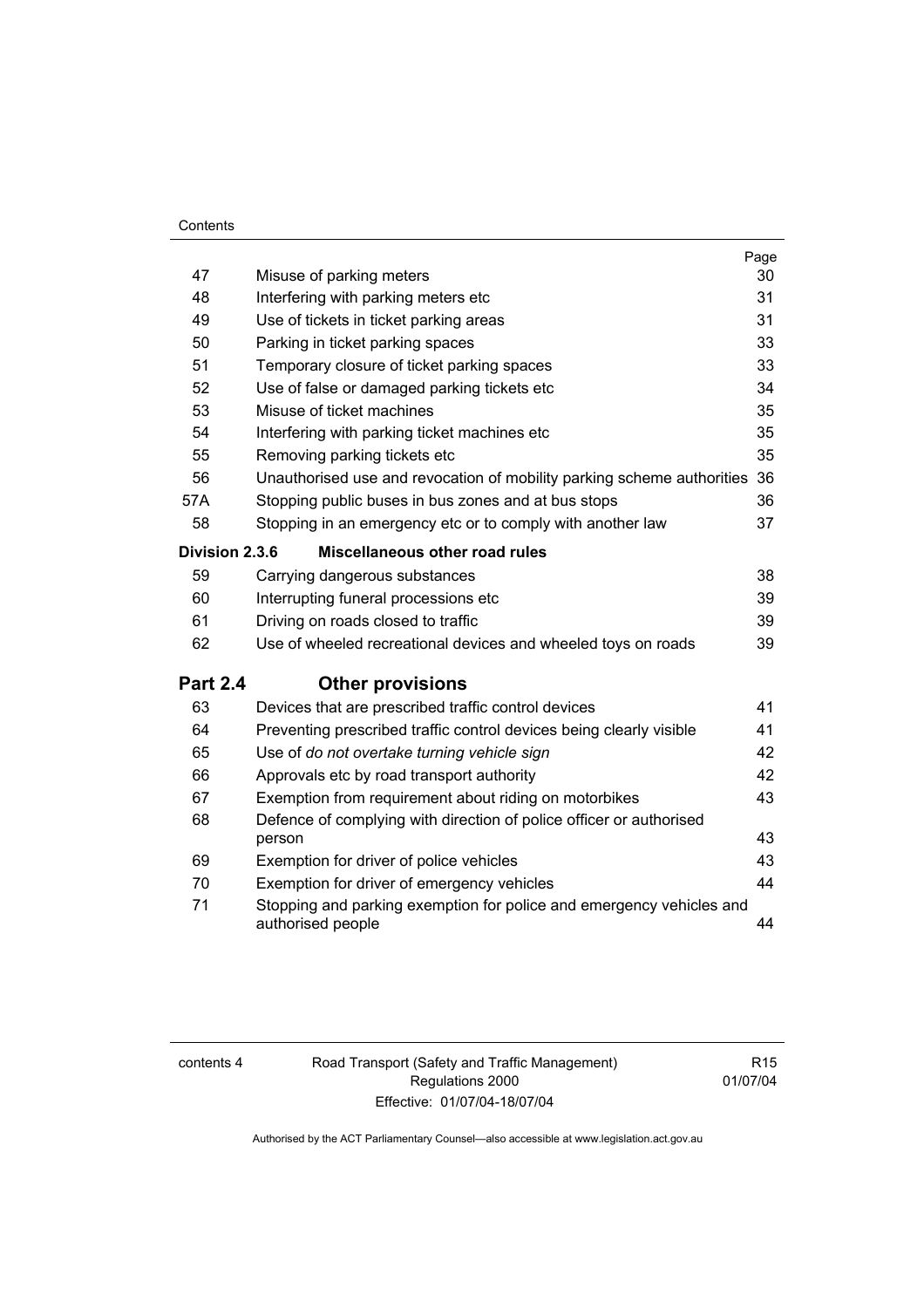| <b>Chapter 3</b><br><b>Parking</b><br><b>Part 3.1</b><br><b>Parking schemes</b><br>Division 3.1.1<br><b>Metered parking schemes</b><br>72<br>Metered parking schemes<br>73<br>Metered parking areas | Page                                                                      |    |
|-----------------------------------------------------------------------------------------------------------------------------------------------------------------------------------------------------|---------------------------------------------------------------------------|----|
|                                                                                                                                                                                                     |                                                                           |    |
|                                                                                                                                                                                                     |                                                                           |    |
|                                                                                                                                                                                                     |                                                                           |    |
|                                                                                                                                                                                                     |                                                                           |    |
|                                                                                                                                                                                                     |                                                                           | 46 |
|                                                                                                                                                                                                     |                                                                           | 46 |
| Parking meters<br>74                                                                                                                                                                                |                                                                           | 46 |
| 75<br>Metered parking spaces                                                                                                                                                                        |                                                                           | 47 |
| Division 3.1.2<br><b>Ticket parking schemes</b>                                                                                                                                                     |                                                                           |    |
| 75A<br>Parking authorities                                                                                                                                                                          |                                                                           | 47 |
| 75B<br>Parking authority guidelines                                                                                                                                                                 |                                                                           | 47 |
| 76<br>Ticket parking schemes-road transport authority                                                                                                                                               |                                                                           | 48 |
| 76A<br>Ticket parking schemes-parking authority                                                                                                                                                     |                                                                           | 48 |
| Ticket parking areas<br>77                                                                                                                                                                          |                                                                           | 49 |
| 78<br>Ticket parking spaces                                                                                                                                                                         |                                                                           | 49 |
| <b>Ticket machines</b><br>79                                                                                                                                                                        |                                                                           | 49 |
| 80<br>Parking tickets                                                                                                                                                                               |                                                                           | 49 |
| 81<br>Duration of parking tickets                                                                                                                                                                   |                                                                           | 50 |
| Division 3.1.3<br><b>Heavy vehicle parking</b>                                                                                                                                                      |                                                                           |    |
| Definitions for div 3.1.3<br>82                                                                                                                                                                     |                                                                           | 50 |
| 83<br>References in div to land adjoining residential land                                                                                                                                          |                                                                           | 51 |
| 84<br>Vehicle parked partly on residential land                                                                                                                                                     |                                                                           | 51 |
| 85<br>Parking of certain vehicles on residential land prohibited                                                                                                                                    |                                                                           | 51 |
| 86                                                                                                                                                                                                  | Parking of certain vehicles on land adjoining residential land prohibited | 52 |
| 87<br>Parking of certain commercial vehicles on land with multi-unit<br>developments                                                                                                                |                                                                           | 53 |
| Daily infringement<br>88                                                                                                                                                                            |                                                                           | 54 |
| 89<br>Codes of practice                                                                                                                                                                             |                                                                           | 54 |
| 90<br>Notice of codes of practice etc                                                                                                                                                               |                                                                           | 55 |
| 91<br>Application for exemption                                                                                                                                                                     |                                                                           | 55 |
| 92<br>Decision on application for exemption                                                                                                                                                         |                                                                           | 55 |
| 93<br><b>Endorsement of certificates</b>                                                                                                                                                            |                                                                           | 57 |
| Variation of conditions of exemptions<br>94                                                                                                                                                         |                                                                           | 58 |
| R <sub>15</sub><br>01/07/04<br>Regulations 2000                                                                                                                                                     | Road Transport (Safety and Traffic Management)<br>contents 5              |    |

Effective: 01/07/04-18/07/04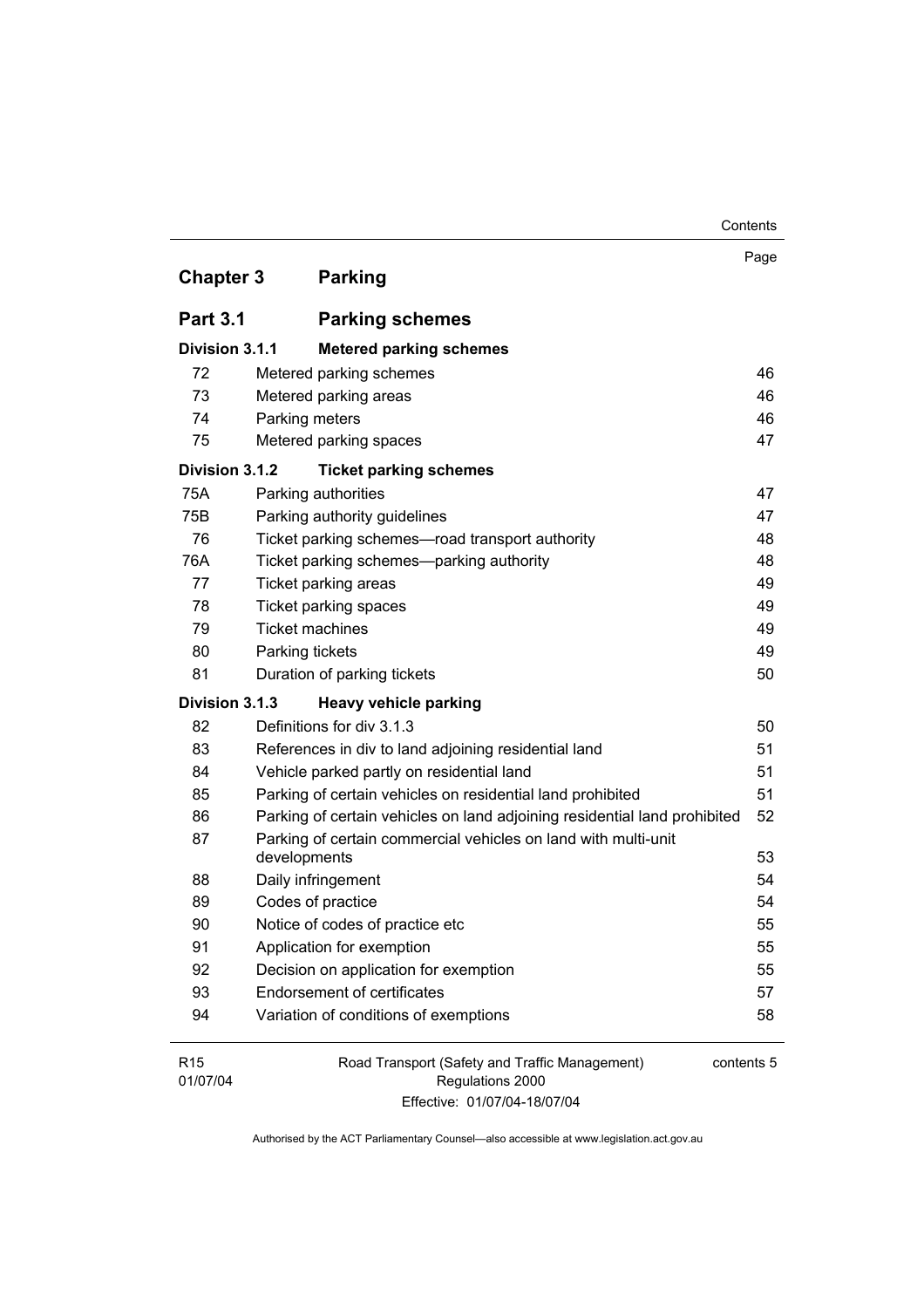| Contents |
|----------|
|          |

|                  |                                                                                               | Page |
|------------------|-----------------------------------------------------------------------------------------------|------|
| 95               | Additional information by applicant                                                           | 59   |
| 96               | Loss etc of existing operator's certificate                                                   | 59   |
| 97               | Cancellation of existing operator's certificate etc                                           | 59   |
| Division 3.1.4   | <b>Miscellaneous</b>                                                                          |      |
| 97A              | Other powers to provide pay parking                                                           | 61   |
| 98               | Overlapping schemes                                                                           | 61   |
| 98A              | Income from ticket parking scheme                                                             | 61   |
| 98B              | Costs of ticket parking scheme                                                                | 62   |
| 99               | Trailers not separately chargeable                                                            | 62   |
| <b>Part 3.2</b>  | Parking permits and mobility parking scheme                                                   |      |
|                  | authorities                                                                                   |      |
| 100              | Parking permits                                                                               | 63   |
| 101              | Mobility parking scheme authorities                                                           | 64   |
|                  |                                                                                               |      |
| <b>Chapter 4</b> | <b>Traffic offence detection devices</b>                                                      |      |
| 102              | Definitions for ch 4                                                                          | 65   |
| 103              | Approved traffic offence detection devices                                                    | 67   |
| 103A             | Approval of police vehicle speedometers                                                       | 67   |
| 104              | Major testing of traffic offence detection devices                                            | 67   |
| 105              | Use of digital camera detection devices                                                       | 69   |
| 105A             | Use of laser speed measuring devices                                                          | 70   |
| 105B             | Use of radar speed measuring devices                                                          | 71   |
| 106              | Approved people—testing and sealing                                                           | 71   |
| 107              | Approved people-use                                                                           | 72   |
| 107A             | Recording of digital camera detection device image files—Act, s 23 (2)<br>$(c)$ (ii)          | 72   |
| 107B             | Recording of traffic lights camera detection device image files—Act, s<br>23 (2) (c) (ii)     | 72   |
| 107C             | Verification of traffic lights camera detection device image files-Act, s<br>23 (2) (c) (iii) | 73   |
| 108              | Meaning of vehicle image codes                                                                | 74   |

6 Road Transport (Safety and Traffic Management) Regulations 2000 Effective: 01/07/04-18/07/04

R15 01/07/04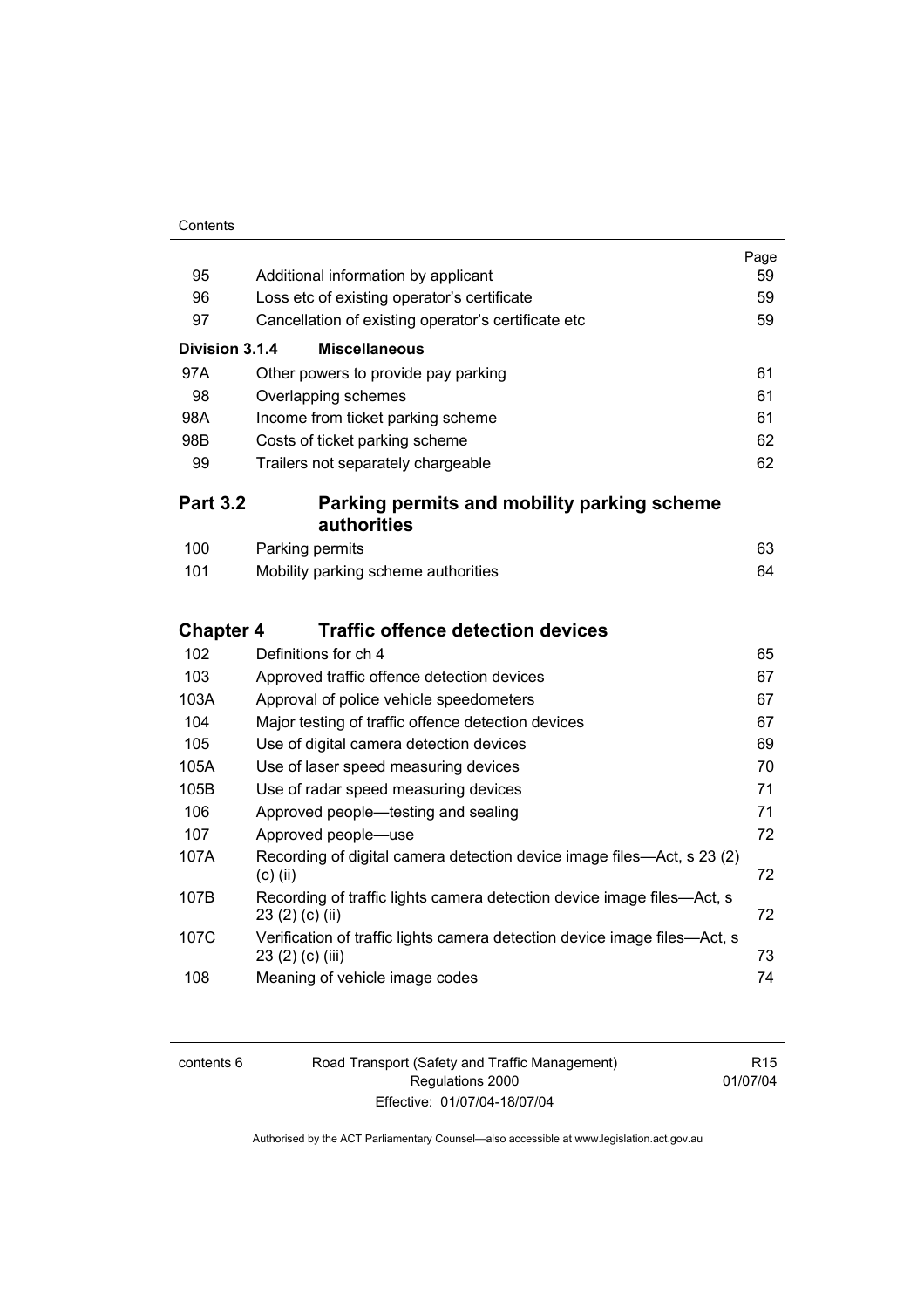|                                                                   |                                                    | Contents |
|-------------------------------------------------------------------|----------------------------------------------------|----------|
|                                                                   |                                                    | Page     |
| <b>Chapter 5</b>                                                  | <b>Miscellaneous</b>                               |          |
| 109                                                               | Additional powers of police                        | 78       |
| 110                                                               | Prohibition on car minding                         | 78       |
| 111                                                               | Removal of unattended vehicles from certain places | 79       |
| 112                                                               | Disposal of impounded vehicles—Act, s 10J          | 79       |
| 112A                                                              | Disposal of forfeited vehicles—Act, s 10J          | 81       |
| 113                                                               | Responsible person to inspect driver licence       | 81       |
| 114                                                               | Responsible person's consent                       | 81       |
|                                                                   |                                                    |          |
| <b>Schedule 1</b>                                                 | <b>Meaning of location codes on images</b>         | 82       |
| <b>Part 1.1</b>                                                   | <b>Digital camera detection devices</b>            | 82       |
| <b>Part 1.2</b><br><b>Traffic lights camera detection devices</b> |                                                    | 85       |
|                                                                   |                                                    |          |
| <b>Dictionary</b>                                                 |                                                    | 86       |
|                                                                   |                                                    |          |
| <b>Endnotes</b>                                                   |                                                    |          |
| 1                                                                 | About the endnotes                                 | 96       |
| 2                                                                 | 96<br>Abbreviation key                             |          |
| 3                                                                 | Legislation history                                | 97       |
| 4                                                                 | Amendment history<br>100                           |          |

5 Earlier republications 111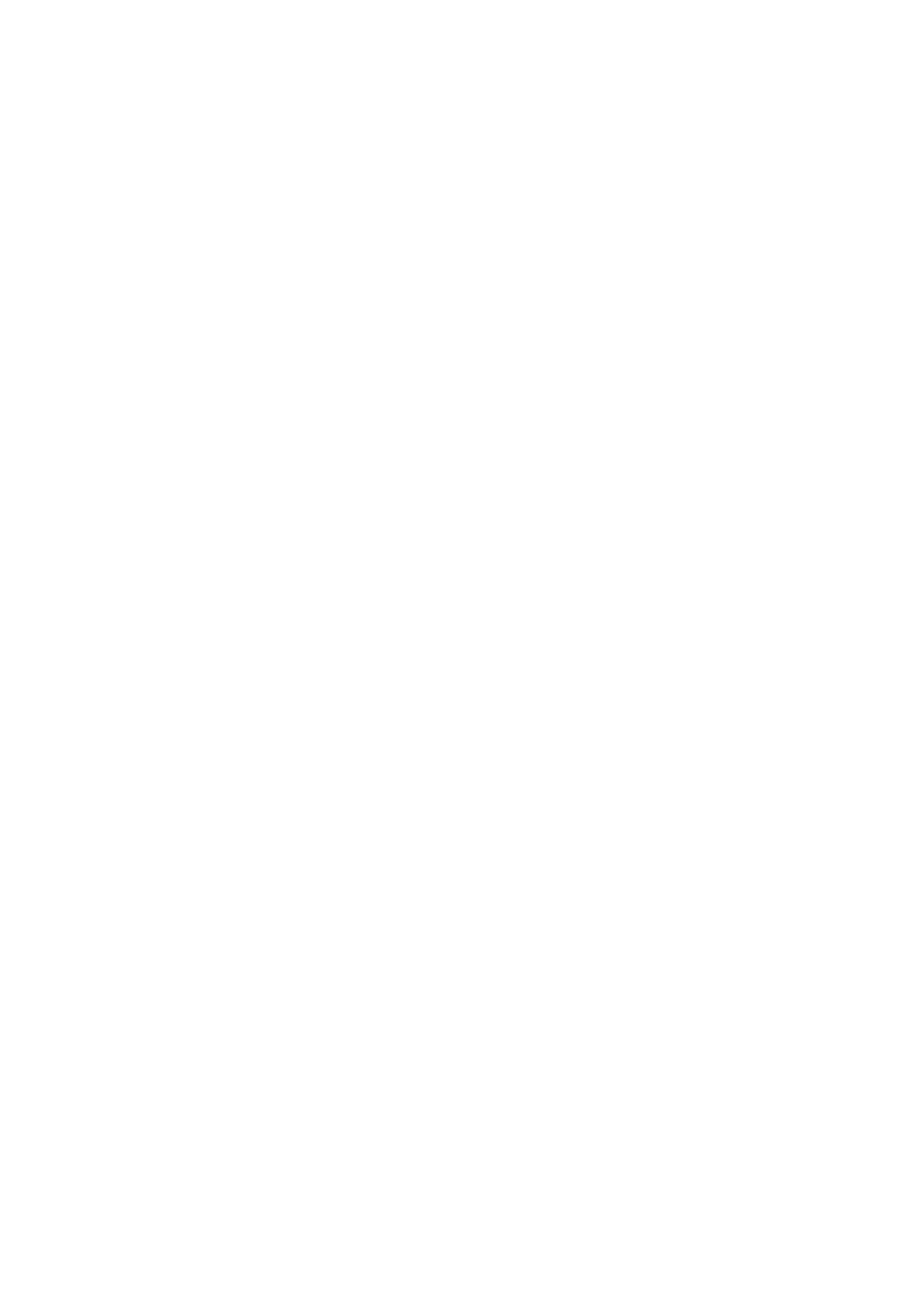

# **Road Transport (Safety and Traffic Management) Regulations 2000**

made under the

I

**Road Transport (Safety and Traffic Management) Act 1999** 

R15 01/07/04 Road Transport (Safety and Traffic Management) Regulations 2000 Effective: 01/07/04-18/07/04

page 1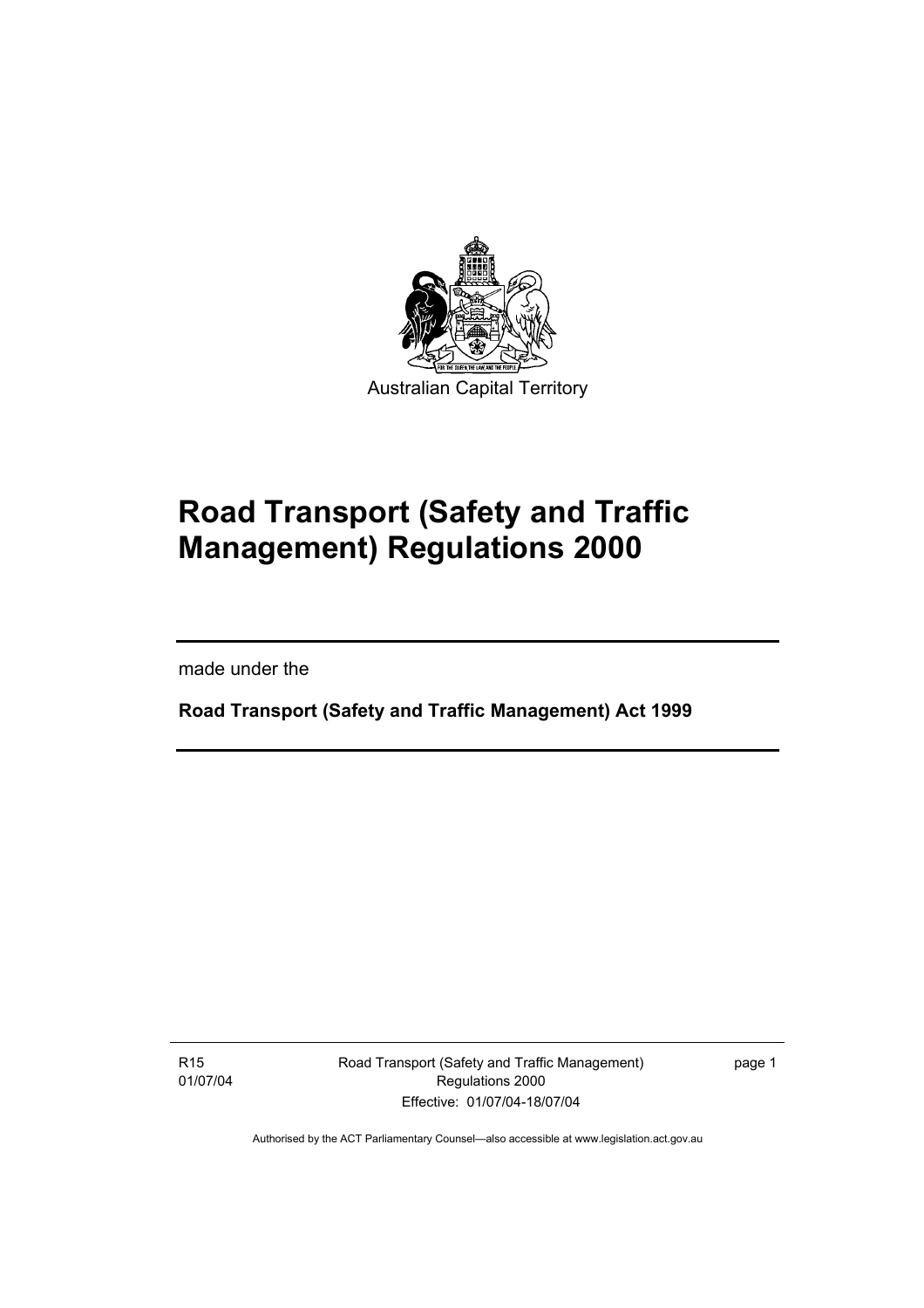#### **Chapter 1** Preliminary

Regulation 1

# **Chapter 1** Preliminary

**1 Name of regulations** 

These regulations are the *Road Transport (Safety and Traffic Management) Regulations 2000*.

#### **3 Definitions—the dictionary**

- (1) The dictionary at the end of these regulations is part of these regulations.
	- *Note 1* The dictionary defines certain words and expressions used in these regulations, and includes references (*signpost definitions*) to other words and expressions defined elsewhere in these regulations or elsewhere in the road transport legislation.

 For example, the signpost definition '*semitrailer*—see the *Road Transport (Vehicle Registration) Regulations 2000*, dictionary.' means the word 'semitrailer' is defined in the dictionary to those regulations and the definition applies to these regulations.

- *Note 2* A definition in the dictionary (including a signpost definition) applies to the entire Act unless the definition, or another provision of the Act, provides otherwise or the contrary intention otherwise appears (see *Legislation Act 2001*, s 155 and s 156 (1)).
- (2) The definitions in the dictionary do not apply to the Australian Road Rules unless these regulations provide otherwise.

#### **4 Notes**

A note in these regulations is explanatory and is not part of these regulations.

*Note* See *Legislation Act 2001*, s 127 (1), (4) and (5) for the legal status of notes.

page 2 Road Transport (Safety and Traffic Management) Regulations 2000 Effective: 01/07/04-18/07/04

R15 01/07/04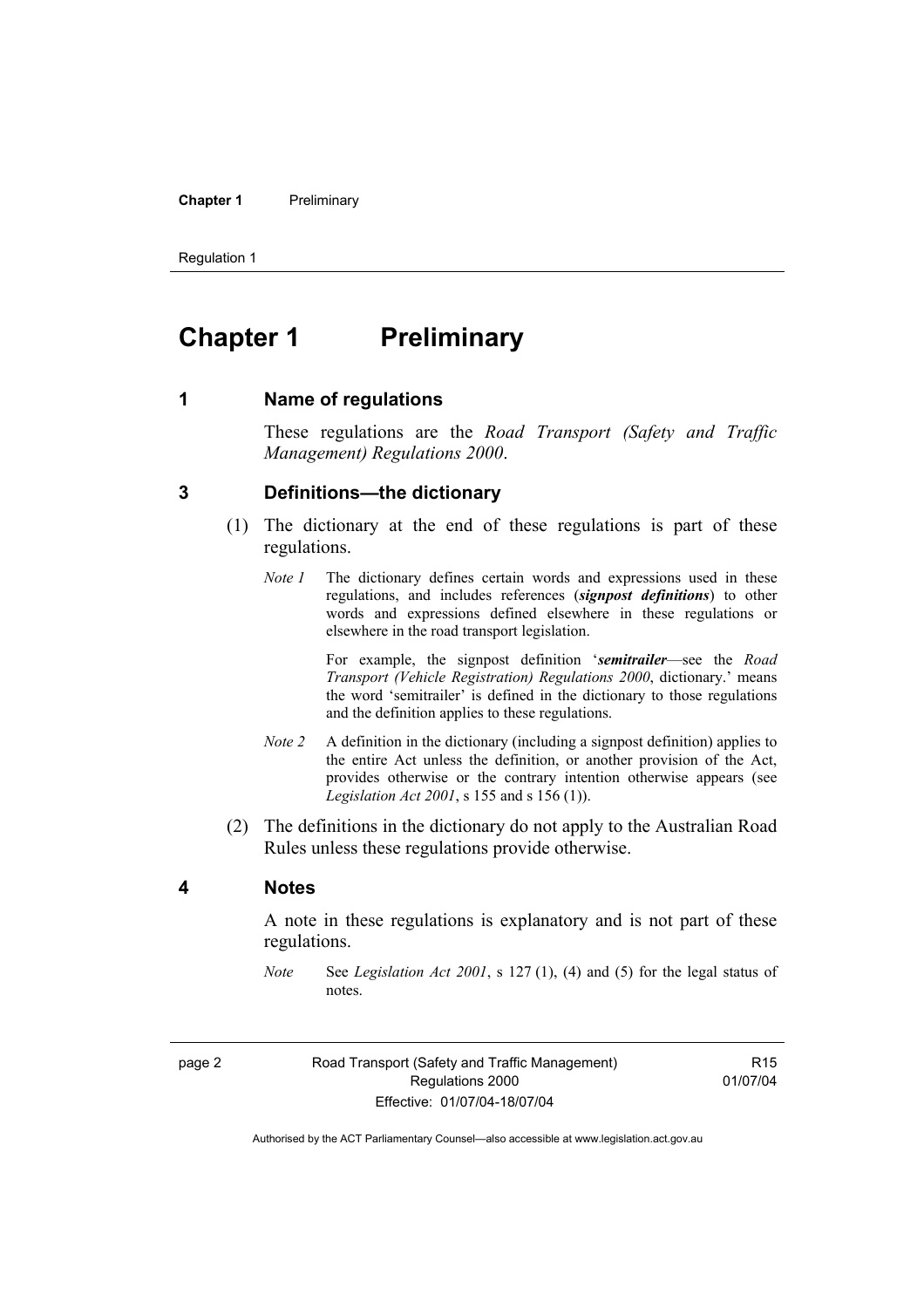#### **4A Offences against regulations—application of Criminal Code etc**

Other legislation applies in relation to offences against these regulations (including the Australian Road Rules).

*Note 1 Criminal Code*

The Criminal Code, ch 2 applies to an offence against these regulations (see Code, pt 2.1).

The chapter sets out the general principles of criminal responsibility (including burdens of proof and general defences), and defines terms used for offences to which the Code applies (eg *conduct*, *intention*, *recklessness* and *strict liability*).

#### *Note 2 Penalty units*

The Legislation Act, s 133 deals with the meaning of offence penalties that are expressed in penalty units.

*Note 3* The Australian Road Rules are to be read with, and as if they formed part of, these regulations (see reg 6).

#### **4B Offences against regulations are strict liability offences**

An offence against these regulations (including the Australian Road Rules) is a strict liability offence.

#### **4C General defence of accident or reasonable effort**

Without limiting any other defence, it is a defence to an offence against these regulations (including the Australian Road Rules) if the defendant proves that the offence—

- (a) was the result of an accident; or
- (b) could not have been avoided by any reasonable efforts by the defendant.

page 3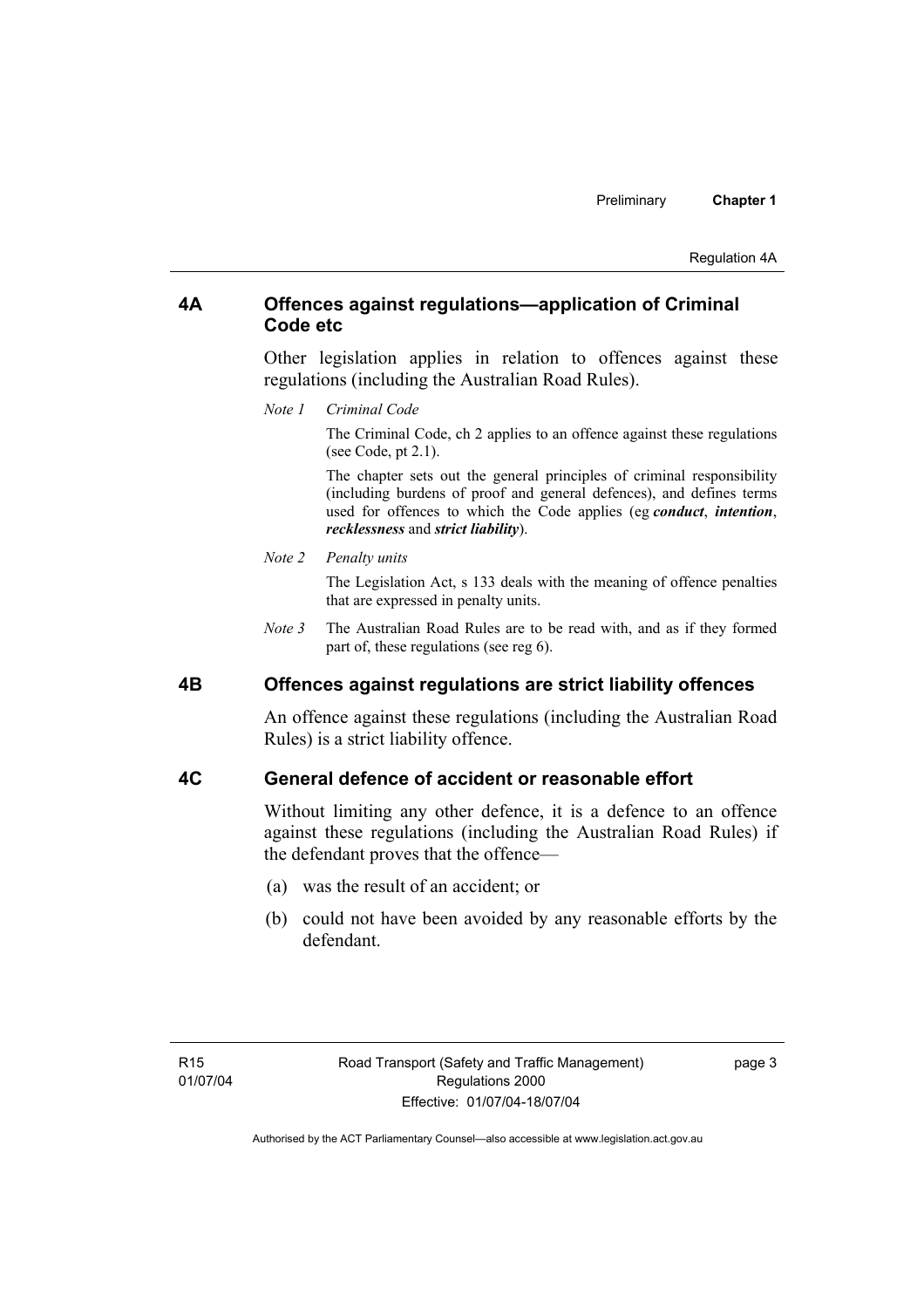**Chapter 2 Australian Road Rules**<br>**Part 2.1 Incorporation into ACT Incorporation into ACT law** 

Regulation 5

# **Chapter 2 Australian Road Rules**

## **Part 2.1 Incorporation into ACT law**

#### **U 5 What are the Australian Road Rules**

In these regulations, the *Australian Road Rules* are that part of the publication known as the Australian Road Rules, ISBN 0 7240 8874 1, published by the National Road Transport Commission on 19 October 1999 that consists of the rules approved by the Australian Transport Council under the *National Road Transport Commission Act 1991* (Cwlth) on 29 January 1999 (together with the amendments of the rules approved by the Australian Transport Council on 30 June 1999 and 11 October 1999).

#### **6 Incorporation of Australian Road Rules into ACT law**

- (1) The Australian Road Rules (other than rule 2) are to be read with, and as if they formed part of, these regulations.
- (2) Subregulation (1) has effect subject to these regulations.

R15 01/07/04

*Note* The Australian Road Rules are available on the ACT legislation register (www.legislation.act.gov.au).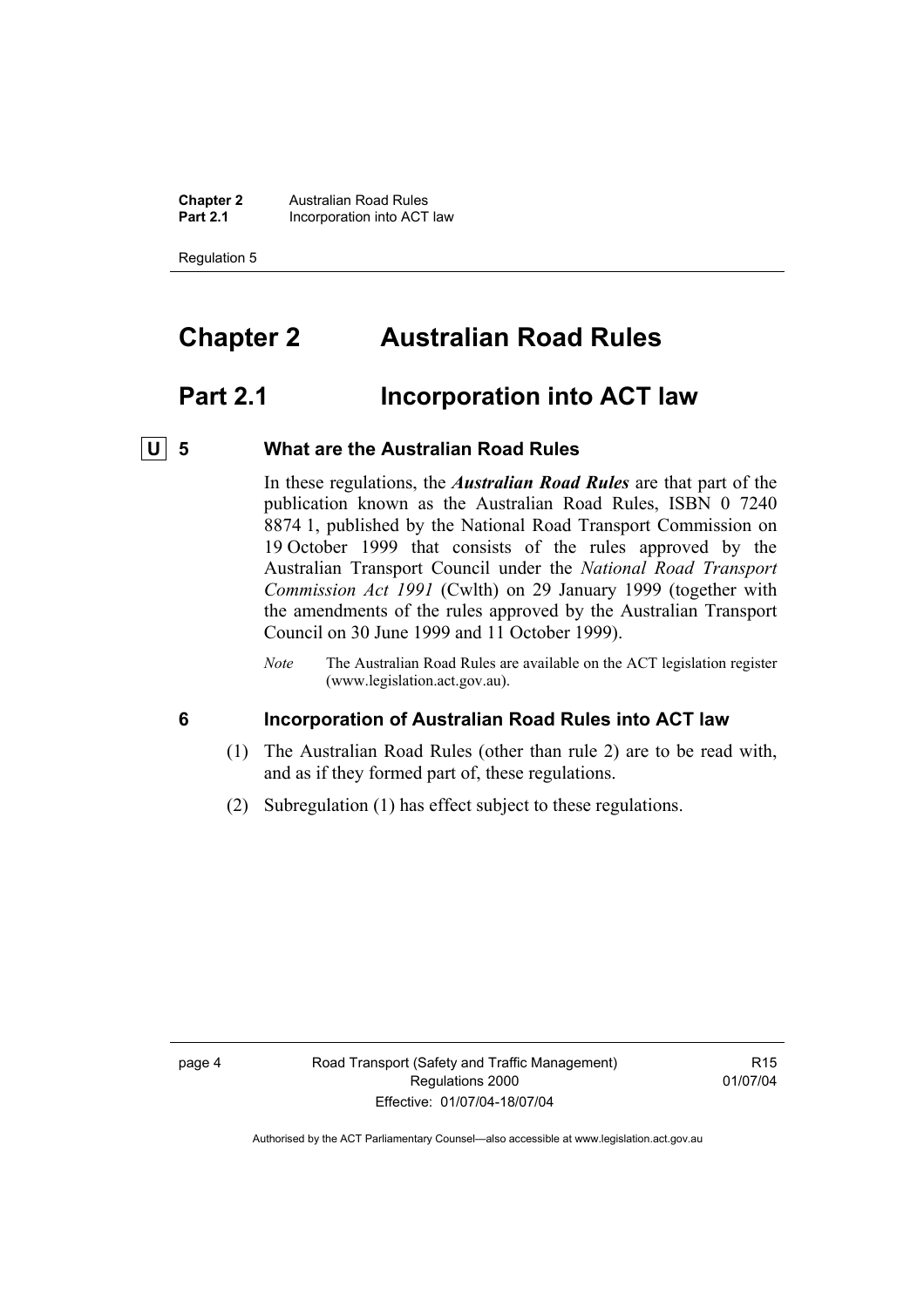# **Part 2.2 How the Australian Road Rules are incorporated**

#### **U Division 2.2.1 General**

*Note 1* The Australian Road Rules are not completely self-contained and need to be read with associated laws of each jurisdiction. Many of the rules provide for 'another law of this jurisdiction' to define terms used in the Australian Road Rules for application of the Australian Road Rules in the ACT, to permit things to be done in the ACT otherwise prohibited by the Australian Road Rules or to exempt persons in the ACT from complying with the Australian Road Rules.

| <b>ARR</b><br>provision | provision of<br>these<br>regulations | <b>ARR provision</b>                        | provision of<br>these<br>regulations |
|-------------------------|--------------------------------------|---------------------------------------------|--------------------------------------|
| 10(2)                   | 8                                    | 270(3)                                      | 26                                   |
| 25(2)                   | 8A                                   | 271 (6)                                     | 27                                   |
| 95                      | 9                                    | 280(2)(a)                                   | 27A                                  |
| 104                     | 10                                   | $287(3)$ (e) and (4)                        | 28                                   |
| 151 $(3)$ $(b)$         | 11                                   | 289(1)(g)                                   | 29                                   |
| 158 $(2)$ $(c)$         | 12                                   | 298                                         | 30                                   |
| 179(1)(c)               | 13                                   | $310(3)$ and $(4)$                          | 31                                   |
| 199(2)                  | 14                                   | 313                                         | 32                                   |
| $206(2)$ (b) and<br>(c) | 15                                   | dict, def <i>approved</i><br>bicycle helmet | 33(1)                                |
| 207(2)(a)               | 16                                   | dict, def <i>authorised</i><br>person       | 33 (1)                               |
| 213                     | 16A                                  | dict, def <i>emergency</i><br>worker        | 33(1)                                |
| 215(3)                  | 17                                   | dict, def $GVM$                             | 33(2)                                |

*Note 2* The following table sets out the provisions of the Australian Road Rules for which provision is made by this part:

R15 01/07/04 Road Transport (Safety and Traffic Management) Regulations 2000 Effective: 01/07/04-18/07/04

page 5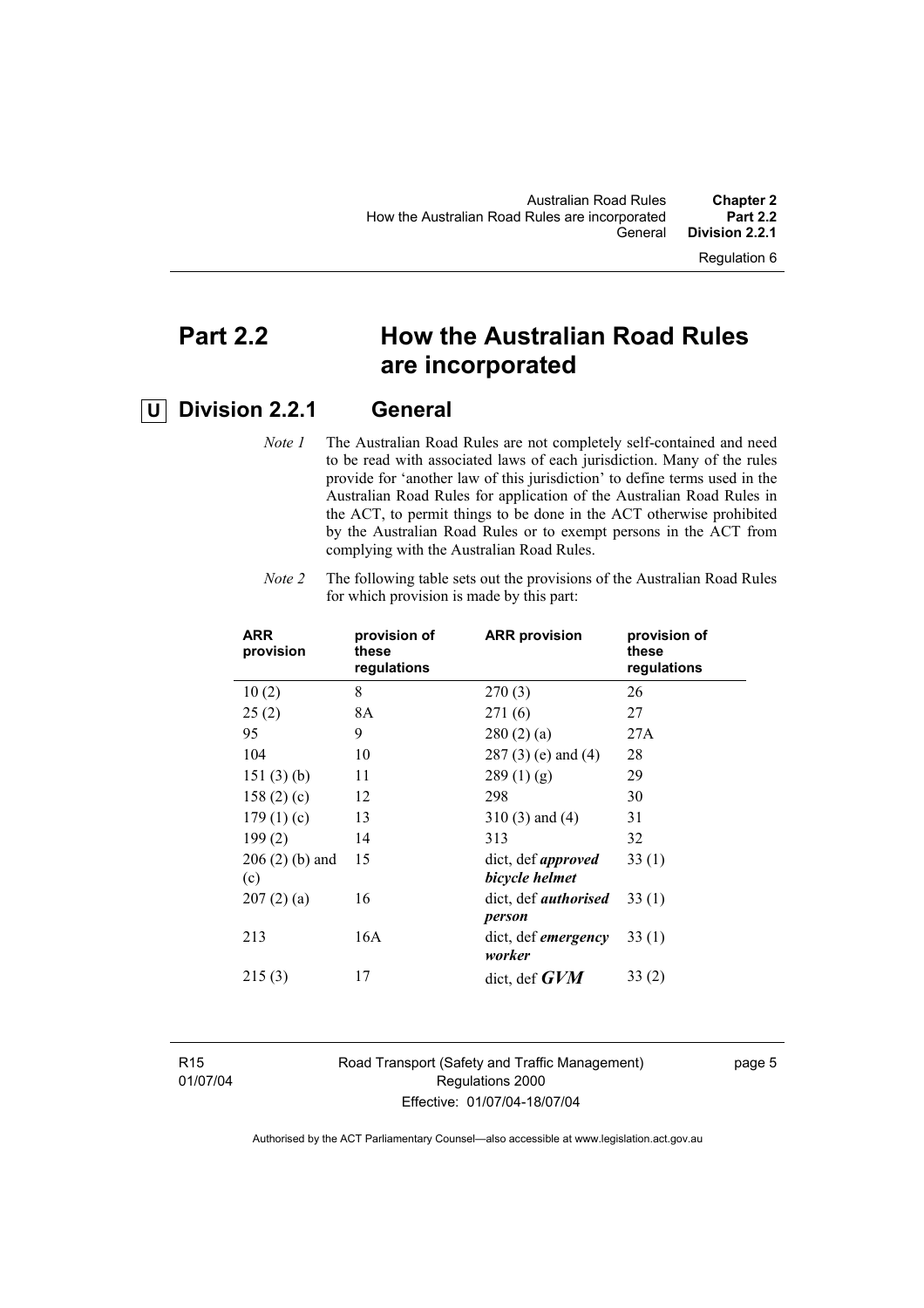| <b>Chapter 2</b> | Australian Road Rules                          |
|------------------|------------------------------------------------|
| <b>Part 2.2</b>  | How the Australian Road Rules are incorporated |
| Division 2.2.1   | General                                        |

| ARR<br>provision              | provision of<br>these<br>regulations | <b>ARR provision</b>                         | provision of<br>these<br>regulations |
|-------------------------------|--------------------------------------|----------------------------------------------|--------------------------------------|
| 216(3)                        | 18                                   | dict, def <i>hazard</i><br>warning lights    | 33(3)                                |
| 220(3)                        | 19                                   | dict, def<br>mechanical<br>signalling device | 33(1)                                |
| 221(f)                        | 20                                   | dict, def oversize<br>vehicle                | 33(1)                                |
| 222                           | 21                                   | dict, def <i>police</i><br>officer           | 33(1)                                |
| 225                           | 22                                   | dict, def portable<br>warning device         | 33(4)                                |
| 240(2)                        | 23                                   | dict, def <i>postal</i><br>worker            | 33(1)                                |
| 248                           | 23A                                  | dict, def <i>public bus</i>                  | 33 (1)                               |
| 266(3)(b)<br>266(7)<br>267(3) | 23B<br>24<br>25                      | dict, def <i>taxi</i>                        | 33(1)                                |

*Note 3* The following table sets out other provisions of the Australian Road Rules for which provision is made by other Territory laws (including provisions in other parts of these regulations):

| <b>ARR provision</b>                   | other law                                          |  |
|----------------------------------------|----------------------------------------------------|--|
| 12(2)                                  | Road Transport (General) Act 1999, s 12            |  |
| 13(2)                                  | Road Transport (General) Act 1999, s 12            |  |
| $28(2)$ , n 3                          | these regulations, reg 65                          |  |
| $32(2)$ , n 3                          | these regulations, reg 65                          |  |
| 185(1)                                 | these regulations, reg 100                         |  |
| $287(1)$ , n 2                         | Road Transport (Safety and Traffic Management) Act |  |
|                                        | 1999, s 16                                         |  |
| 311(1)(c)                              | Road Transport (Dimensions and Mass) Act 1990      |  |
| 312(3)(c)                              | Road Transport (Safety and Traffic Management) Act |  |
|                                        | 1999, ss 31-32                                     |  |
| dict, def <i>parking</i>               | these regulations, reg 101                         |  |
| permit for people<br>with disabilities |                                                    |  |

page 6 Road Transport (Safety and Traffic Management) Regulations 2000 Effective: 01/07/04-18/07/04

R15 01/07/04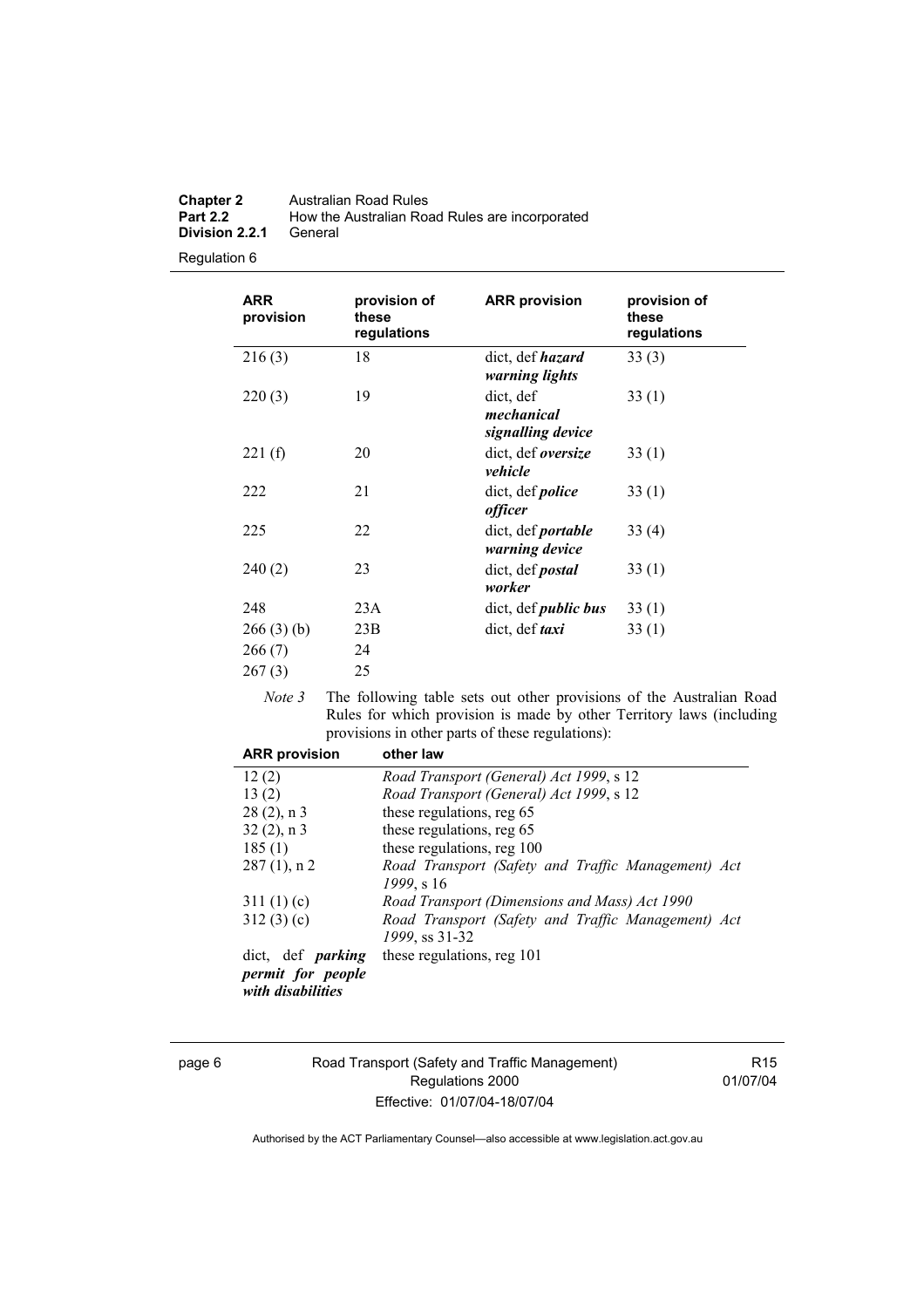#### **7 References to another law of this jurisdiction etc**

- (1) In the Australian Road Rules, a reference to *another law of this jurisdiction* includes a reference to the Act.
	- *Note* A reference to an Act includes a reference to the statutory instruments made or in force under the Act, including regulations (see *Legislation Act 2001*, s 104).
- (2) In the Australian Road Rules:

*law of this jurisdiction* means a Territory law or a law applying as a Territory law.

*this jurisdiction* means the Australian Capital Territory.

### **Division 2.2.2 Other provisions for the Australian Road Rules**

#### **8 ARR r 10 (2)—penalties for offences**

For the Australian Road Rules, rule 10 (2), the penalty for an offence against the Australian Road Rules is a maximum penalty of 20 penalty units.

#### **U 8A ARR r 25 (2)—default speed-limit in built-up area**

For the Australian Road Rules, rule 25 (1), and despite rule 25 (2), the *default speed-limit* applying to a driver for a length of road in a built-up area is 50km/h.

*Note* ARR r 25 (2) provides a 60km/h default speed-limit for a built-up area.

#### **9 ARR r 95—emergency stopping lane only signs**

For the Australian Road Rules, rule 95, the driver of a police or emergency vehicle is permitted to drive in an emergency stopping lane.

page 7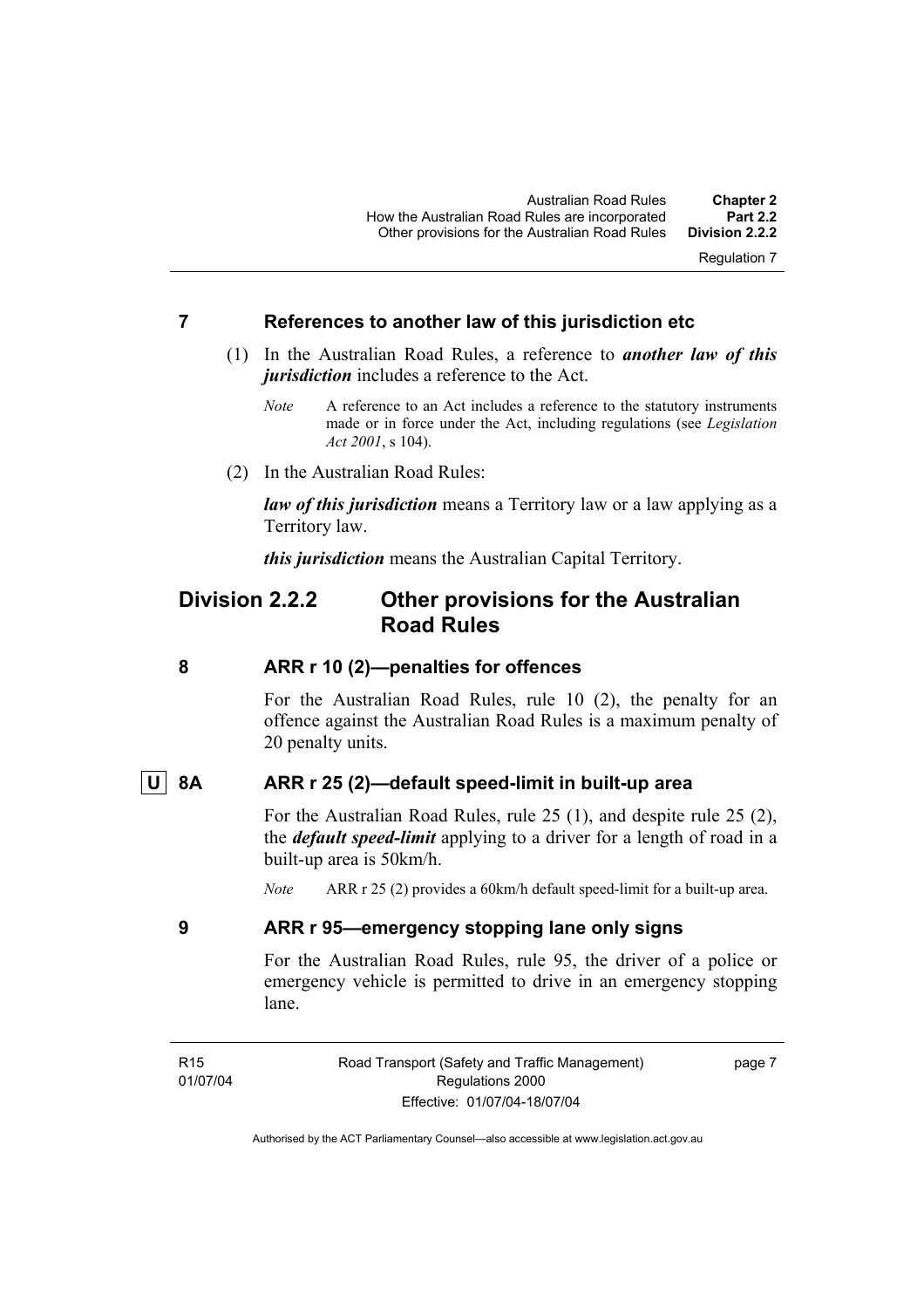**Chapter 2** Australian Road Rules<br>**Part 2.2** How the Australian Ro **Part 2.2 How the Australian Road Rules are incorporated Division 2.2.2** Other provisions for the Australian Road Rules **Other provisions for the Australian Road Rules** Regulation 10

#### **10 ARR r 104—no truck signs**

For the Australian Road Rules, rule 104, a driver is permitted to drive a vehicle on a road (or a bridge, causeway, ramp or similar structure forming part of a road) past a *no trucks sign* mentioned in rule 104 (1), (2) or (3) if the destination of the driver's vehicle is a place on or reached from the road (or structure) and there is no alternative route by which to reach the destination.

#### **11 ARR r 151 (3) (b)—riding a motorbike or bicycle alongside more than 1 other rider**

For the Australian Road Rules, rule 151 (3) (b), the rider of a motorbike or bicycle is permitted to ride alongside more than 1 rider if each of the riders is taking part in an event approved by the road transport authority for this regulation.

#### **12 ARR r 158 (2) (c)—other vehicles permitted to travel in bus lanes**

- (1) The drivers of the following vehicles are permitted to drive in a bus lane:
	- (a) taxis;
	- (b) motorbikes.
	- *Note* Reg 27A applies the B light rules to drivers of taxis and motorbikes.
- (2) In this regulation:

*taxi* includes a private hire car and a restricted hire vehicle.

 **U 12A ARR r 170 (1)—driver not to stop in intersection unless permitted** 

#### **13 ARR r 179 (1) (c)—stopping in a loading zone**

For the Australian Road Rules, rule 179 (1) (c)—

page 8 Road Transport (Safety and Traffic Management) Regulations 2000 Effective: 01/07/04-18/07/04

**R15** 01/07/04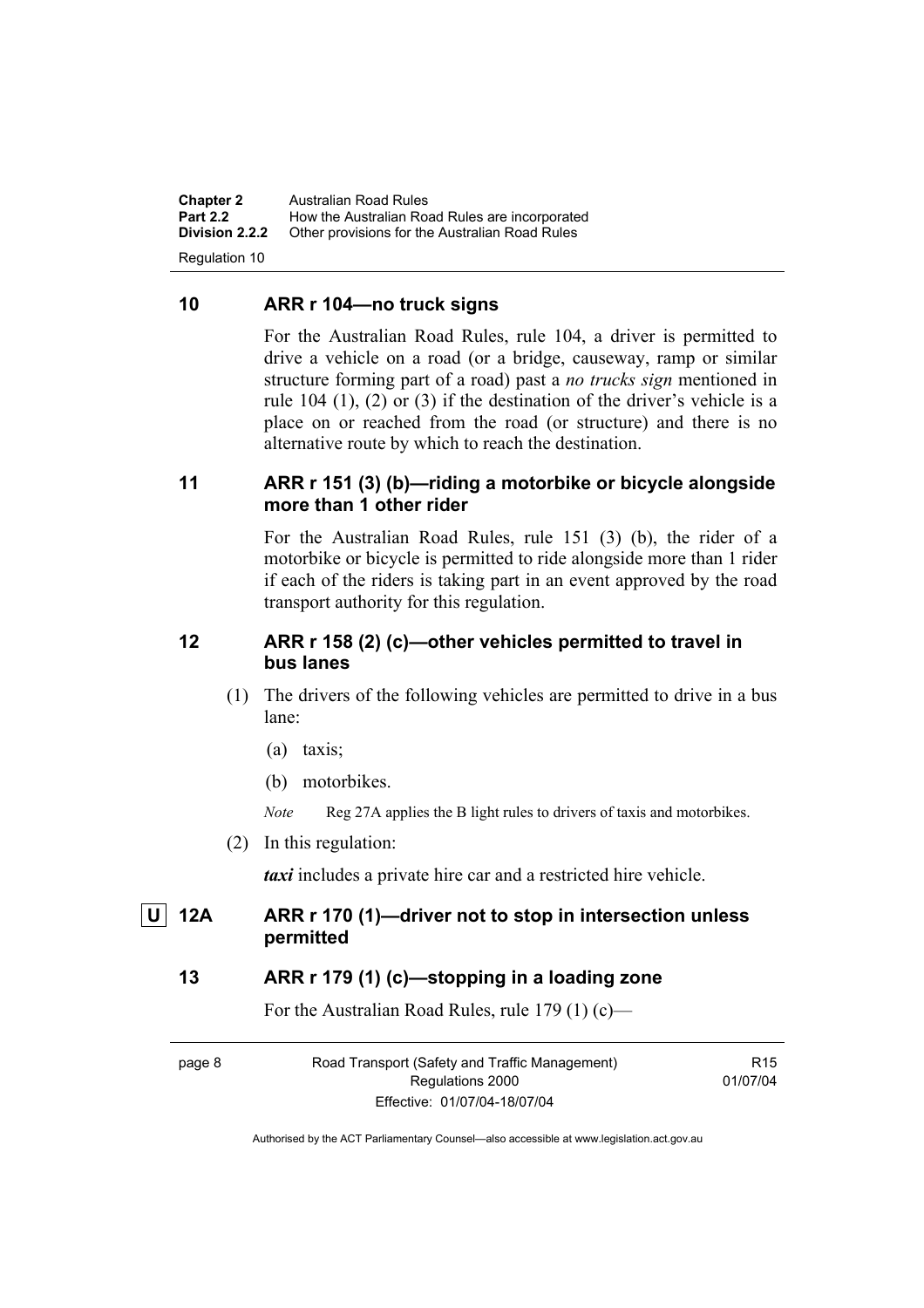- (a) the driver of a motor vehicle that is built mainly for the transport of goods and is dropping off, or picking up, goods is permitted to stop in a loading zone; and
- (b) the driver of a vehicle displaying a current loading zone permit is permitted to stop in a loading zone in accordance with the conditions of the permit.

#### **14 ARR r 199 (2)—stopping near a postbox**

For the Australian Road Rules, rule 199 (2):

*public postbox* means a postbox erected, maintained or used by Australia Post.

#### **15 ARR r 206 (2) (b), (c)—parking by people with disabilities permit holders**

- (1) For the Australian Road Rules, rule 206 (2) (b), a driver to whom the Australian Road Rules, rule 206 applies may park for not longer than 2 hours on a length of road, or in an area, to which a *permissive parking sign* applies if the maximum period of parking allowed by the sign is not longer than 30 minutes.
- (2) For the Australian Road Rules, rule 206 (2) (c), a driver to whom the Australian Road Rules, rule 206 applies may park for an unlimited period on a length of road, or in an area, to which a *permissive parking sign* applies if the maximum period of parking allowed by the sign is longer than 30 minutes.

#### **16 ARR r 207 (2) (a)—fees for parking in pay parking spaces**

 (1) For the Australian Road Rules, rule 207 (2) (a), if a *permissive parking sign* applies to a length of road or area that is (or is part of) a pay parking area, the relevant parking fee is payable for parking in a pay parking space on the road or in the area.

page 9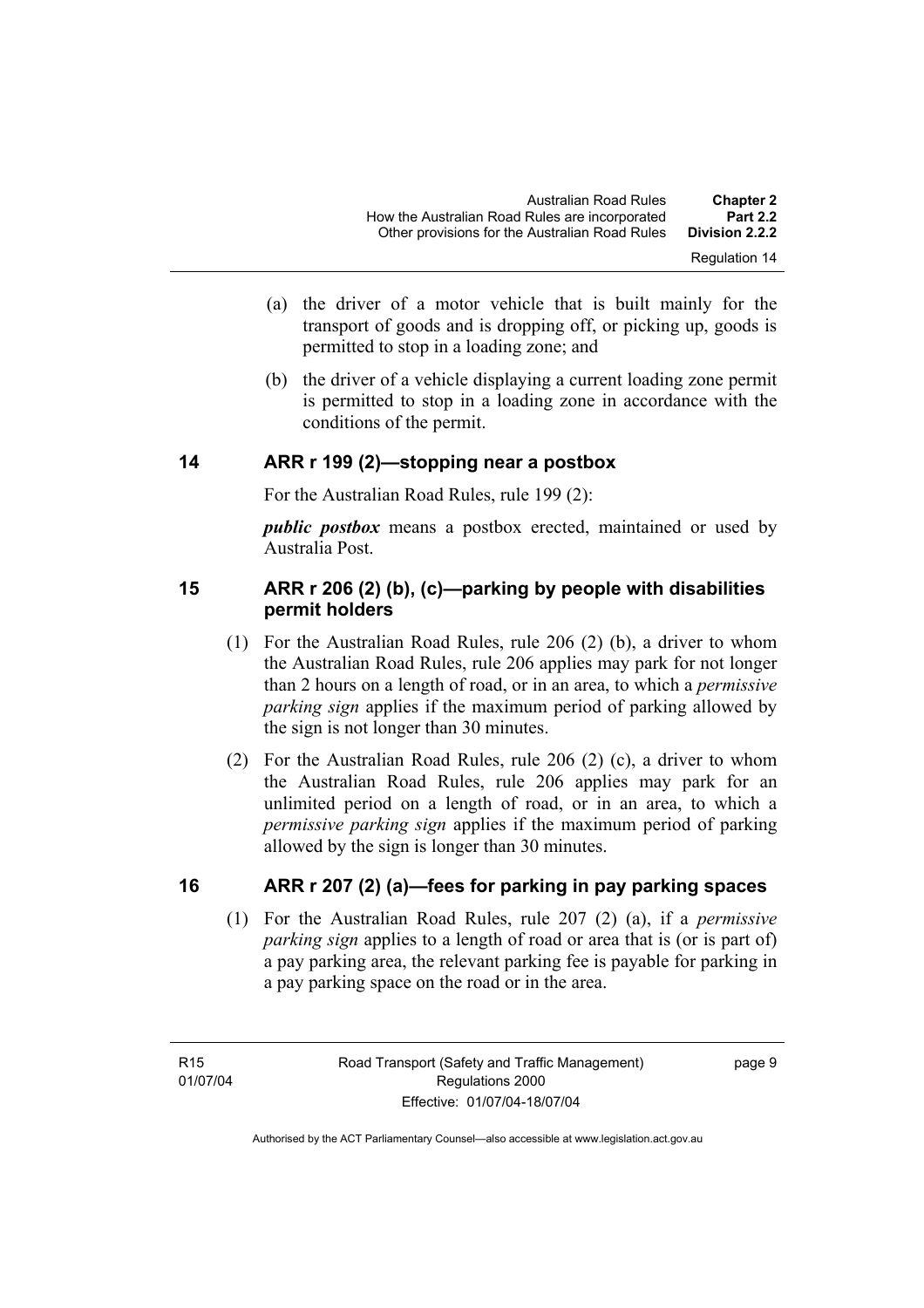| <b>Chapter 2</b>      | Australian Road Rules                          |
|-----------------------|------------------------------------------------|
| <b>Part 2.2</b>       | How the Australian Road Rules are incorporated |
| Division 2.2.2        | Other provisions for the Australian Road Rules |
| <b>Regulation 16A</b> |                                                |

- (2) For this regulation, the relevant parking fee does not become payable under subregulation (1) until immediately after a vehicle is parked in the pay parking space concerned.
	- *Note* Pt 3.1 of these regulations makes provision for the administration of pay parking schemes (including the designation of pay parking areas by the erection of permissive parking signs and the fixing of fees).

#### **U 16A ARR r 213—non-application in ACT**

Every driver is exempt from the Australian Road Rules, rule 213 (4) (b).

*Note* The Australian Road Rules, r 213 deals with making a vehicle secure.

#### **17 ARR r 215 (4)—lights required to be fitted to a vehicle**

For the Australian Road Rules, rule 215 (4), the lights required to be fitted to a vehicle are the lights required to be fitted to the vehicle under the *Road Transport (Vehicle Registration) Regulations 2000,*  schedule 1.

#### **18 ARR r 216 (3)—towing a vehicle at night or in hazardous weather conditions**

For the Australian Road Rules, rule 216 (3):

*dangerous goods*—see the *Road Transport Reform (Dangerous Goods) Regulations 1997* (Cwlth), regulation 2.2.

*placard load*—see the *Road Transport Reform (Dangerous Goods) Regulations 1997* (Cwlth), regulation 2.13.

#### **19 ARR r 220 (3)—using lights on vehicles that are stopped**

For of the Australian Road Rules, rule 220 (3), a light of a kind required to be fitted to a vehicle is a light of that kind required to be fitted to the vehicle under the *Road Transport (Vehicle Registration) Regulations 2000*, schedule 1.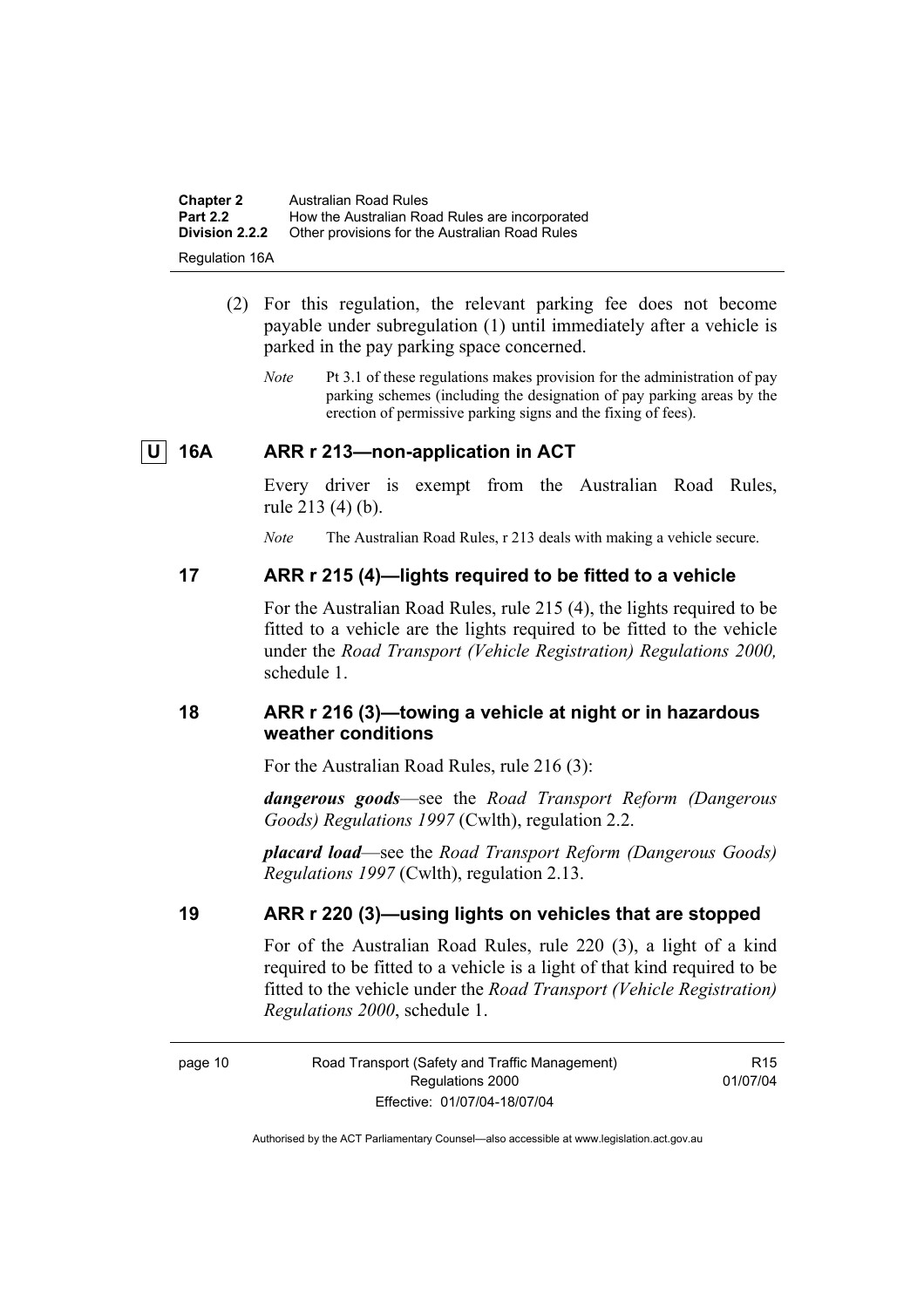#### **20 ARR r 221 (f)—using hazard warning lights on buses carrying children**

- (1) This regulation applies to a bus that is carrying children and is fitted with hazard warning lights in accordance with the *Road Transport (Vehicle Registration) Regulations 2000*, schedule 1, but is not fitted with any other warning lights in accordance with that schedule.
- (2) For the Australian Road Rules, rule 221 (f), if the driver of the bus stops the bus to drop off or pick up a child, the driver is permitted to operate the hazard warning lights.

#### **21 ARR r 222—using warning lights on buses carrying children**

- (1) This regulation applies to a bus that is carrying children and is fitted with warning lights (other than hazard warning lights) in accordance with the *Road Transport (Vehicle Registration) Regulations 2000*, schedule 1.
- (2) For the Australian Road Rules, rule 222, the driver of the bus must operate the warning lights by activating them.

#### **22 ARR r 225—use of radar detectors**

Every driver is exempt from rule 225 of the Australian Road Rules.

*Note* The Australian Road Rules, r 225 is superfluous in the ACT because the Act,  $s \theta(2)$  makes it an offence for a person to drive or park a motor vehicle on a road or road related area if a traffic offence evasion device is fitted to, applied to, or carried in the vehicle.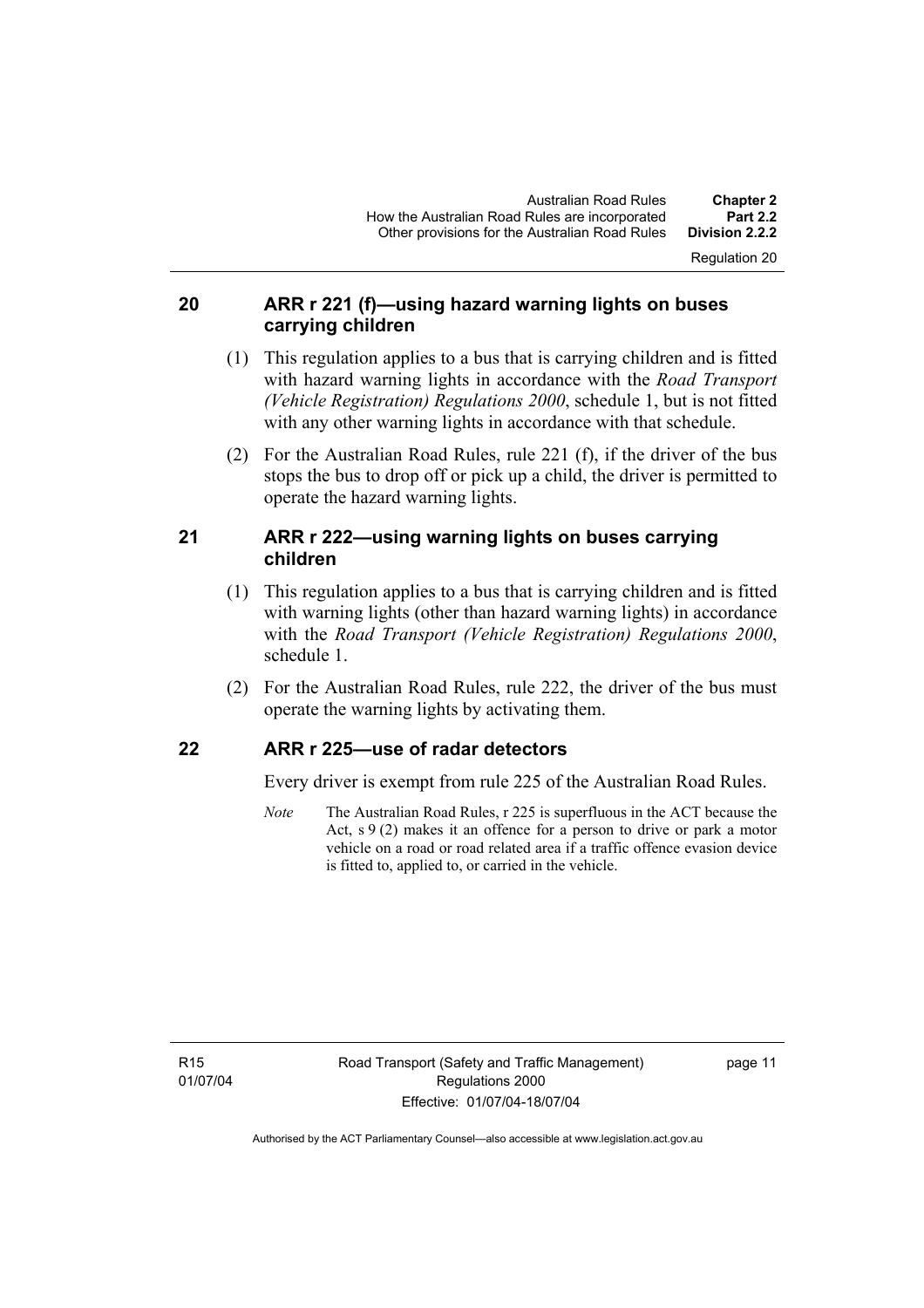**Chapter 2** Australian Road Rules<br>**Part 2.2** How the Australian Ro **Part 2.2 How the Australian Road Rules are incorporated Division 2.2.2** Other provisions for the Australian Road Rules **Other provisions for the Australian Road Rules** Regulation 22A

#### **U 22A ARR r 236 (6)—hitchhiking, roadside commerce etc permitted**

#### **23 ARR r 240 (2)—wheeled recreational devices and toys not to be used on certain roads**

For the Australian Road Rules, rule 240 (2), a person must not travel in or on a wheeled recreational device on any road at night.

#### **U 23A ARR r 248—bicycle rider may ride across marked foot crossing if authorised**

- (1) Despite the Australian Road Rules, rule 248, the rider of a bicycle may ride across a marked foot crossing if authorised to do so by a traffic control device.
	- *Note 1* The Australian Road Rules, r 248 provides that the rider of a bicycle must not ride across a road, or a part of a road, on a children's crossing, marked foot crossing or pedestrian crossing.
	- *Note 2 Marked foot crossing* is defined in the Australian Road Rules, dict.
	- *Note 3* A traffic control device (including pedestrian lights) generally only applies to a person if the device faces the person—see the Australian Road Rules, pt 20, div 3, especially r 340.
- (2) The rider must give way to any pedestrian on the marked foot crossing.
	- *Note Give way* means the rider must slow down and, if necessary, stop to avoid a collision—see the definition in the Australian Road Rules, dict.

Maximum penalty: 20 penalty units.

#### **23B ARR r 266 (3) (b)—wearing of seatbelts by passengers under 16 years old**

 (1) For the Australian Road Rules, rule 266 (3) (b), all passengers in or on a motor vehicle (other than a bus or motor bike) who are at least 1 year old, but under 16 years old, must be restrained in an approved

R15 01/07/04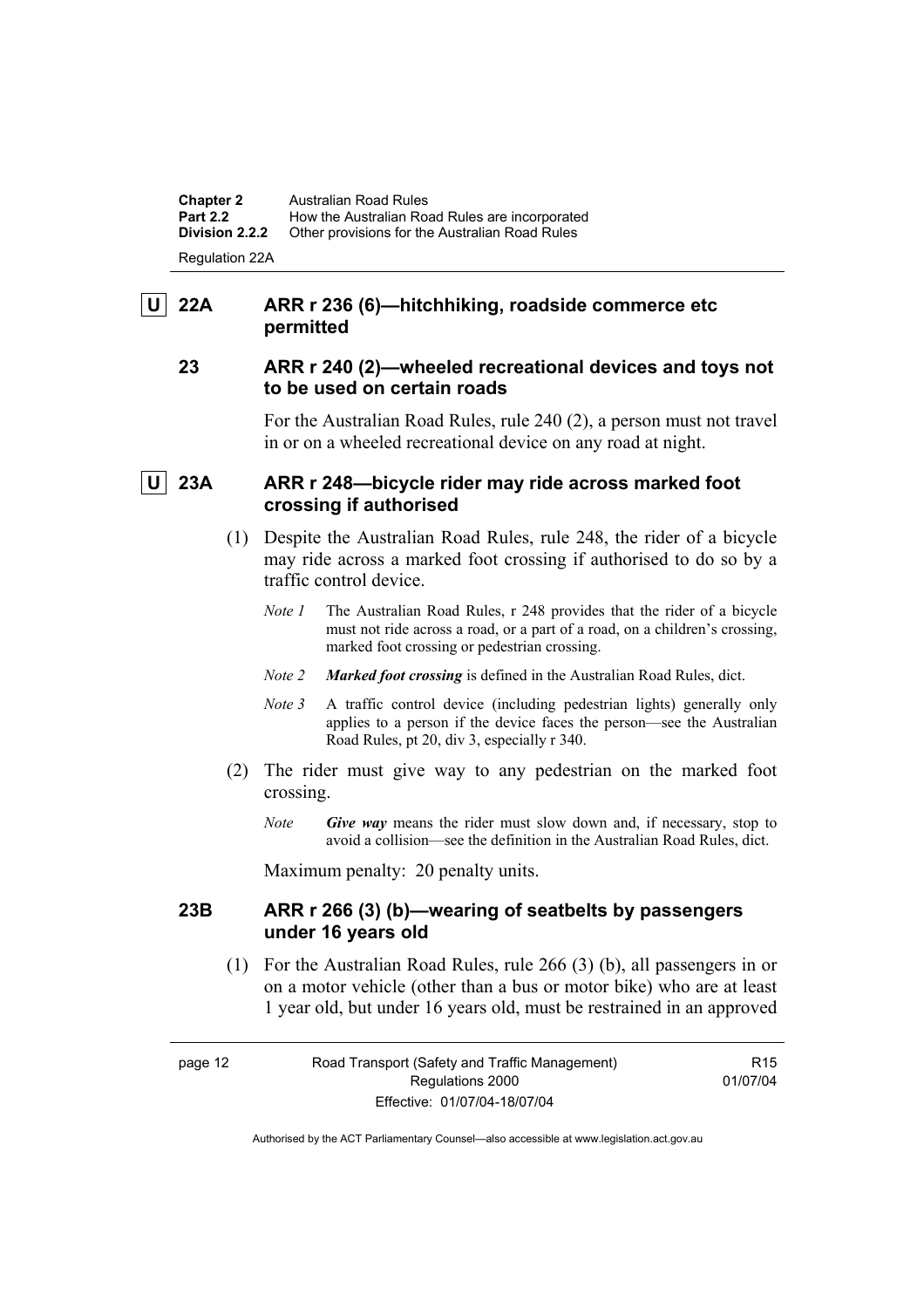Regulation 23B

child restraint or wear a seatbelt unless they are exempt from wearing a seatbelt under a Territory law.

- *Note* For the circumstances in which a person is exempt from wearing a seatbelt, see the Australian Road Roads, r 267 and reg (2) below.
- (2) A passenger mentioned in subregulation (1) is exempt from wearing a seatbelt if—
	- (a) the motor vehicle is not required to be fitted with child restraint anchorages or seatbelts under the 2nd or 3rd edition ADR and the vehicle has not been fitted with a child restraint anchorage point or a seatbelt for a seating position that is available for the passenger; or
	- (b) the motor vehicle is registered in a State that does not have a law that substantially corresponds to subregulation (1); or
	- (c) the motor vehicle is a taxi and a seating position (other than a front passenger seat) fitted with a suitable approved child restraint or seatbelt is not available for the passenger.
	- *Note 1* The exemption applies to a passenger in a vehicle that has 2 or more rows of seats only if the passenger sits in the rear seats, see the ARR, r 267 (1).
	- *Note 2 Taxi* includes a private hire car and a restricted hire vehicle, see reg 33 (1), def of *taxi*.
	- *Note 3* The defence of sudden or extraordinary emergency is also available, see the Criminal Code, s 41.
- (3) In this regulation:

*2nd edition ADR*—see the *Road Transport (Vehicle Registration) Regulations 2000*, schedule 1, clause 14.

*3rd edition ADR*—see the *Road Transport (Vehicle Registration) Regulations 2000*, schedule 1, clause 15.

R15 01/07/04 page 13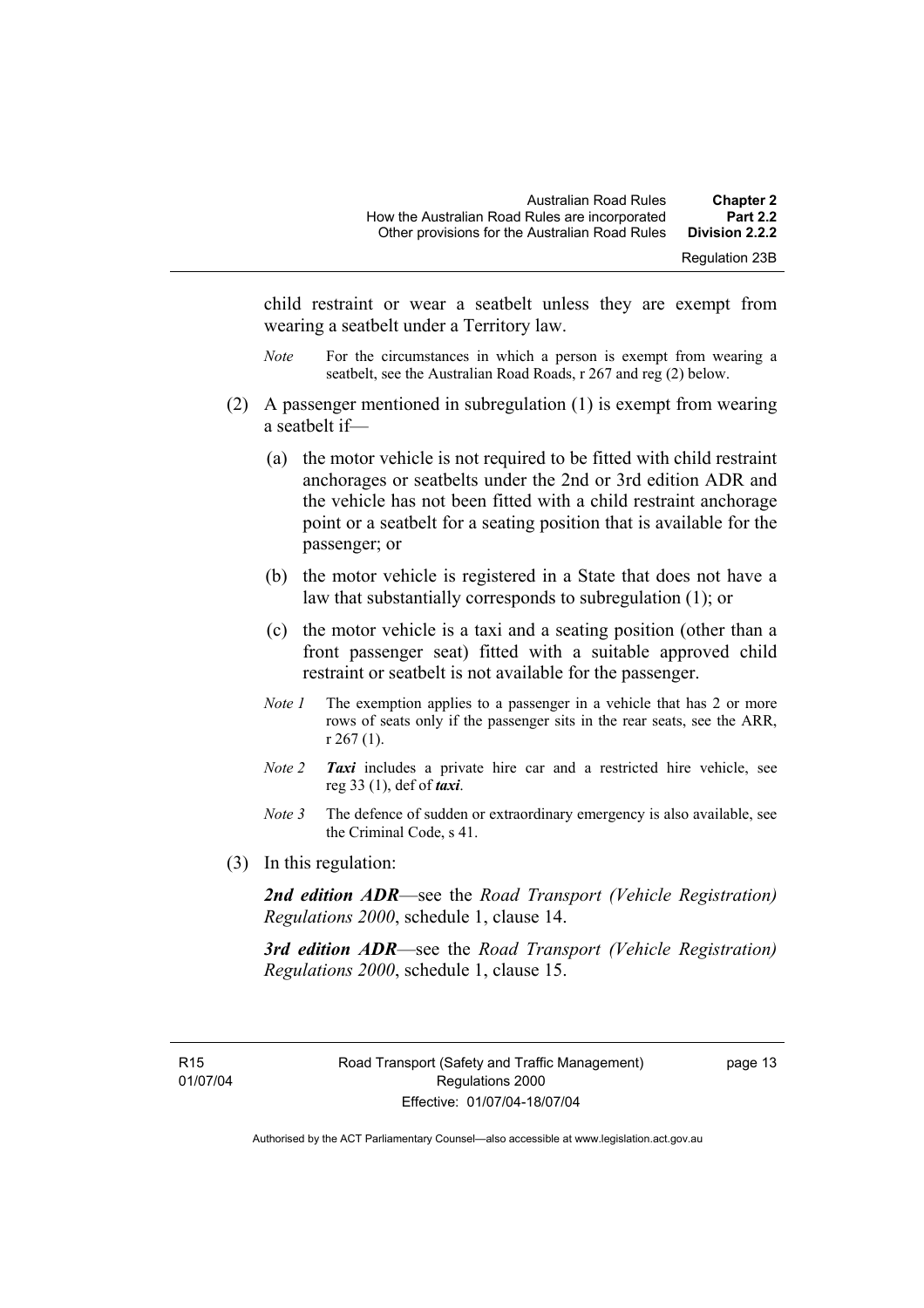**Chapter 2** Australian Road Rules<br>**Part 2.2** How the Australian Road **Part 2.2 How the Australian Road Rules are incorporated Division 2.2.2** Other provisions for the Australian Road Rules **Other provisions for the Australian Road Rules** 

Regulation 24

#### **24 ARR r 266 (7)—wearing of seatbelts by passengers under 16 years old**

For the Australian Road Rules, rule 266 (7:

*approved child restraint* means a child restraint that is approved by the road transport authority under regulation 66 (1) (b) (Approvals etc by road transport authority).

#### **25 ARR r 267 (3)—certificates of exemption from wearing seatbelts**

For the Australian Road Rules, rule 267 (3) a certificate is issued under a law of this jurisdiction for a person if—

- (a) the certificate is signed by a doctor; and
- (b) it certifies that—
	- (i) the person cannot wear a seatbelt for medical reasons; or
	- (ii) the person cannot, because of that person's size, build or any other physical characteristic, safely drive a vehicle while wearing a seatbelt.

#### **26 ARR r 270 (3)—wearing motorbike helmets**

For the Australian Road Rules, rule 270 (3):

*approved motor bike helmet* means a protective helmet for motor bike riders that is approved by the road transport authority under regulation 66 (1) (c) (Approvals etc by road transport authority).

#### **27 ARR r 271 (6)—riding on motorbikes**

For the Australian Road Rules, rule 271 (6):

 (a) the Australian Road Rules, rule 271 (2) does not apply to a passenger on a motorbike to the extent that the passenger is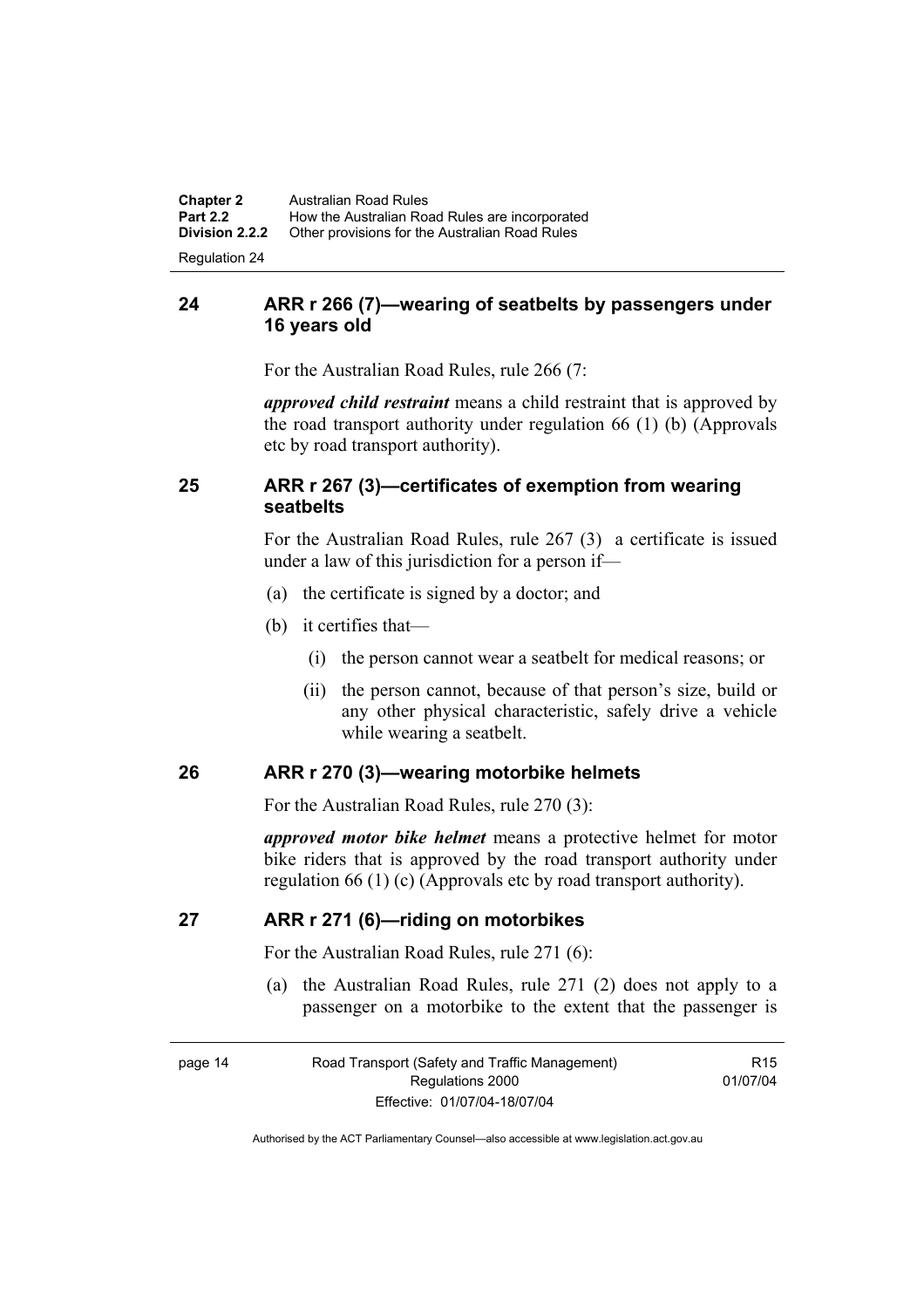Regulation 27A

exempt from the subrule under regulation 67 (Exemption from requirement about riding on motorbikes); and

 (b) the Australian Road Rules, rule 271 (3) does not apply to the rider of a motorbike in relation to a passenger to the extent that, under paragraph (a), rule  $217(2)$  does not apply to the passenger.

#### **27A ARR r 280 (2) (a)—other vehicles to which B light rules apply**

- (1) The following classes of vehicles are specified:
	- (a) taxis;
	- (b) motorbikes.
	- *Note* This regulation applies the B light rules to taxi drivers and riders of motorbikes who, under reg 12, are allowed to drive in bus lanes.
- (2) In this regulation:

*taxi* includes a private hire car and a restricted hire vehicle.

#### **28 ARR r 287 (3) (e), (4)—duties of participants in crashes**

- (1) For the Australian Road Rules, rule 287 (3) (e), every crash not mentioned in the Australian Road Rules, rule 287 (3) (a) to (d) must be reported to a police officer.
	- *Note* The Australian Road Rules, r 287 (3) (e) requires the driver (or the driver's representative) to give the driver's required particulars, within the required time, about a crash to a police officer if the crash is required to be reported to a police officer under another law of this jurisdiction.
- (2) For the Australian Road Rules, rule 287 (4), definition of *required particulars*, information required to be given to a police officer about a crash includes an explanation of the circumstances of the crash.

page 15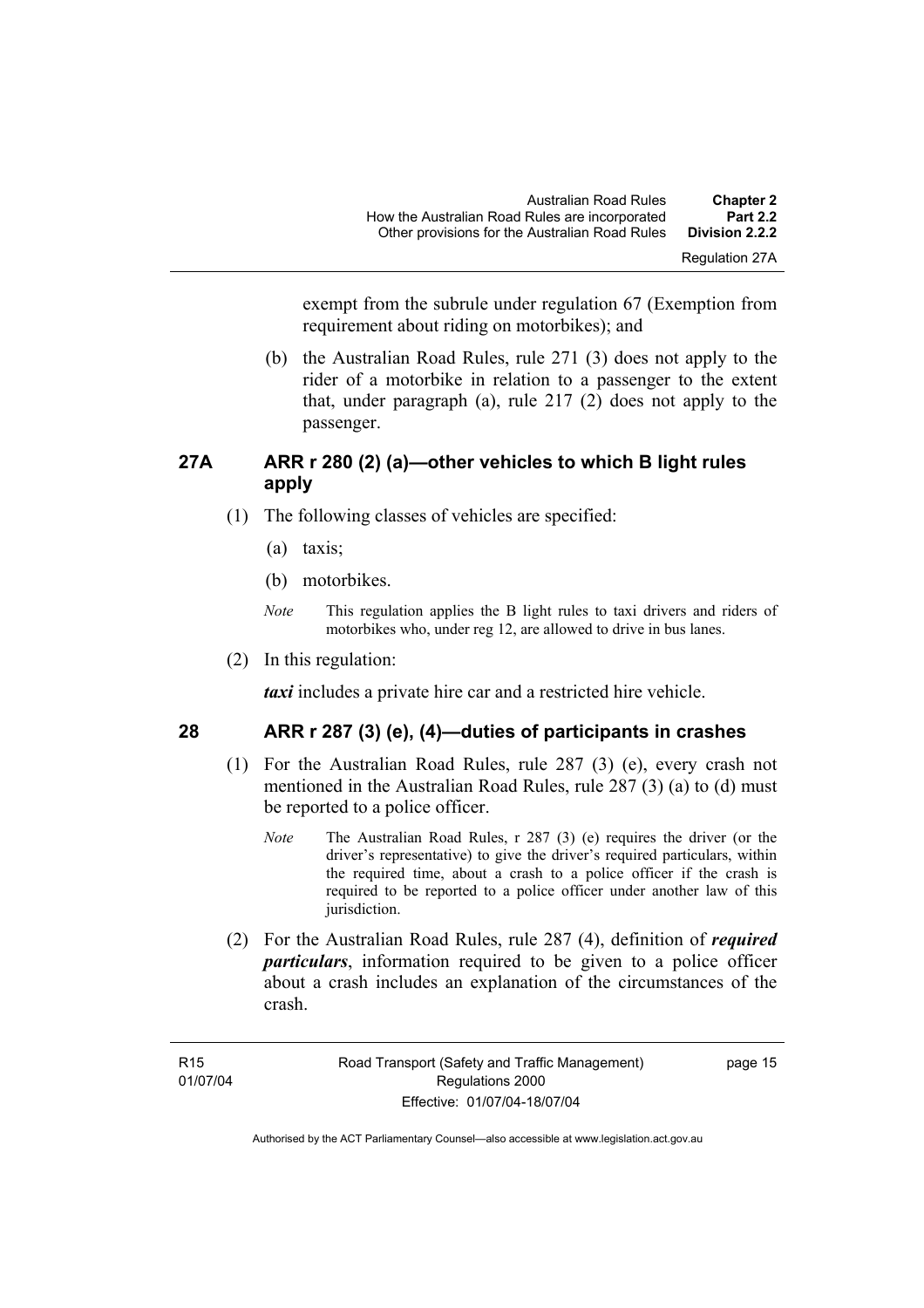**Chapter 2** Australian Road Rules<br>**Part 2.2** How the Australian Ro **Part 2.2 How the Australian Road Rules are incorporated Division 2.2.2** Other provisions for the Australian Road Rules **Other provisions for the Australian Road Rules** Regulation 29

#### **U 29 ARR r 289 (1) (g)—driving on a nature strip**

For the Australian Road Rules, rule 289 (1) (g), a driver may drive a vehicle on a nature strip adjacent to a length of road in a built-up area if the vehicle—

- (a) is a motor vehicle (other than a ride-on lawnmower) that is built and used solely for cutting grass, or for purposes incidental to cutting grass; or
- (b) is a motor vehicle that is designed for cleaning footpaths and is being driven on the nature strip for the purpose of cleaning a footpath and is displaying an amber flashing light; or
- (c) is being used to transport goods or materials for use in (or for the purposes of) the construction or maintenance of roads by or on behalf of the Territory; or
- (d) is being used by a person in the course of his or her duties as a person authorised under these regulations to use a traffic offence detection device.

#### **30 ARR r 298—driving with a person in or on a trailer**

- (1) For the Australian Road Rules, rule 298, a trailer is exempt if—
	- (a) the trailer is being towed by a police or emergency vehicle; or
	- (b) the carriage of passengers is permitted in a part of the trailer and anyone in the trailer is in that part; or
	- (c) anyone who is in the trailer is engaged in the door-to-door delivery or collection of goods, or in the collection of waste or garbage, and the trailer is not travelling faster than 25 km/h; or
	- (d) in all the circumstances, there is no reasonable danger of anyone in the trailer falling from the trailer or being injured.

**R15** 01/07/04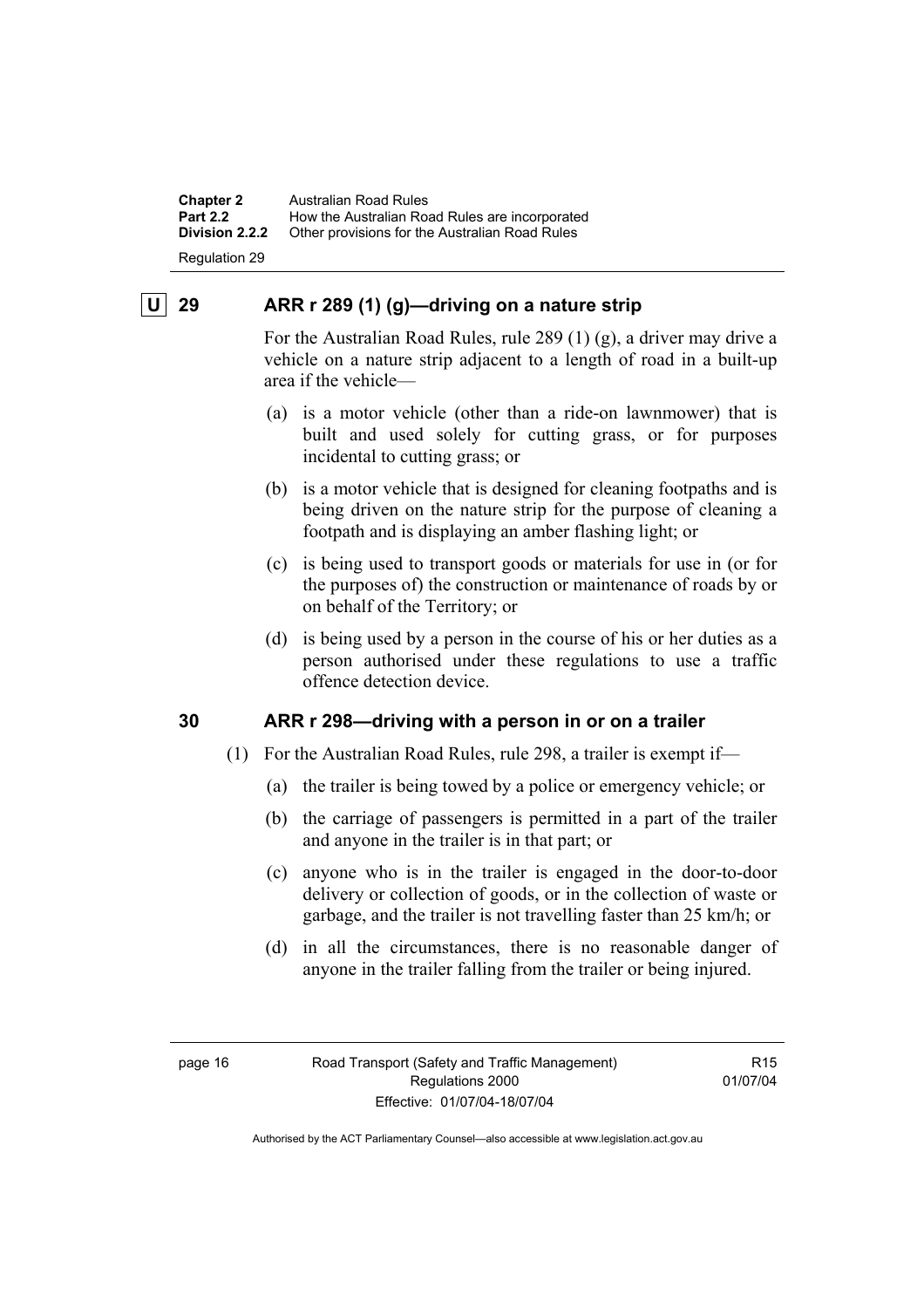- (2) For this regulation, the carriage of passengers is permitted in a part of a trailer if the part is designed primarily for—
	- (a) the carriage of passengers; or
	- (b) the carriage of goods, but is enclosed.
- (3) In this regulation:

*enclosed*, for a part of a trailer, means enclosed by—

- (a) the structure of the trailer; or
- (b) a canopy, cage or other device fitted to the trailer that is of a kind approved by the road transport authority under regulation 66 (1) (d) (Approvals etc by road transport authority).

*in* includes on.

#### **31 ARR r 310 (3), (4)—exemption for road workers etc**

- (1) For the Australian Road Rules, rule 310 (3) (b), the road transport authority may authorise a person to engage in speed zoning tests.
- (2) For the Australian Road Rules, rule 310 (4), definition of *road work*, the road transport authority may authorise—
	- (a) installation or maintenance work on, above or below a road; or
	- (b) installation or maintenance of a traffic control device; or
	- (c) a traffic survey.
- (3) This regulation is additional to, and does not limit, any other power of the road transport authority or anyone else under a Territory law to authorise something mentioned in this regulation.
	- *Note* Under the Act, the road transport authority can authorise a person to install or display (or to interfere with, change or remove) a prescribed traffic control device.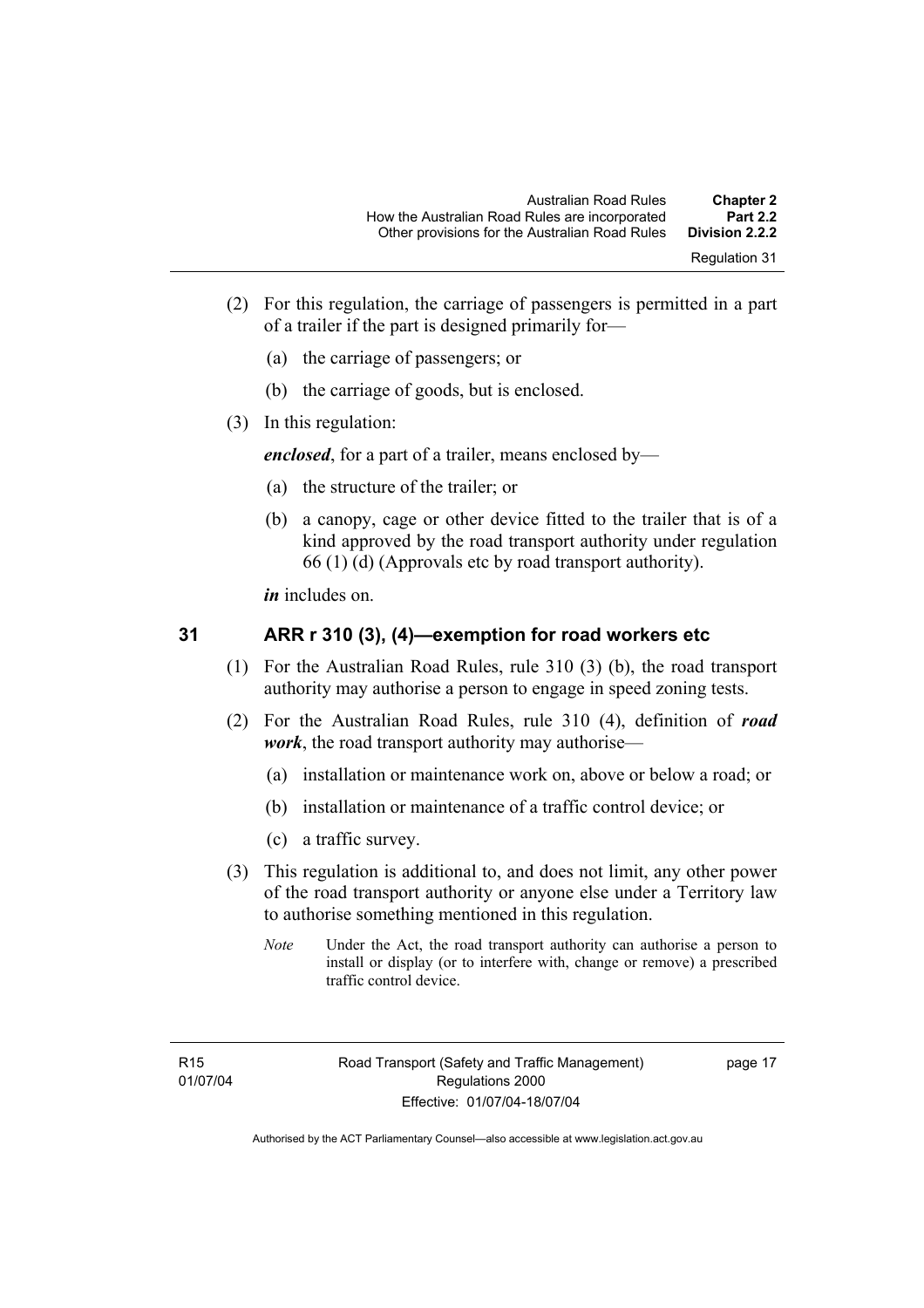**Chapter 2** Australian Road Rules<br>**Part 2.2** How the Australian Road **Part 2.2 How the Australian Road Rules are incorporated Division 2.2.2** Other provisions for the Australian Road Rules **Other provisions for the Australian Road Rules** Regulation 32

#### **32 ARR r 313—postal workers**

For the Australian Road Rules, rule 313 —

- (a) the Australian Road Rules, rule 186 (Stopping in a mail zone) does not apply to the driver of a postal vehicle; and
- (b) the Australian Road Rules, rule 288 (Driving on a path) does not apply to the driver of a postal vehicle if—
	- (i) the vehicle is a motorbike with an engine capacity of not more that 110mL; and
	- (ii) the vehicle is being driven at a speed of not more than 10km/h.

#### **33 ARR dict—definitions for dictionary**

(1) For the Australian Road Rules, dictionary:

*approved bicycle helmet* means a protective helmet for bicycle riders that is approved by the road transport authority under regulation 66 (1) (a) (Approvals etc by road transport authority).

*authorised person,* for a provision of the Australian Road Rules, means a person who is appointed as an authorised officer under the *Road Transport (General) Act 1999* for the Australian Road Rules or the provision.

#### *emergency worker* means—

- (a) a member of the ambulance service rendering or providing transport for sick or injured people; or
- (b) a member of the ambulance service, the fire brigade, the rural fire service or the SES providing transport in an emergency; or
- (c) a person who is declared by the road transport authority under regulation  $66 (1) (e)$  (Approvals etc by road transport authority) to be an emergency worker.

R15 01/07/04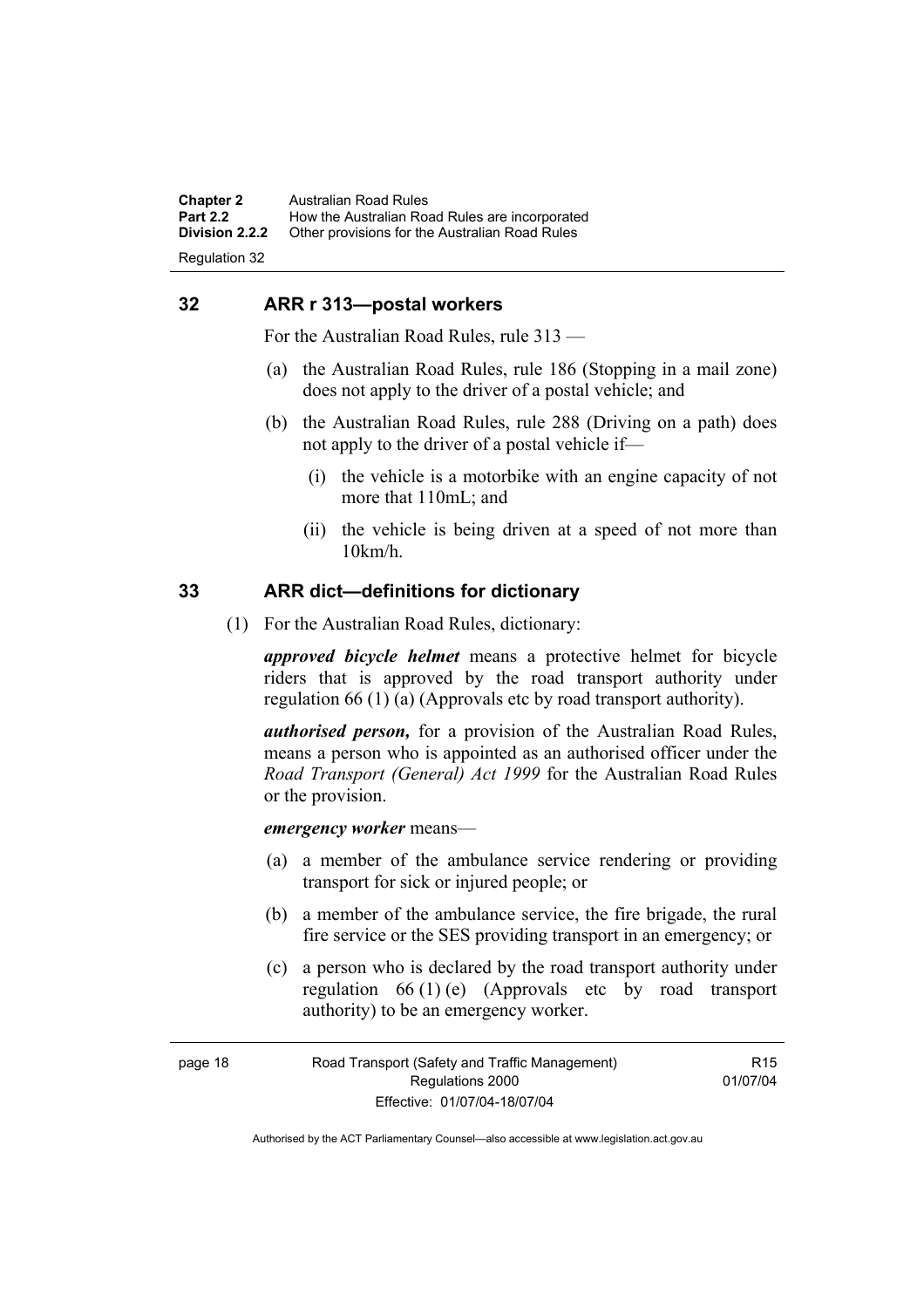*mechanical signalling device*, in relation to a vehicle, means a device that—

- (a) is fitted to the vehicle; and
- (b) is a mechanical signalling device or turn signal that complies with the *Road Transport (Vehicle Registration) Regulations 2000*, schedule 1.

*oversize vehicle* means a vehicle that has a dimension that, including the dimension of any load, exceeds a relevant dimension limit under the *Road Transport (Dimensions and Mass) Act 1990*, the *Road Transport (Vehicle Registration) Regulations 2000*, or this regulation.

*police officer*—see *Legislation Act 2001*, dictionary, part 1.

*postal worker* means an employee of Australia Post or anyone else engaged by Australia Post to deliver post.

*public bus*—see the Road Transport (Public Passenger Services) Act 2001, dictionary.

*taxi*—

- (a) see the *Road Transport (Public Passenger Services) Act 2001*, section 45 (Meaning of *taxi*); and
- (b) except in the Australian Road Rules, rule 182 (which is about stopping in taxi zones), includes a private hire car and a restricted hire vehicle.
- (2) For the Australian Road Rules, dictionary, definition of *GVM*, paragraph (b):

#### *vehicle registration authority* means:

- (a) the road transport authority; or
- (b) the corresponding authority of another jurisdiction.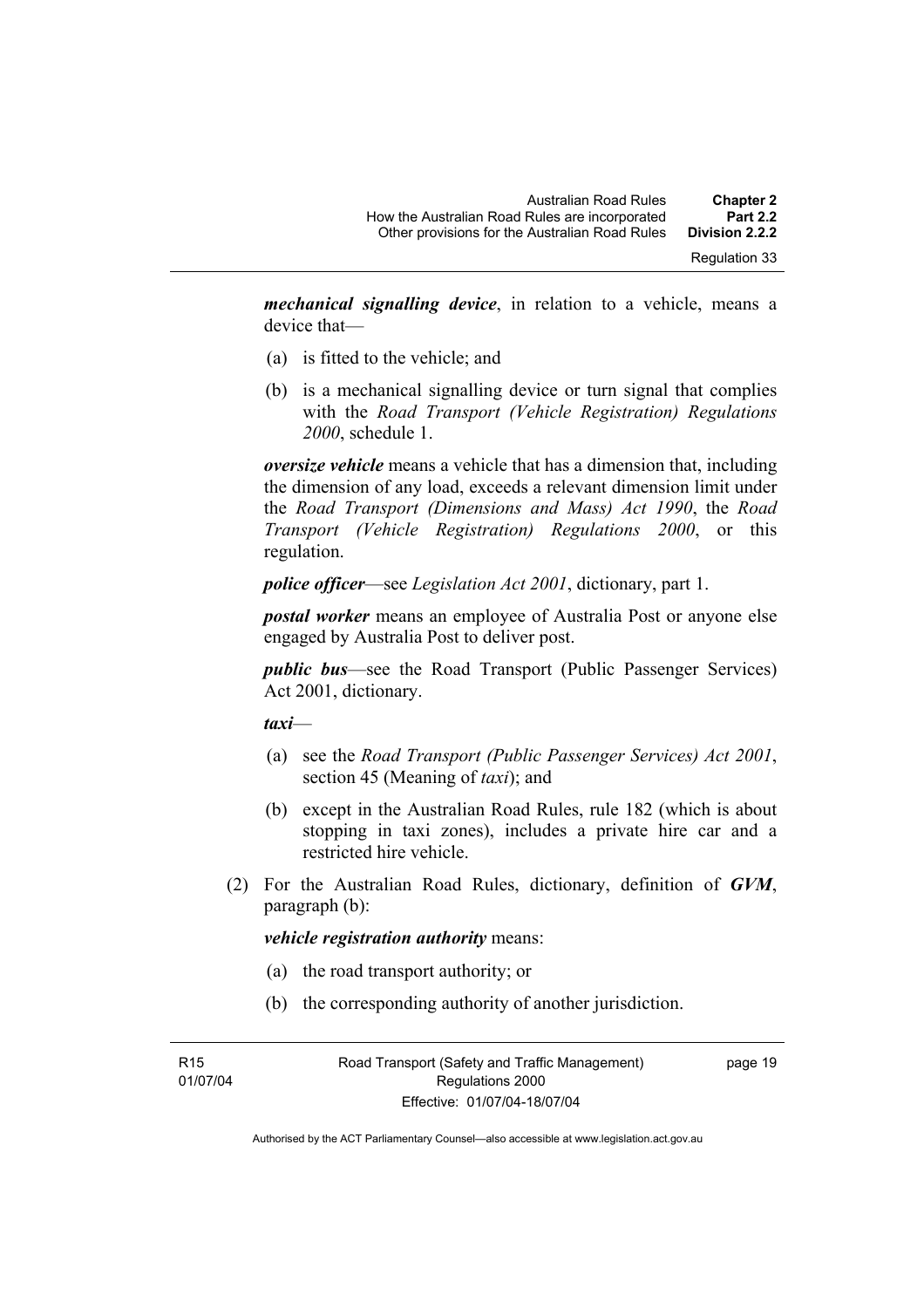| <b>Chapter 2</b>      | Australian Road Rules                          |
|-----------------------|------------------------------------------------|
| <b>Part 2.2</b>       | How the Australian Road Rules are incorporated |
| <b>Division 2.2.2</b> | Other provisions for the Australian Road Rules |
| Regulation 33         |                                                |

 (3) For the Australian Road Rules, dictionary, definition of *hazard warning lights*:

*another law of this jurisdiction* means the *Road Transport (Vehicle Registration) Regulations 2000*, schedule 1.

- (4) For the Australian Road Rules, dictionary, definition of *portable warning triangle*, a portable warning triangle is approved if it—
	- (a) is in the form of an equilateral triangle; and
	- (b) has a minimum height of 300mm; and
	- (c) has, on the front and back, red reflecting sheeting or material, or 9 red reflectors arranged in a triangular shape, causing a red reflection that would be clearly visible to the driver of a vehicle at night when the upper beam of light from any headlight on the vehicle (complying with the relevant provisions to the *Road Transport (Vehicle Registration) Regulations 2000*), schedule 1 is projected directly onto the sign from a distance of 200m; and
	- (d) is of a robust and durable construction, capable of being readily erected to stand in an upright position and capable of remaining unaffected (to any material degree) by any reasonable force of wind or variation in weather conditions.

page 20 Road Transport (Safety and Traffic Management) Regulations 2000 Effective: 01/07/04-18/07/04

R15 01/07/04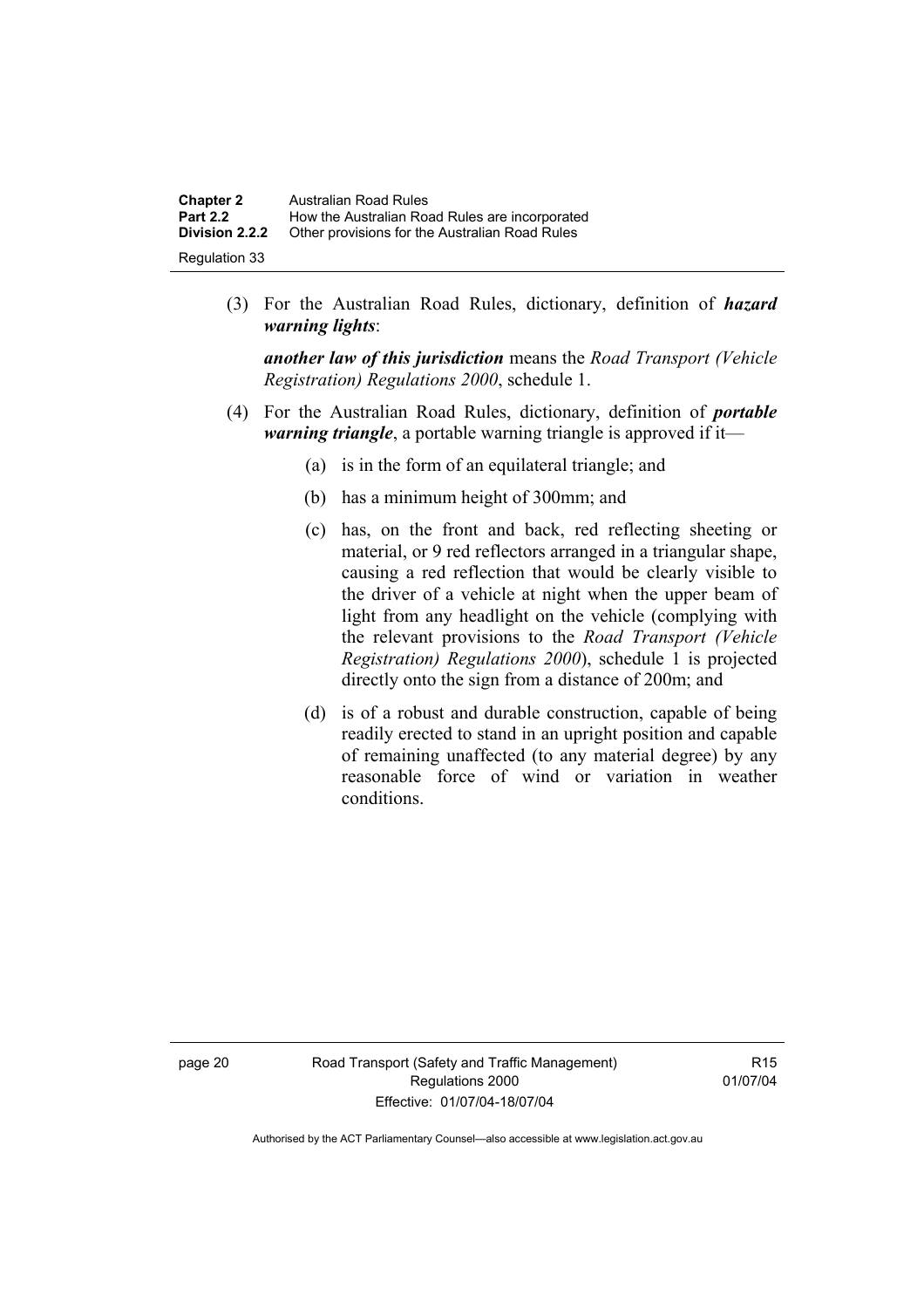Australian Road Rules **Chapter 2**  Additional ACT road rules **Part 2.3**  Noise and other nuisances

Regulation 37

# **Part 2.3 Additional ACT road rules**

*Note* The Australian Road Rules are not completely self-contained and need to be read with associated laws of each jurisdiction. This part sets out some of the associated laws that are particular to the ACT. Provisions of Acts and other regulations included in the road transport legislation contain other provisions that are particular to the ACT.

### **Division 2.3.1 Noise and other nuisances**

#### **37 Making unnecessary engine noise**

The driver of a motor vehicle on a road must not make unnecessary noise by turning on, running or failing to turn off the vehicle's engine.

Maximum penalty: 20 penalty units.

*Note* Under the Australian Road Rules, r 291 it is an offence to start or drive a vehicle in a way that makes unnecessary noise or smoke.

#### **38 Emission of waste oil or grease**

 (1) A person must not use a motor vehicle or trailer on a road unless adequate precautions have been taken to prevent waste oil or grease from the machinery or from any other part of the vehicle from dropping onto the roadway.

Maximum penalty: 20 penalty units.

- *Note* The Australian Road Rules, r 293 requires the driver of a vehicle to remove oil or grease that falls from the vehicle in certain circumstances.
- (2) Without limiting the liability of anyone else, the responsible person for a motor vehicle or trailer must take reasonable steps to prevent a contravention of subregulation (1) in relation to the vehicle.

Maximum penalty: 20 penalty units.

R15 01/07/04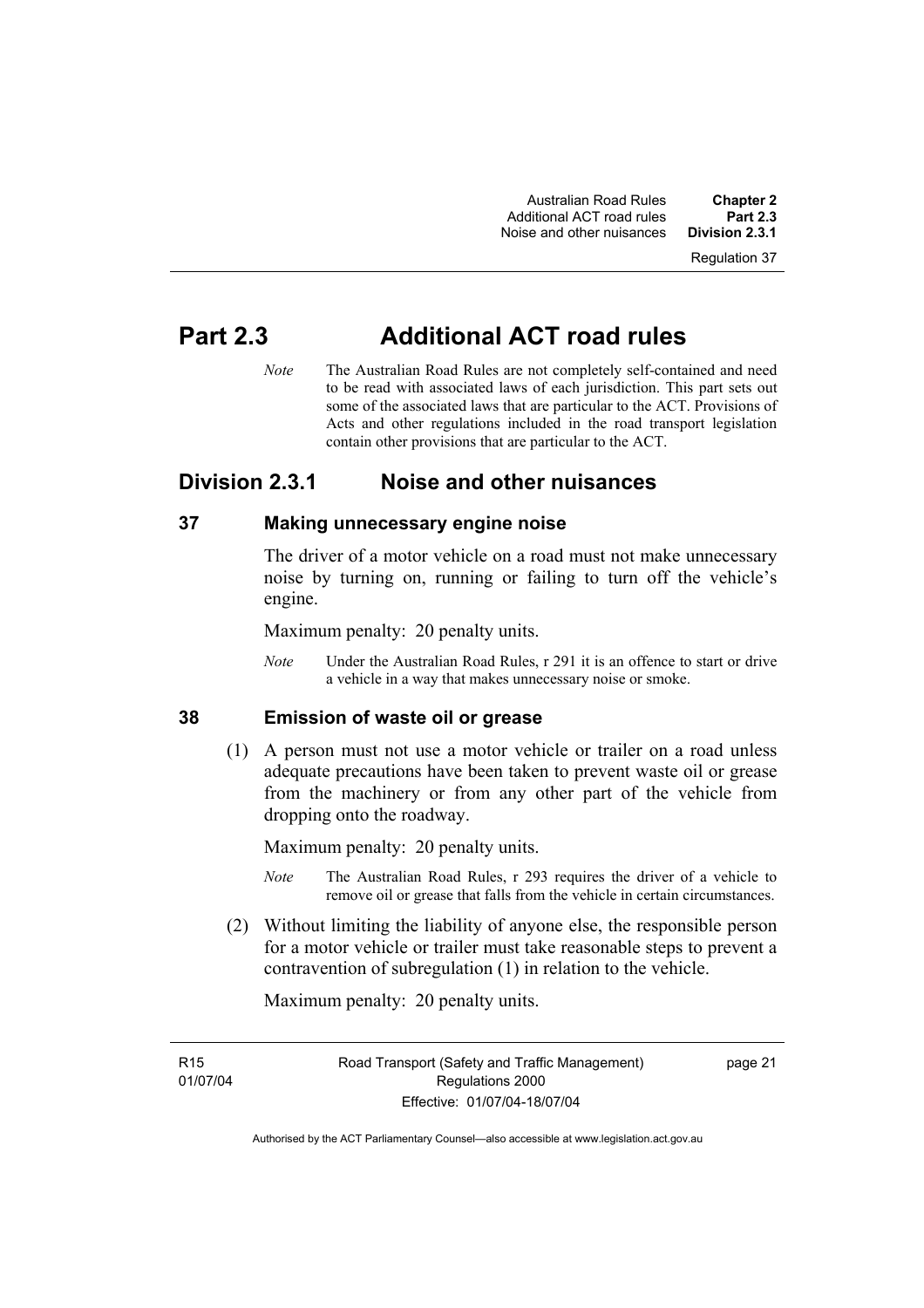**Chapter 2 Australian Road Rules**<br>**Part 2.3 Additional ACT road rules Part 2.3** Additional ACT road rules<br>**Division 2.3.2** Driver and passenger safe **Division 2.3.2** Driver and passenger safety Regulation 39

## **Division 2.3.2 Driver and passenger safety**

#### **39 Safety of persons on trailers**

 (1) A person must not travel on a road in or on any part of a trailer that is not a part designed primarily for the carriage of passengers or goods.

Maximum penalty: 20 penalty units.

 (2) A person must not travel on a road in or on any part of a trailer that is a part designed primarily for the carriage of goods if the part is not enclosed.

Maximum penalty: 20 penalty units.

- (3) Subregulations (1) and (2) do not apply to a person—
	- (a) who is in or on a police or emergency vehicle; or
	- (b) engaged in the door-to-door delivery or collection of goods, or in the collection of waste or garbage, in or on a trailer that is not travelling faster than 25km/h; or
	- (c) if in all the circumstances, there is a no reasonable danger of the person falling or being thrown from the trailer, or being injured, because the person is travelling in a way prohibited by this regulation.
- (4) In this regulation:

*enclosed*, for a part of a trailer, means enclosed by—

- (a) the structure of the trailer; or
- (b) a canopy, cage or other device fitted to the trailer that is of a kind approved by the road transport authority under regulation 66 (1) (d) (Approvals etc by road transport authority).

**R15** 01/07/04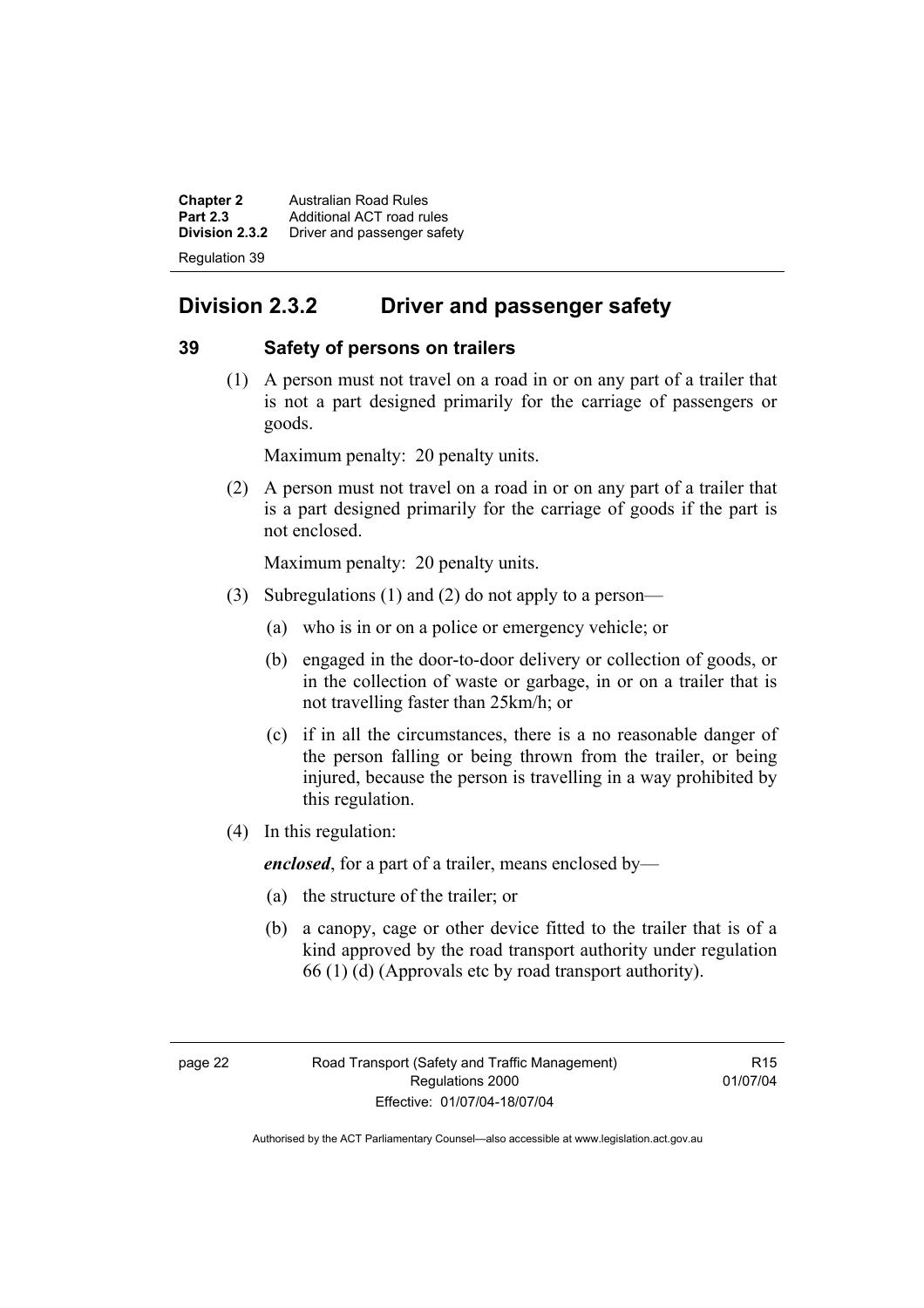*Note* The Australian Road Rules, r 298 prohibits a driver from driving a motor vehicle towing a trailer with a person in or on the trailer, unless the trailer is exempt from the rule under another law of this jurisdiction. Reg 30 provides the exemption from the rule.

#### **40 Passengers in sidecars to be seated**

 (1) A passenger in a sidecar attached to a motorbike that is moving, or is stationary but not parked, on a road must sit in a place in the sidecar designed for use by a passenger.

Maximum penalty: 20 penalty units.

 (2) The rider of a motorbike must not ride with a passenger in a sidecar unless the passenger complies with subregulation (1).

Maximum penalty: 20 penalty units.

### **Division 2.3.3 Trailers and towing**

*Note* The following rules of the Australian Road Rules apply to the towing of vehicles:

- r 216 (which is about the lights that must be used when towing a vehicle at night or in hazardous weather conditions)
- r 254 (which is about the towing of bicycles)
- r 257 (which is about riding with a person on a bicycle trailer)
- r 292 (which is about towing a vehicle with an insecure or overhanging load)
- r 294 (which is about keeping control of a motor vehicle or trailer being towed)
- r 295 (which is about towing another vehicle with a towline)
- r 298 (which is about driving with a person in a trailer)
- r 312 (which provides certain exemptions for tow truck drivers).

page 23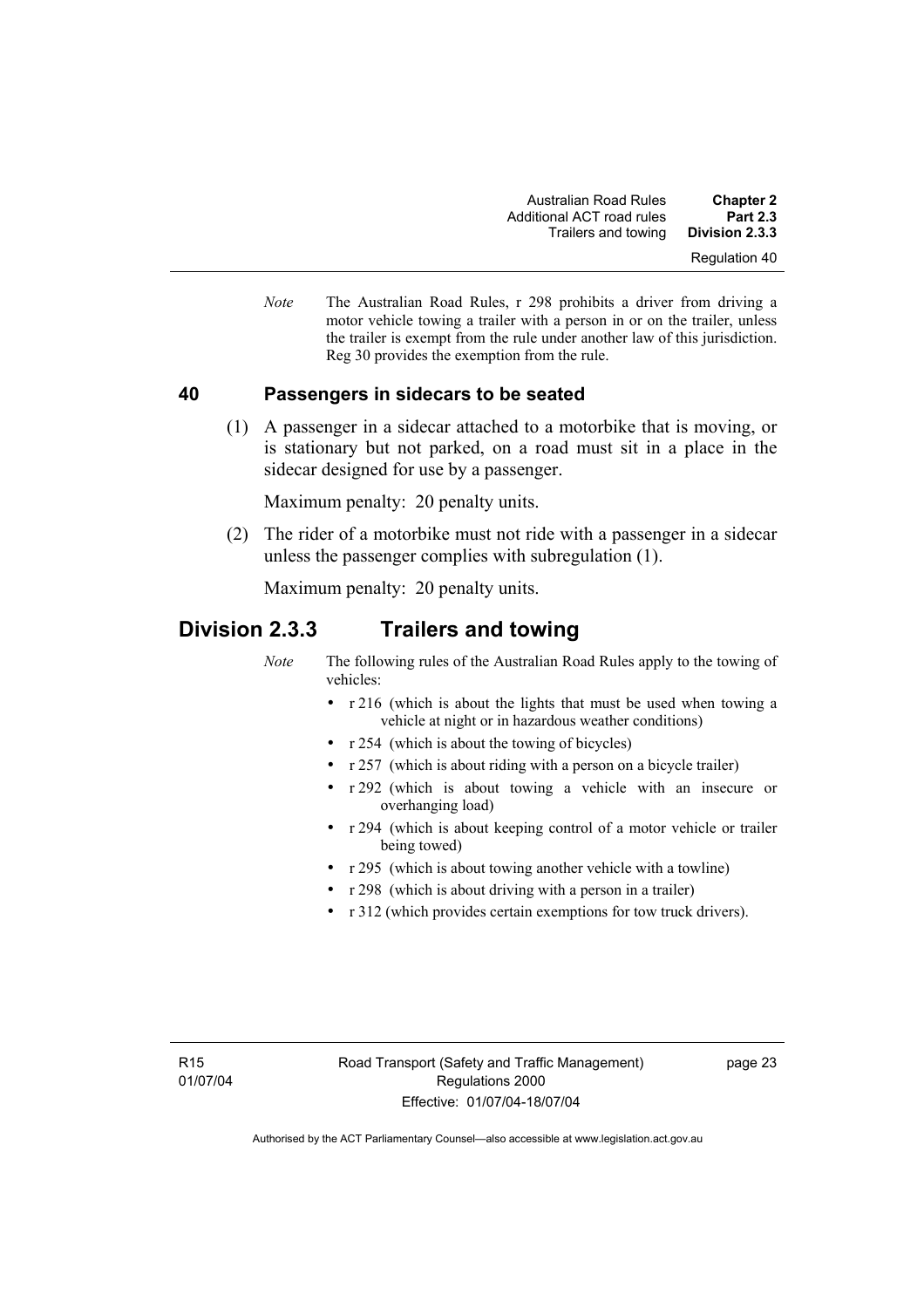**Chapter 2 Australian Road Rules**<br>**Part 2.3 Additional ACT road rules Part 2.3** Additional ACT road rules<br>**Division 2.3.3** Trailers and towing **Division 2.3.3** Trailers and towing Regulation 41

#### **41 Number of vehicles that may be drawn**

 (1) The driver of an articulated vehicle must not tow any other vehicle on a road.

Maximum penalty: 20 penalty units.

 (2) The driver of a motor vehicle must not tow more than 1 other vehicle on a road.

Maximum penalty: 20 penalty units.

- (3) The road transport authority may exempt a vehicle or person from subregulation (1) or (2).
- (4) Subregulation (2) does not apply in relation to a tow truck that is towing an articulated vehicle (other than a B-double or road train) if—
	- (a) the articulated vehicle has broken down on a road and it is necessary for it to be towed away; or
	- (b) the articulated vehicle has been involved in a crash on a road and it is necessary for it to be towed away.
- (5) Subregulation (2) does not apply to a motor vehicle that is towing another vehicle using a lift and tow trailer if—
	- (a) the other vehicle is partly supported by the lift and tow trailer; and
	- (b) the vehicle is not towed at faster than 60 km/h; and
	- (c) the combined weight of the towed vehicle and the lift and tow trailer is not more than the unladen weight of the towing vehicle.
- (6) Subregulation (2) does not apply to—
	- (a) a tractor-harvester-cutting head trailer combination; or

R15 01/07/04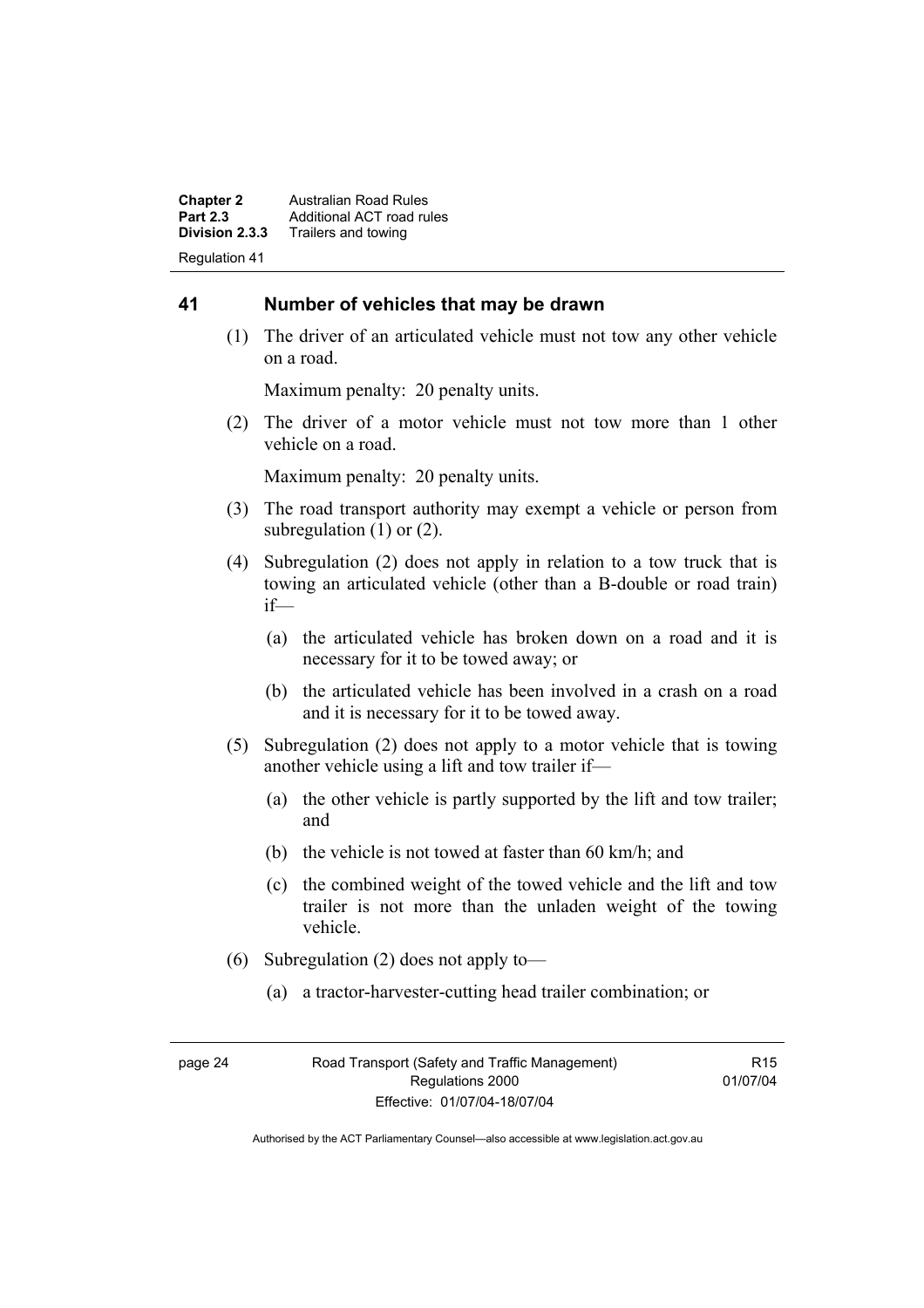- (b) a tractor with multiple implements attached, if the implements are normally used as a single unit when performing agricultural operations; or
- (c) a tractor and implement combination towing a fuel trailer or laser tower; or
- (d) an articulated low-loader consisting of a prime mover towing a converter dolly and a semitrailer; or
- (e) a B-double, dog trailer or road train.

#### **42 Towing by vehicles under 4.5t**

- (1) The driver of a motor vehicle (the *towing vehicle*) must not tow another vehicle (the *towed vehicle*) on a road if the laden weight of the towed vehicle is more than—
	- (a) the capacity of the towing attachment fitted to the towing vehicle; or
	- (b) the maximum laden weight for the towed vehicle.

Maximum penalty: 20 penalty units.

- (2) Subregulation (1) does not apply to the driver if the towing vehicle has a GVM over 4.5t.
- (3) The road transport authority may exempt a vehicle or person from subregulation  $(1)$ .
- (4) In this regulation:

*maximum laden weight*, for the towed vehicle, means—

 (a) the maximum laden weight for a towed vehicle specified by the manufacturer of the towing vehicle in relation to the towing vehicle; or

page 25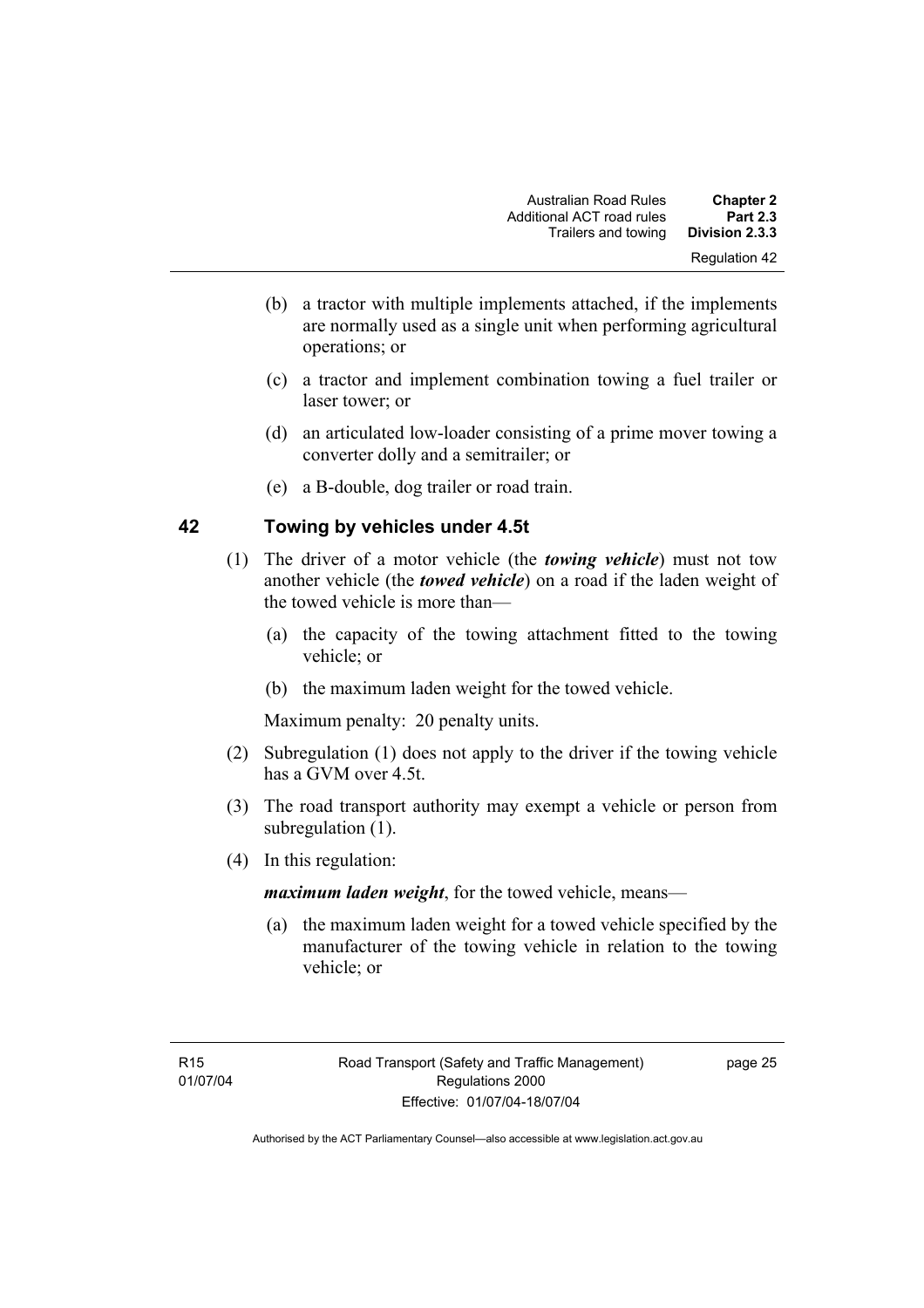**Chapter 2 Australian Road Rules**<br>**Part 2.3 Additional ACT road rules Part 2.3** Additional ACT road rules<br>**Division 2.3.4** Lights on vehicles Lights on vehicles Regulation 43

- (b) if there is no such specification by the manufacturer, the manufacturer of the vehicle cannot be identified or the specification is not appropriate because the towing vehicle has been modified—
	- (i) 1.5 times the unladen weight of the towing vehicle if the towed vehicle is fitted with a braking system that is working properly; or
	- (ii) the unladen weight of the towing vehicle in any other case.

#### **Division 2.3.4 Lights on vehicles**

- *Note* The following rules of the Australian Road Rules apply to lights on vehicles:
	- r 215 (which is about using lights when driving at night or in hazardous weather conditions)
	- r 216 (which is about the lights that must be used when towing a vehicle at night or in hazardous weather conditions)
	- r 217 (which is about using rear fog lights)
	- r 218 (which is about using headlights on high-beam)
	- r 219 (which is about not using lights to dazzle other road users)
	- r 220 (which is about the use of lights on a vehicle that is stopped)
	- r 221 (which is about using hazard warning lights)
	- r 222 (which is about the use of warning lights on buses carrying children)
	- r 223 (which is about using lights when riding an animal-drawn vehicle at night or in hazardous weather conditions)
	- r 259 (which is about using lights when riding a bicycle at night).

#### **43 Lights on motor vehicles generally**

 (1) The driver of a motor vehicle fitted with a spotlight or searchlight must not operate the light, or allow it to be operated, on a road unless—

page 26 Road Transport (Safety and Traffic Management) Regulations 2000 Effective: 01/07/04-18/07/04

R15 01/07/04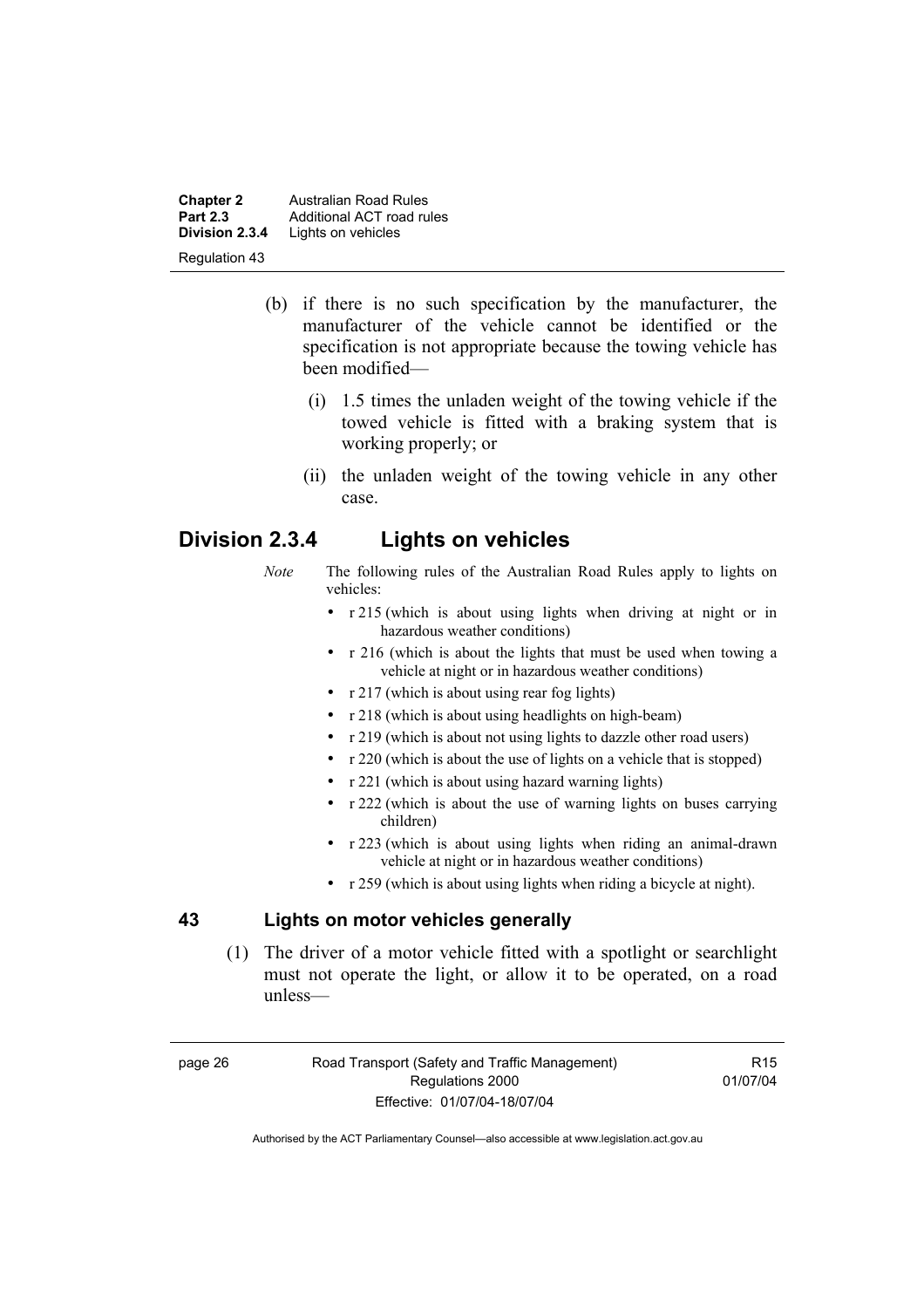- (a) the vehicle is stationary, the light is operated only for examining or making adjustments or repairs to a vehicle, and light from it is not projected further than 6m; or
- (b) the light is operated for the temporary purpose of reading or looking for a notice, sign, house number or something similar; or
- (c) the vehicle is a police vehicle; or
- (d) the vehicle is being used by the Territory, the Commonwealth or any public authority.

Maximum penalty: 20 penalty units.

- (2) The driver of a motor vehicle fitted with an additional headlight permitted to be fitted under the *Road Transport (Vehicle Registration) Regulations 2000*, schedule 1 must not operate the headlight, or allow it to be operated, if—
	- (a) the vehicle is being driven on a length of road in a built-up area; or
	- (b) the driver is driving less than—
		- (i) 200m behind a vehicle travelling in the same direction as the driver; or
		- (ii) 200m from an oncoming vehicle.

Maximum penalty: 20 penalty units.

# **Division 2.3.5 Stopping and parking**

| <b>Note</b>                 | The rules of the Australian Road Rules that apply to the parking of<br>vehicles include the following: |
|-----------------------------|--------------------------------------------------------------------------------------------------------|
|                             | • $r189$ (which is about double parking)                                                               |
|                             | • $\tau$ 203 (which is about stopping in a parking area for people with<br>disabilities)               |
|                             | • r 205 (which is about parking for longer than indicated)                                             |
| R <sub>15</sub><br>01/07/04 | Road Transport (Safety and Traffic Management)<br>page 27<br>Regulations 2000                          |
|                             | Effective: 01/07/04-18/07/04                                                                           |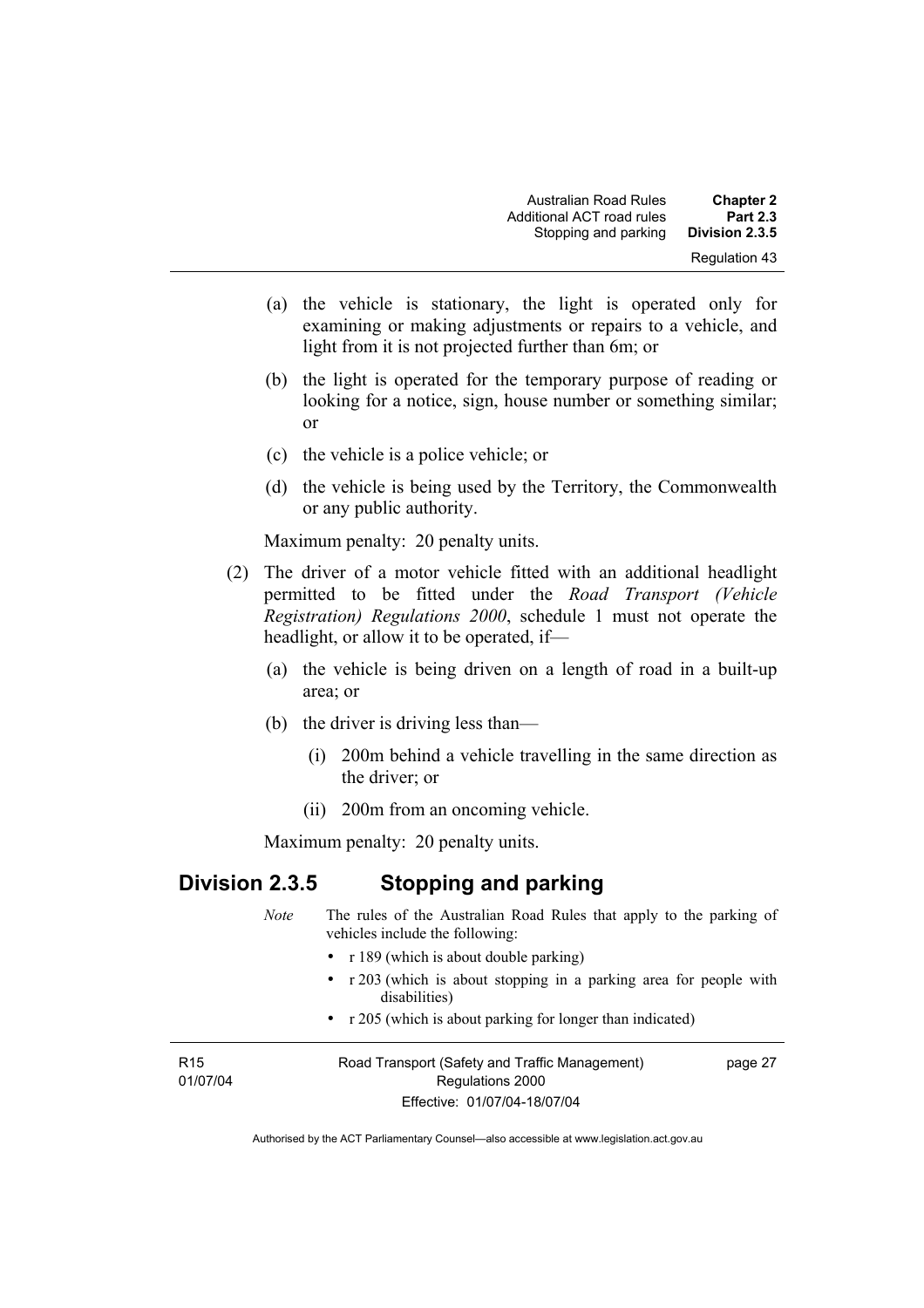| <b>Chapter 2</b>     | <b>Australian Road Rules</b> |
|----------------------|------------------------------|
| <b>Part 2.3</b>      | Additional ACT road rules    |
| Division 2.3.5       | Stopping and parking         |
| <b>Regulation 44</b> |                              |

- r 207 (which is about parking where fees are payable)
- r 208 (which is about parallel parking on a road, except in a median strip parking area)
- r 209 (which is about parallel parking in a median strip parking area)
- r 210 (which is about angle parking)
- r 211 (which is about parking in parking bays).

#### **44 Use of meters in metered parking areas**

 (1) A driver must not park in a metered parking area except in a metered parking space.

Maximum penalty: 20 penalty units.

 (2) A driver must not park in a metered parking space without paying the relevant fee for the space for at least the minimum period for which parking in the space must be paid for.

Maximum penalty: 20 penalty units.

- (3) A person does not commit an offence against subregulation (2) if—
	- (a) the driver parks in a metered parking space before paying the relevant fee; but
	- (b) the driver pays the fee immediately after parking.
- (4) The driver of a vehicle must not allow the vehicle to remain parked in a metered parking space if the parking meter for the space indicates that the period for which parking in the space has been paid for has expired.

Maximum penalty: 20 penalty units.

**R15** 01/07/04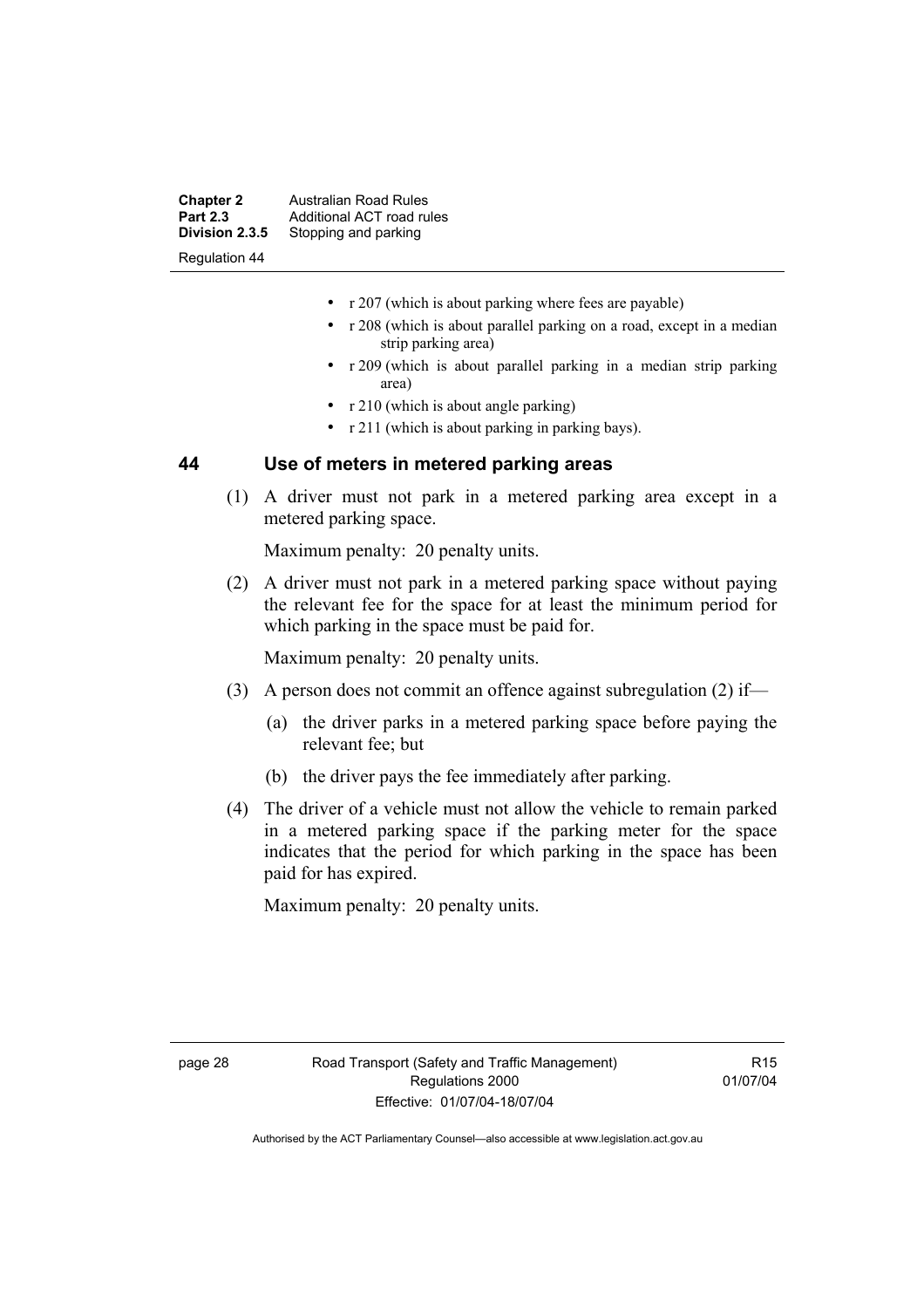(5) The driver of a vehicle must not allow the vehicle to remain parked in a metered parking space for longer than the period (if any) indicated on the metered parking signs applying to the space as the maximum period for which a vehicle may be parked in the space.

Maximum penalty: 20 penalty units.

- (6) A driver does not commit an offence against this regulation if—
	- (a) the driver parks in a metered parking space that is within a ticket parking area; and
	- (b) the driver complies with the provisions of this division in relation to parking in the area.
- (7) A driver does not commit an offence against this regulation (other than subregulation (5)) if the parking meter for the metered parking space is not working.
- (8) Without limiting subregulation (7), a driver does not commit an offence against this regulation (other than subregulation (5)) if the parking meter is covered with a hood bearing the words 'out of order time limit applies'.
- (9) This regulation does not apply to—
	- (a) a metered parking space outside the controlled parking hours for the space; or
	- (b) a vehicle displaying a current mobility parking scheme authority; or
	- (c) a vehicle displaying a current parking permit if it is parked in a metered parking space to which the permit applies and the space is designated for use by the holder of the permit.

page 29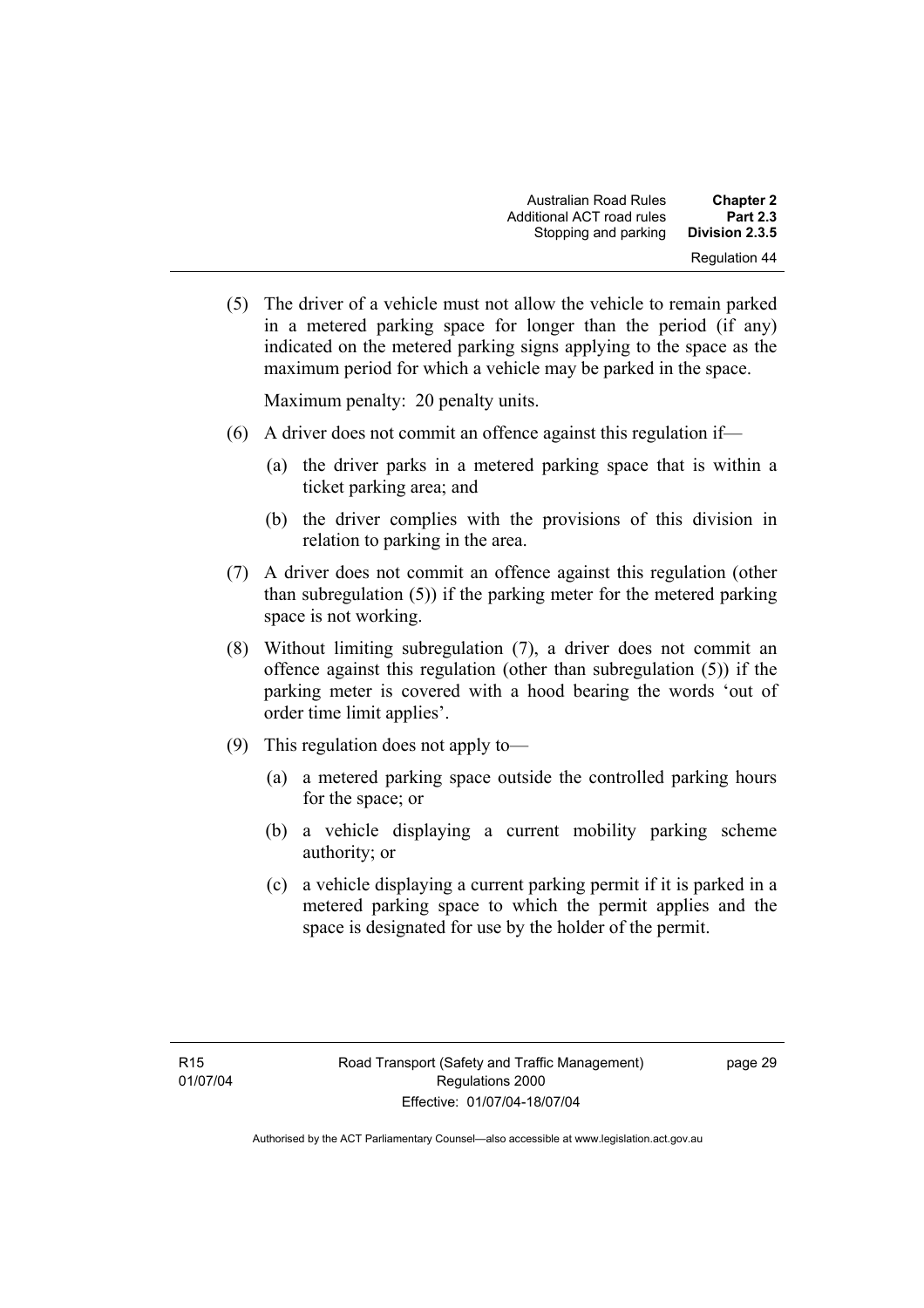**Chapter 2 Australian Road Rules**<br>**Part 2.3 Additional ACT road rules Part 2.3** Additional ACT road rules<br>**Division 2.3.5** Stopping and parking Stopping and parking Regulation 45

### **45 Parking in metered parking spaces**

 (1) The driver of a vehicle must not park in a metered parking space if another vehicle is parked in the space.

Maximum penalty: 20 penalty units.

 (2) The driver of a vehicle who parks in a metered parking space must position the vehicle completely within the space.

Maximum penalty: 20 penalty units.

#### **46 Temporary closure of metered parking spaces**

- (1) If the road transport authority decides that the use of a metered parking space should be temporarily discontinued, the authority may close the space by—
	- (a) installing a sign, at or near the space, that displays words to the effect that the space is closed; or
	- (b) covering the parking meter applying to the space with a parking meter hood bearing the words 'no parking'.
- (2) A driver must not park in a metered parking space that has been closed under subregulation (1).

Maximum penalty: 20 penalty units.

(3) In this regulation:

*sign* includes a board, device, plate, screen, words or anything else, whether or not installed with or on a traffic sign.

#### **47 Misuse of parking meters**

A person must not—

 (a) insert in a parking meter anything other than coins appropriate for the meter; or

page 30 Road Transport (Safety and Traffic Management) Regulations 2000 Effective: 01/07/04-18/07/04

R15 01/07/04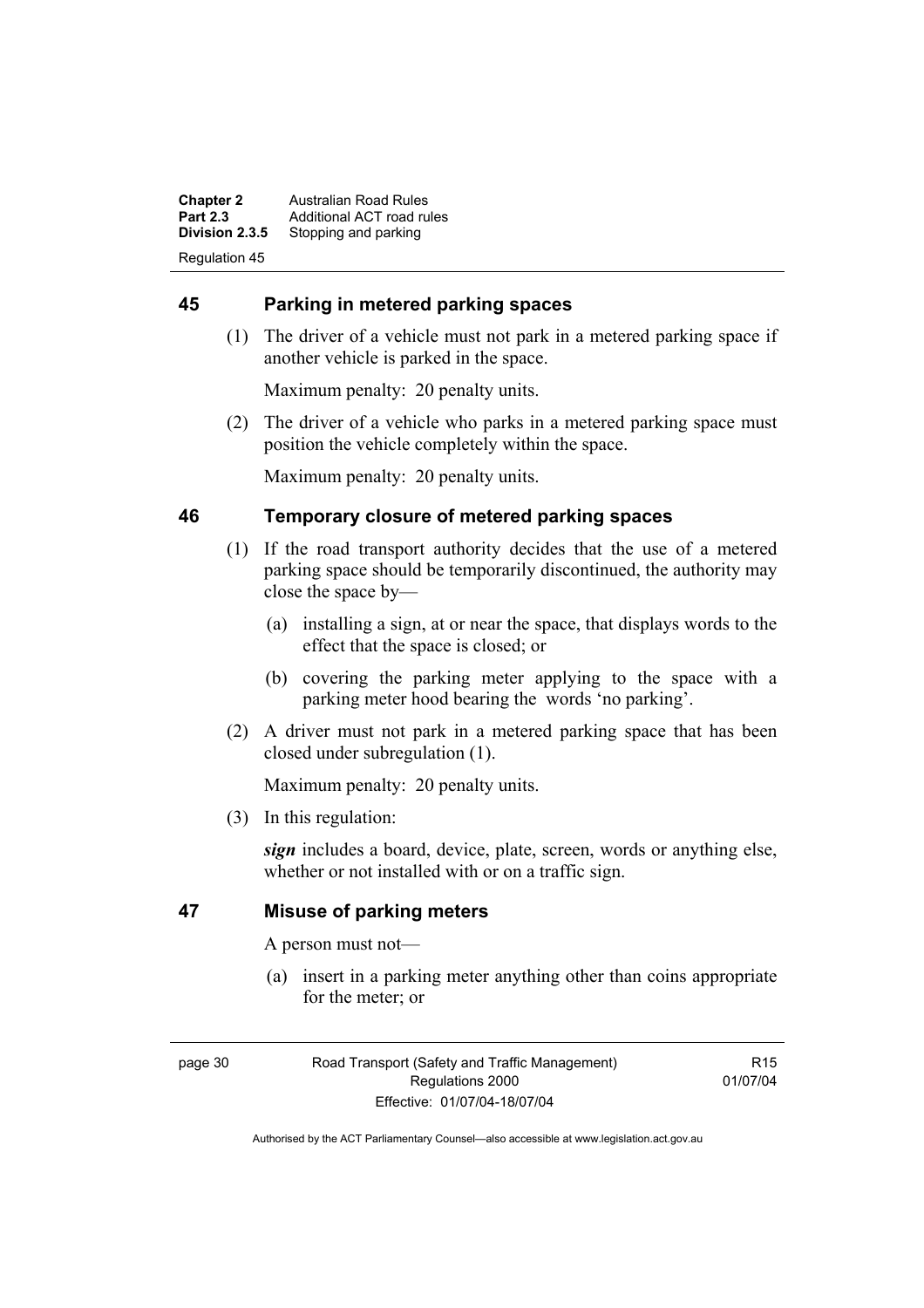(b) attach anything (for example, advertising material) to a parking meter.

Maximum penalty: 20 penalty units.

# **48 Interfering with parking meters etc**

A person must not—

- (a) do anything that interferes with (or is likely to interfere with) the proper working of a parking meter; or
- (b) fraudulently operate a parking meter.

Maximum penalty: 20 penalty units.

# **49 Use of tickets in ticket parking areas**

 (1) A driver must not park in a ticket parking area except in a ticket parking space.

Maximum penalty: 20 penalty units.

 (2) A driver must not park in a ticket parking area unless a current parking ticket for that ticket parking area is displayed in or on the driver's vehicle in accordance with subregulation (3).

Maximum penalty: 20 penalty units.

- (3) The parking ticket must be displayed—
	- (a) in or on the front left-hand side of the vehicle or, if the ticket requires the driver to display the ticket in or on a part of the vehicle, in or on that part of the vehicle; and
	- (b) in a way that its date and expiry time are clearly visible from outside the vehicle.
- (4) A driver does not commit an offence against subregulation (2) if—

page 31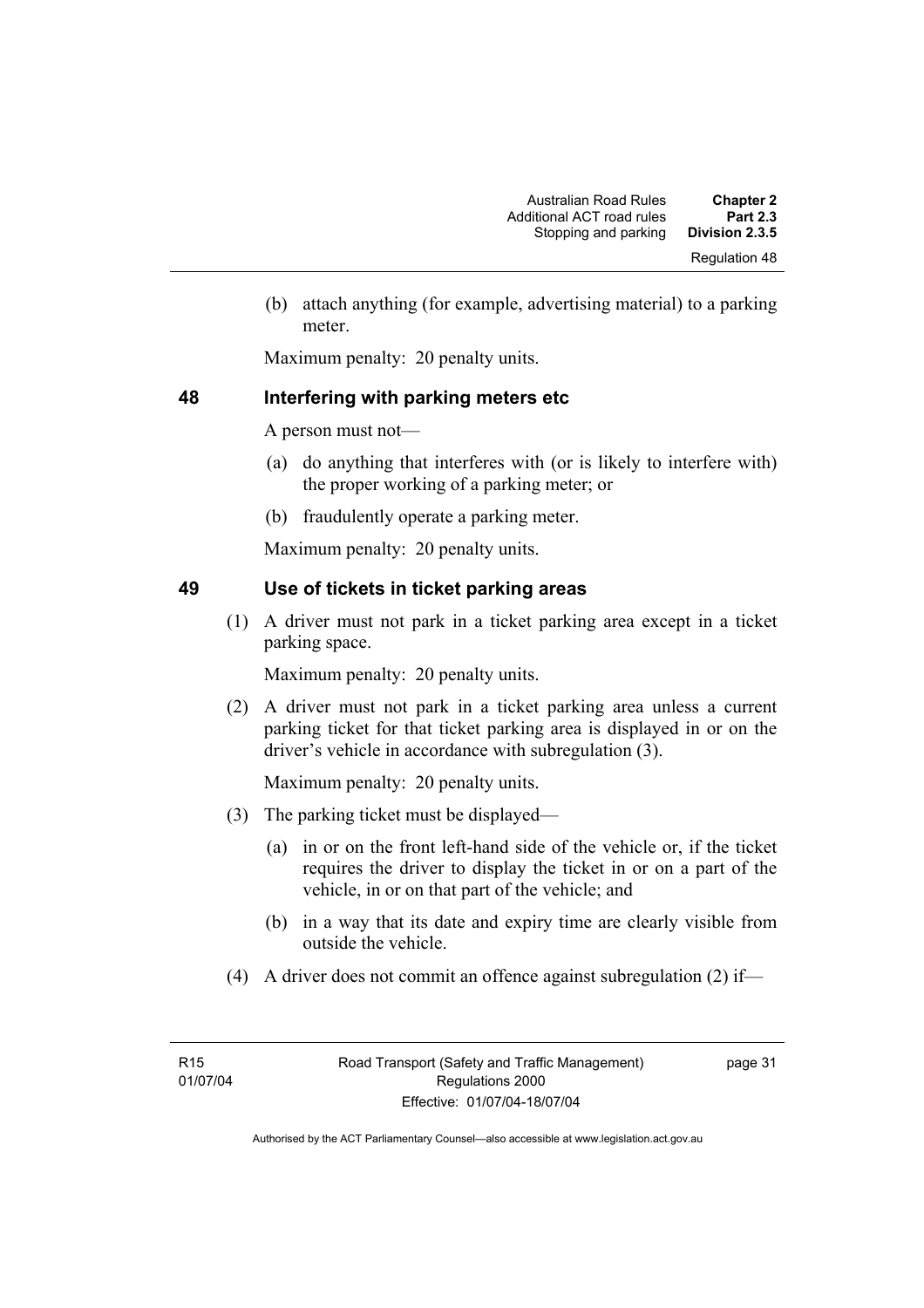| <b>Chapter 2</b><br><b>Part 2.3</b> | <b>Australian Road Rules</b><br>Additional ACT road rules |
|-------------------------------------|-----------------------------------------------------------|
| Division 2.3.5                      | Stopping and parking                                      |
| <b>Regulation 49</b>                |                                                           |

- (a) the driver parks in a ticket parking area before obtaining a parking ticket for the area; but
- (b) the driver obtains a parking ticket for the area, and displays the ticket in accordance with subregulation (2), immediately after parking.
- (5) It is a defence to the prosecution of a driver for an offence against subregulation (2) if the driver proves that the driver—
	- (a) displayed a current parking ticket in or on the driver's vehicle in accordance with subregulation (3); and
	- (b) took reasonable steps to ensure that the ticket remained so displayed while the vehicle was parked in the ticket parking area.
- (6) The driver of a vehicle must not allow the vehicle to remain parked in a ticket parking area after the expiry of the parking ticket displayed in or on the vehicle.

Maximum penalty: 20 penalty units.

 (7) The driver of a vehicle must not allow the vehicle to remain parked in a ticket parking area for longer than the period (if any) indicated on the ticket parking signs applying to the area as the maximum period for which a vehicle may be parked in the area.

Maximum penalty: 20 penalty units.

- (8) A driver does not commit an offence against this regulation if—
	- (a) the driver parks in a metered parking space within a ticket parking area; and
	- (b) the driver complies with the provisions of this division in relation to parking in the space.
- (9) This regulation does not prevent a driver from parking in a different part of a ticket parking area while displaying the same parking ticket

| page 32          | Road Transport (Safety and Traffic Management) | R <sub>15</sub> |
|------------------|------------------------------------------------|-----------------|
| Regulations 2000 |                                                | 01/07/04        |
|                  | Effective: 01/07/04-18/07/04                   |                 |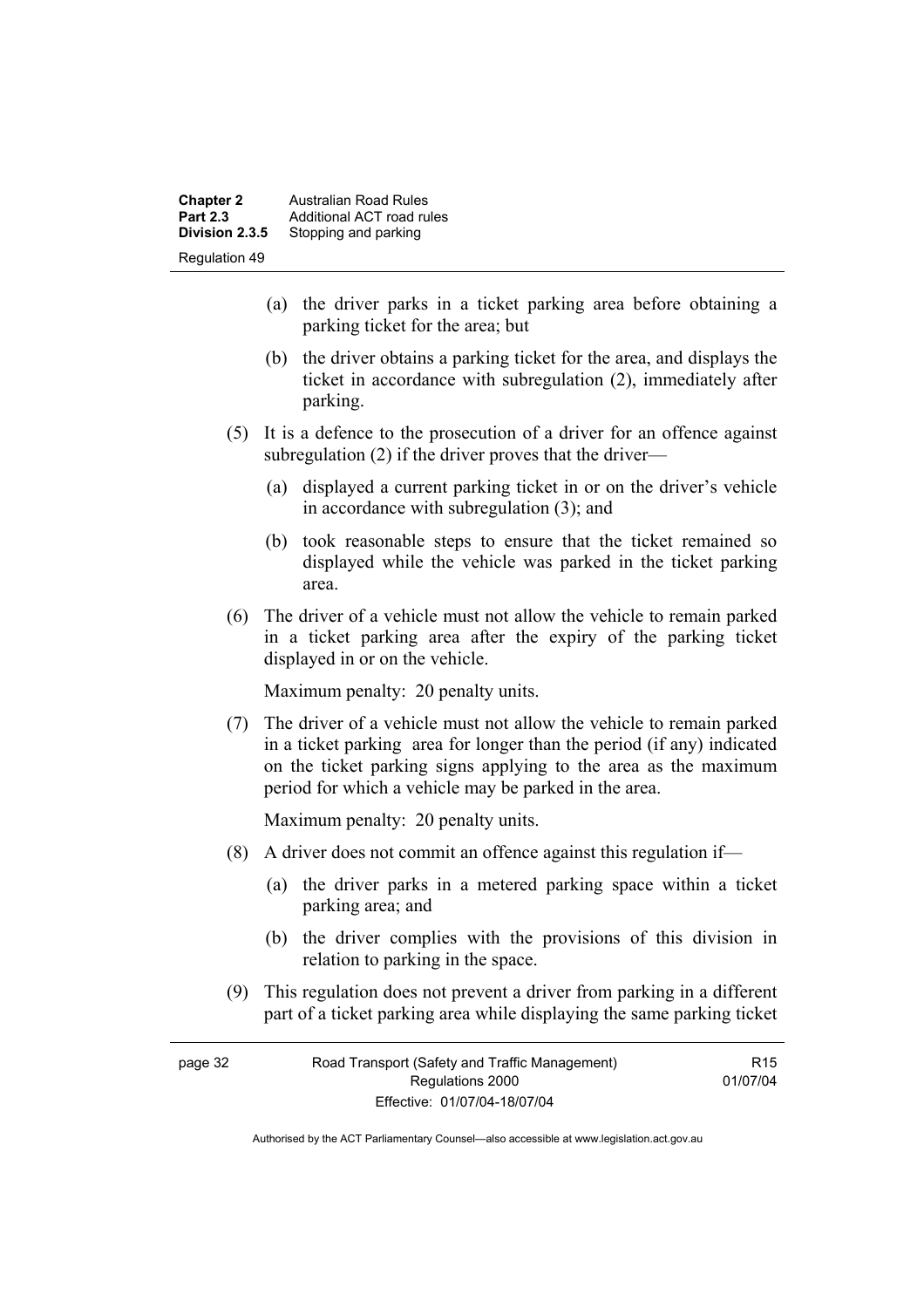on the driver's vehicle if the fee payable to park in the part is the same as, or less than, the fee payable to park in the part for which the parking ticket was issued.

- (10) This regulation does not apply to—
	- (a) a ticket parking area outside the controlled parking hours for the area; or
	- (b) a vehicle displaying a current mobility parking scheme authority; or
	- (c) a vehicle displaying a current parking permit if it is parked in a ticket parking area to which the permit applies and the area is designated for use by the holder of the permit.

# **50 Parking in ticket parking spaces**

 (1) The driver of a vehicle must not park a vehicle in a ticket parking space if another vehicle is parked in the space.

Maximum penalty: 20 penalty units.

 (2) The driver of a vehicle who parks in a ticket parking space must position the vehicle completely in the space.

Maximum penalty: 20 penalty units.

# **51 Temporary closure of ticket parking spaces**

- (1) If the road transport authority decides that the use of a ticket parking area, or ticket parking space, should be temporarily discontinued, the authority may close the area or space by—
	- (a) for the closure of a ticket parking area—installing a sign, at or near each traffic sign applying to the area, that displays words to the effect that the area is closed; or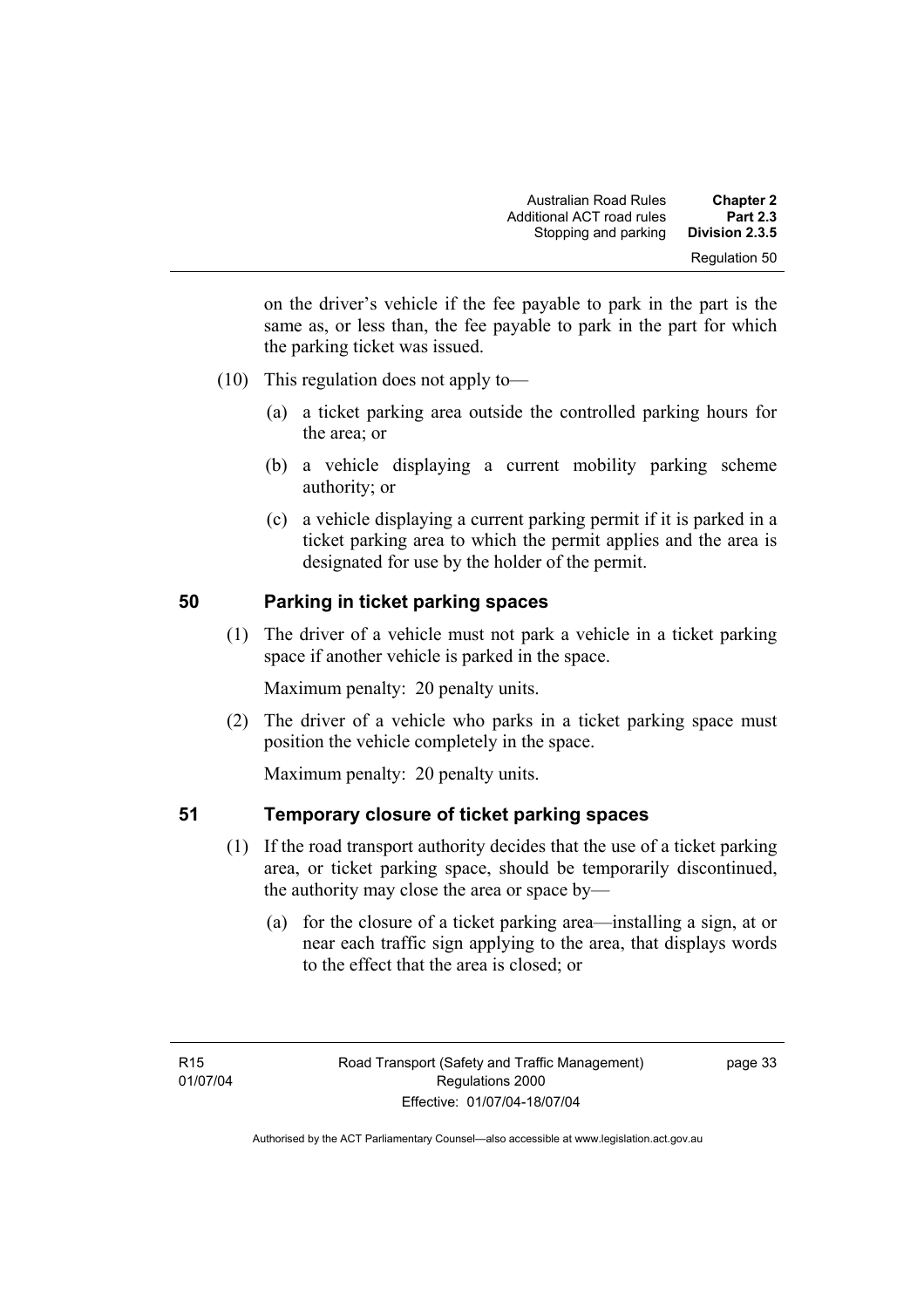| <b>Chapter 2</b> | <b>Australian Road Rules</b> |
|------------------|------------------------------|
| <b>Part 2.3</b>  | Additional ACT road rules    |
| Division 2.3.5   | Stopping and parking         |
| Regulation 52    |                              |

- (b) for the closure of a ticket parking space—installing a sign, at or near the space, that displays words to that effect.
- (2) If a parking authority decides that the use of a ticket parking area, or ticket parking space, within its area of operations should be temporarily discontinued, the authority may close the area or space  $by-$ 
	- (a) for the closure of a ticket parking area—installing a sign, at or near each traffic sign applying to the area, that displays words to the effect that the area is closed; or
	- (b) for the closure of a ticket parking space—installing a sign, at or near the space, that displays words to that effect.
	- *Note* Reg 75A provides for the road transport authority to declare parking authorities and reg 76A provides for the operation of ticket parking schemes by parking authorities.
- (3) A driver must not park in a ticket parking area or ticket parking space that has been closed under subregulation (1) or (2).

Maximum penalty: 20 penalty units.

(4) In this regulation:

*sign* includes a board, device, plate, screen, words or anything else, whether or not installed with or on a traffic sign.

# **52 Use of false or damaged parking tickets etc**

A person must not display in or on a vehicle that is parked in a ticket parking area—

 (a) anything resembling a parking ticket that falsely suggests that the relevant parking fee has been paid; or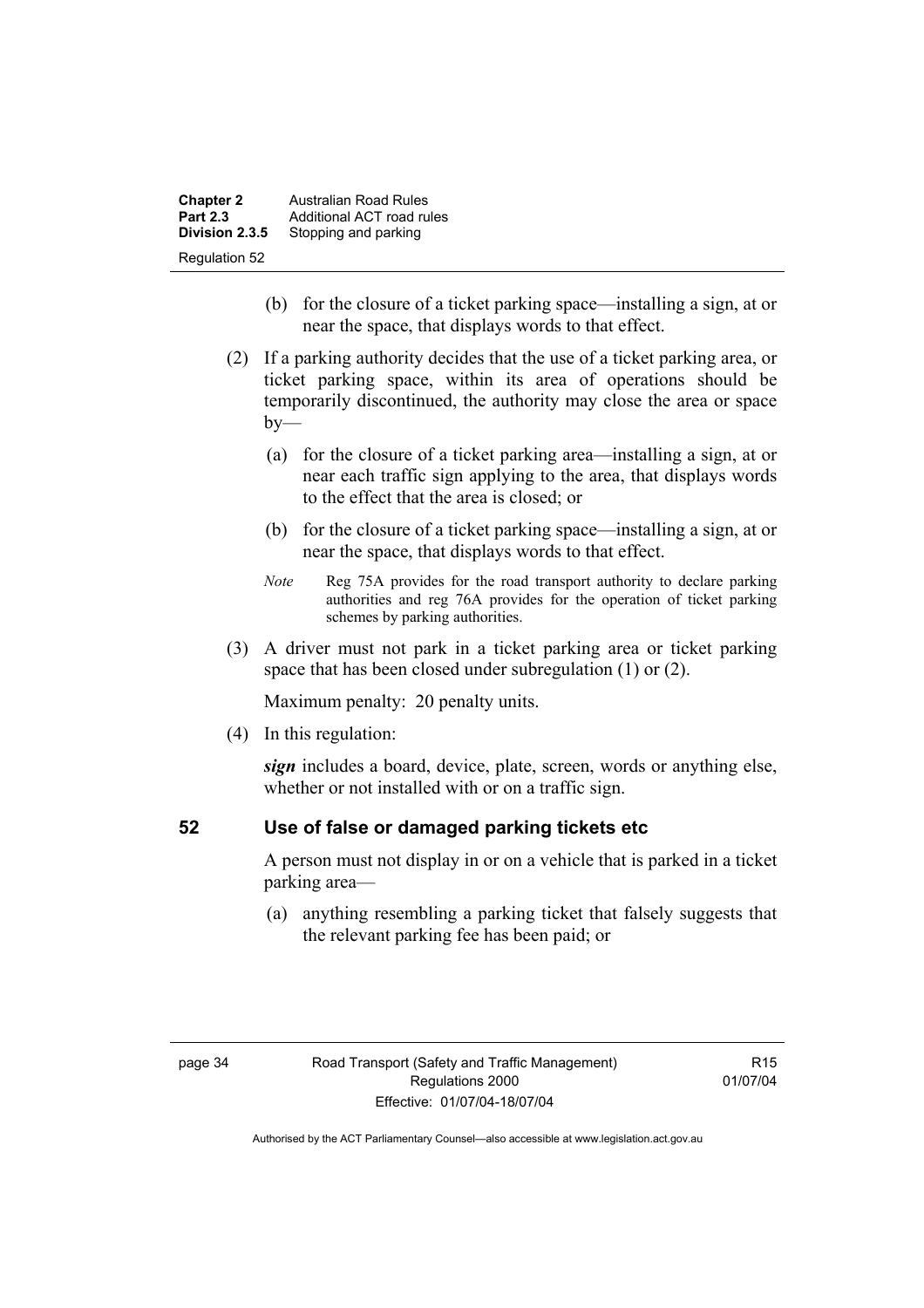(b) a parking ticket that is illegible or has been altered, defaced or damaged.

Maximum penalty: 20 penalty units.

# **53 Misuse of ticket machines**

A person must not—

- (a) insert in a parking ticket machine anything other than coins, or another means of payment, appropriate for the machine; or
- (b) attach anything (for example, advertising material) to a ticket machine.

Maximum penalty: 20 penalty units.

# **54 Interfering with parking ticket machines etc**

A person must not—

- (a) do anything that interferes with (or is likely to interfere with) the proper working of a parking ticket machine; or
- (b) fraudulently operate a parking ticket machine.

Maximum penalty: 20 penalty units.

# **55 Removing parking tickets etc**

A person must not remove, deface, damage or otherwise interfere with a parking ticket, mobility parking scheme authority or parking permit that is in or on, or attached to, a vehicle unless the person is—

- (a) the driver of the vehicle; or
- (b) the responsible person (or a responsible person) for the vehicle; or

page 35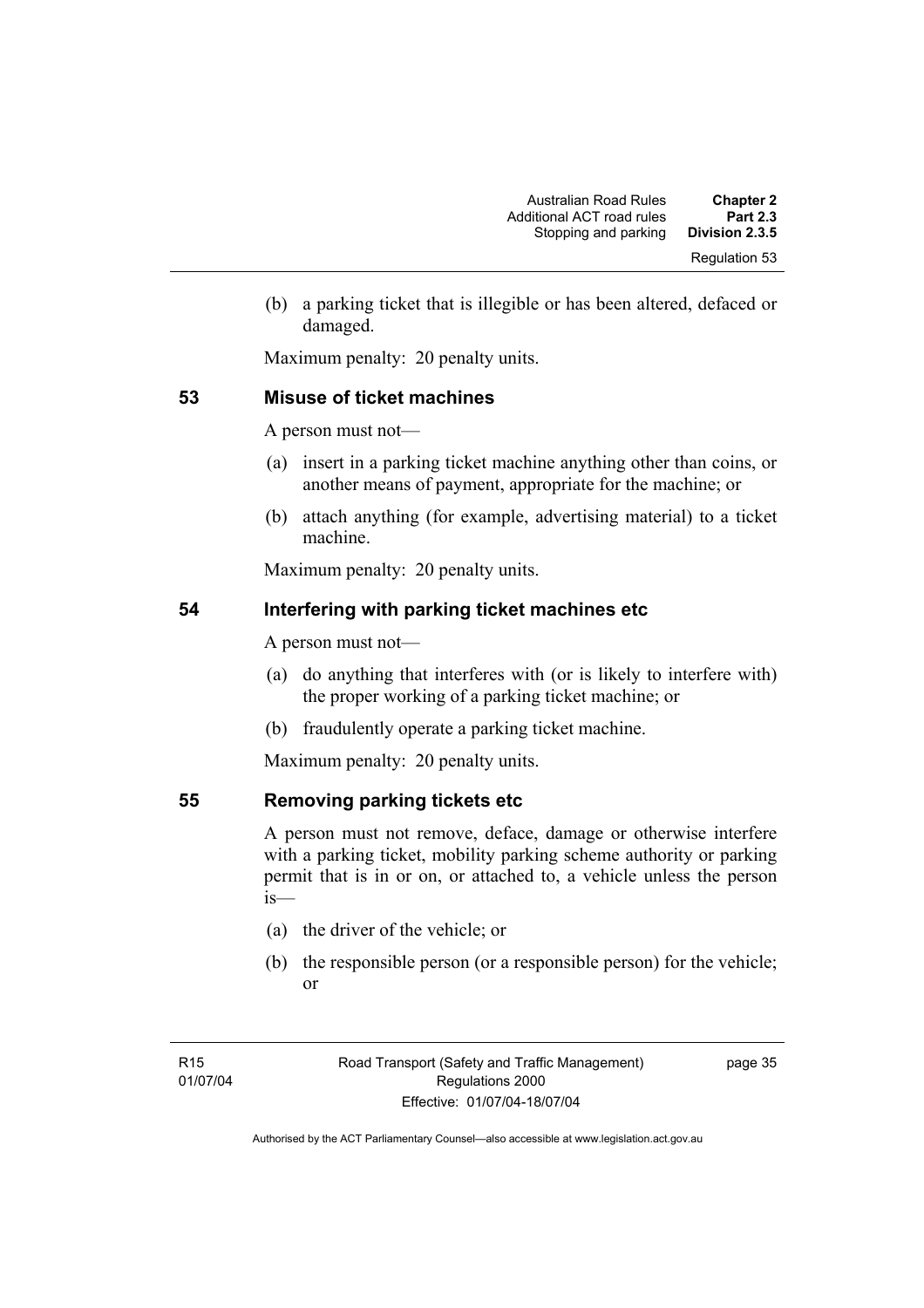| <b>Chapter 2</b><br><b>Part 2.3</b> | <b>Australian Road Rules</b><br>Additional ACT road rules |
|-------------------------------------|-----------------------------------------------------------|
| Division 2.3.5                      | Stopping and parking                                      |
| Regulation 56                       |                                                           |

 (c) for a mobility parking scheme authority or parking permit—the person to whom the authority or permit was issued.

Maximum penalty: 20 penalty units.

### **56 Unauthorised use and revocation of mobility parking scheme authorities**

 (1) A driver must not display a mobility parking scheme authority on the driver's vehicle unless the driver is entitled to do so under the conditions of the authority.

Maximum penalty: 20 penalty units.

 (2) The road transport authority may revoke a mobility parking scheme authority by notice given to the person or other entity to which the authority was issued.

*Note* For how documents may be given, see *Legislation Act 2001*, pt 19.5.

 (3) If an entity receives a notice under subregulation (2), the entity must return the mobility parking scheme authority to the road transport authority as soon as possible (but not later than 21 days) after receiving the notice.

Maximum penalty: 20 penalty units.

#### **57A Stopping public buses in bus zones and at bus stops**

- (1) The driver of a public bus must not stop in a bus zone unless the driver—
	- (a) is dropping off, or picking up, passengers; or
	- (b) is stopping for a regular route service.

Maximum penalty: 20 penalty units.

R15 01/07/04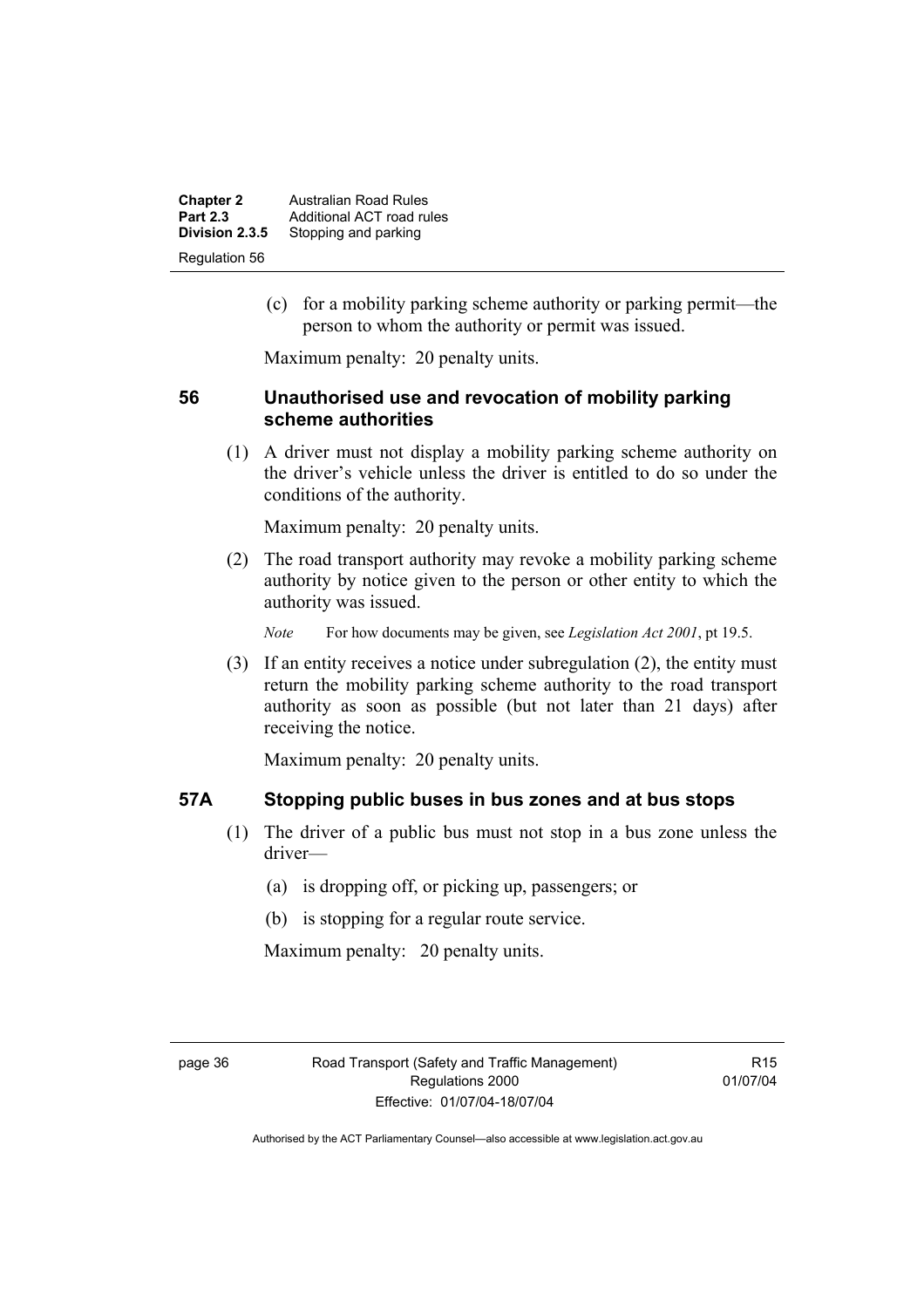| <b>Chapter 2</b> | <b>Australian Road Rules</b> |  |
|------------------|------------------------------|--|
| <b>Part 2.3</b>  | Additional ACT road rules    |  |
| Division 2.3.5   | Stopping and parking         |  |
| Regulation 58    |                              |  |

 (2) Subregulation (1) does not apply to the driver of a public bus that is not permitted to stop in the bus zone by information on or with the *bus zone sign* applying to the bus zone.

*Note* The driver would contravene the Australian Road Rules, r 183.

- (3) The driver of a public bus must not stop at a bus stop, or on the road, within 20m before a sign on the road that indicates the bus stop, and 10m after the sign, unless the driver—
	- (a) stops at a place on a length of road, or in an area, to which a parking control sign applies and the driver is permitted to stop at that place under the Australian Road Rules; or
	- (b) is dropping off, or picking up, passengers; or
	- (c) is stopping for a regular route service.

Maximum penalty: 20 penalty units.

(4) In this regulation:

*bus stop*—see the Australian Road Rules, rule 195.

*bus zone*—see the Australian Road Rules, rule 183.

*bus zone sign*—see the Australian Road Rules, schedules 2 and 3 and rules 314 to 316.

*regular route service*—see the Road Transport (Public Passenger Services) Act 2001, section 9 (What is a regular route service?).

#### **58 Stopping in an emergency etc or to comply with another law**

It is a defence to the prosecution of a driver for an offence against a provision of this division if—

page 37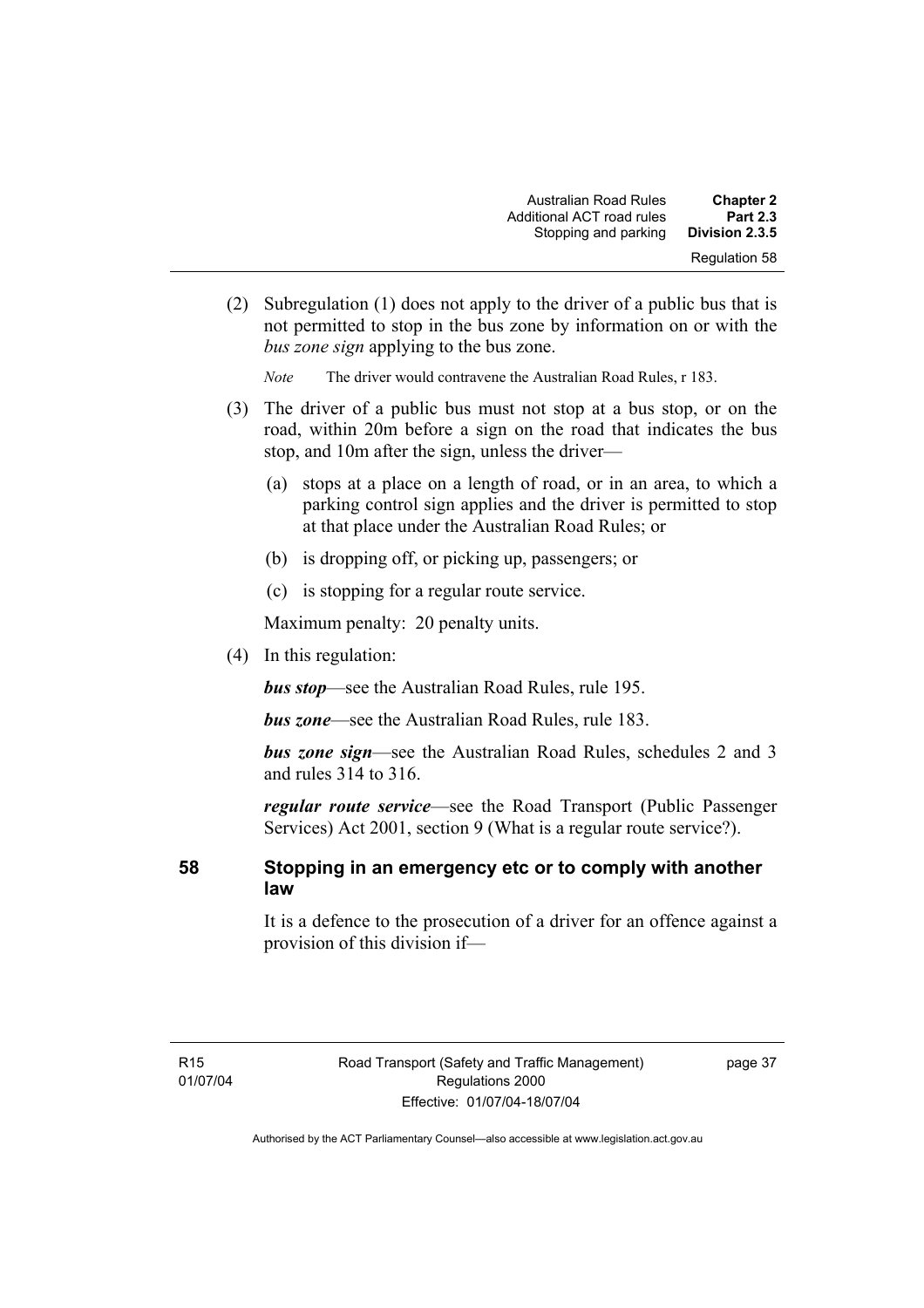**Chapter 2 Australian Road Rules**<br>**Part 2.3 Additional ACT road rules Part 2.3 Additional ACT road rules**<br>**Division 2.3.6** Miscellaneous other road **Division 2.3.6** Miscellaneous other road rules Regulation 59

- (a) the driver stops at a particular place, or in a particular way, to avoid a collision, and the driver stops for no longer than is necessary to avoid the collision; or
- (b) the driver stops at a particular place, or in a particular way, because the driver's vehicle is disabled, and the driver stops for no longer than is necessary for the vehicle to be moved safely to a place where the driver is permitted to park the vehicle under the Australian Road Rules and this division; or
- (c) the driver stops at a particular place, or in a particular way, to deal with a medical or other emergency, and the driver stops for no longer than is necessary in the circumstances; or
- (d) the driver stops at a particular place, or in a particular way, because the condition of the driver, a passenger, or the driver's vehicle makes it necessary for the driver to stop in the interests of safety, and the driver stops for no longer than is necessary in the circumstances; or
- (e) the driver stops at a particular place, or in a particular way, to comply with a provision of the Australian Road Rules or a provision of another law, and the driver stops for no longer than is necessary to comply with the provision.

# **Division 2.3.6 Miscellaneous other road rules**

# **59 Carrying dangerous substances**

 (1) A person must not drive or park a vehicle that is carrying an explosive substance in, directly above, or within 50m of either end of, a major road tunnel.

Maximum penalty: 30 penalty units.

(2) In this regulation:

*explosive substance*—

page 38 Road Transport (Safety and Traffic Management) Regulations 2000 Effective: 01/07/04-18/07/04

**R15** 01/07/04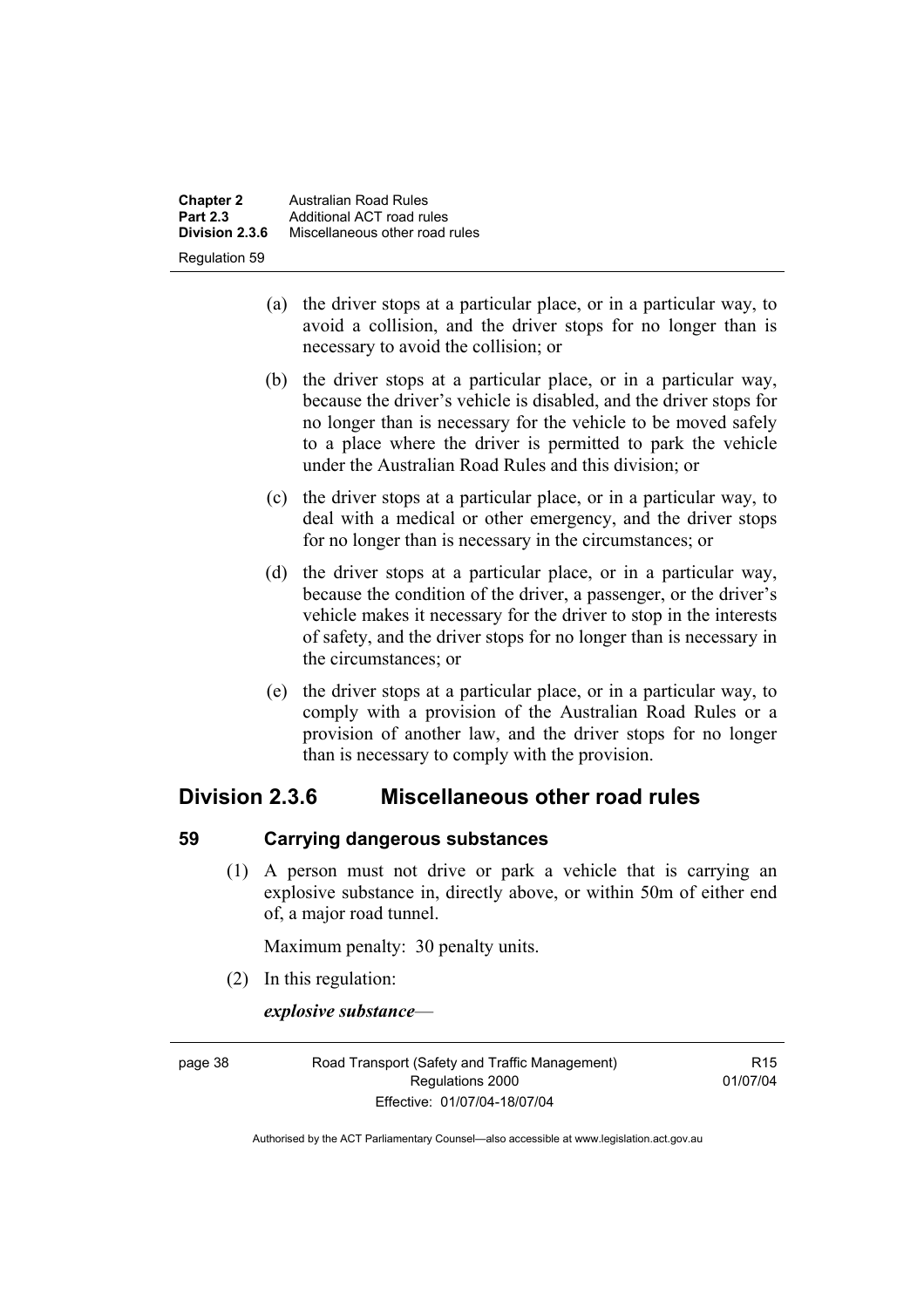- (a) see the *Dangerous Substances Act 2004*, section 73, definition of *explosive*; and
- (b) includes any other dangerous substance under that Act that can explode.

*major road tunnel* means—

- (a) the road tunnel on Parkes Way in the Division of Acton, Canberra Central District; or
- (b) the road tunnel on Capital Circle in the Division of Capital Hill, Canberra Central District.

# **60 Interrupting funeral processions etc**

A driver must not interfere with, or interrupt, the free passage of—

- (a) a funeral procession or any other lawful procession; or
- (b) any vehicle or person forming part of such a procession.

Maximum penalty: 20 penalty units.

# **61 Driving on roads closed to traffic**

A person must not drive a vehicle on a road that is closed to traffic under the Act, section 30.

Maximum penalty: 20 penalty units.

# **62 Use of wheeled recreational devices and wheeled toys on roads**

 (1) A person must not travel in or on a wheeled recreational device or wheeled toy on a road while it is attached to another vehicle.

Maximum penalty: 20 penalty units.

page 39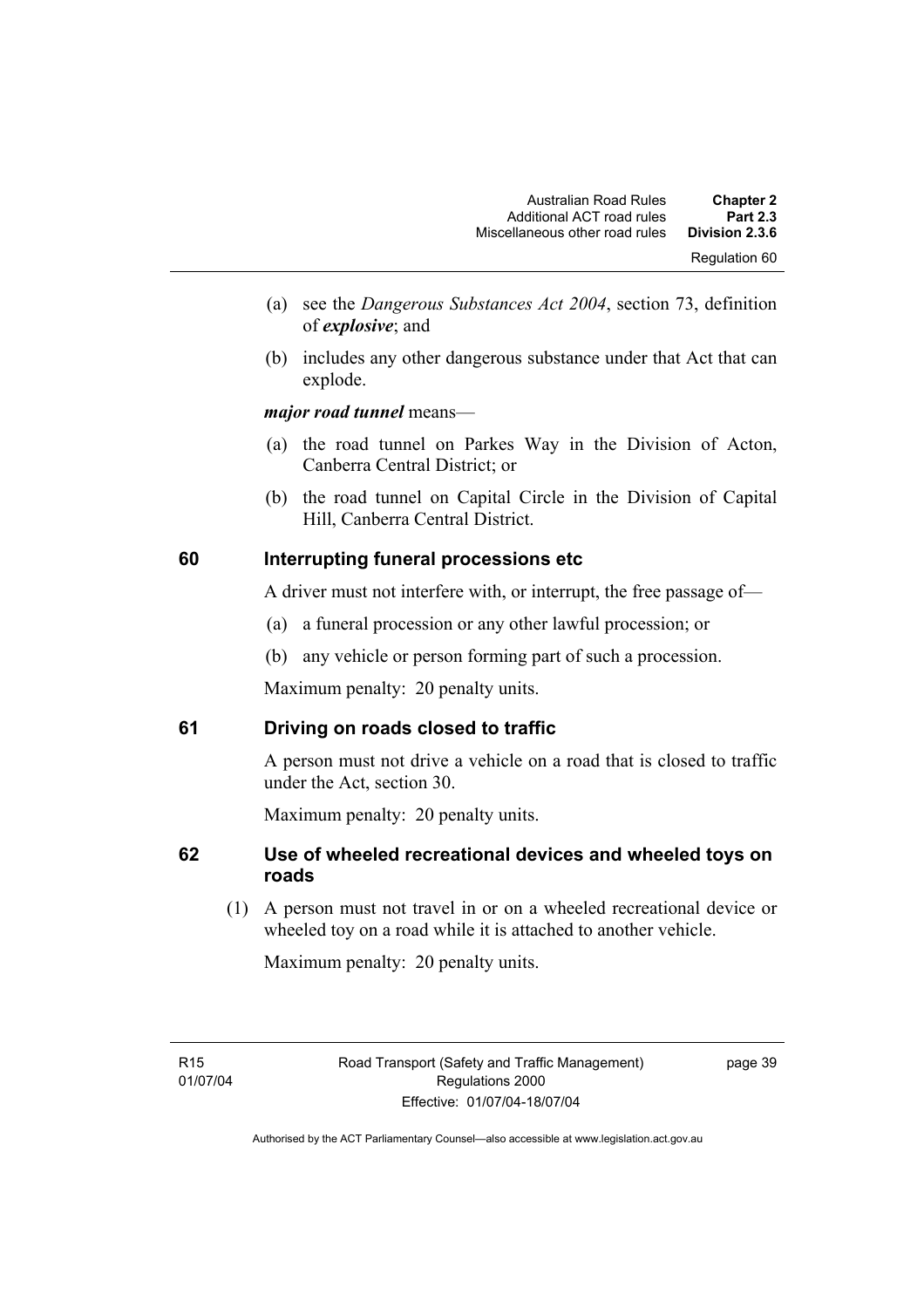| <b>Chapter 2</b> | <b>Australian Road Rules</b>   |
|------------------|--------------------------------|
| <b>Part 2.3</b>  | Additional ACT road rules      |
| Division 2.3.6   | Miscellaneous other road rules |
| Regulation 62    |                                |

 (2) A person travelling in or on a wheeled recreational device or wheeled toy on a road must not permit it to be drawn by another vehicle.

Maximum penalty: 20 penalty units.

 (3) A person must not travel in or on a wheeled recreational device or wheeled toy on a road if anyone travelling in or on it is wholly or partly assisted in propelling it by means other than human power or gravity.

Maximum penalty: 20 penalty units.

page 40 Road Transport (Safety and Traffic Management) Regulations 2000 Effective: 01/07/04-18/07/04

R15 01/07/04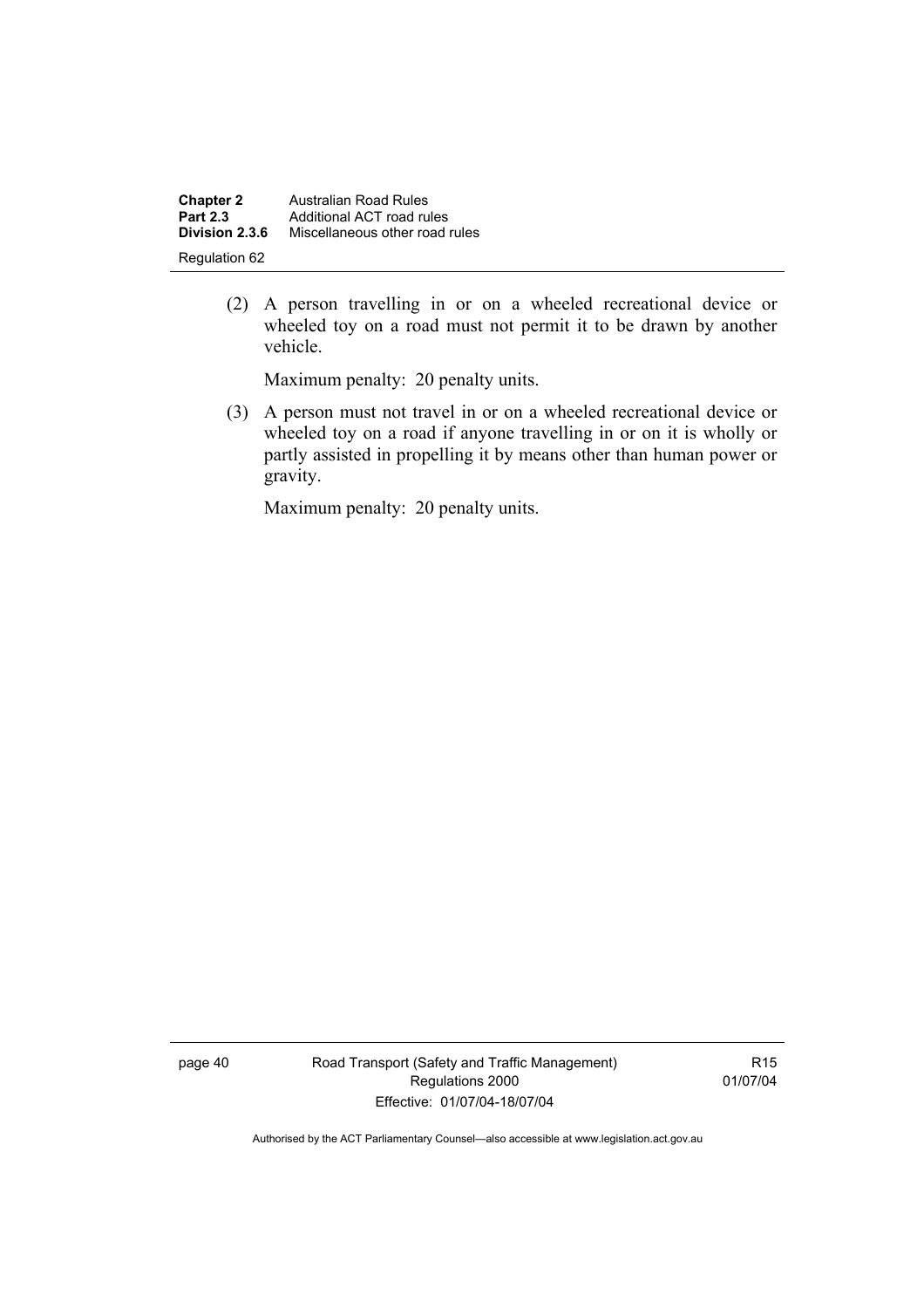# Regulation 63

# **Part 2.4 Other provisions**

#### **63 Devices that are prescribed traffic control devices**

- (1) For the Act, dictionary, definition of *prescribed traffic control device*, the following things are prescribed:
	- (a) any traffic control device that has effect for the Australian Road Rules under the Australian Road Rules, rule 315;
	- (b) any traffic-related item that has effect for the Australian Road Rules under the Australian Road Rules, rule 319;
	- (c) any pay parking device, parking meter, parking meter hood, parking ticket machine, and any sign installed under division 2.3.6.
- (2) In this regulation:

*sign* includes any device, plate, screen, words or anything else, whether or not installed with or on a traffic sign.

#### **64 Preventing prescribed traffic control devices being clearly visible**

 (1) A person must not (except with the approval of the road transport authority) place anything in a position that prevents, or is likely to prevent, a prescribed traffic control device from being clearly visible to the road users to whom it is intended to apply.

Maximum penalty: 20 penalty units.

*Note* The Act, s 19 (1) also makes it an offence for a person to install or display (or interfere, change or remove) a prescribed traffic control device without appropriate authority.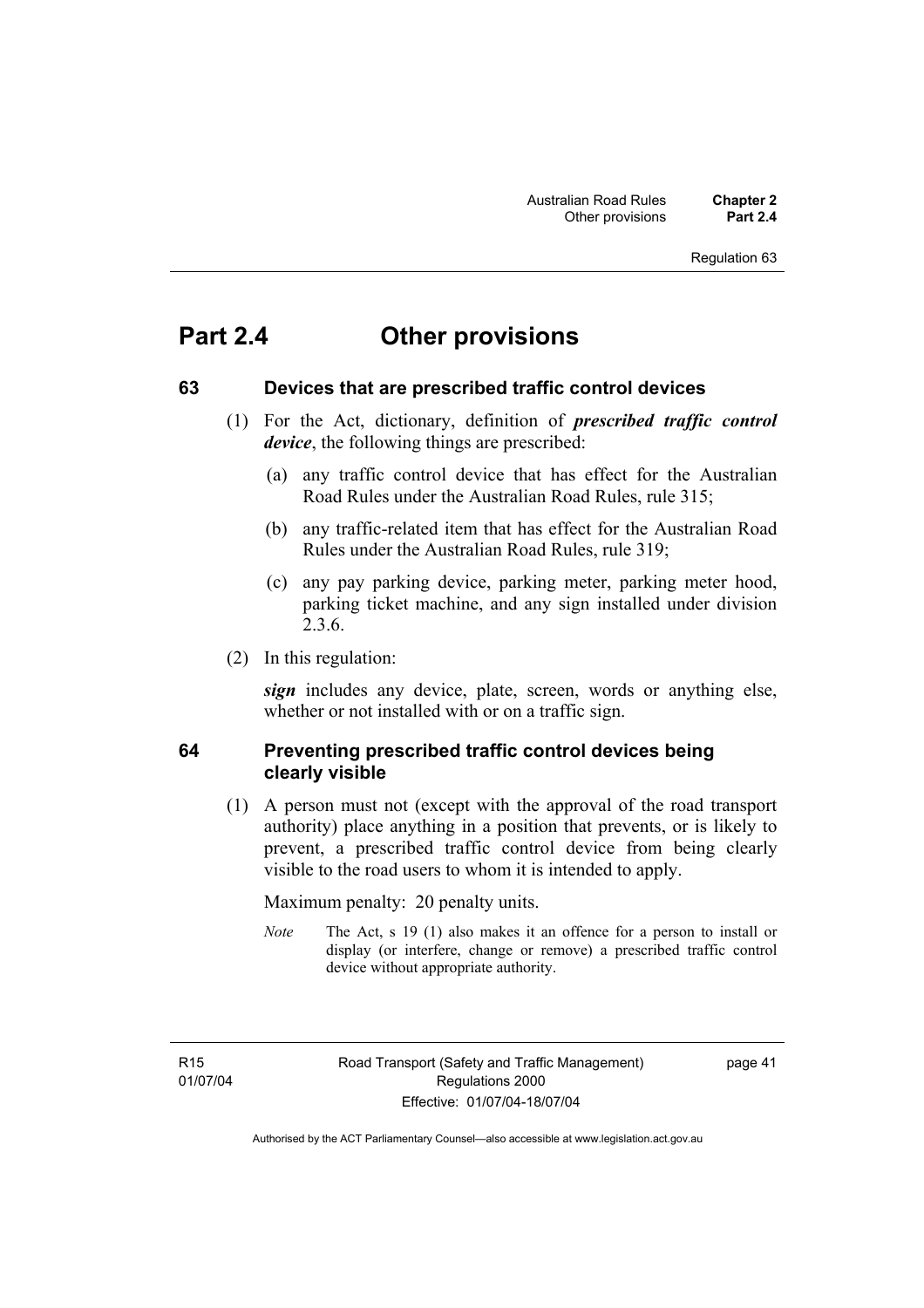#### **Chapter 2 Australian Road Rules**<br>**Part 2.4 Other provisions Other provisions**

#### Regulation 65

- (2) The road transport authority, a police officer or an authorised person—
	- (a) may, orally or in writing, direct a person who has contravened subregulation (1) by placing something to remove the thing within a stated reasonable time; or
	- (b) may remove the thing.
- (3) If a person is given a direction under subregulation (2) (a), the person must comply with the direction.

Maximum penalty: 20 penalty units.

#### **65 Use of** *do not overtake turning vehicle sign*

A person must not drive a motor vehicle or combination displaying a *do not overtake turning vehicle sign* unless the motor vehicle or combination, together with any load or projection, is at least 7.5m long.

Maximum penalty: 20 penalty units.

# **66 Approvals etc by road transport authority**

- (1) For the Australian Road Rules and these regulations, the road transport authority may, in writing—
	- (a) approve a protective helmet for bicycle riders as an approved bicycle helmet; or
	- (b) approve a child restraint as an approved child restraint; or
	- (c) approve a protective helmet for motorbike riders as an approved motorbike helmet; or
	- (d) approve a canopy, cage or other device fitted to a vehicle; or
	- (e) declare a person to be an emergency worker.

R15 01/07/04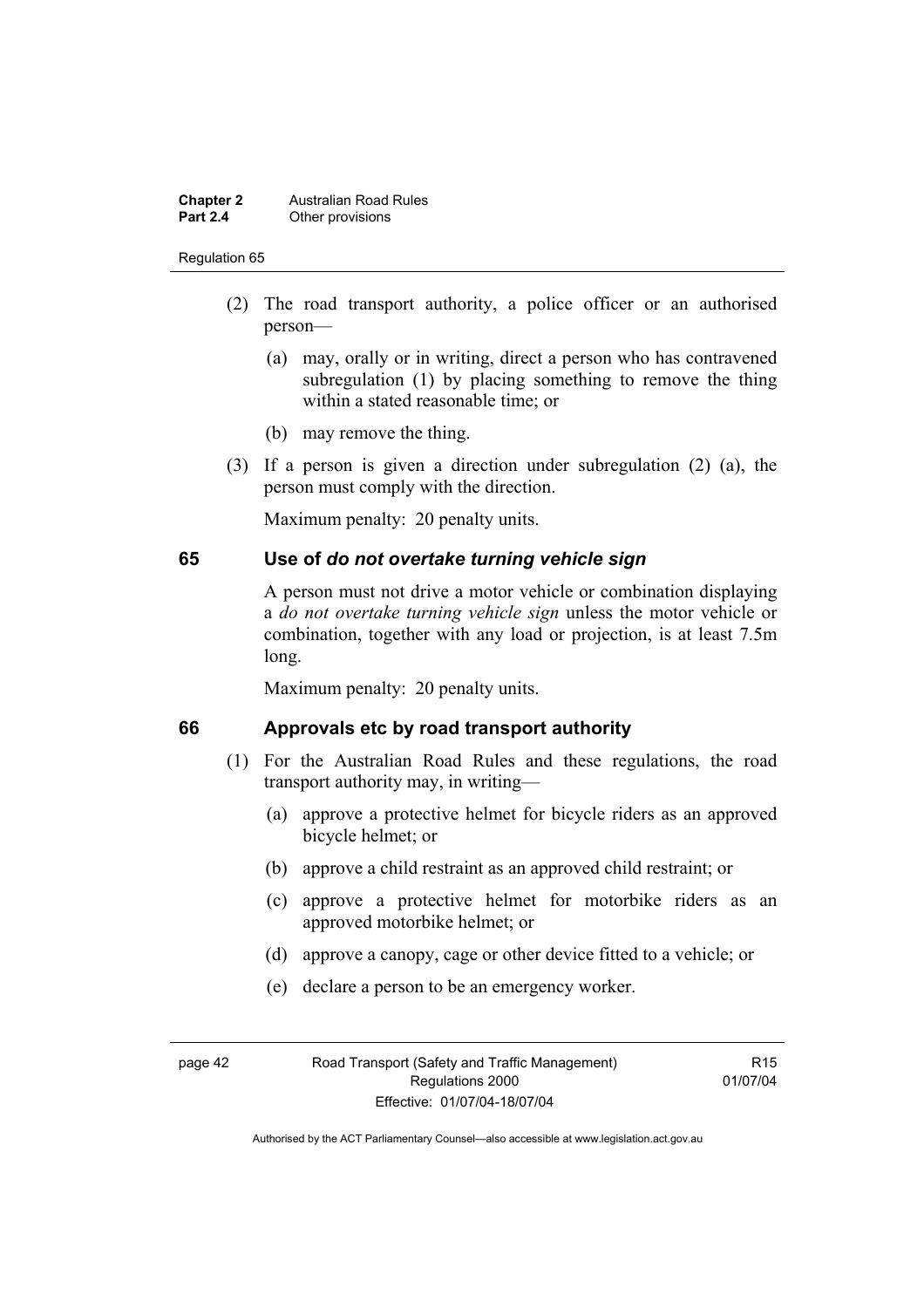Regulation 67

- (2) An approval or declaration is a disallowable instrument.
	- *Note* A disallowable instrument must be notified, and presented to the Legislative Assembly, under the *Legislation Act 2001*.

#### **67 Exemption from requirement about riding on motorbikes**

The road transport authority may, for the purpose of allowing a sporting or similar event to be filmed, exempt a person from the Australian Road Rules, rule 271 (2) to the extent that it requires the person to face forward while being carried as a passenger on a motorbike.

#### **68 Defence of complying with direction of police officer or authorised person**

- (1) It is a defence to a prosecution of a person for an offence against a provision of this chapter if, at the time of the offence, the person was obeying a direction given to the person under the Australian Road Rules, rule 304 (1).
- (2) To remove any doubt, it is declared that a person must obey a direction given to the person under the Australian Road Rules, rule 304 (1), whether or not the person may contravene a provision of this chapter by obeying the direction.

#### **69 Exemption for driver of police vehicles**

- (1) A provision of this chapter does not apply to the driver of a police vehicle if—
	- (a) in the circumstances—
		- (i) the driver is taking reasonable care; and
		- (ii) it is reasonable that the provision should not apply; and
	- (b) if the vehicle is a motor vehicle that is moving—the vehicle is displaying a blue or red flashing light or sounding an alarm.

page 43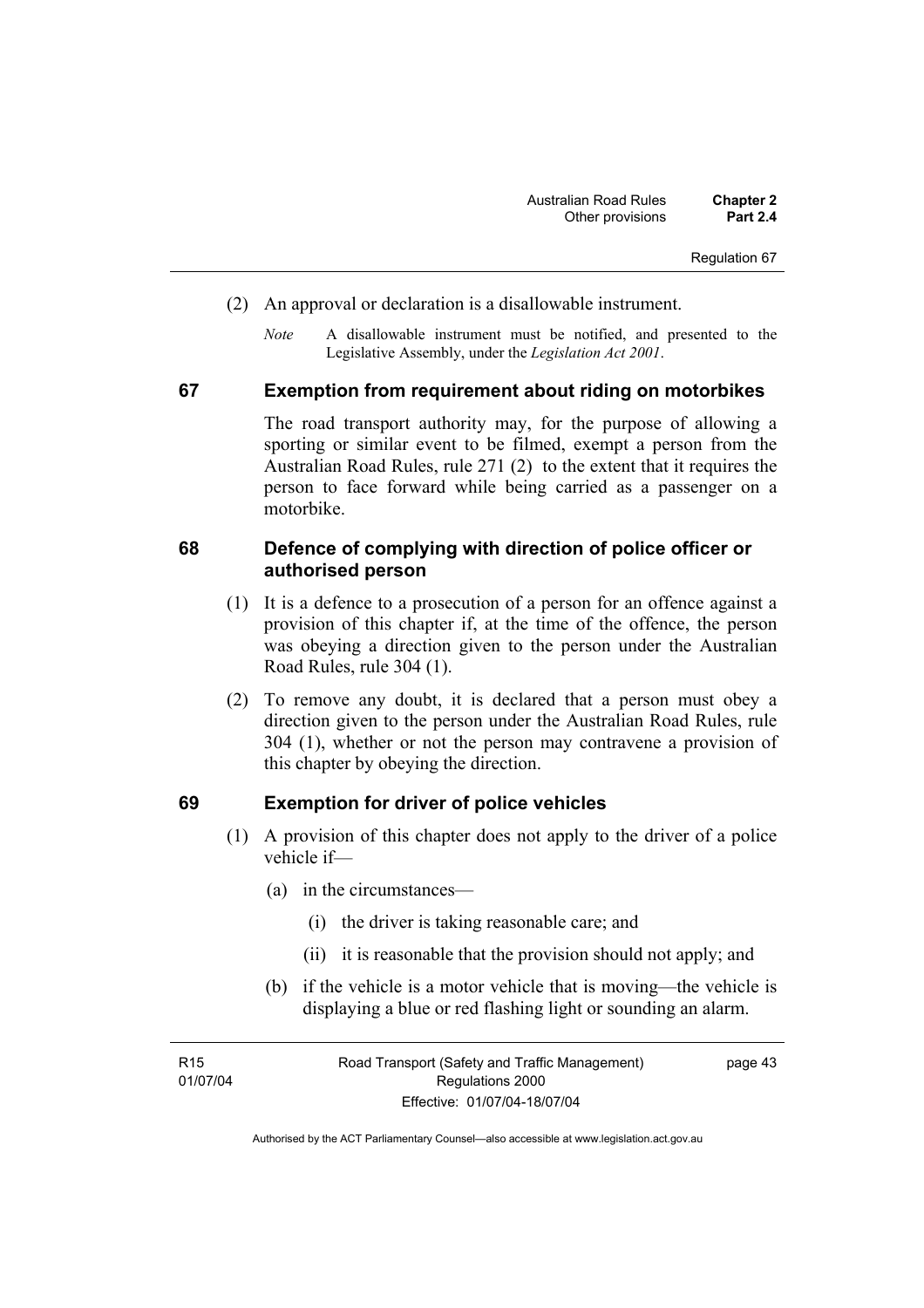#### **Chapter 2 Australian Road Rules**<br>**Part 2.4 Other provisions Other provisions**

#### Regulation 70

- (2) Subregulation (1) (b) does not apply to the driver if, in the circumstances, it is reasonable—
	- (a) not to display the light or sound the alarm; or
	- (b) for the vehicle not to be fitted or equipped with a blue or red flashing light or an alarm.

# **70 Exemption for driver of emergency vehicles**

A provision of this chapter does not apply to the driver of an emergency vehicle if—

- (a) in the circumstances—
	- (i) the driver is taking reasonable care; and
	- (ii) it is reasonable that the provision should not apply; and
- (b) if the vehicle is a motor vehicle that is moving—the vehicle is displaying a blue or red flashing light or sounding an alarm.

#### **71 Stopping and parking exemption for police and emergency vehicles and authorised people**

- (1) A provision of division 2.3.5 (Stopping and parking) does not apply to the driver of a police or emergency vehicle if, in the circumstances—
	- (a) the driver is taking reasonable care; and
	- (b) it is reasonable that the provision should not apply.
- (2) A provision of division 2.3.5 (Stopping and parking) does not apply to a driver who is an authorised person driving a vehicle in the course of his or her duty as an authorised person if, in the circumstances—
	- (a) the driver is taking reasonable care; and
- 

R15 01/07/04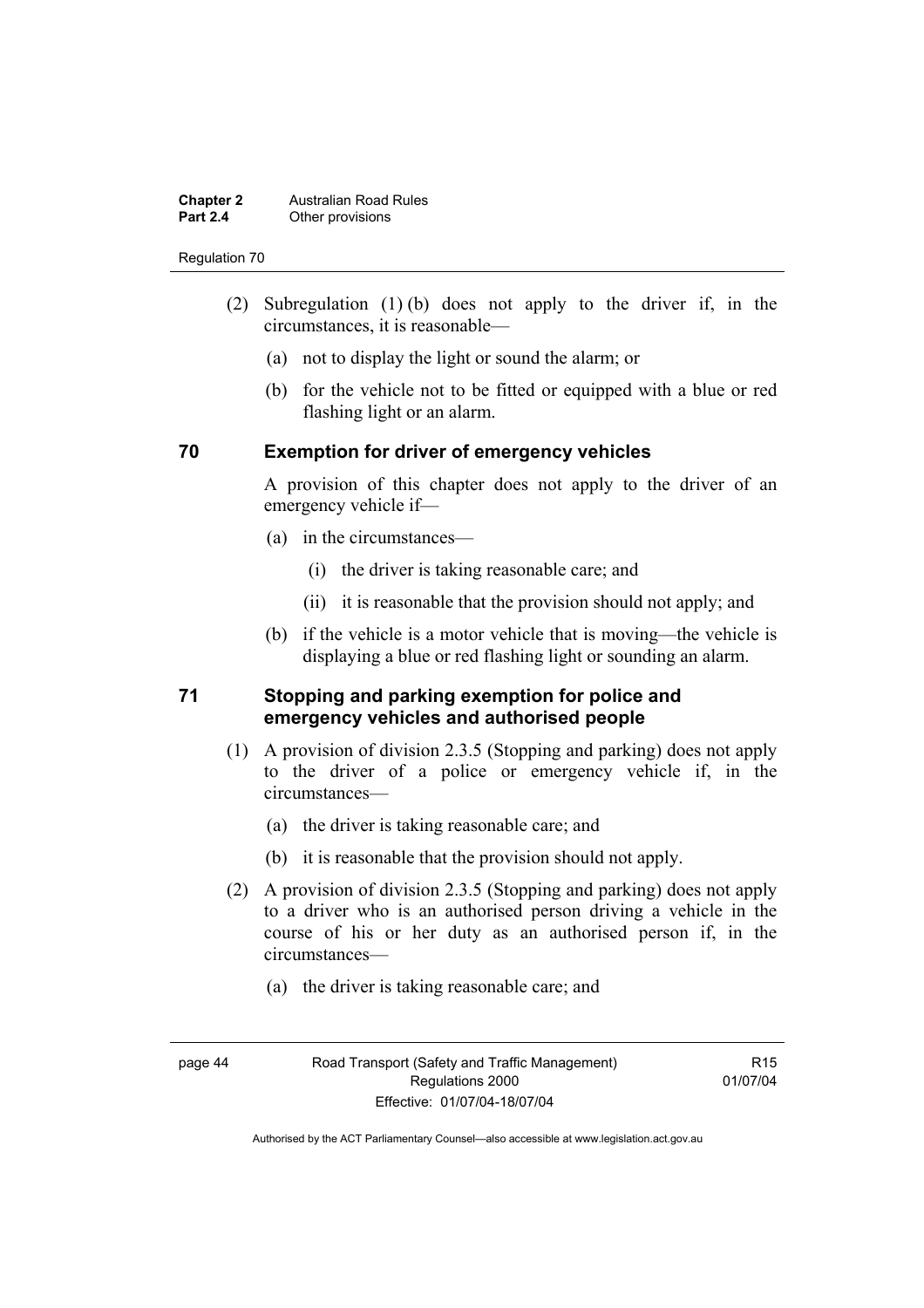Regulation 71

(b) it is reasonable that the provision should not apply.

R15 01/07/04 Road Transport (Safety and Traffic Management) Regulations 2000 Effective: 01/07/04-18/07/04

page 45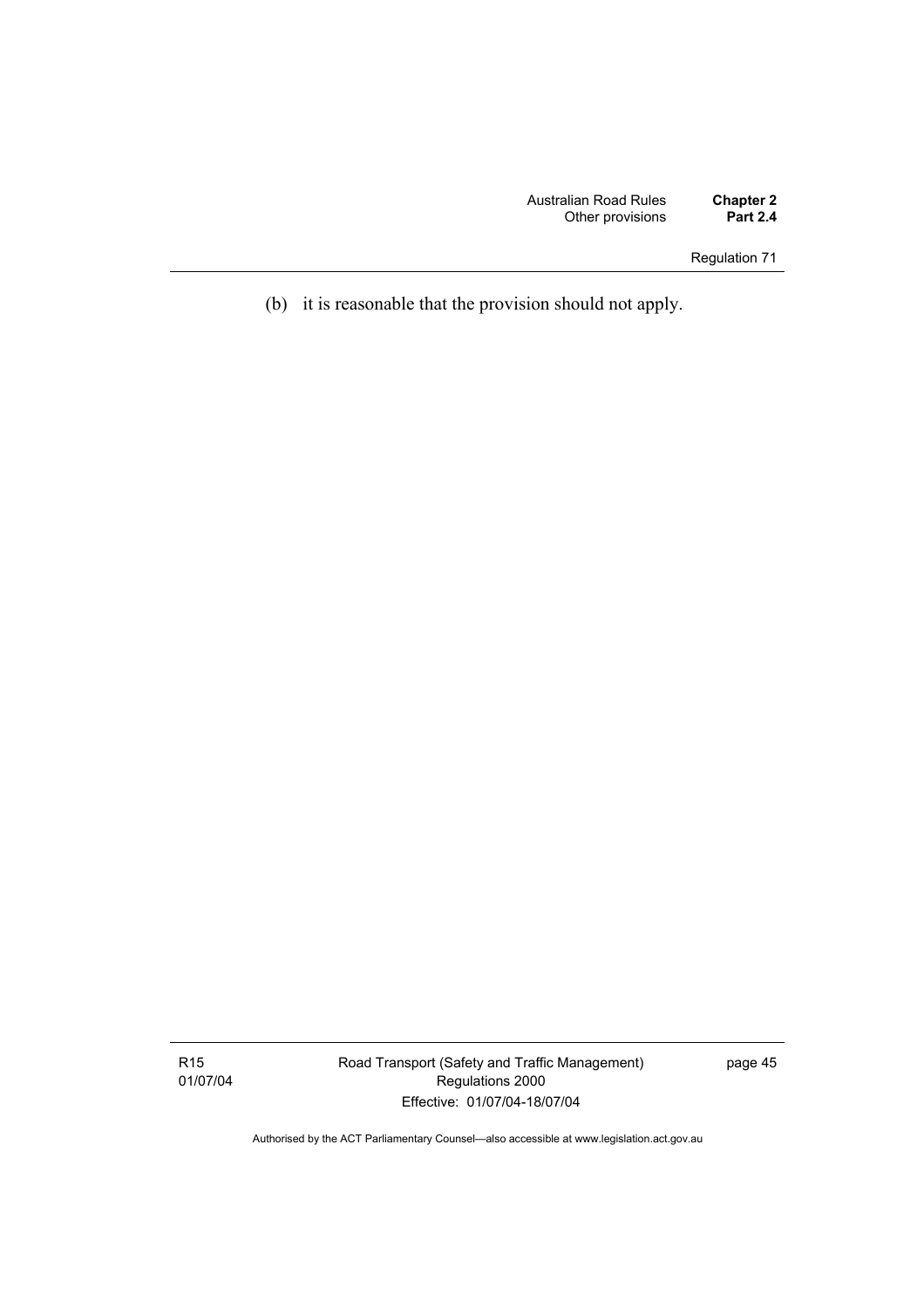**Chapter 3** Parking<br>**Part 3.1** Parking **Part 3.1** Parking schemes<br>**Division 3.1.1** Metered parking s **Division 3.1.1** Metered parking schemes Regulation 72

# **Chapter 3 Parking**

# **Part 3.1 Parking schemes**

# **Division 3.1.1 Metered parking schemes**

# **72 Metered parking schemes**

- (1) The road transport authority may establish and operate metered parking schemes for any length of road or area.
- (2) For a metered parking scheme, the road transport authority—
	- (a) may set aside metered parking spaces; and
	- (b) may install parking meters for the payment of fees for metered parking spaces.

# **73 Metered parking areas**

- (1) The road transport authority may set aside a length of road or area as a metered parking area.
- (2) A metered parking area must be designated by *permissive parking signs* with the word 'meter' on or with the signs.

# **74 Parking meters**

- (1) A parking meter must be installed at the space to which it applies or, if a parking meter applies to 2 or more spaces, close to the spaces.
- (2) The parking meter applying to a metered parking space must show or be capable of showing the fees fixed for the space under this division.

**R15** 01/07/04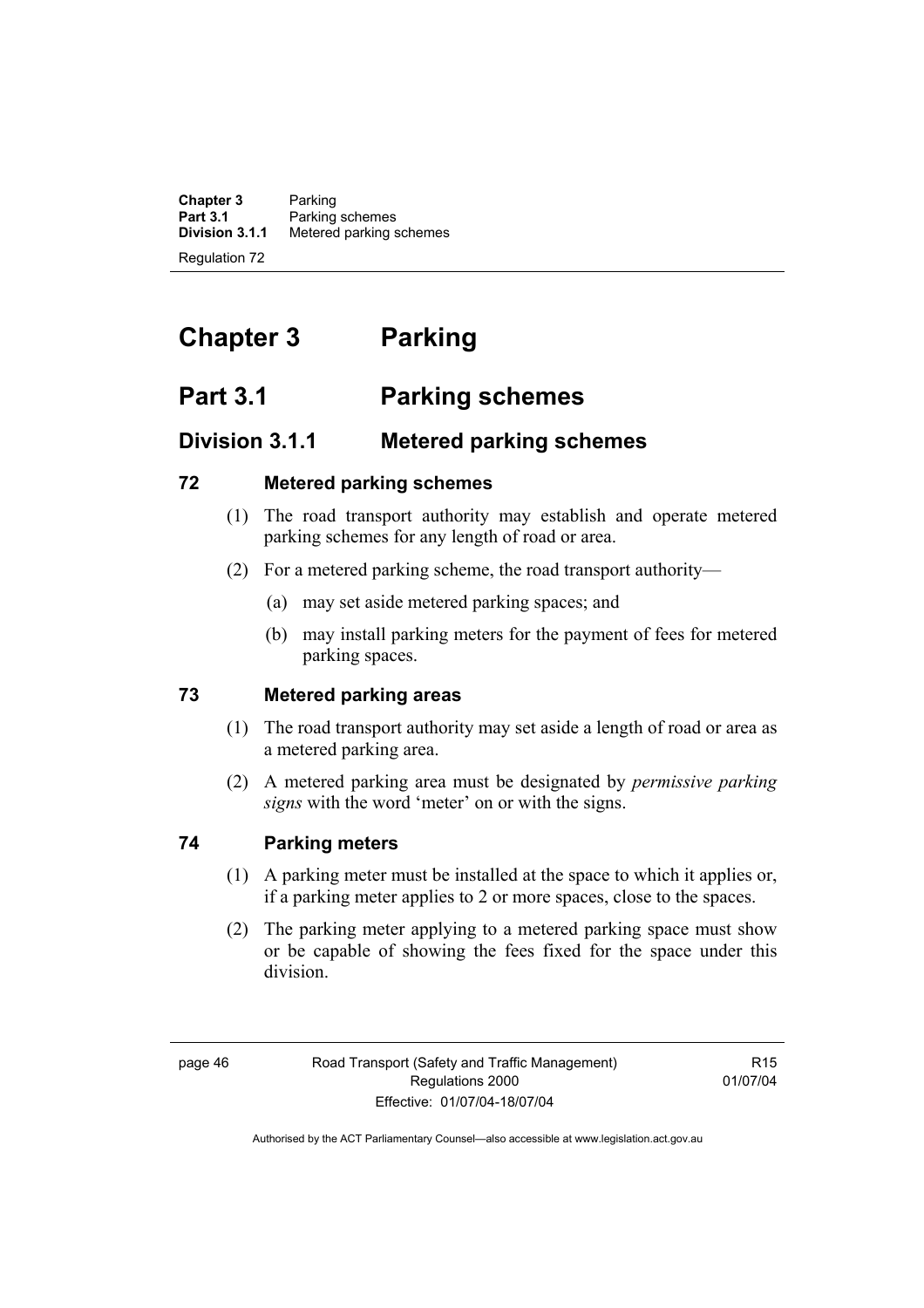(3) A parking meter must clearly show, or be capable of clearly showing, the status of the metered parking space or spaces to which it applies and, if the meter is a multi-space parking meter, must identify each metered parking space by its number.

# **75 Metered parking spaces**

- (1) A metered parking space must be designated by a road marking.
- (2) For a metered parking space to which a multi-space parking meter applies, the number for the space and an arrow indicating the direction of the meter must be marked in or adjacent to the space.

# **Division 3.1.2 Ticket parking schemes**

*Note* The Australian Road Rules, r 207 (2) provides that a driver who parks in a ticket parking area must pay the fee and obey the instructions on the ticket. See also reg 16.

#### **75A Parking authorities**

- (1) A person may apply to the road transport authority to be a parking authority for a stated area.
- (2) The road transport authority may, in writing, declare the person to be a parking authority for a stated area (the *area of operations*).
	- *Note* The power to make the declaration includes the power to amend or repeal it (see the *Legislation Act 2001*, s 46).
- (3) The declaration is a disallowable instrument.
	- *Note* A disallowable instrument must be notified, and presented to the Legislative Assembly, under the *Legislation Act 2001*.

# **75B Parking authority guidelines**

 (1) The road transport authority must establish written guidelines for regulation 76A (the *parking authority guidelines*).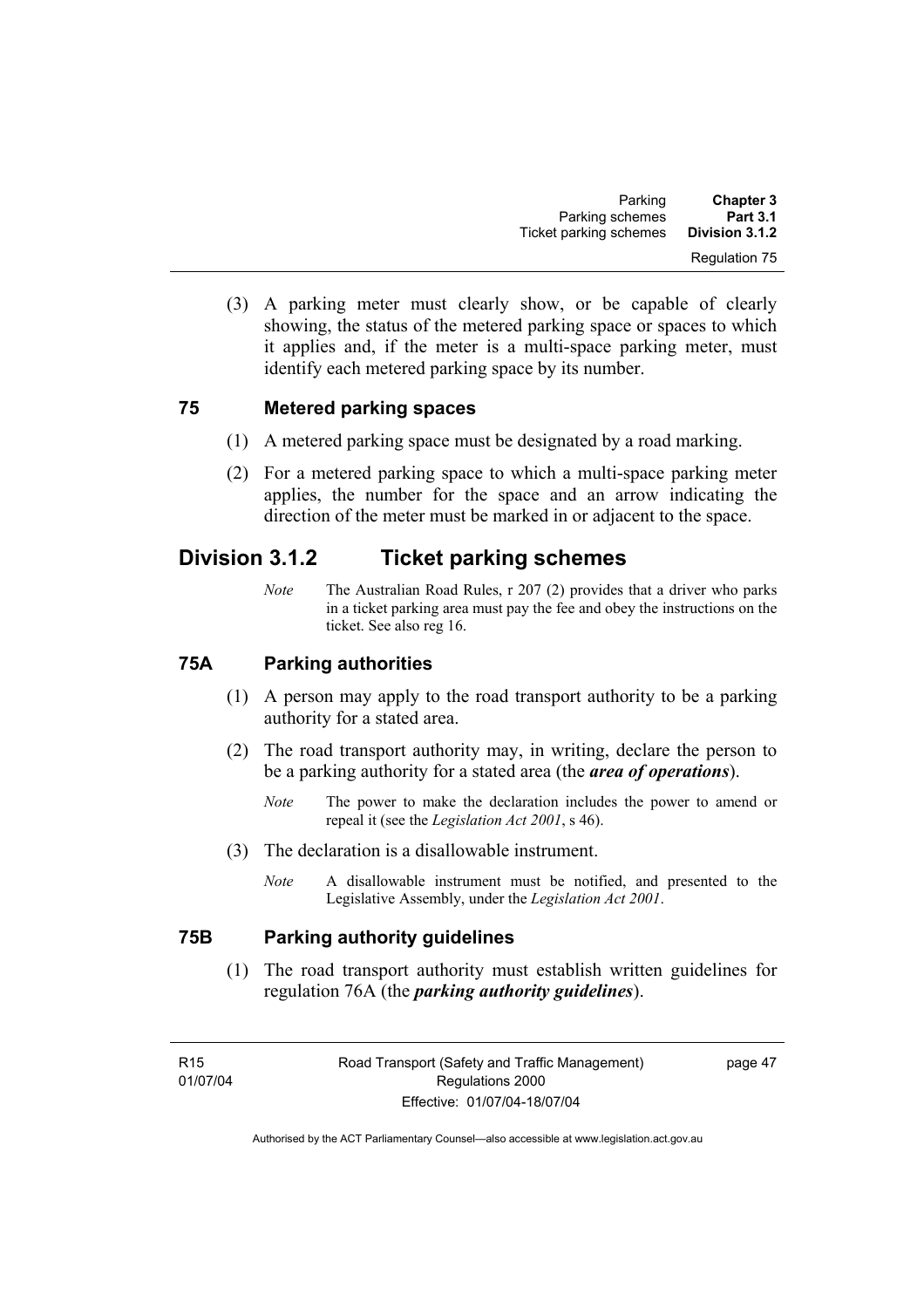| <b>Chapter 3</b> | Parking                |
|------------------|------------------------|
| <b>Part 3.1</b>  | Parking schemes        |
| Division 3.1.2   | Ticket parking schemes |
| Regulation 76    |                        |

- (2) The parking authority guidelines are a disallowable instrument.
	- *Note* A disallowable instrument must be notified, and presented to the Legislative Assembly, under the *Legislation Act 2001*.
- (3) A parking authority is not entitled to provide, or charge for, parking in a ticket parking area if the parking authority does not comply with the parking authority guidelines.
- (4) A parking authority is taken to comply with the parking authority guidelines until the contrary is proved.

#### **76 Ticket parking schemes—road transport authority**

- (1) The road transport authority may establish and operate a ticket parking scheme for any length of road or area.
- (2) For a ticket parking scheme, the road transport authority—
	- (a) may set aside a length of road or area as a ticket parking area; and
	- (b) may adopt the ways of, and schemes for, payment of the fees the authority considers appropriate; and
	- (c) may install devices for payment of the fees (a *pay parking device*).

# **76A Ticket parking schemes—parking authority**

- (1) A parking authority may, in accordance with the parking authority guidelines, establish and operate a ticket parking scheme for any length of road or area within its area of operations.
- (2) For a ticket parking scheme, the parking authority may, in accordance with the parking authority guidelines—
	- (a) set aside a length of road or area within its area of operations as a ticket parking area; and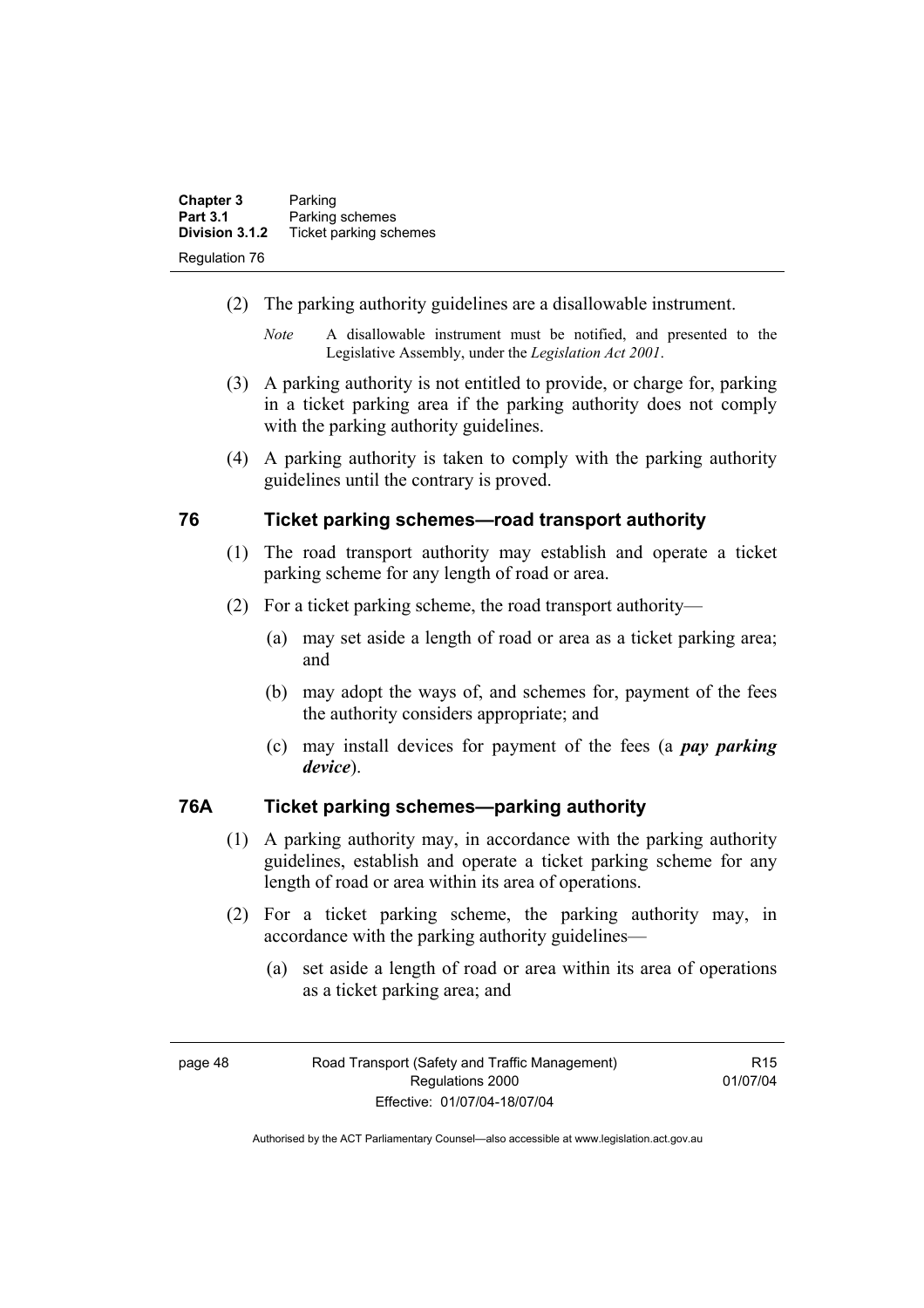- (b) fix fees for the parking of vehicles in the area; and
- (c) adopt the ways of, and schemes for, payment of the fees the authority considers appropriate; and
- (d) install pay parking devices.
- *Note* Reg 75A provides for the road transport authority to declare parking authorities and reg 75B provides for parking authority guidelines.

#### **77 Ticket parking areas**

- (1) A ticket parking area must be designated by *permissive parking signs* with the word 'ticket' on or with the signs.
- (2) A ticket parking area is taken to include only such lengths of road and areas to which ticket parking signs apply as are lawfully available, apart from this division, for the parking of vehicles.
- (3) A reference in subregulation (1) to *ticket* includes a reference to voucher.
- (4) Subregulation (3) and this subregulation cease to have effect on 1 December 2006.

#### **78 Ticket parking spaces**

A ticket parking area may be divided into ticket parking spaces, of a size suitable for parking a single vehicle, by a road marking.

#### **79 Ticket machines**

The ticket machine for a ticket parking area must show or be capable of showing the fees fixed for the area under this division.

#### **80 Parking tickets**

(1) The following information must be printed on a parking ticket: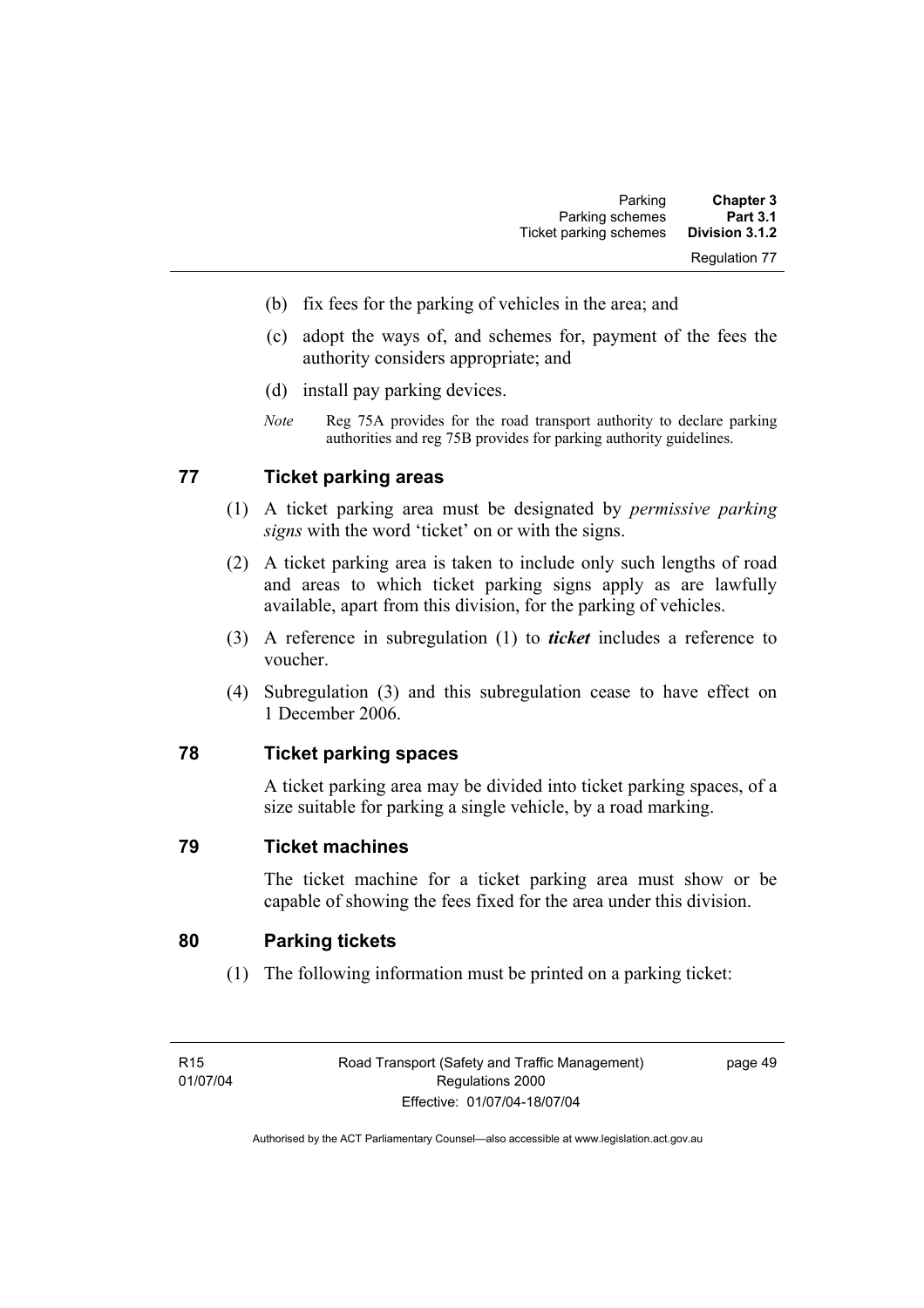| <b>Chapter 3</b>     | Parking               |
|----------------------|-----------------------|
| <b>Part 3.1</b>      | Parking schemes       |
| Division 3.1.3       | Heavy vehicle parking |
| <b>Regulation 81</b> |                       |

- (a) the expiry date (expressed as the day of the month, the month and the year);
- (b) the expiry time (expressed in hours and minutes);
- (c) the name of the authority issuing the ticket;
- (d) the ticket parking area code (if applicable);
- (e) a serial number;
- (f) instructions for use of the ticket.
- (2) A parking ticket must be legible and of a size and design that enables it to be easily displayed in or on a vehicle.

#### **81 Duration of parking tickets**

A parking ticket takes effect when it is issued and expires at the expiry time stated on the ticket.

# **Division 3.1.3 Heavy vehicle parking**

#### **82 Definitions for div 3.1.3**

In this division:

*code of practice* means the code of practice approved under regulation 89, as in force from time to time.

*exemption* means an exemption given under regulation 92 (Decision on application for exemption).

*existing operator* means the holder of an existing operator's certificate.

*existing operator's certificate* means an existing operator's certificate issued under the *Motor Traffic Act 1936,* section 150R that was in force immediately before the commencement of this regulation and has not been cancelled under this division.

page 50 Road Transport (Safety and Traffic Management) Regulations 2000 Effective: 01/07/04-18/07/04

R15 01/07/04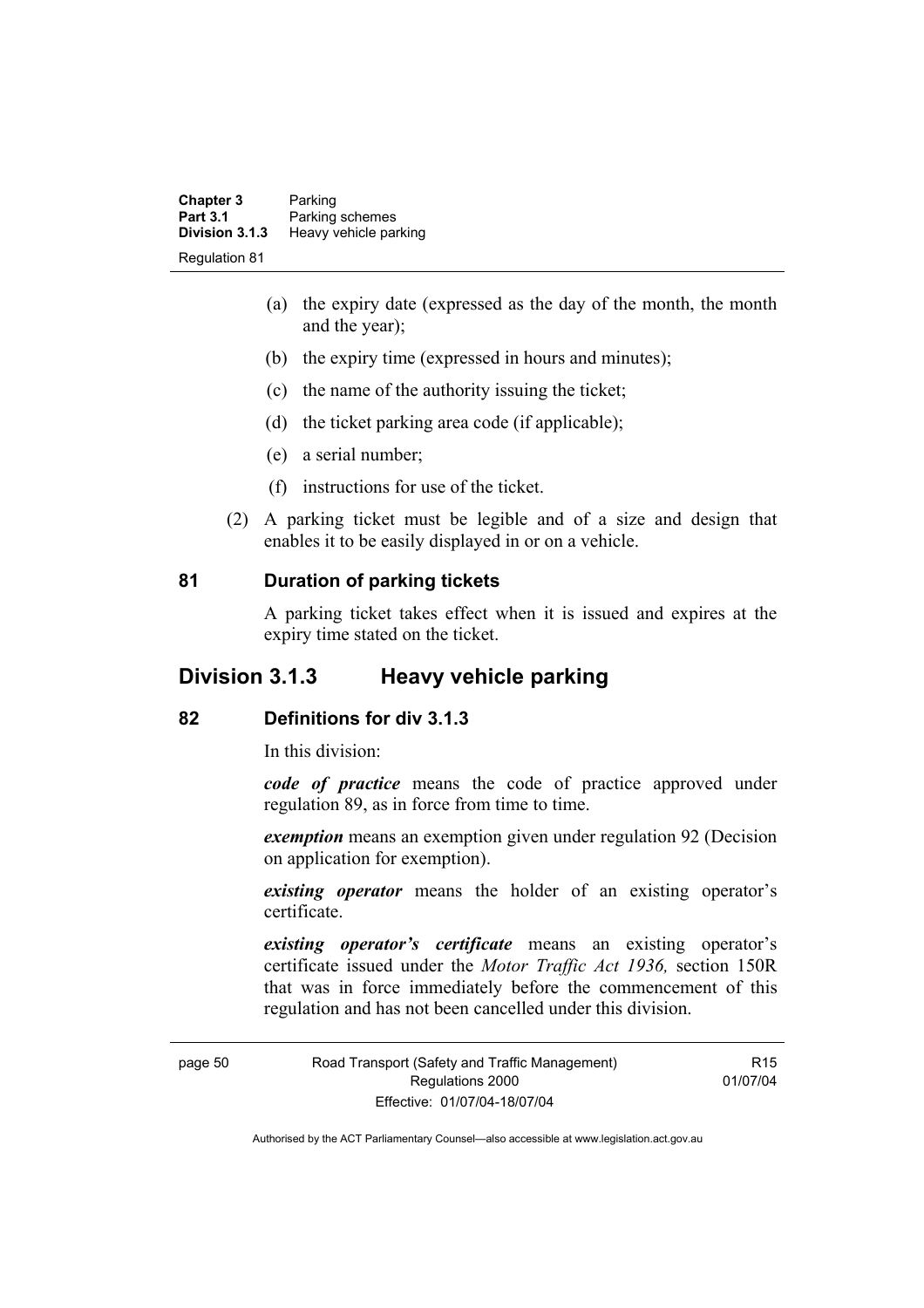| Parking               | <b>Chapter 3</b> |
|-----------------------|------------------|
| Parking schemes       | <b>Part 3.1</b>  |
| Heavy vehicle parking | Division 3.1.3   |
|                       | Regulation 83    |

*heavy vehicle* means a vehicle, whether loaded or unloaded, that is longer than 7.5m, has a GVM over 4.5t, and is used for commercial purposes.

*land adjoining residential land*—see regulation 83.

*residential land* means land leased for residential purposes.

*stock truck* means a vehicle that has a GVM over 4.5t and is built or used to transport livestock.

# **83 References in div to land adjoining residential land**

A reference in this division to *land adjoining residential land* includes a reference to land that would, but for an intervening road, adjoin that land.

# **84 Vehicle parked partly on residential land**

For this division, a vehicle that is parked partly on residential land, and partly on adjoining land that is not residential land, is taken not to be parked on residential land.

# **85 Parking of certain vehicles on residential land prohibited**

- (1) This regulation applies to a vehicle, whether loaded or unloaded, that is—
	- (a) a stock truck; or
	- (b) a semitrailer with the load space permanently enclosed by rigid construction or with sides enclosed by nonrigid material and a rigid roof; or
	- (c) higher than 3.6m and used for commercial purposes.
- (2) A person must not park a vehicle to which this regulation applies on residential land.

Maximum penalty: 20 penalty units.

| R15      | Road Transport (Safety and Traffic Management) | page 51 |
|----------|------------------------------------------------|---------|
| 01/07/04 | Regulations 2000                               |         |
|          | Effective: 01/07/04-18/07/04                   |         |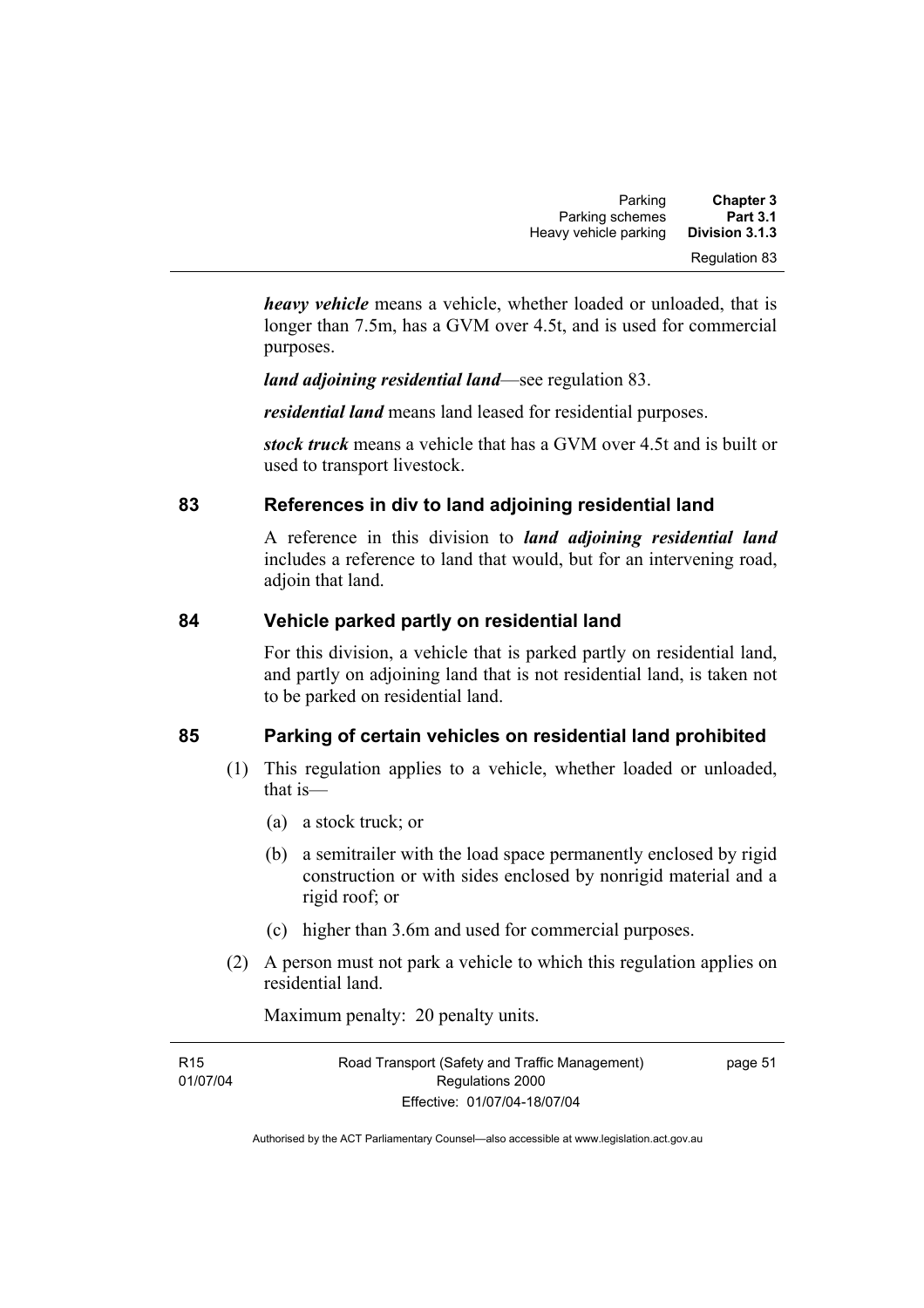| <b>Chapter 3</b> | Parking               |
|------------------|-----------------------|
| <b>Part 3.1</b>  | Parking schemes       |
| Division 3.1.3   | Heavy vehicle parking |
| Regulation 86    |                       |

- (3) Subregulation (2) does not apply to the vehicle—
	- $(a)$  if—
		- (i) the parking of the vehicle on the land is reasonably necessary to avoid a contravention of another provision of these regulations or another Territory law; or
		- (ii) the vehicle is parked on the land to drop off, or pick up, people or goods or in the course of providing services; and
	- (b) the vehicle is not parked on the land for longer than is reasonable in all the circumstances.

#### **86 Parking of certain vehicles on land adjoining residential land prohibited**

- (1) This regulation applies to—
	- (a) a vehicle or combination, whether loaded or unloaded, that is longer than 7.5m; and
	- (b) a vehicle, whether loaded or unloaded, with a GVM over 4.5t.
- (2) A person must not park a vehicle or combination to which this regulation applies on land adjoining residential land for more than 1 hour.

Maximum penalty: 20 penalty units.

- (3) Subregulation (2) does not apply to the vehicle or combination—
	- $(a)$  if—
		- (i) the parking of the vehicle on the land is reasonably necessary to avoid a contravention of another provision of these regulations or another Territory law; or

R15 01/07/04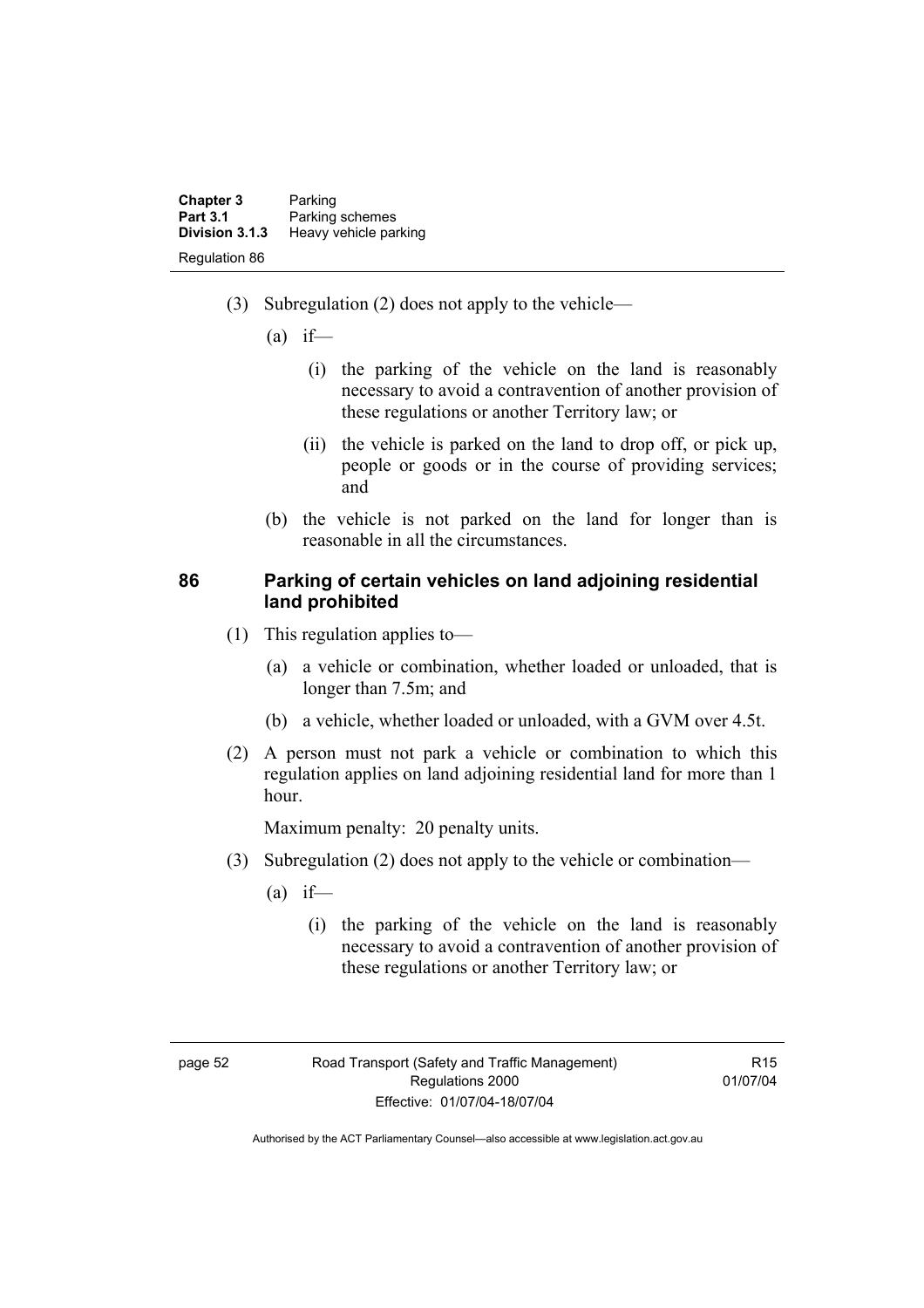- (ii) the vehicle is parked on the land to drop off, or pick up, people or goods or in the course of providing services; and
- (b) the vehicle is not parked on the land for longer than is reasonable in all the circumstances.
- (4) Subregulation (2) also does not apply to the vehicle or combination if the land where it is parked is residential land or land leased for commercial purposes.

# **87 Parking of certain commercial vehicles on land with multi-unit developments**

- (1) This regulation applies to a vehicle, whether loaded or unloaded, that is used for commercial purposes and is longer than 6m, higher than 2.6m or has a GVM over 3.75t.
- (2) A person must not park a vehicle to which this regulation applies on residential land with a multi-unit development.

Maximum penalty: 20 penalty units.

- (3) Subregulation (2) does not apply to the vehicle or combination—
	- $(a)$  if—
		- (i) the parking of the vehicle on the land is reasonably necessary to avoid a contravention of another provision of these regulations or another Territory law; or
		- (ii) the vehicle is parked on the land to drop off, or pick up, people or goods or in the course of providing services; and
	- (b) the vehicle is not parked on the land for longer than is reasonable in all the circumstances.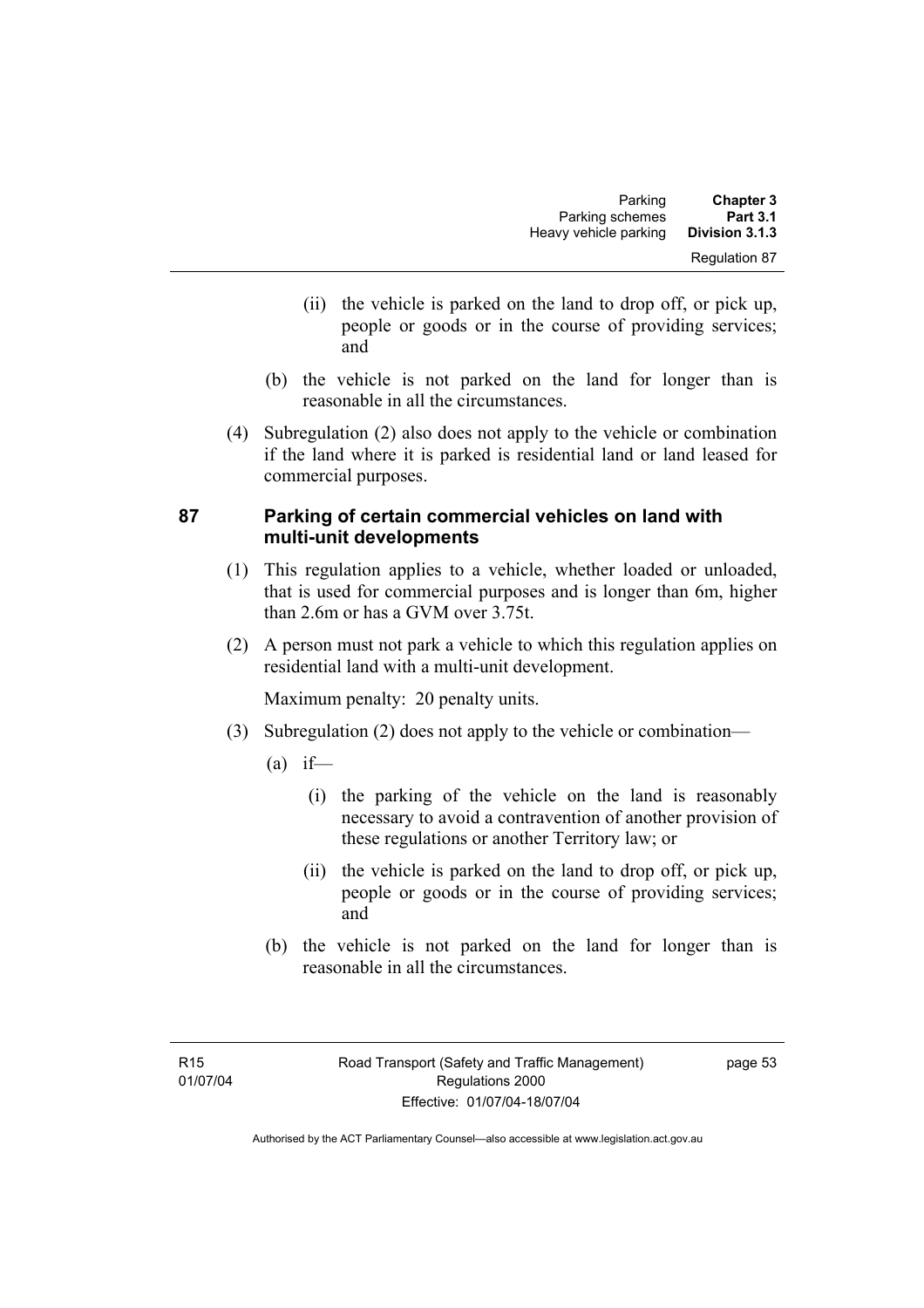| <b>Chapter 3</b> | Parking               |
|------------------|-----------------------|
| <b>Part 3.1</b>  | Parking schemes       |
| Division 3.1.3   | Heavy vehicle parking |
| Regulation 88    |                       |

(4) In this regulation:

*multi-unit development*—see the Territory plan, appendix 6 in force on 1 January 1997.

*Territory plan*—see the *Land (Planning and Environment) Act 1991*, section 13.

#### **88 Daily infringement**

A person commits an offence against regulation 85 (Parking of certain vehicles on residential land prohibited), regulation 86 (Parking of certain vehicles on land adjoining residential land prohibited) or regulation 87 (Parking of certain commercial vehicles on land with multi-unit developments) in relation to each day when the person contravenes that regulation, including the day of a conviction for the contravention or any later day.

### **89 Codes of practice**

- (1) The Minister may, in writing, approve a code of practice about the parking of heavy vehicles on residential land.
- (2) Without limiting subregulation (1), a code of practice may include provisions with respect to—
	- (a) requirements for the parking of heavy vehicles by existing operators; and
	- (b) the number of heavy vehicles that may be parked on residential land at any time; and
	- (c) the operation of heavy vehicles while on residential land.
- (3) A code of practice is a disallowable instrument.
	- *Note* A disallowable instrument must be notified, and presented to the Legislative Assembly, under the *Legislation Act 2001*.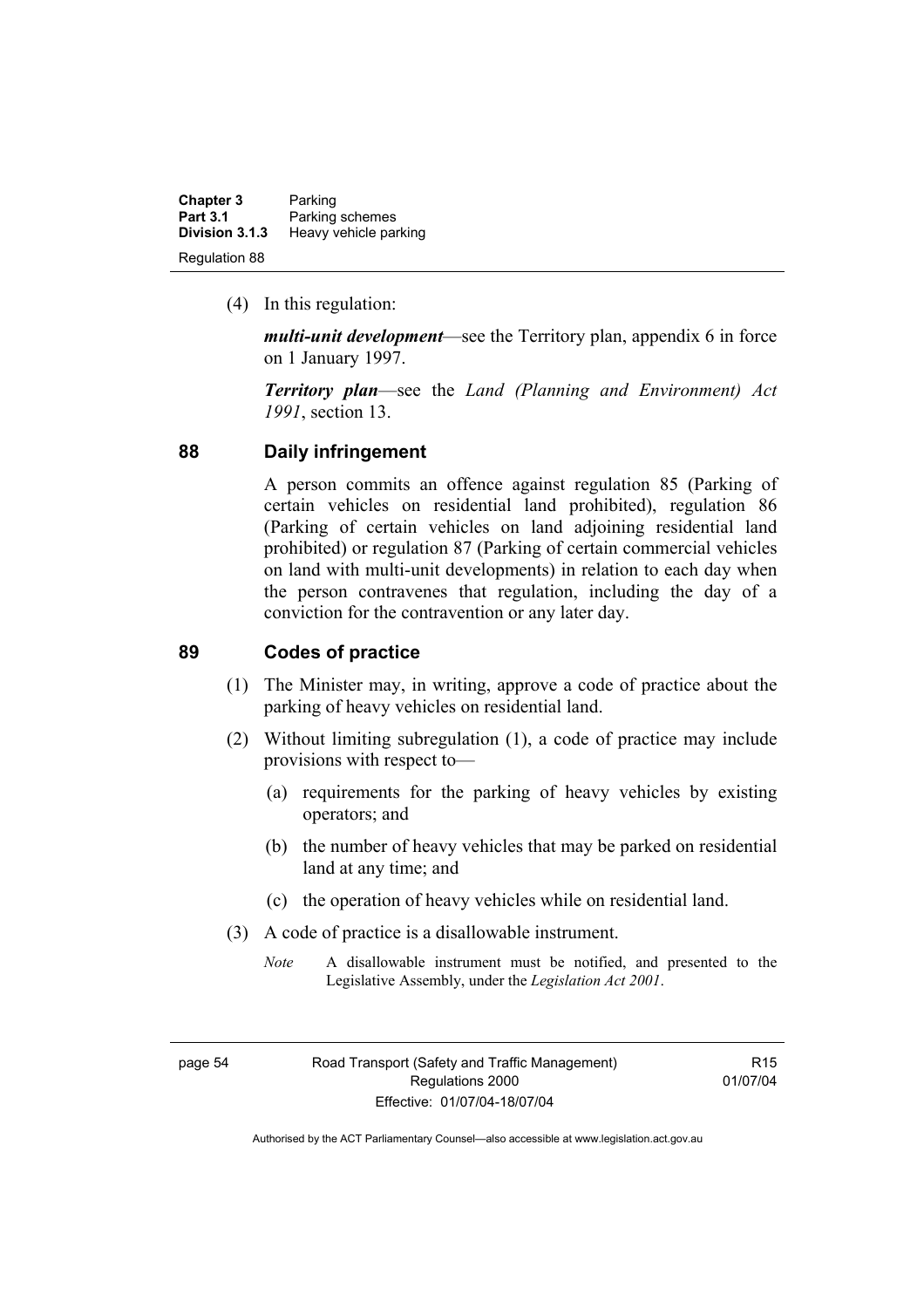#### Regulation 90

#### **90 Notice of codes of practice etc**

- (1) The road transport authority must publish notice of the approval of each code of practice in a newspaper published and circulating in the ACT.
- (2) The notice must—
	- (a) be published on or before the day when the code of practice commences; and
	- (b) state when the code of practice commences; and
	- (c) contain a statement to the effect that—
		- (i) the code of practice can be inspected at a stated office or offices of the road transport authority during office hours; and
		- (ii) the code of practice is subject to disallowance by the Legislative Assembly under the *Legislation Act 2001*.

### **91 Application for exemption**

- (1) A person who is the holder of an existing operator's certificate may apply to the road transport authority for an exemption from all provisions or stated provisions of the code of practice in relation to stated land of which the person is the occupier.
- (2) The applicant must give the applicant's existing operator's certificate to the road transport authority with the application.

#### **92 Decision on application for exemption**

- (1) If the road transport authority receives an application for an exemption, the authority must—
	- (a) give the exemption for the period stated in the exemption; or

page 55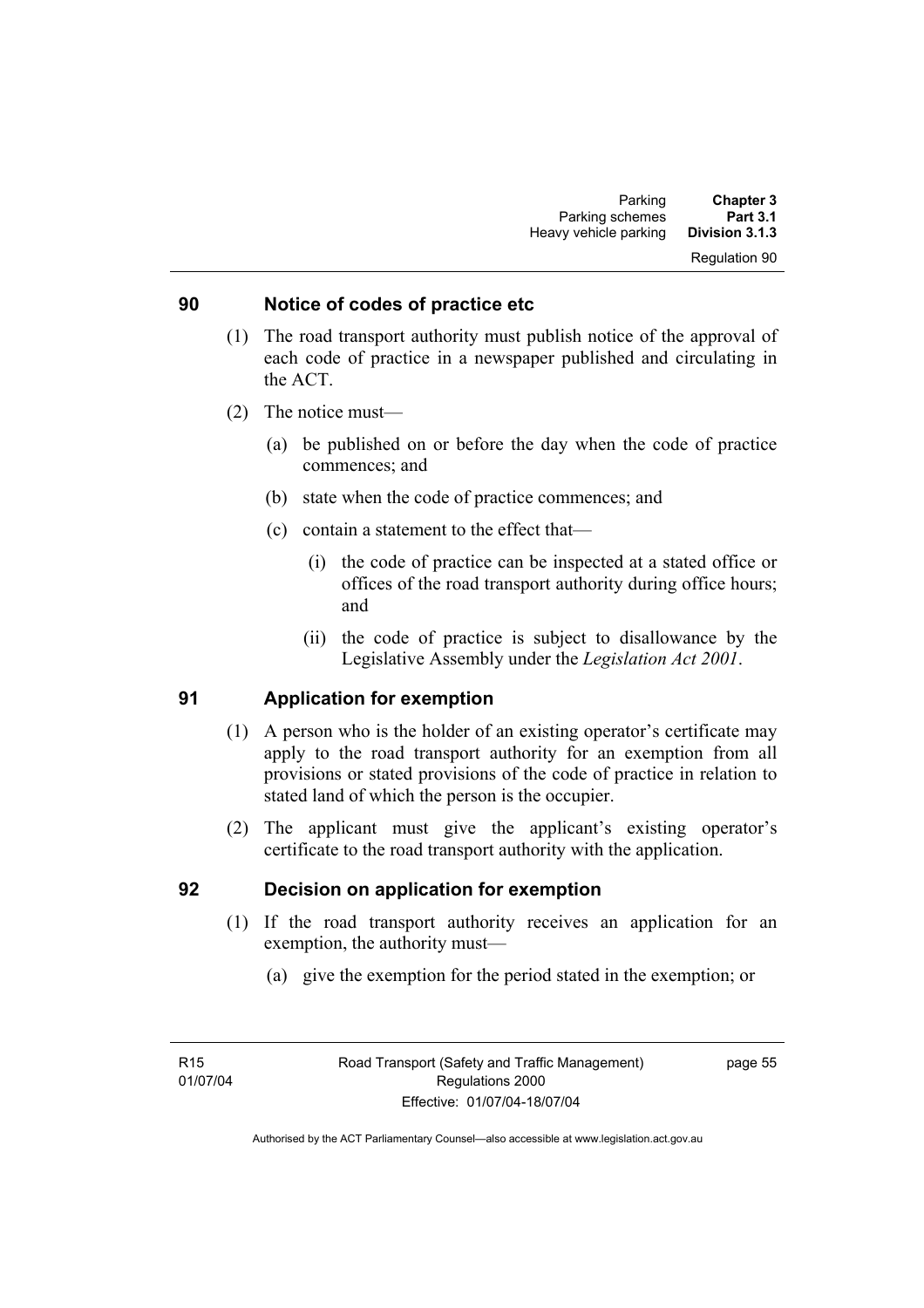| <b>Chapter 3</b><br><b>Part 3.1</b> | Parking<br>Parking schemes |
|-------------------------------------|----------------------------|
| Division 3.1.3                      | Heavy vehicle parking      |
| Regulation 92                       |                            |

- (b) give the exemption for the period, and subject to the conditions, stated in the exemption; or
- (c) refuse to give the exemption.
- (2) Before making a decision on the application, the road transport authority must give notice of the application to—
	- (a) if land adjoining the land to which the application relates is occupied—the occupier and, if the occupier is not the lessee, the lessee of each parcel of adjoining land that is occupied; or
	- (b) if land adjoining the land to which the application relates is unoccupied—the lessee of each parcel of adjoining land that is unoccupied.
- (3) A notice under subregulation (2) must—
	- (a) contain a description of the provisions of the code of practice from which exemption is sought; and
	- (b) invite the occupier or lessee to make submissions to the road transport authority, within 28 days after receiving the notice, why the exemption sought should not be given; and
	- (c) contain a statement to the effect that, if a submission is not received by the road transport authority within that 28 days, the authority may give the exemption.
- (4) Without limiting the ways in which a notice under subregulation (2) (a) may be given to the occupier or lessee of a parcel of land, the notice may be given by letter addressed to the occupier or lessee and sent by prepaid post to the address of the parcel.
- (5) In deciding whether to give the exemption, what period the exemption should be given for and what conditions the exemption should be subject to, the road transport authority must—

R15 01/07/04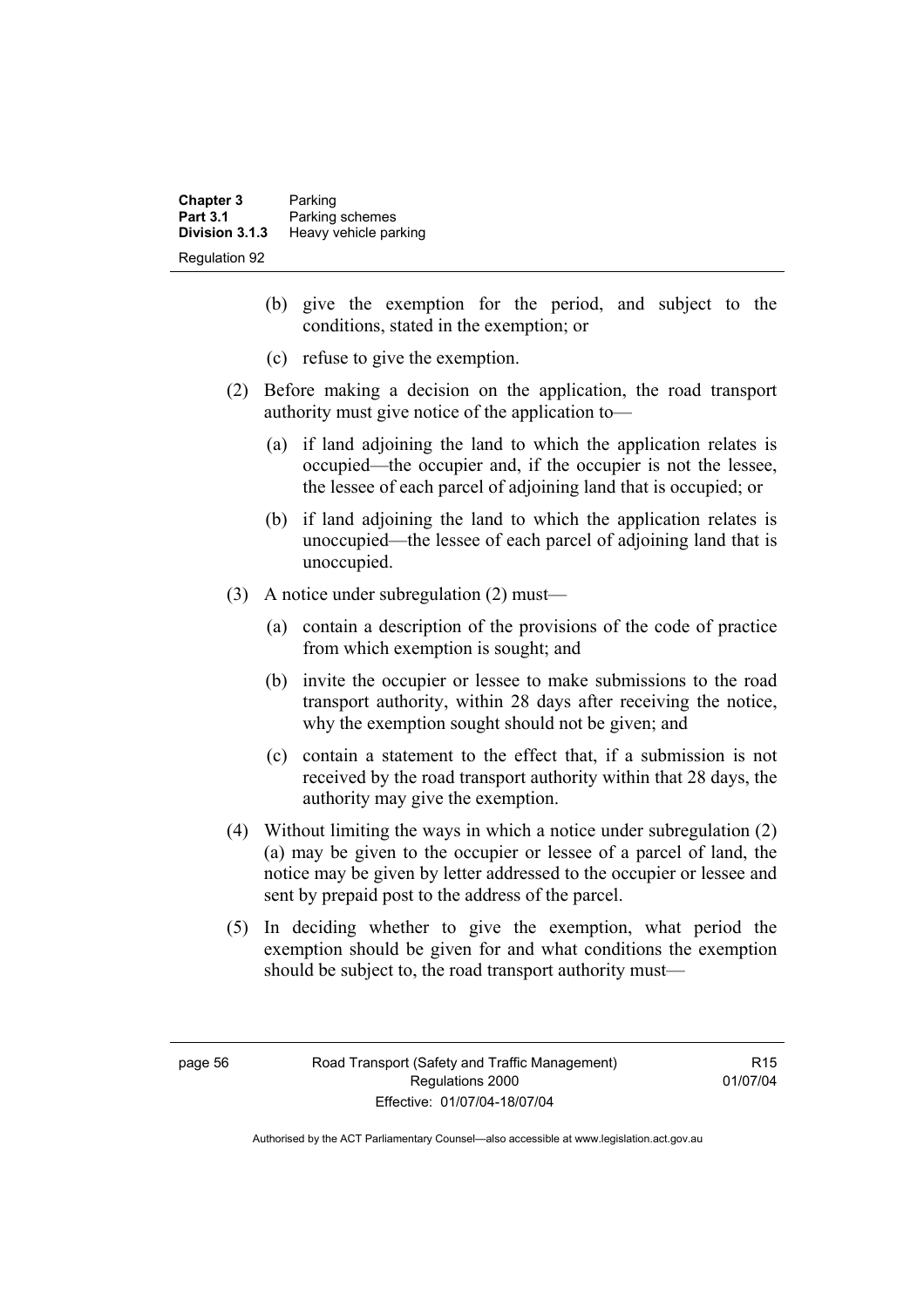- (a) take into account any submissions made under subregulation (3); and
- (b) have regard to whether and, if so, the extent to which, an occupier or lessee of adjoining land would be adversely affected by the decision.
- (6) For subregulation (5) (b), in deciding whether an occupier or lessee of adjoining land would be adversely affected, the road transport authority must take into account—
	- (a) the period for which, and the provisions of the code of practice from which, exemption is sought; and
	- (b) the likely safety, noise and visual consequences of giving the exemption; and
	- (c) any action taken by the applicant to reduce the safety, noise or visual impact on occupiers of adjoining land, including, for example, any landscaping, parking bays, fencing, noise barriers and garaging arrangements on land occupied by the applicant.
- (7) The road transport authority must not give the exemption if the authority believes on reasonable grounds that the applicant—
	- (a) has failed to comply with regulation 95 (Additional information by applicant); or
	- (b) made a statement which was false or misleading in a material particular in or in relation to the application.
- (8) If an exemption is given subject to conditions, the exemption applies only if all the conditions of the exemption are being complied with.

# **93 Endorsement of certificates**

 (1) If the road transport authority gives an exemption to the holder of an existing operator's certificate, the authority must endorse the certificate with the exemption.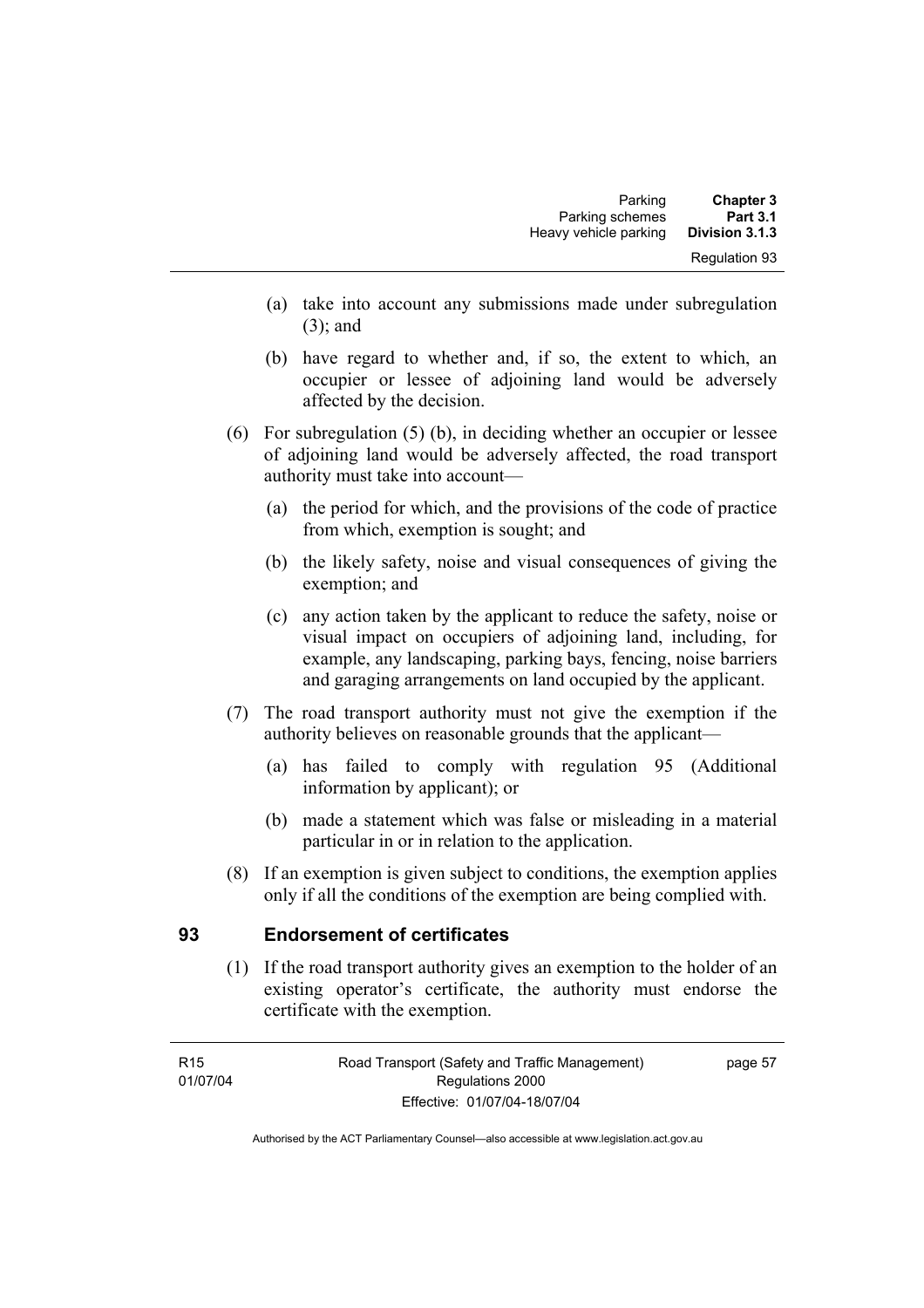| <b>Chapter 3</b>     | Parking               |
|----------------------|-----------------------|
| <b>Part 3.1</b>      | Parking schemes       |
| Division 3.1.3       | Heavy vehicle parking |
| <b>Regulation 94</b> |                       |

- (2) The endorsement—
	- (a) must state—
		- (i) each provision of the code of practice from the holder is exempt; and
		- (ii) whether or not the exemption is subject to conditions; and
		- (iii) the vehicle or vehicles to which the exemption applies; and
		- (iv) the residential land where the vehicle or vehicles may be parked under the exemption; and
		- (v) the period for which the exemption is given; and
	- (b) may include other information about the exemption the road transport authority considers appropriate.

#### **94 Variation of conditions of exemptions**

- (1) The holder of an exemption may apply to the road transport authority for a stated variation of the conditions to which an exemption is subject.
- (2) If the road transport authority receives an application under subregulation (1), the authority must—
	- (a) vary the conditions in the way sought in the application; or
	- (b) refuse to vary the conditions.
- (3) Regulation 92 (2) to (7) (Decision on application for exemption) applies, with all necessary changes, to an application under this regulation in the same way as it applies to an application for an exemption.

R15 01/07/04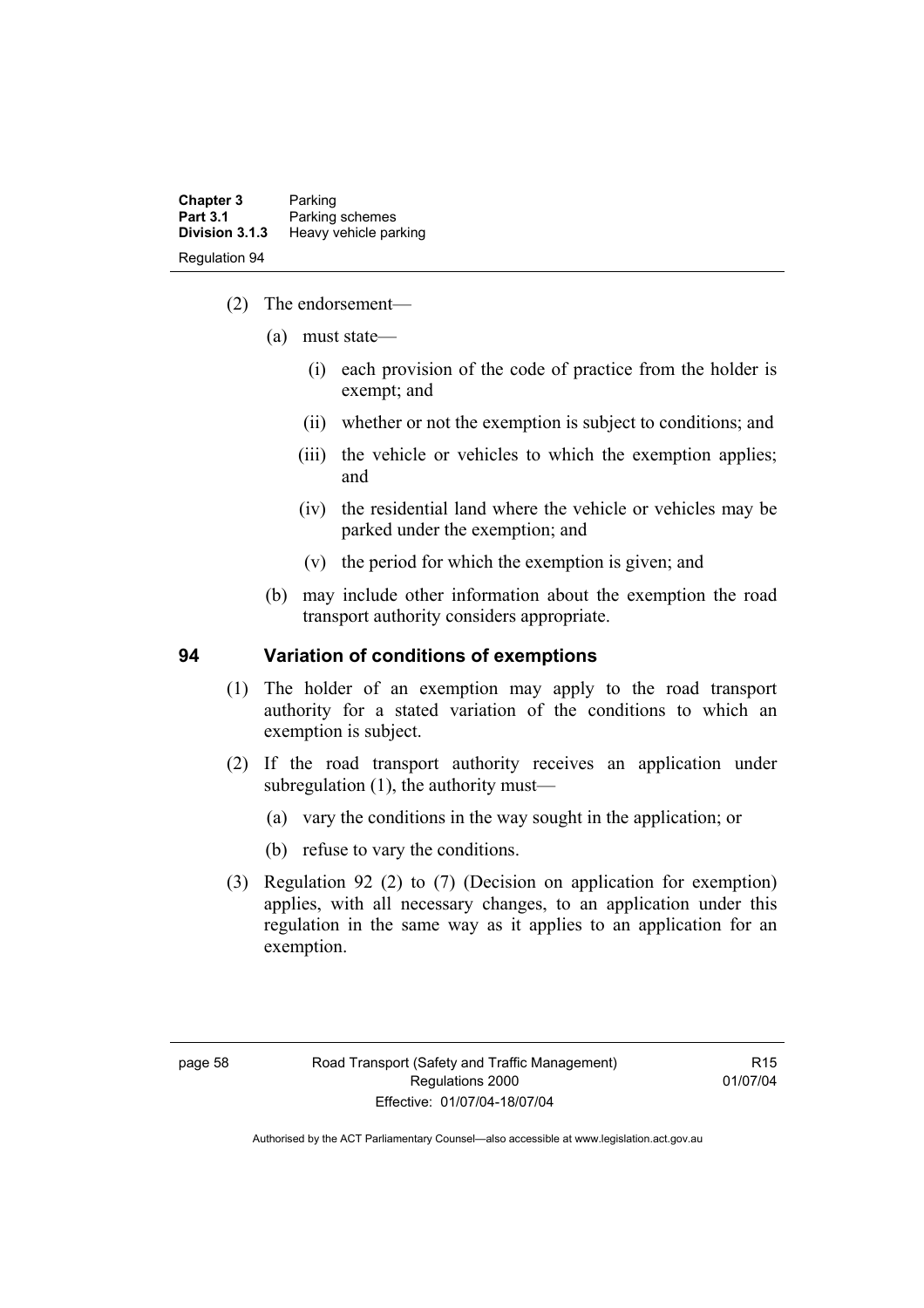#### **95 Additional information by applicant**

The road transport authority may, by notice given to an applicant for an exemption or variation of conditions to which an exemption is subject, require the applicant to provide any information or documents necessary for the authority to decide the application.

#### **96 Loss etc of existing operator's certificate**

 (1) If an existing operator's certificate is lost, stolen or destroyed the holder of the certificate must tell the road transport authority, in writing, within 14 days after becoming aware of that fact.

Maximum penalty: 5 penalty units.

 (2) If the road transport authority is satisfied that an existing operator's certificate has been lost, stolen or destroyed, the road transport authority must, on application by the holder of the certificate, give the holder a replacement certificate.

#### **97 Cancellation of existing operator's certificate etc**

- (1) If the road transport authority has reasonable grounds for believing that—
	- (a) an existing operator's certificate was issued; or
	- (b) an exemption was given; or
	- (c) the conditions to which an exemption is subject were varied;

because information given by the holder of the certificate or exemption in or in relation to the application for the certificate, exemption or variation was false, misleading or incomplete in a material particular, the road transport authority must give the holder written notice under this subregulation.

*Note* For how documents may be given, see *Legislation Act 2001*, pt 19.5.

(2) The notice must—

R15 01/07/04 Road Transport (Safety and Traffic Management) Regulations 2000 Effective: 01/07/04-18/07/04

page 59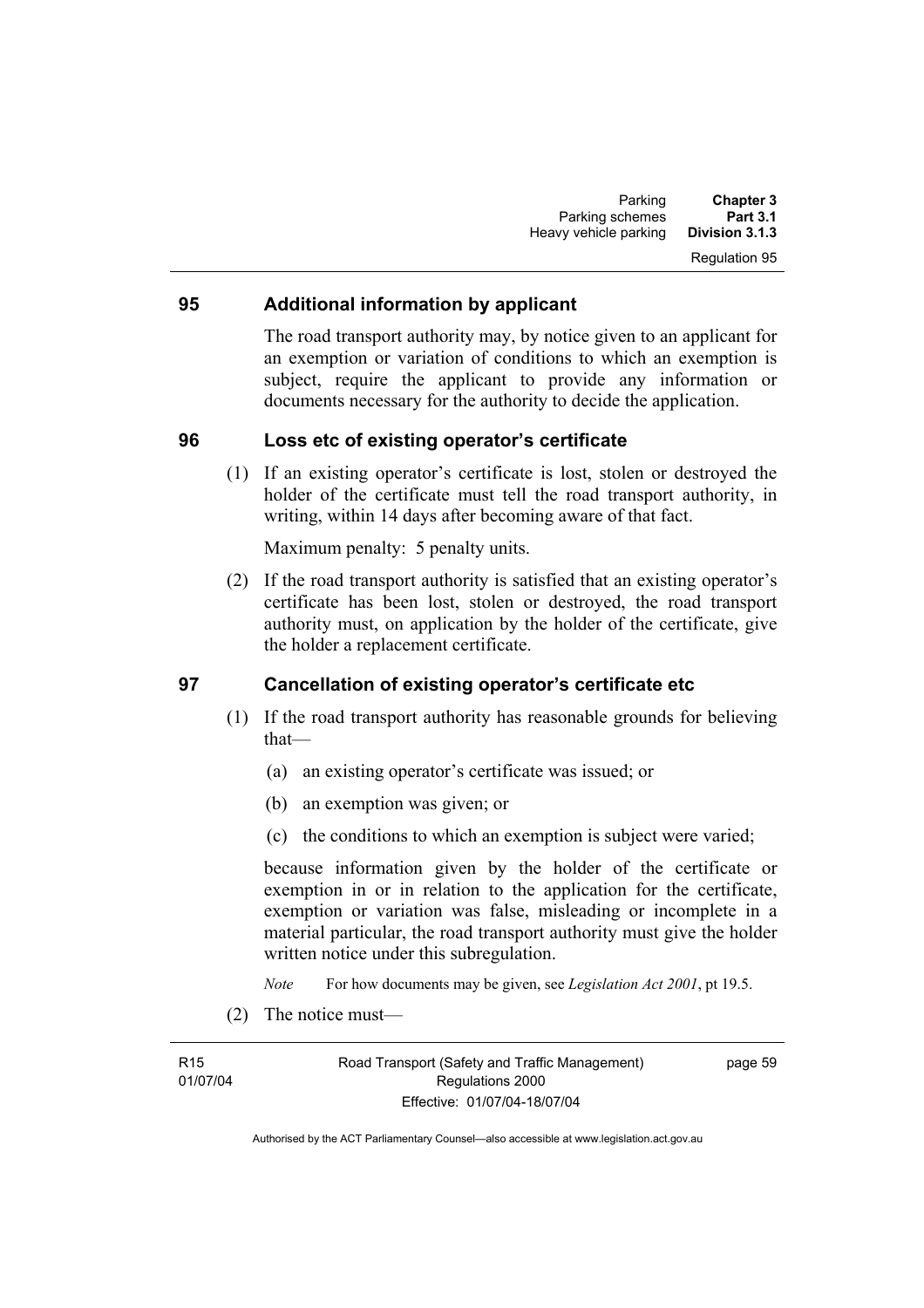- (a) tell the holder of the road transport authority's belief; and
- (b) state the grounds for the belief; and
- (c) invite the holder to make representations to the authority, within 28 days after the holder receives the notice, why the certificate should not be cancelled, or the exemption or variation revoked.
- (3) If, after considering any representation made by the holder under subregulation (2) (c), the road transport authority is satisfied that the authority's belief was correct, the authority must cancel the certificate or revoke the exemption or variation.
- (4) The road transport authority must also cancel an existing operator's certificate or revoke an exemption if the holder of the certificate or exemption asks the authority, in writing, to do so and gives the existing operator's certificate held by the holder to the authority.
- (5) If the road transport authority cancels an existing operator's certificate, or revokes an exemption, under subregulation (3), the holder of the certificate or exemption must give his or her existing operator's certificate to the authority within 14 days after being told of the cancellation or revocation by the authority.

Maximum penalty: 20 penalty units.

 (6) If the road transport authority receives an existing operator's certificate under subregulation (4) or (5) because an exemption held by the holder of the certificate is to be or is revoked, the authority must return the certificate to the holder after cancelling the endorsement of the exemption on the certificate.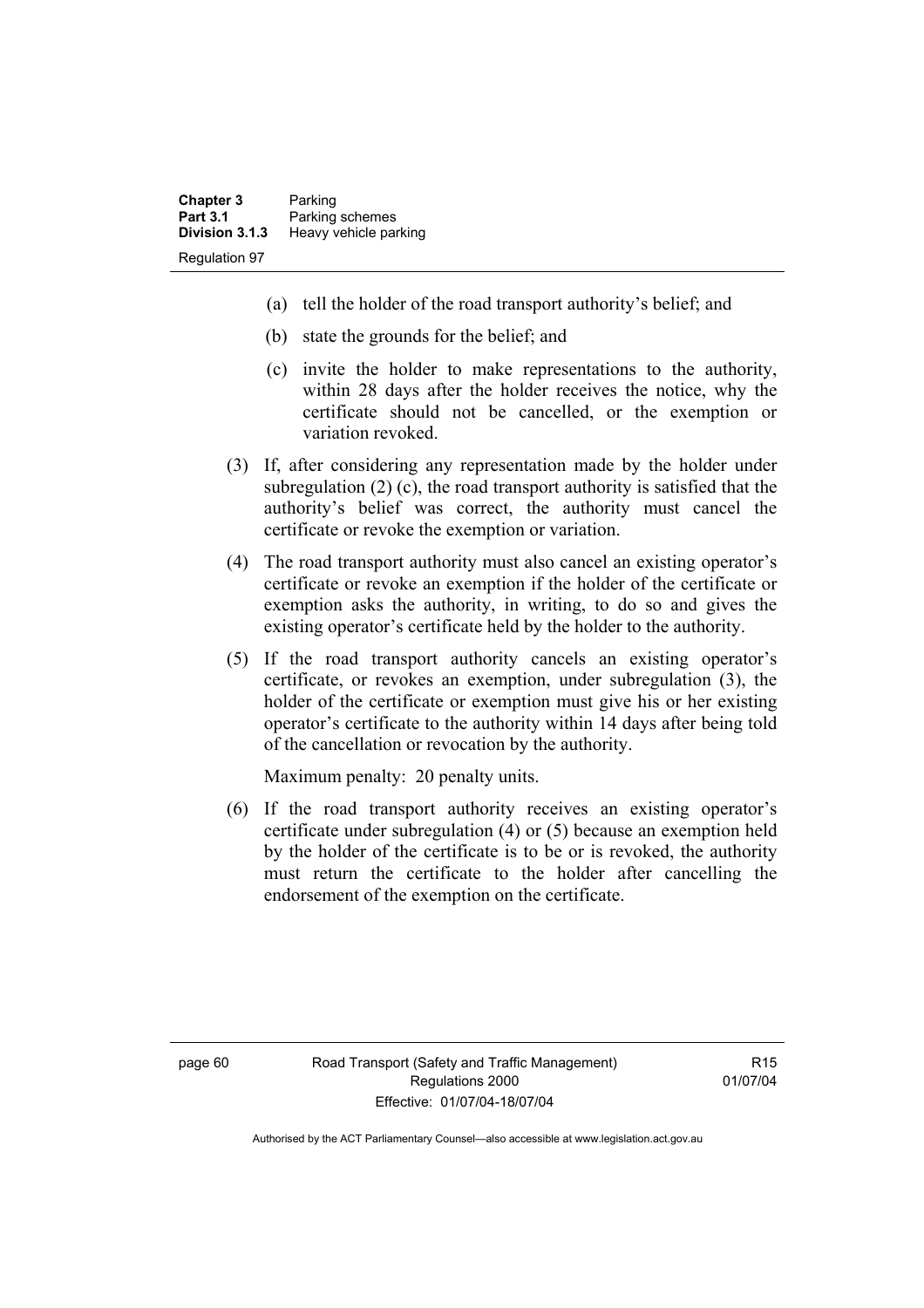#### Regulation 97A

# **Division 3.1.4 Miscellaneous**

#### **97A Other powers to provide pay parking**

- (1) This part does not affect any other power of a parking authority to provide for parking on land within its area of operations.
- (2) A parking authority may exercise a power under this part in relation to land that it does not own only with the consent of the owner of the land.
- (3) Consent may be given subject to conditions, including conditions about the length and withdrawal of the consent.
- (4) Subject to the conditions of the consent, the consent may be withdrawn only after reasonable notice.
- (5) In this regulation:

*owner*, of land, includes lessee of land.

### **98 Overlapping schemes**

- (1) This part does not prevent the road transport authority or a parking authority from establishing and operating a pay parking scheme on the same length of road, or in the same area, where it is operating a different pay parking scheme.
- (2) The road transport authority or a parking authority may not recover the fee fixed for the parking of a vehicle in a metered space or ticket parking area if any other applicable parking fee has been paid for parking the vehicle in the space or area.

#### **98A Income from ticket parking scheme**

 (1) All fees collected by a parking authority from the operation of a ticket parking scheme belong to the parking authority.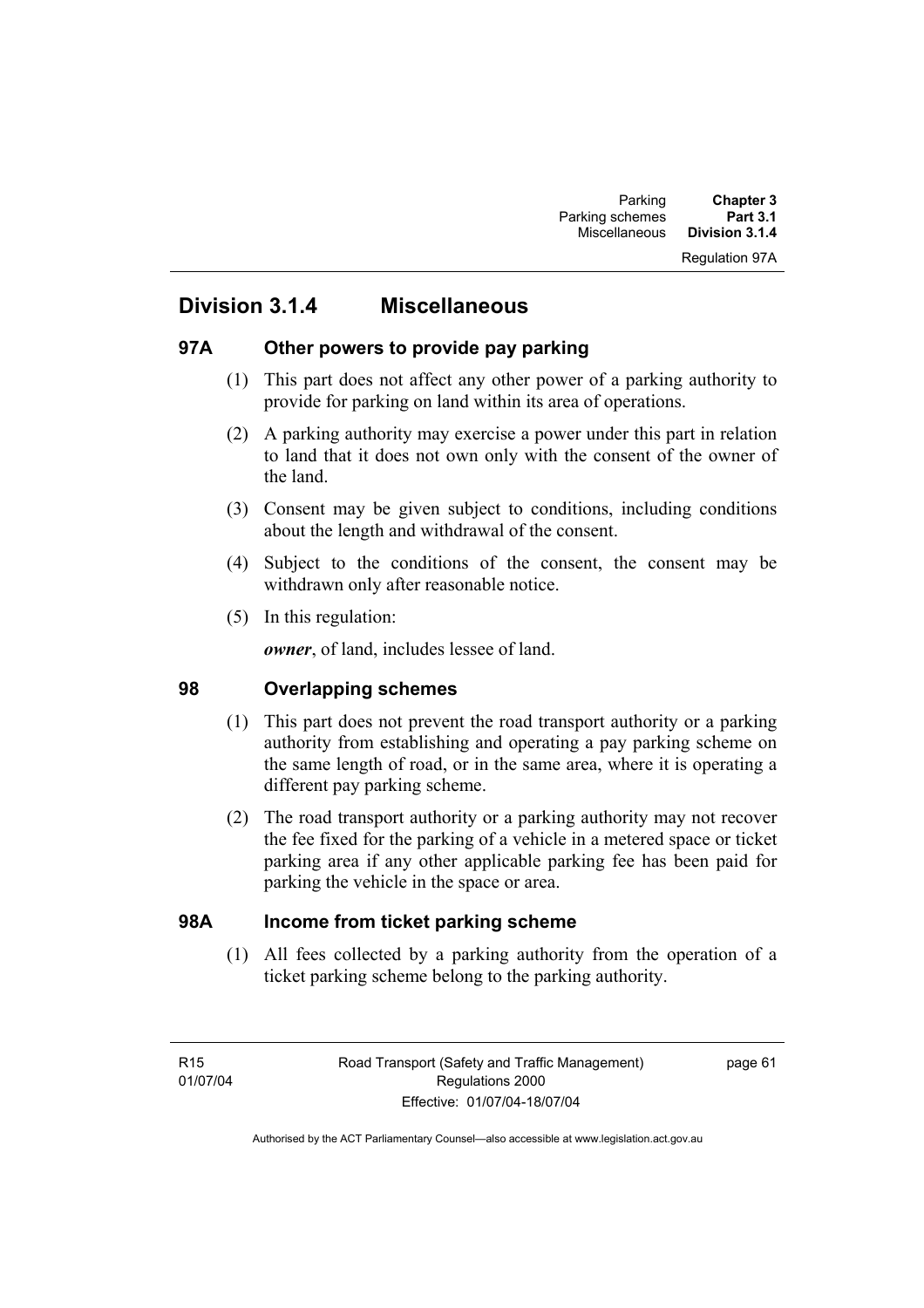| <b>Chapter 3</b>      | Parking         |
|-----------------------|-----------------|
| <b>Part 3.1</b>       | Parking schemes |
| Division 3.1.4        | Miscellaneous   |
| <b>Regulation 98B</b> |                 |

 (2) Any surplus arising from the operation of a ticket parking scheme may be applied at the discretion of the parking authority.

#### **98B Costs of ticket parking scheme**

The costs of administering a ticket parking scheme operated by a parking authority under regulation 76A are to be borne by the parking authority.

#### **99 Trailers not separately chargeable**

A separate parking fee is not required to be paid for a trailer towed by another vehicle.

page 62 Road Transport (Safety and Traffic Management) Regulations 2000 Effective: 01/07/04-18/07/04

R15 01/07/04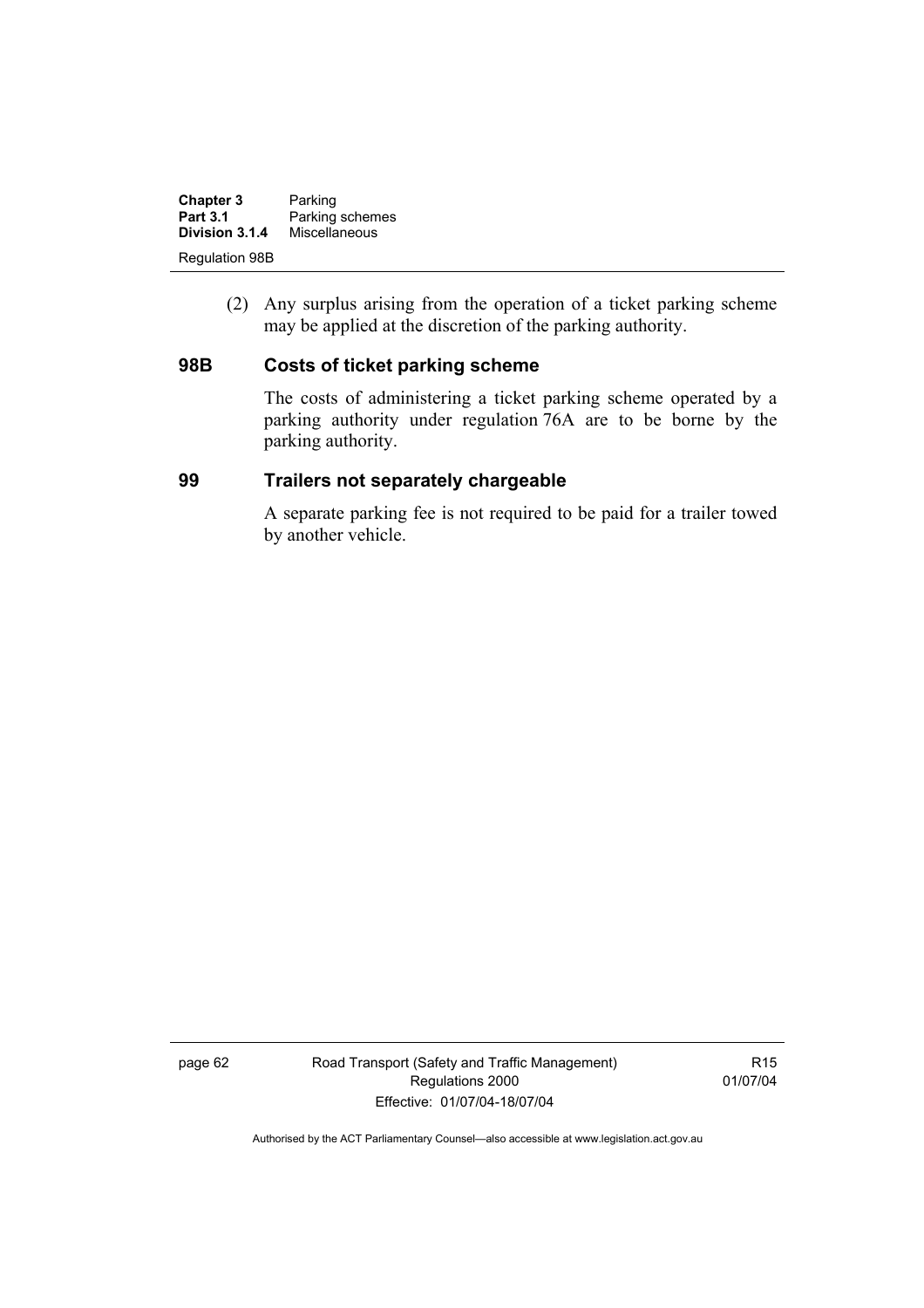# **Part 3.2 Parking permits and mobility parking scheme authorities**

# **100 Parking permits**

- (1) The road transport authority may issue a permit authorising the parking of a vehicle, without charge or time restrictions, in a parking space designated for use by holders of such a permit.
- (2) The permit may be of 1 or more of the following kinds:
	- (a) a business parking permit;
	- (b) a commuter parking permit;
	- (c) a loading zone permit;
	- (d) a resident parking permit;
	- (e) a residents' visitor parking permit;
	- (f) a special event parking permit;
	- (g) any other kind declared by the road transport authority for this regulation.
- (3) A permit must state the conditions (if any) to which it is subject and, for a resident's visitor parking permit, the address of the person to whom the permit was issued.
- (4) A permit may state the length of road or area to which it applies.
- (5) The holder of a loading zone permit may surrender the permit by returning it to the road transport authority.
- (6) For these regulations, a parking space is designated for use by the holder of a permit if the following words are displayed on or with a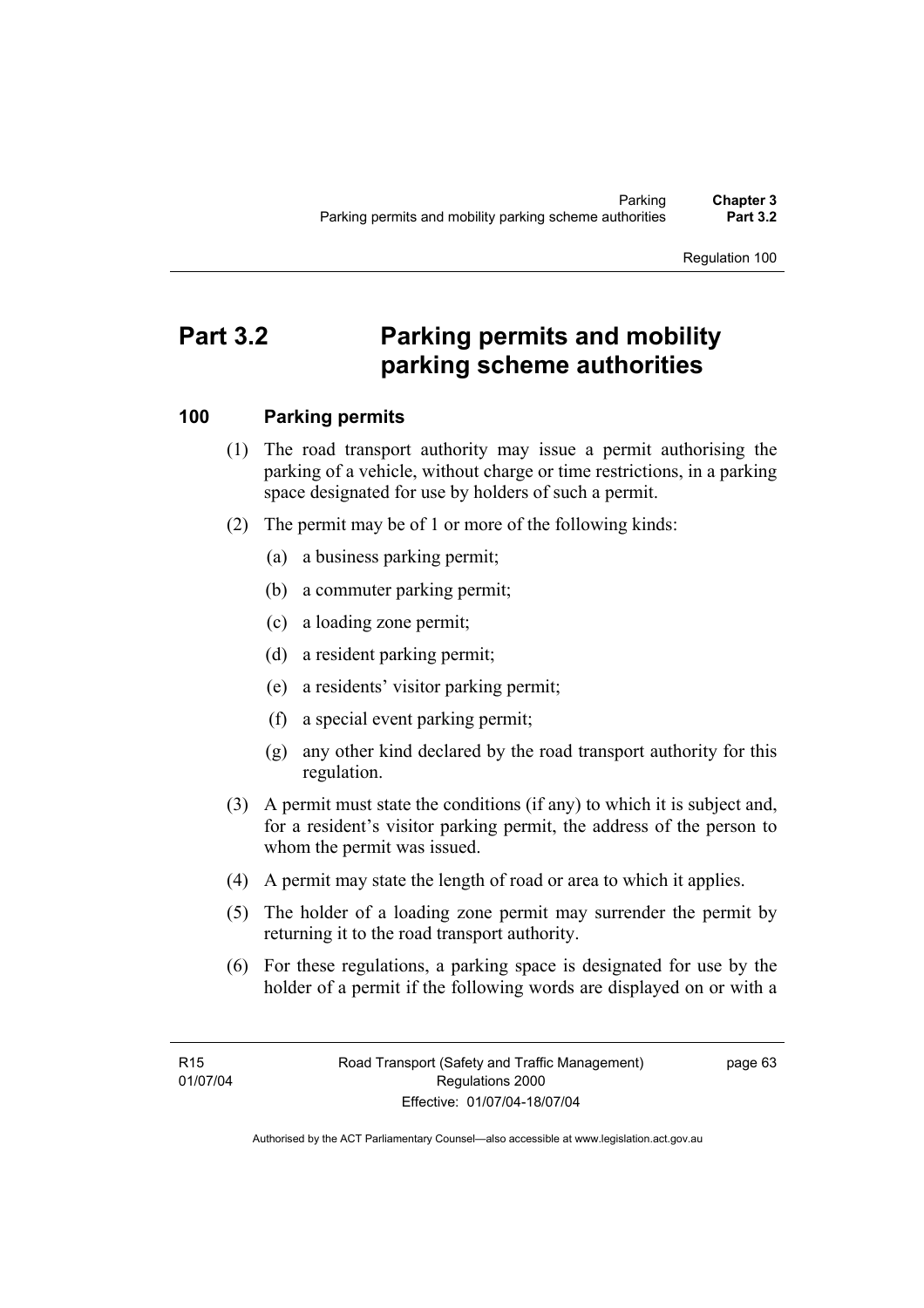traffic sign applying to the parking space under the Australian Road Rules:

- (a) for a resident or resident's visitor parking permit—'permit holders excepted' or 'authorised residents vehicles excepted';
- (b) for any other permit—'permit holders excepted'.

# **101 Mobility parking scheme authorities**

- (1) The road transport authority may issue a mobility parking scheme authority—
	- (a) for use by a person with a disability; or
	- (b) for use by an entity for the transport of people with disabilities.
- (2) A mobility parking scheme authority is subject to the conditions (if any) stated in the authority and is issued for the period stated in the authority.
- (3) A mobility parking scheme authority must include a people with disabilities symbol.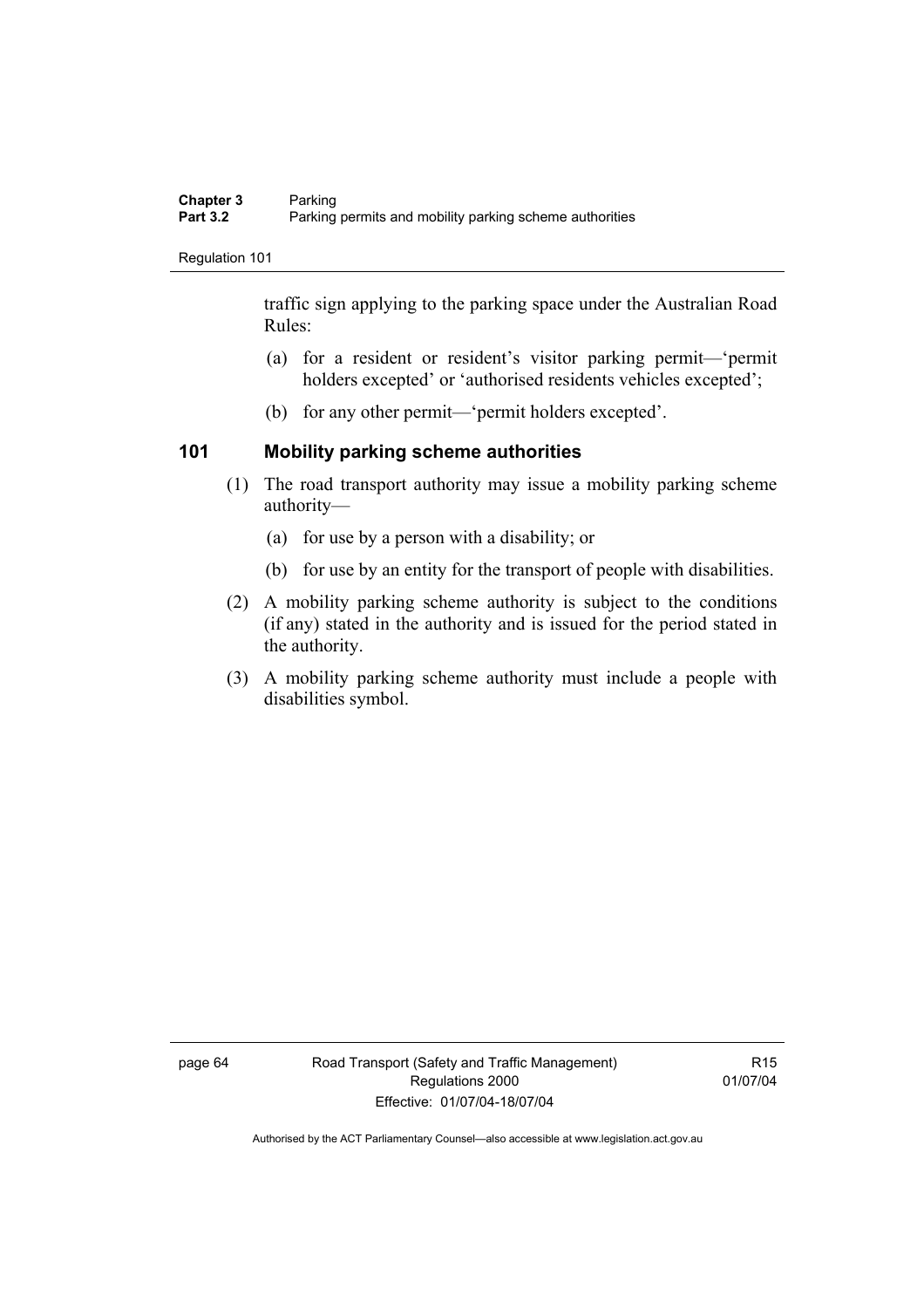# **Chapter 4 Traffic offence detection devices**

## **102 Definitions for ch 4**

In this chapter:

*approved police speedometer* means a speedometer approved under regulation 103A (Approval of police vehicle speedometers).

*digital camera detection device* means a camera detection device known as—

- (a) LaserCam 2000, which includes, as a component, a laser speed measuring device; or
- (b) LaserCam NT, which includes, as a component, a laser speed measuring device.

*laser speed measuring device* means a speed measuring device known as—

- (a) Laser Technology Inc. LTI 20-20 Marksman; or
- (b) Laser Technology Inc. LTI 20-20 Ultralyte.

*piezo strip speed measuring device* means a speed measuring device known as—

- (a) Redflex Smartcam SDCM; or
- (b) Truvelo M4 MPC.

*radar speed measuring device* means a speed measuring device known as—

(a) Applied Concepts Inc. Stalker Dual; or

page 65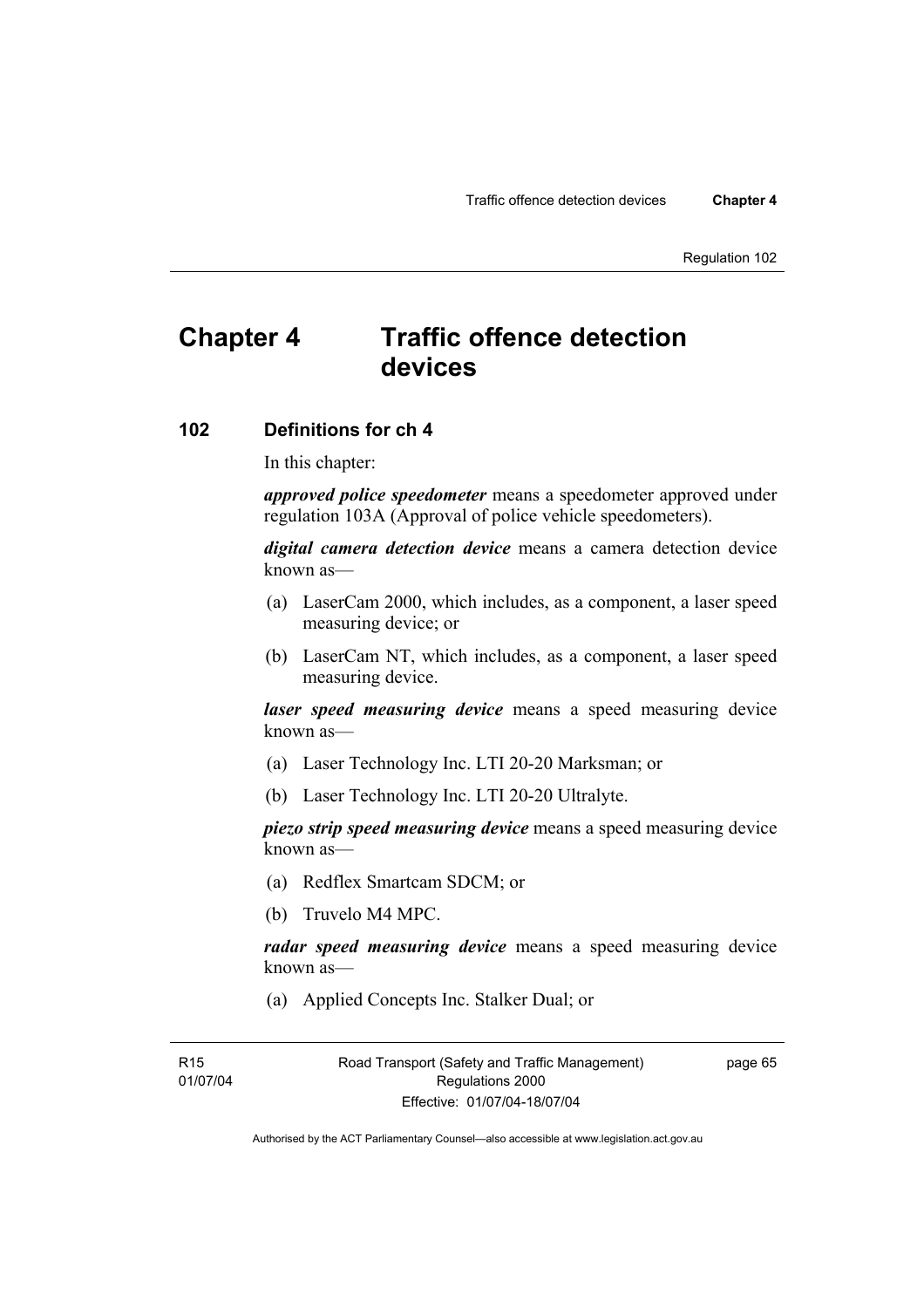#### **Chapter 4** Traffic offence detection devices

#### Regulation 102

- (b) AWA Slant Radar Model 449; or
- (c) Kustom Signals KR-10SP; or
- (d) Kustom Signals KR-11; or
- (e) Kustom Signals, Inc. Silver Eagle; or
- (f) Fairey Slant Radar Model 456.

*security checksum*, for an electronic file, means the number (whether numerals or numerals and letters) produced by the application of an algorithm to the contents of an electronic file or a copy of the file.

*testing authority* means—

- (a) a department of electrical or electronic engineering at a university in Australia; or
- (b) the National Measurement Laboratory, Division of Telecommunications and Industrial Physics, Commonwealth Scientific and Industrial Research Organisation; or
- (c) the Deeper Level Maintenance, Support Services Division, British Aerospace Australia Limited; or
- (d) Technical Services, Australian Federal Police, Canberra; or
- (e) for an approved police speedometer—an entity approved in writing by the chief police officer to test approved police speedometers.
- *Note* An entity includes an individual, see *Legislation Act 2001*, dict, pt 1, def of *entity*.

*traffic lights camera detection device* means a camera detection device known as—

 (a) Centaur 2000, which includes, as a component, a piezo strip speed measuring device; or

page 66 Road Transport (Safety and Traffic Management) Regulations 2000 Effective: 01/07/04-18/07/04

R15 01/07/04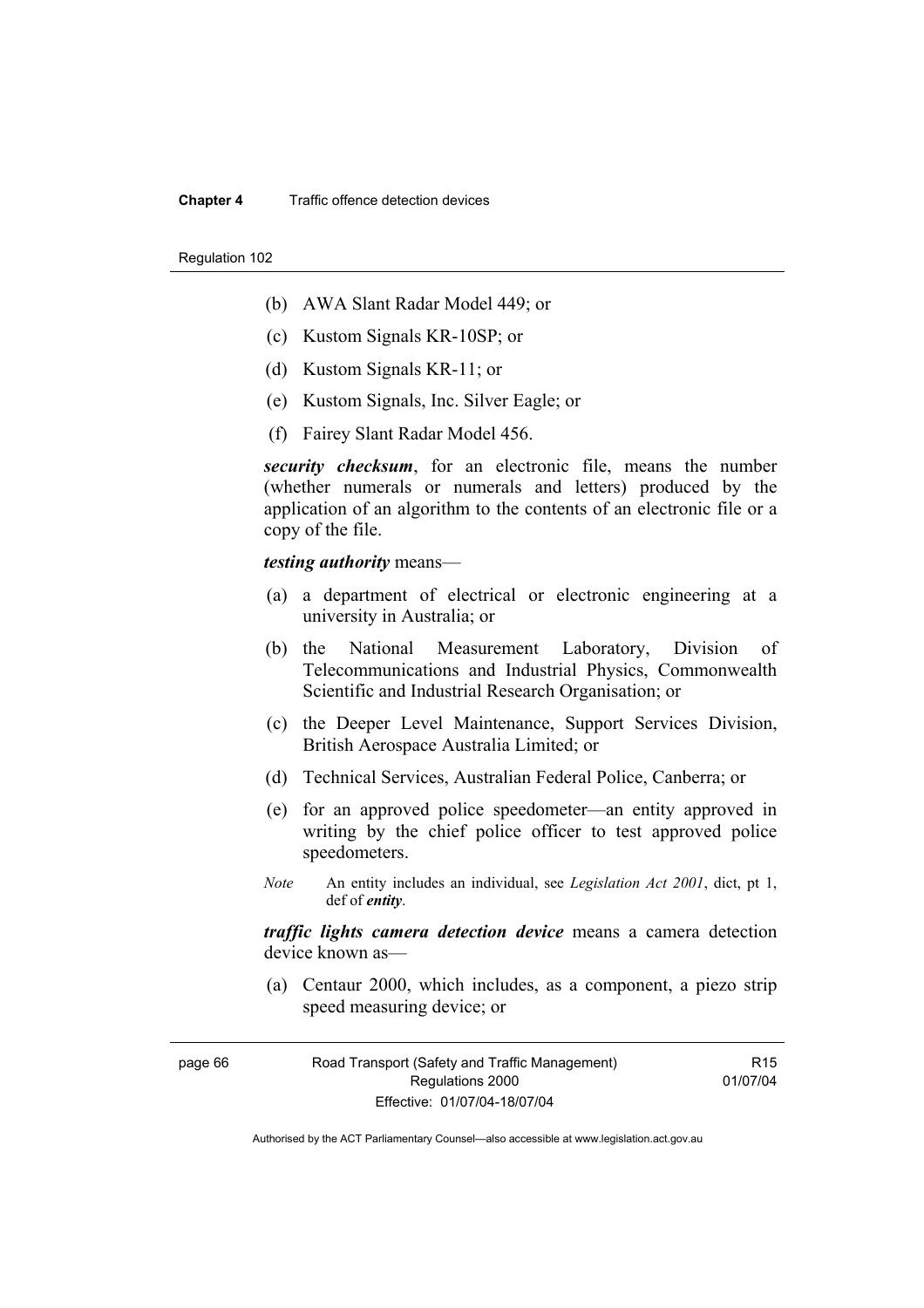(b) Redflex SMARTCAMred, which includes, as a component, a piezo strip speed measuring device.

## **103 Approved traffic offence detection devices**

- (1) For the Act, dictionary, definition of *approved camera detection device*, each digital camera detection device and traffic lights camera detection device is approved.
- (2) For the Act, dictionary, definition of *approved speed measuring device*, each laser speed measuring device, piezo strip speed measuring device, radar speed measuring device and approved police speedometer is approved.

# **103A Approval of police vehicle speedometers**

- (1) For regulation 102, definition of *approved police speedometer*, the chief police officer may, in writing, approve a kind of speedometer that is fitted to a motor vehicle driven by a police officer for measuring the speed at which vehicles are being driven.
- (2) An approval is a notifiable instrument.

*Note* A notifiable instrument must be notified under the *Legislation Act 2001*.

# **104 Major testing of traffic offence detection devices**

- (1) The following devices must be tested in accordance with this regulation at least once in every 12 months:
	- (a) a laser speed measuring device;
	- (b) the laser speed measuring device component of a digital camera detection device;
	- (c) the piezo strip speed measuring device component of a traffic lights camera detection device;
	- (d) a radar speed measuring device;

page 67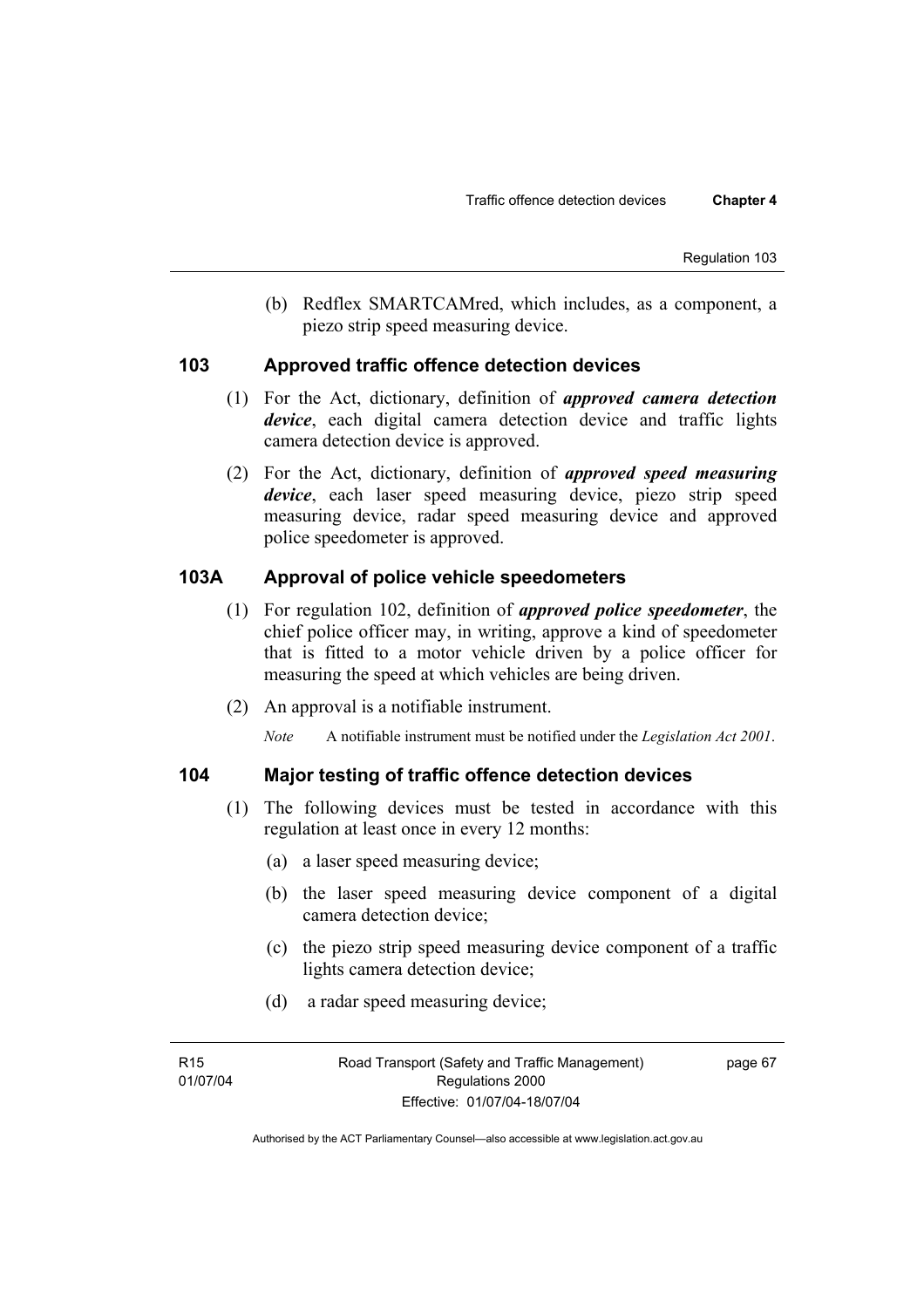#### **Chapter 4** Traffic offence detection devices

Regulation 104

- (e) an approved police speedometer.
- (2) The test must be carried out by a person approved under regulation 106 (Approved people—testing and sealing).
- (3) The testing of a laser speed measuring device, the laser speed measuring device component of a digital camera detection device, or the piezo strip speed measuring device component of a traffic lights camera detection device, must find out whether the device—
	- (a) is operating in accordance with the manufacturer's specifications; and
	- (b) is accurate within a tolerance of 2 km/h.
- (4) The testing of a radar speed measuring device must find out whether the device is operating in accordance with Australian Standard 2898.1-2.
- (5) The testing of an approved police speedometer must find out whether the device is accurate within a tolerance of 2%.
- (6) If the test establishes the matters mentioned in subregulation (3) or the matter mentioned in subregulation (4) or (5), the person who carried out the test must—
	- (a) sign a certificate to that effect; and
	- (b) if a seal on the device has been damaged or removed—seal the device.
- (7) For this regulation—
	- (a) it is sufficient for the laser speed measuring device component of a digital camera detection device to be tested separately from the other components of the device, and it is not necessary for the other components to be tested; and
	- (b) it is sufficient for the piezo strip speed measuring device component of a traffic lights camera detection device to be

| page 68 | Road Transport (Safety and Traffic Management) |          |
|---------|------------------------------------------------|----------|
|         | Regulations 2000                               | 01/07/04 |
|         | Effective: 01/07/04-18/07/04                   |          |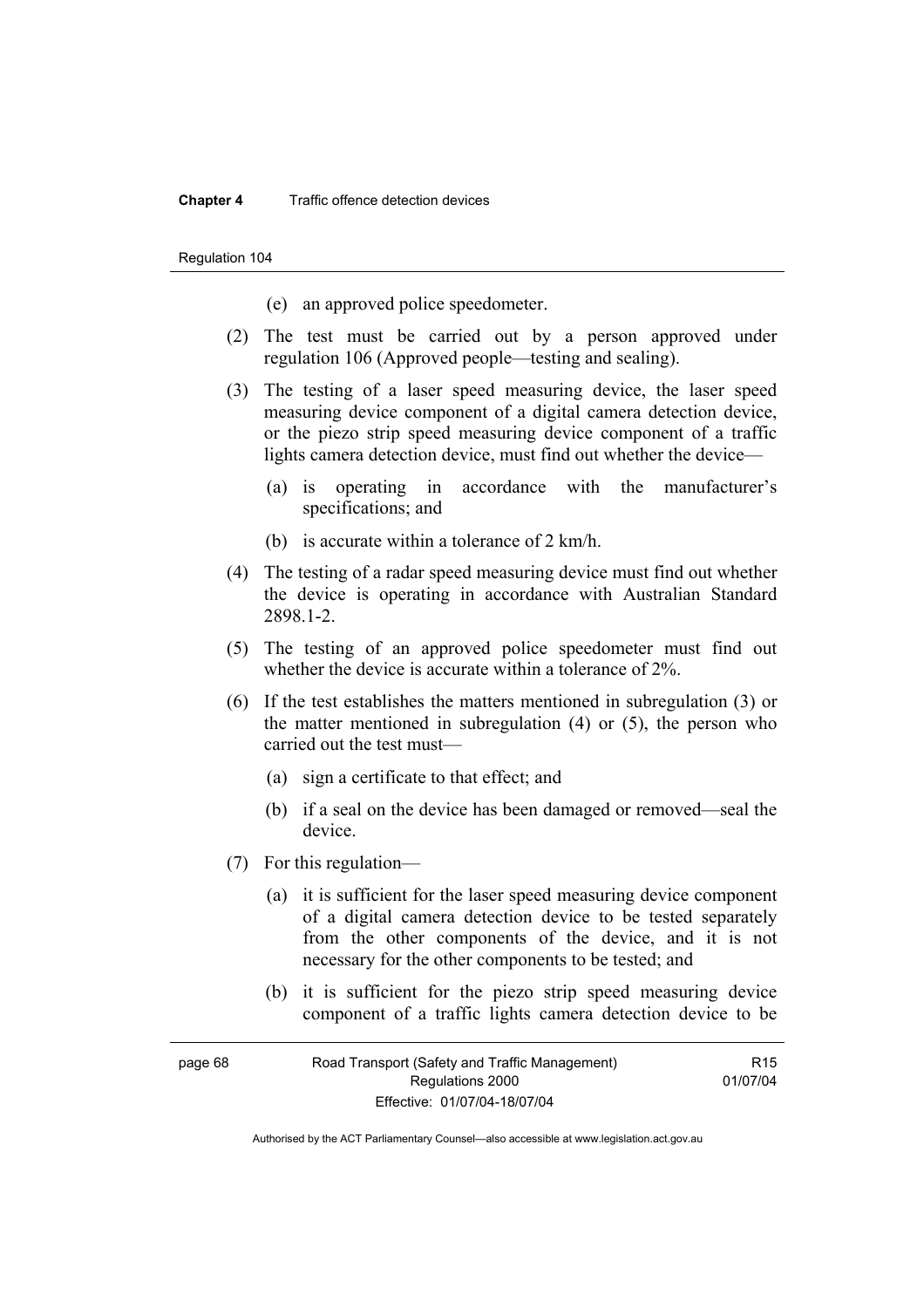tested separately from the other components of the device, and it is not necessary for the other components to be tested.

# **105 Use of digital camera detection devices**

- (1) A digital camera detection device must be used by an operator by doing the following operations in accordance with the manufacturer's instructions for the device:
	- (a) testing the laser speed measuring component of the device at the beginning of each shift of the operator by carrying out the following checks:
		- (i) an instrument confidence check;
		- (ii) a calibration verification check;
		- (iii) a scope alignment check;
	- (b) activating the device;
	- (c) operating the device;
	- (d) testing the laser speed measuring component of the device at the end of each shift of the operator by carrying out the checks mentioned in paragraph (a).
- (2) However, after the operator of the device has carried out the operations mentioned in subregulation (1) (a) and (b), the device may operate unattended.
- (3) To remove any doubt, if the device is used at more than 1 place during a shift of the operator, the operator is not required to carry out the checks mentioned in subregulation (1) (a) each time the device is activated at a different place.
- (4) If the device is used by 2 or more operators who are working together during the shift, the tests mentioned in subregulation (1) (a) and (d) may be carried out by different operators.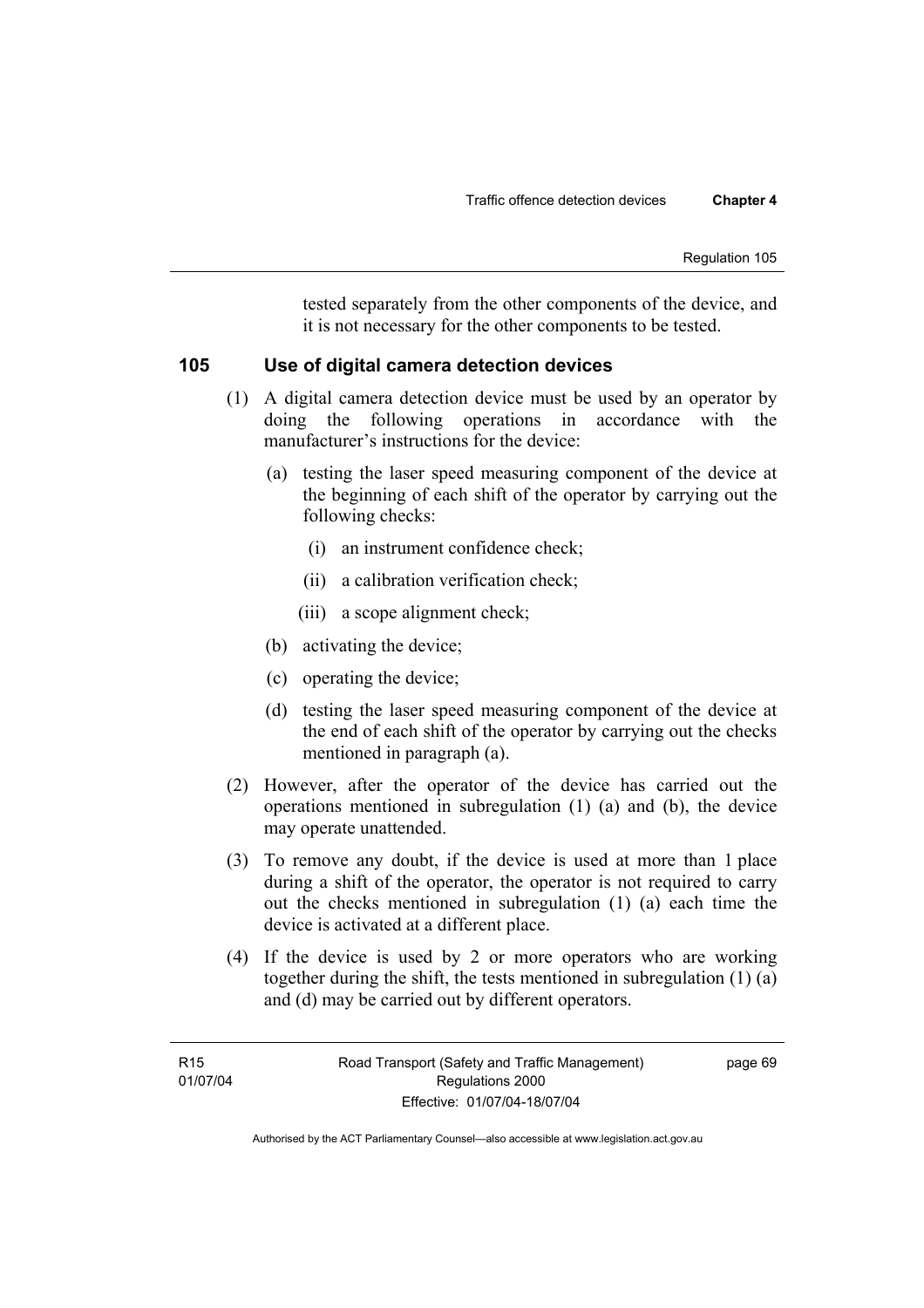Regulation 105A

(5) In this regulation:

*operator* means a person approved to use a traffic offence detection device under regulation 107 (Approved people—use).

## **105A Use of laser speed measuring devices**

- (1) A laser speed measuring device must be used by an operator by doing the following operations in accordance with the manufacturer's instructions for the device:
	- (a) testing the device at the beginning of each shift of the operator by carrying out the following checks:
		- (i) an instrument confidence check;
		- (ii) a calibration verification check;
		- (iii) a scope alignment check;
	- (b) activating the device;
	- (c) operating the device;
	- (d) testing the device at the end of each shift of the operator by carrying out the checks mentioned in paragraph (a).
- (2) To remove any doubt, if the device is used at more than 1 place during a shift of the operator, the operator is not required to carry out the checks mentioned in subregulation (1) (a) each time the device is activated at a different place.
- (3) If the device is used by 2 or more operators who are working together during the shift, the tests mentioned in subregulation (1) (a) and (d) may be carried out by different operators.
- (4) In this regulation:

*operator* means a person approved to use a traffic offence detection device under regulation 107 (Approved people—use).

**R15** 01/07/04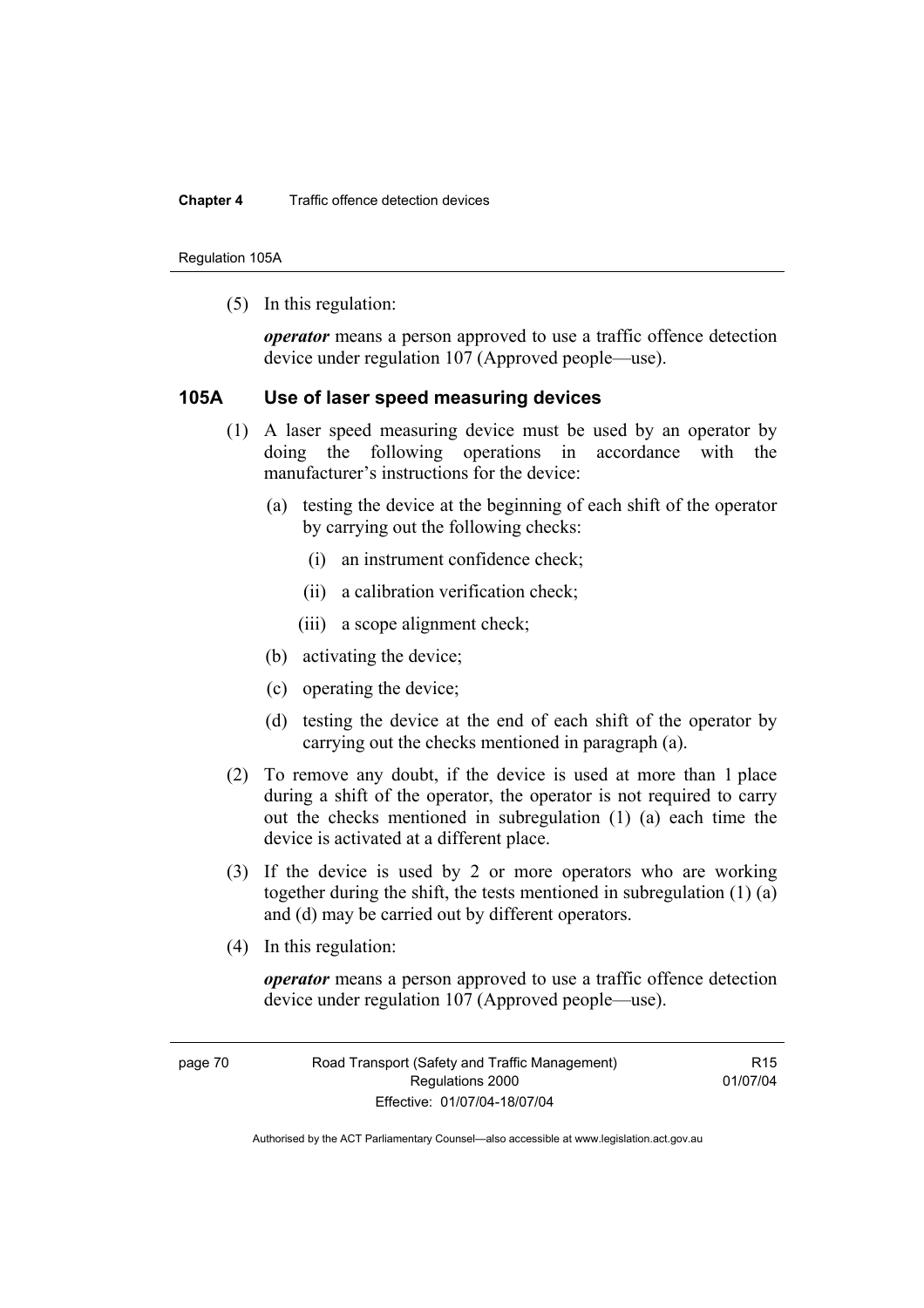# **105B Use of radar speed measuring devices**

- (1) A radar speed measuring device must be used by an operator in accordance with the manufacturer's instructions for the device.
- (2) The operator must test the device—
	- (a) at the beginning of each shift of the operator against an approved police speedometer; and
	- (b) at the end of each shift of the operator against the speedometer mentioned in paragraph (a); and
	- (c) if the operator's shift is longer than 9 hours—9 hours after the beginning of the shift against the speedometer mentioned in paragraph (a).
- (3) After each test, the device must be found to be accurate within a tolerance of 2 km/h.
- (4) To remove any doubt, if the device is used at more than 1 place during a shift of the operator, the operator is not required to carry out the checks mentioned in subregulation (2) (a) each time the device is activated at a different place.
- (5) If the device is used by 2 or more operators who are working together during the shift, the tests mentioned in subregulation (2) may be carried out by different operators.
- (6) In this regulation:

*operator* means a person approved to use a traffic offence detection device under regulation 107 (Approved people—use).

## **106 Approved people—testing and sealing**

Each person employed by a testing authority to test and seal traffic offence detection devices is approved to test and seal traffic offence detection devices.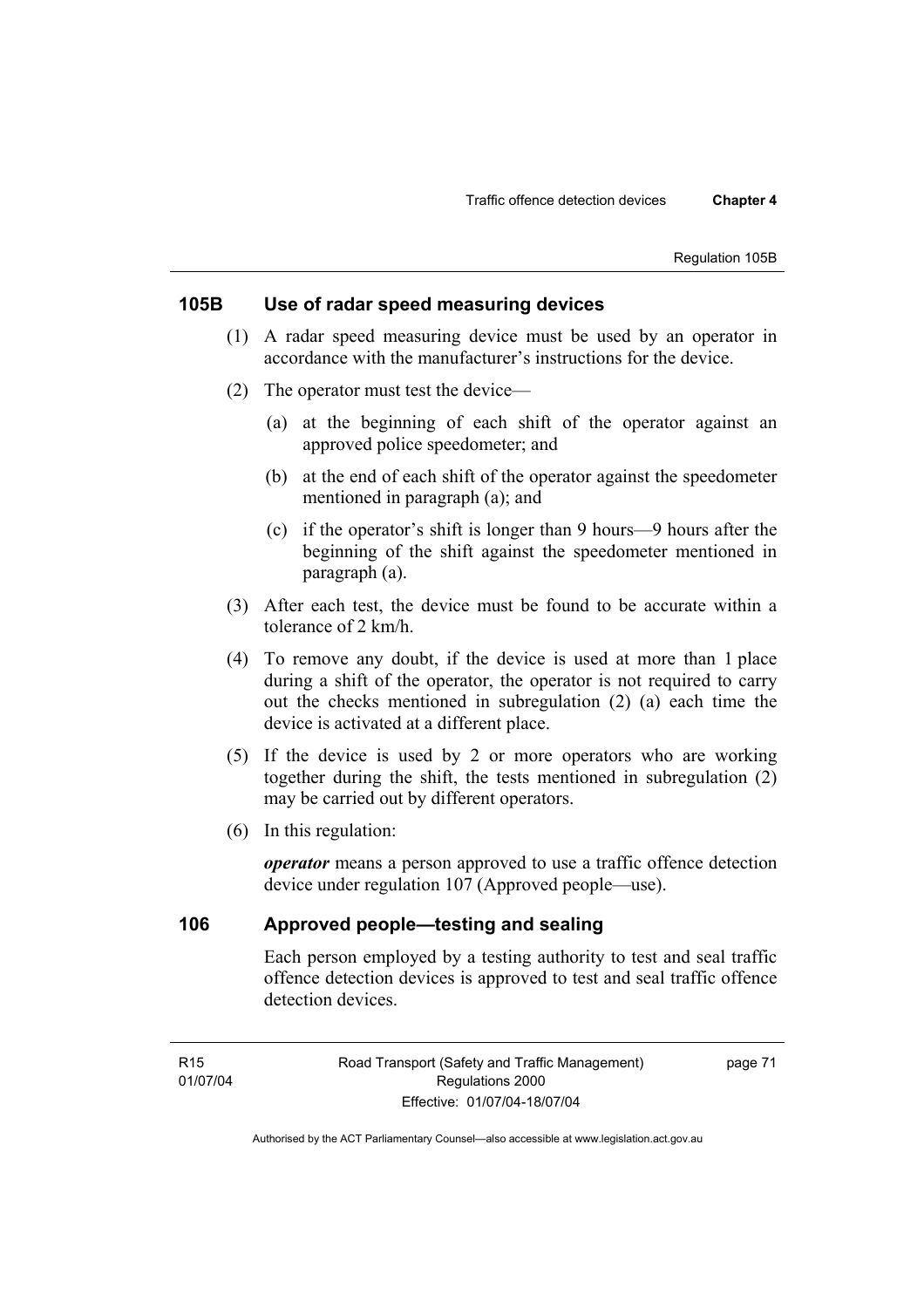#### **Chapter 4** Traffic offence detection devices

Regulation 107

## **107 Approved people—use**

- (1) Each police officer is approved to use any traffic offence detection device (other than a traffic lights camera detection device).
- (2) The road transport authority may approve a person who is not a police officer to use digital camera detection devices.
- (3) The road transport authority may only approve a person under subregulation (2) if the authority is satisfied that the person has appropriate qualifications to operate, or experience in the operation of, digital camera detection devices.

# **107A Recording of digital camera detection device image files—Act, s 23 (2) (c) (ii)**

An electronic file created by a digital camera detection device must be recorded on a magneto-optical write once read many disk (a *WORM disk*) attached directly to, or located with, the device.

## **107B Recording of traffic lights camera detection device image files—Act, s 23 (2) (c) (ii)**

- (1) An electronic file created by a traffic lights camera detection device must be recorded on a WORM disk or another storage medium for electronic data (a *recording medium*).
- (2) The recording medium for a traffic lights camera detection device may be—
	- (a) attached directly to, or located with, the device; or
	- (b) at a place other than the place where the device is located.

## **Example for par (b)**

If a motor vehicle goes through a red traffic light and an image of the vehicle is taken by a traffic lights camera detection device, the electronic file created by the device in relation to the offence is sent along a wire or optical fibre to a recording

R15 01/07/04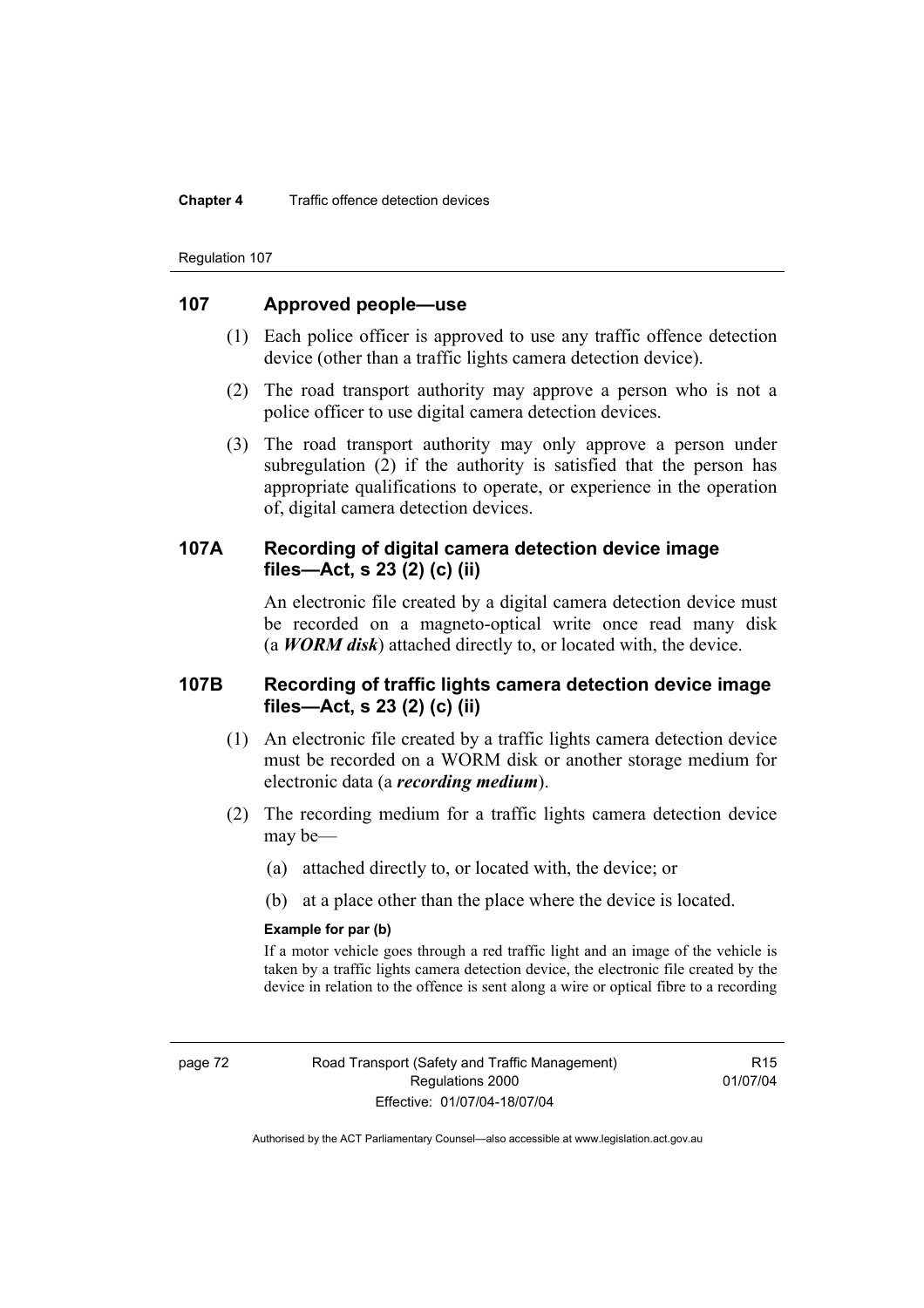device in a building in another suburb and is stored at that building on a recording medium.

- (3) If the recording medium for a traffic lights camera detection device is at a place other than the place where the device is located—
	- (a) the device must produce a security checksum for each electronic file created by the device; and
	- (b) the device must encrypt the security checksum and the file; and
	- (c) the security checksum and the encrypted file must be recorded as soon as practicable on a recording medium.
- (4) However, subregulation (3) does not prevent other security measures being taken in relation to a security checksum or an electronic file before it is recorded on the recording medium.

# **107C Verification of traffic lights camera detection device image files—Act, s 23 (2) (c) (iii)**

- (1) This regulation applies if an electronic file that contains an image of a vehicle taken by a traffic lights camera detection device is recorded on a recording medium that is at a place other than the place where the device is located.
- (2) Before the image of the vehicle is produced from the file, the accuracy of the file must be verified by using a computer to—
	- (a) recalculate the security checksum for the file; and
	- (b) confirm that the security checksum produced by the recalculation is identical to the checksum produced by the device for the file.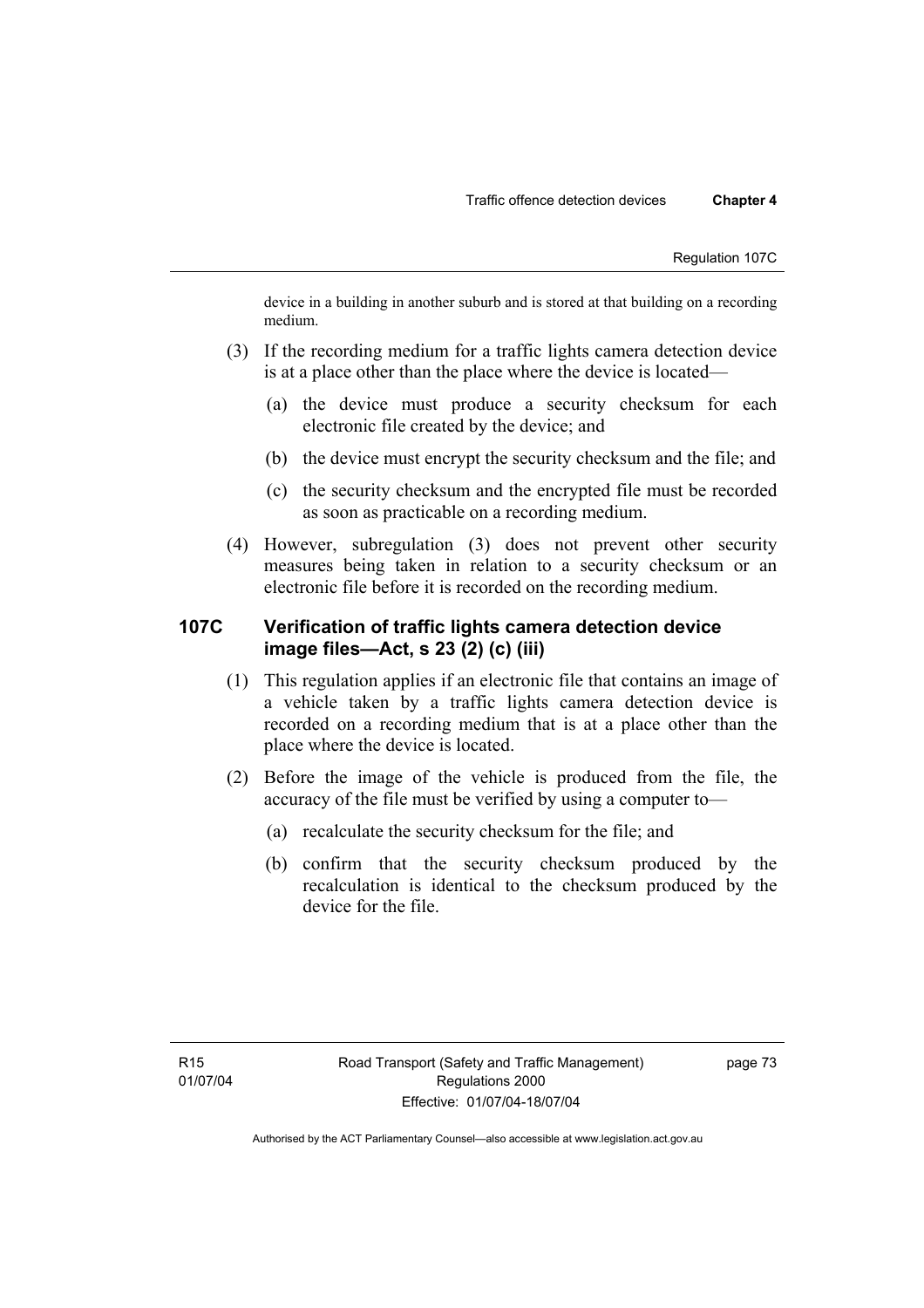#### **Chapter 4** Traffic offence detection devices

Regulation 108

## **108 Meaning of vehicle image codes**

- (1) This regulation defines the meaning of codes and other information indicated on an image of a vehicle taken by an approved camera detection device.
	- *Note* Information etc that is indicated on an image includes information etc accompanying or reasonably associated with the image (see the Act, dict, def of *indicated on*).
- (2) It is not necessary that all the codes and other information mentioned in this regulation be indicated on an image but if they do appear they have the meaning given in this regulation.
- (3) The characters (whether numbers, letters or both) in the field immediately after 'Device' is the code for—
	- (a) the laser speed measuring device component of the digital camera detection device that took the image; or
	- (b) the piezo strip speed measuring device component of the traffic lights camera detection device that took the image.

#### **Example**

'Device: 012409' indicates that the code for the laser speed measuring device component of the digital camera detection device, or piezo strip speed measuring device component of the traffic lights camera detection device, that took the image is 012409.

 (4) The characters (whether numbers, letters or both) in the field immediately after 'Location' or 'Loc' is the code for the place where the image was taken (the *location code*).

#### **Example**

'Location: sls0015' indicates that the code for the place where the image was taken is 0015 (see sch 1, item 15).

R15 01/07/04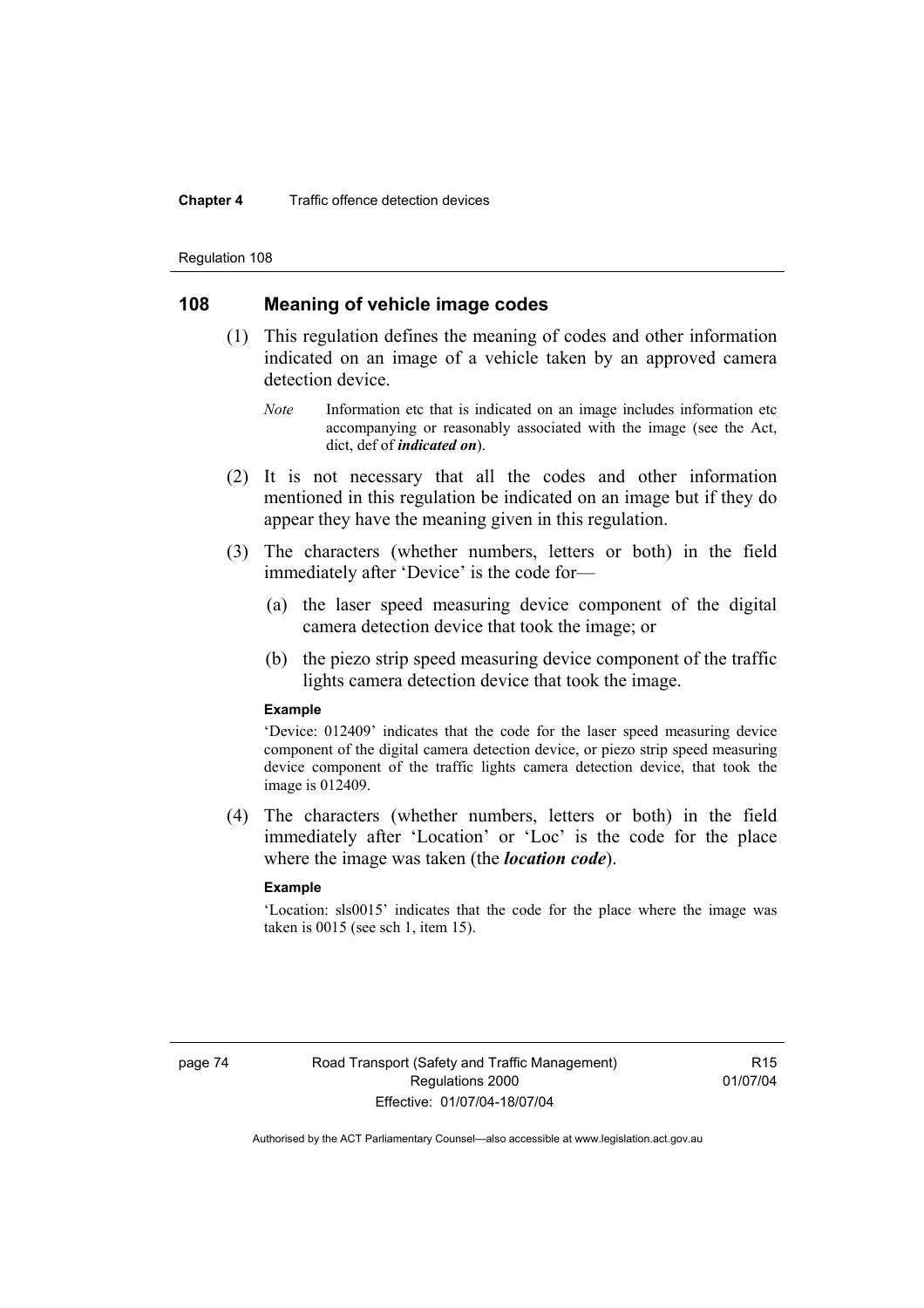(5) A location code has the meaning given by schedule 1.

### **Example**

The location code '0015' indicates that the image was taken at Kingsford Smith Drive between Kuringa Drive and Spalding Street (see sch 1, item 15).

 (6) For subregulation (5) and schedule 1, if a road (however described) mentioned in an item of schedule 1 intersects with another road (however described) more than once, the word '(north)' or '(south)' is included after the name of the road to indicate the intersection relevant to the meaning of the location code.

### **Example**

The location code '0003' means that the image was taken on Athllon Drive between Beasley Street '(south)' and Sulwood Drive (see sch 1, item 3). As Beasley Street intersects Athllon Drive more than once, the word 'south' indicates that the southern intersection is the relevant intersection.

 (7) The characters in the field immediately after 'Date' is the date when the image was taken, with the first 2 numbers indicating the day of the month, followed by an abbreviation for the month and the year.

#### **Example**

'Date: 15/11/00' indicates that the image was taken on 15 November 2000.

 (8) The numbers in the field immediately after 'Time' is the time when the image was taken, stated in the 24-hour clock system.

### **Examples**

- 1 'Time: 11.07.00.23' indicates that the image was taken at 0.23 seconds after 11.07 am.
- 2 'Time: 13:53:10:07' indicates that the image was taken at 10.07 seconds after 1.53 pm.
- (9) The letter in the field immediately after 'Direction' or 'Dir' indicates—
	- (a) for an image taken by a digital camera detection device whether the general direction in which the vehicle was travelling was away from or towards the device, with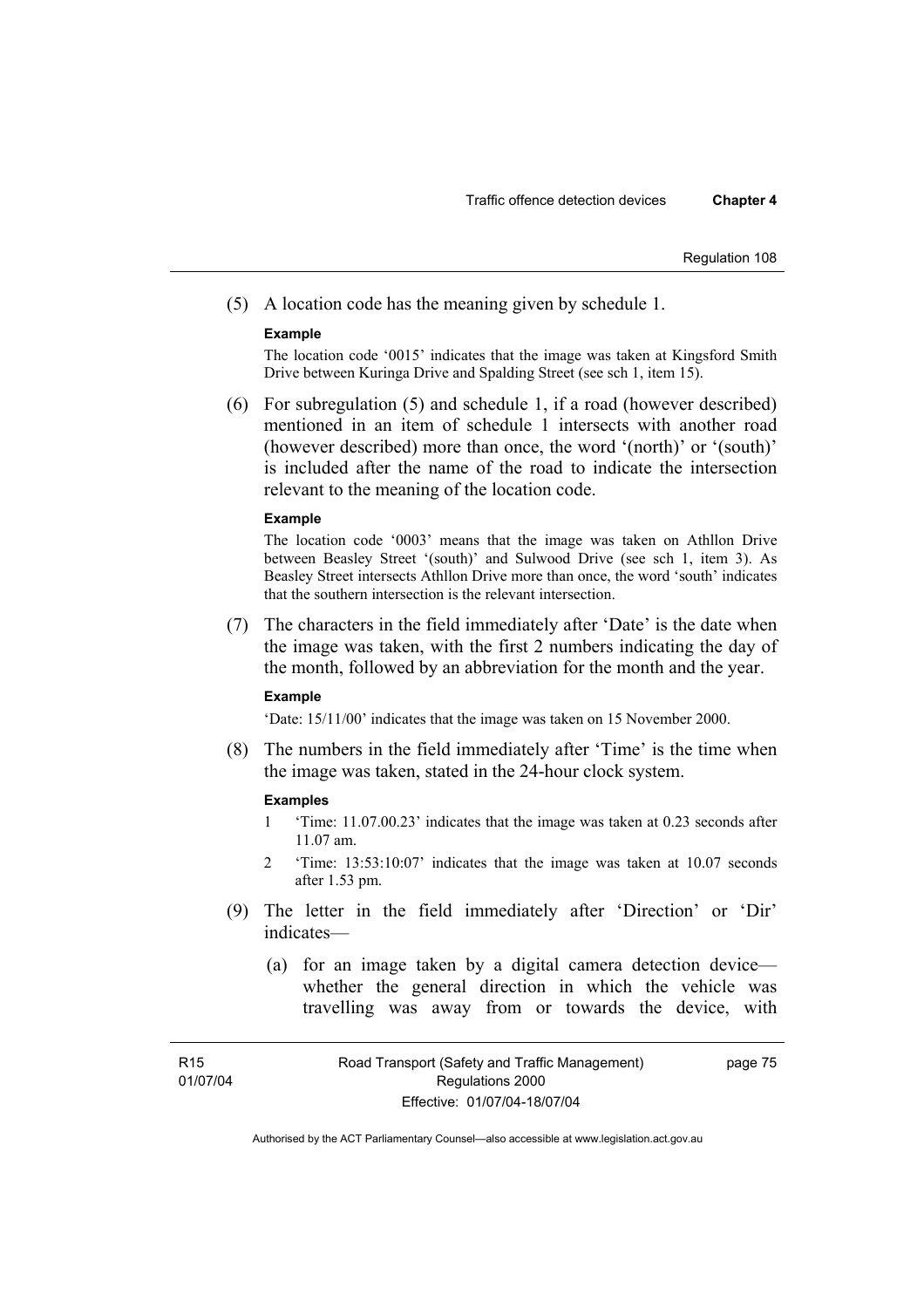#### **Chapter 4** Traffic offence detection devices

#### Regulation 108

'A' indicating away from the device and 'T' indicating towards the device; or

 (b) for an image taken by a traffic lights camera detection device—the general direction in which the vehicle was travelling when the image was taken, with 'N' indicating north, 's' indicating south, 'E' indicating east and 'W' indicating west.

## **Example for par (a)**

'Direction: A' indicates that when the image was taken the vehicle was generally travelling away from the digital camera detection device that took the image.

#### **Example for par (b)**

'Direction: N' indicates that when the image was taken the vehicle was travelling in the general direction of north.

 (10) The characters in the field immediately after 'Lane' is the code for the lane in which the vehicle was travelling when the image was taken, with the following codes having the stated meaning:

'L1' means the lane next to the centre of the road

'L2' means the lane immediately to the left of L1

'L3' means the lane immediately to the left of L2

'L4' means the lane immediately to the left of L3.

## **Example**

'Lane: L1' indicates that the vehicle was travelling in the lane next to the centre of the road when the image was taken.

 (11) The number in the field immediately after 'Red time' is the time in seconds and part seconds (stated as a fraction) that a red traffic light or red traffic arrow facing the driver of the vehicle had been showing before the driver entered the intersection concerned.

R15 01/07/04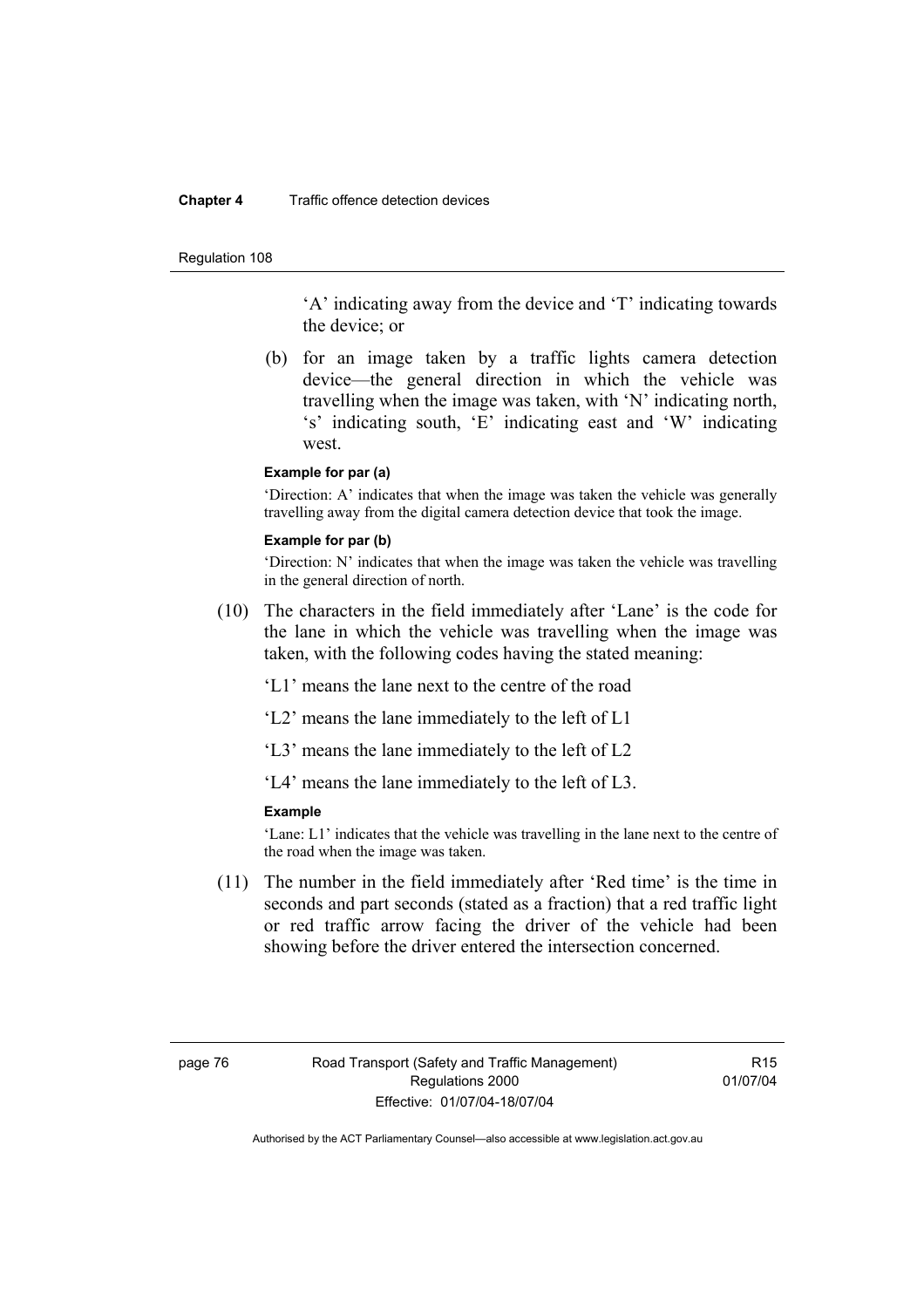#### **Example**

'Red time: 1.50' indicates that the red traffic light or red traffic arrow facing the driver of the vehicle had been showing for 1.5 seconds before the driver entered the intersection concerned.

 (12) The number in the field immediately after 'Speed li' is the speed limit applying to the driver of the vehicle for the length of road where the driver was driving when the image was taken.

#### **Example**

'Speed li: 60' indicates that the speed limit applying to the driver of the vehicle for the length of road where the driver was driving when the image was taken is 60 km/h.

 (13) The number in the field immediately after 'Speed' is the speed in kilometres per hour at which the driver of the vehicle was driving when the image was taken.

## **Example**

'Speed: 82' indicates that the driver of the vehicle was driving at 82 km/h when the image was taken.

 (14) The characters (whether numbers, letters or both) in the field immediately after 'Operator' is the code for the person responsible for the use of the device when the image was taken.

#### **Example**

'Operator: op002' indicates that the code for the person responsible for the device when the image was taken is operator 002.

 (15) The characters (whether numbers, letters or both) in the field immediately after 'Disk' is the code for the recording medium used to record the image of the vehicle.

### **Example**

'Disk: WD0022' indicates that the code for the WORM disk used to record the image was WD0022.

*Note* An example is part of the Act, is not exhaustive and may extend, but does not limit, the meaning of the provision in which it appears (see *Legislation Act 2001*, s 126 and s 132).

R15 01/07/04 Road Transport (Safety and Traffic Management) Regulations 2000 Effective: 01/07/04-18/07/04

page 77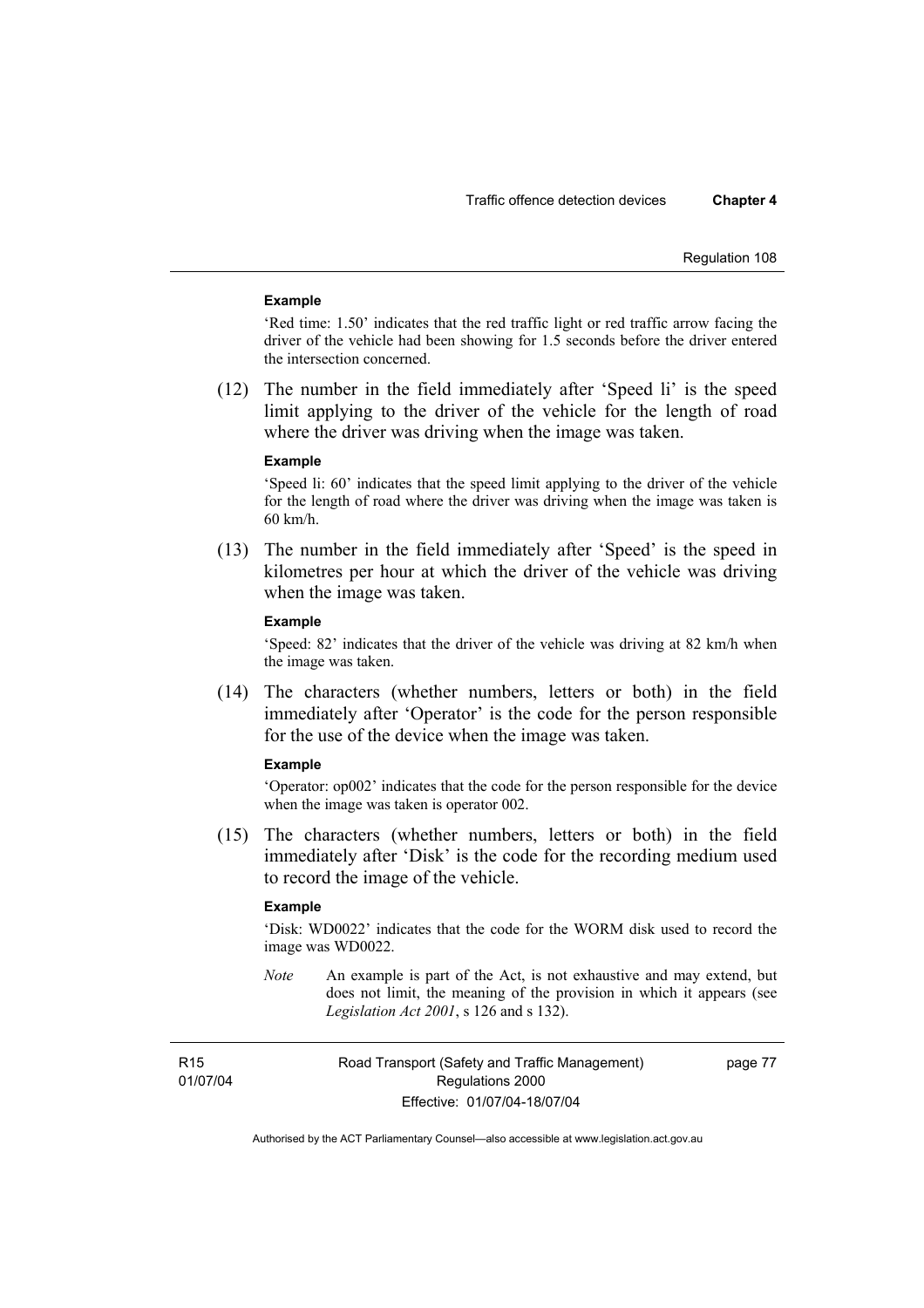#### **Chapter 5** Miscellaneous

Regulation 109

# **Chapter 5 Miscellaneous**

## **109 Additional powers of police**

- (1) A police officer may request or signal the driver of a vehicle to stop the vehicle.
- (2) A person must not, without reasonable excuse, fail to comply with a request or signal made or given by a police officer under subregulation  $(1)$ .

Maximum penalty: 20 penalty units.

 (3) A police officer may, during a temporary obstruction or danger to traffic or in an emergency direct the responsible person for or driver of a vehicle parked in any part of a pay parking area to remove the vehicle or, if no one appears to be in charge of the vehicle, remove the vehicle.

## **110 Prohibition on car minding**

- (1) The chief police officer may, by written notice given to a person, prohibit the person from—
	- (a) parking, minding, caring for, or taking charge of any motor vehicle or trailer (other than a motor vehicle or trailer of which the person is the driver) on a road; or
	- (b) offering his or her services for any such purpose.
- (2) A person who is given a notice under subregulation (1) must comply with the notice.

Maximum penalty: 20 penalty units.

**R15** 01/07/04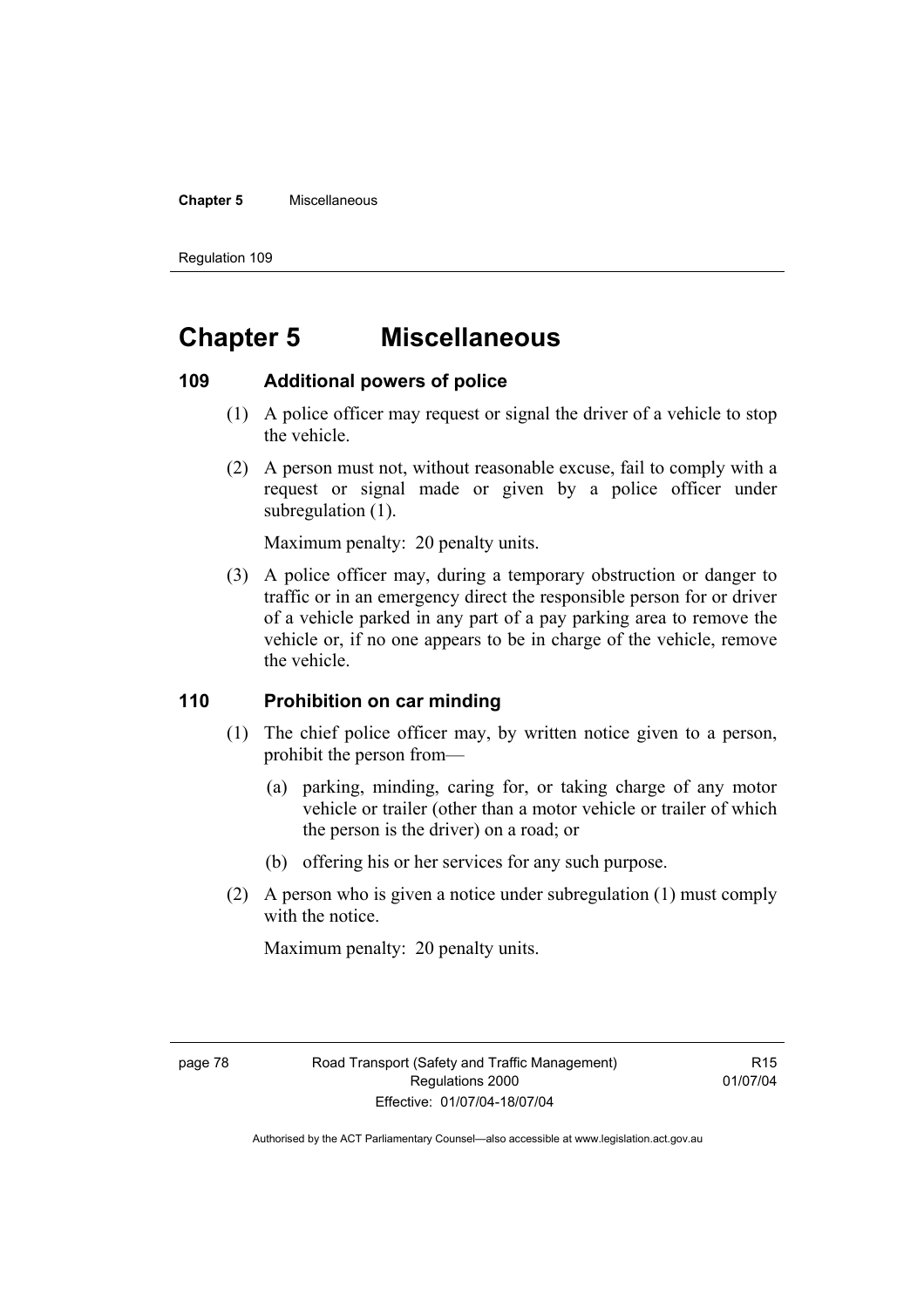- (3) This regulation does not authorise the chief police officer to prohibit the proprietor of a parking station or parking area—
	- (a) from parking, minding, caring for, or taking charge of a motor vehicle or trailer in or on the parking station or parking area; or
	- (b) from offering the proprietor's services for that purpose—
		- (i) whether by the display or publication of an advertisement in relation to the parking station or parking area or otherwise; and
		- (ii) whether the services are performed or offered to be performed by the proprietor or by an employee or agent of the proprietor.

# **111 Removal of unattended vehicles from certain places**

For the Act, section 32 (1) (c), a police officer or authorised person may move an unattended vehicle from a road or road related area to a retention area if the vehicle is in—

- (a) a bus lane; or
- (b) a length of road to which a *clearway sign* applies; or
- (c) a transit lane.

# **112 Disposal of impounded vehicles—Act, s 10J**

- (1) This regulation applies to a vehicle impounded under the following provisions of the Act:
	- (a) section 10AA (Impounding of vehicles used for menacing driving on court order before conviction etc);
	- (b) section 10A (Impounding or forfeiture of vehicles on conviction etc for certain offences);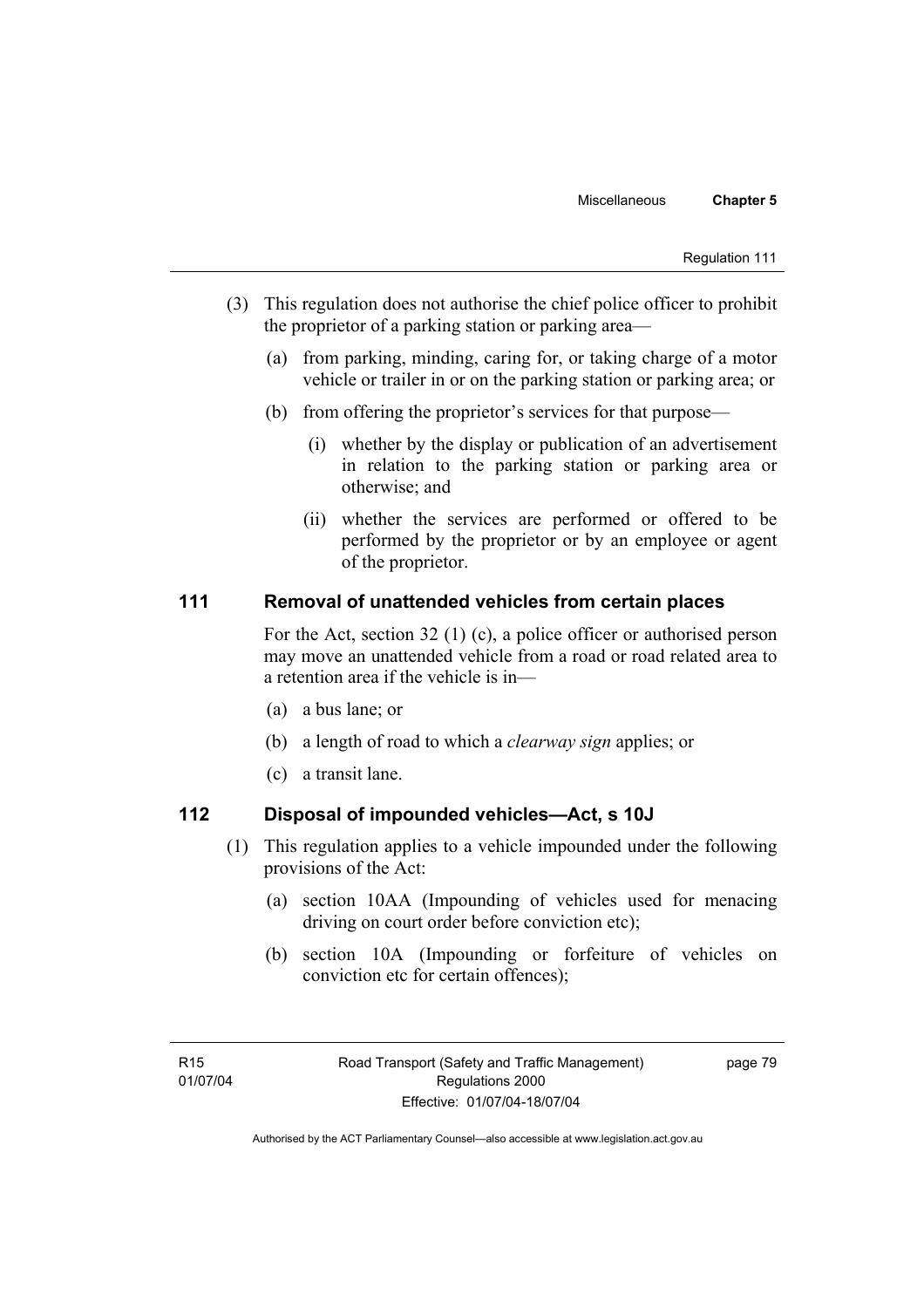#### **Chapter 5** Miscellaneous

#### Regulation 112

- (c) section 10B (Powers of police officers to seize and impound vehicles used in committing certain offences).
- (2) If a person has not applied to the chief police officer for the release of the vehicle at the end of the period of impoundment, the chief police officer must, by notice served on the registered operator of the vehicle and every person who has a registered interest in the vehicle, warn them that the vehicle may be offered for sale if the vehicle is not removed from the place of impoundment within 28 days after the day of service of the notice.
- (3) The vehicle may be offered for sale, by public auction or public tender, if the vehicle is not removed within 28 days after service of the notice or, if more than 1 notice is served under subregulation (2), the later of the notices.
- (4) A person may apply to the chief police officer for payment to the person of the balance of the proceeds of sale of a vehicle within 1 year after the vehicle is sold in accordance with subregulation (3).
- (5) The balance of the proceeds of sale may be paid to the person if the person satisfies the chief police officer that—
	- (a) the person was lawfully entitled to possession of the vehicle immediately before its sale; and
	- (b) there was a reasonable excuse for the person's failure to obtain release of the vehicle before it was sold.
- (6) In this regulation:

*balance of the proceeds of sale*, of a vehicle, means the proceeds of the sale of the vehicle less—

- (a) any fee or other amount payable under the *Road Transport (General) Act 1999* for the seizure, impounding and storage of the vehicle; and
- (b) the reasonable costs of or incidental to the sale.

| page 80 | Road Transport (Safety and Traffic Management) | R <sub>15</sub> |
|---------|------------------------------------------------|-----------------|
|         | Regulations 2000                               | 01/07/04        |
|         | Effective: 01/07/04-18/07/04                   |                 |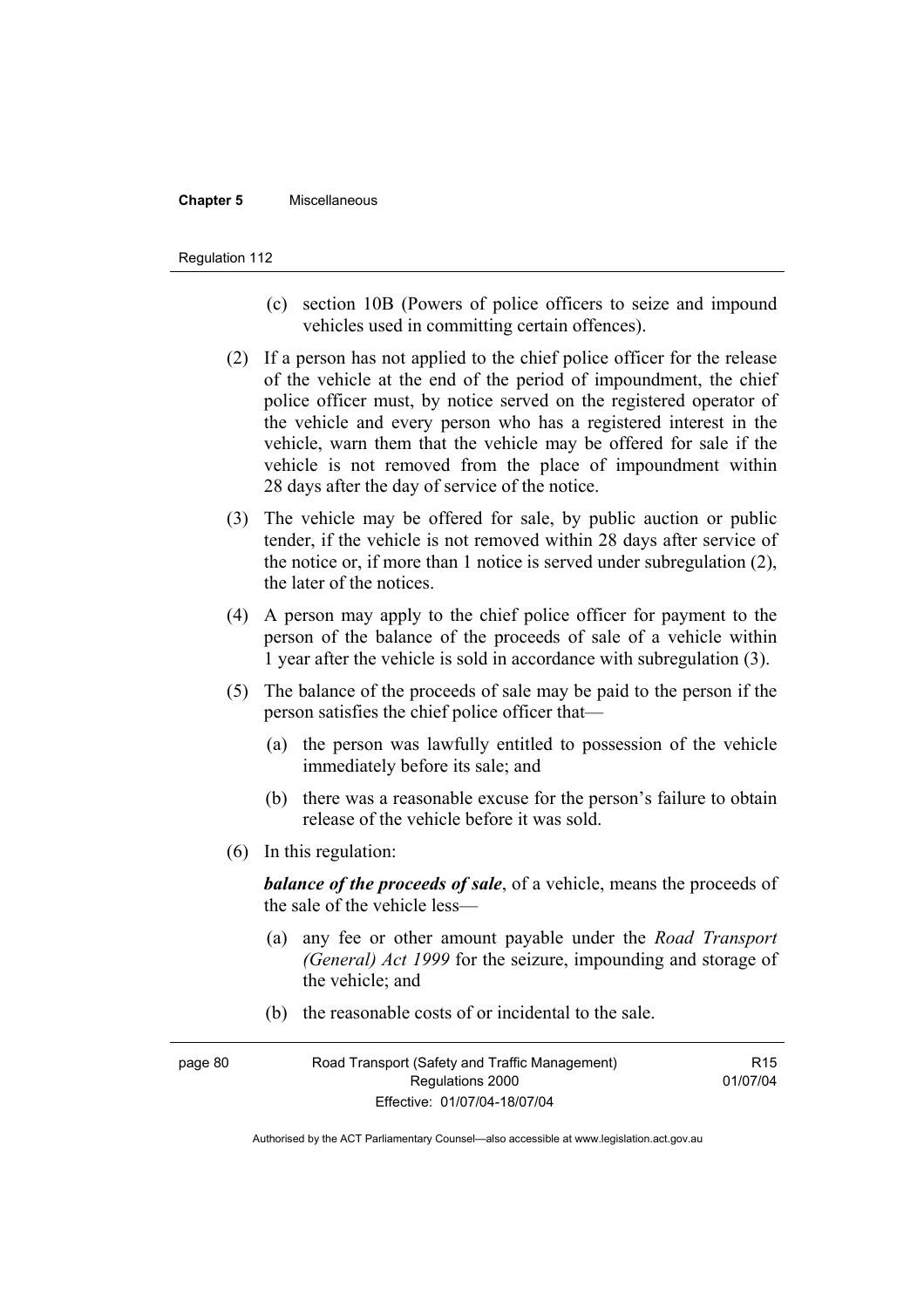#### Regulation 112A

# **112A Disposal of forfeited vehicles—Act, s 10J**

A vehicle that has been forfeited to the Territory under the Act, section 10A (Impounding or forfeiture of vehicles on conviction etc for certain offences) may be offered for sale by public auction or public tender.

## **113 Responsible person to inspect driver licence**

 (1) Before permitting someone else to drive a motor vehicle, the responsible person for, or the person in charge of, the vehicle must require the person to produce his or her Australian driver licence or external driver licence and must inspect the licence.

Maximum penalty: 20 penalty units.

 (2) It is a defence to a prosecution of a person for an offence against subregulation (1) if the person proves that the person had taken reasonable steps (other than those mentioned in the subregulation) to ensure the person permitted to drive the motor vehicle was the holder of a current Australian driver licence or external driver licence.

# **114 Responsible person's consent**

The person in charge of a motor vehicle or trailer on a road must not, without reasonable excuse, permit anyone to use the vehicle without the consent of the responsible person for the vehicle.

Maximum penalty: 20 penalty units.

page 81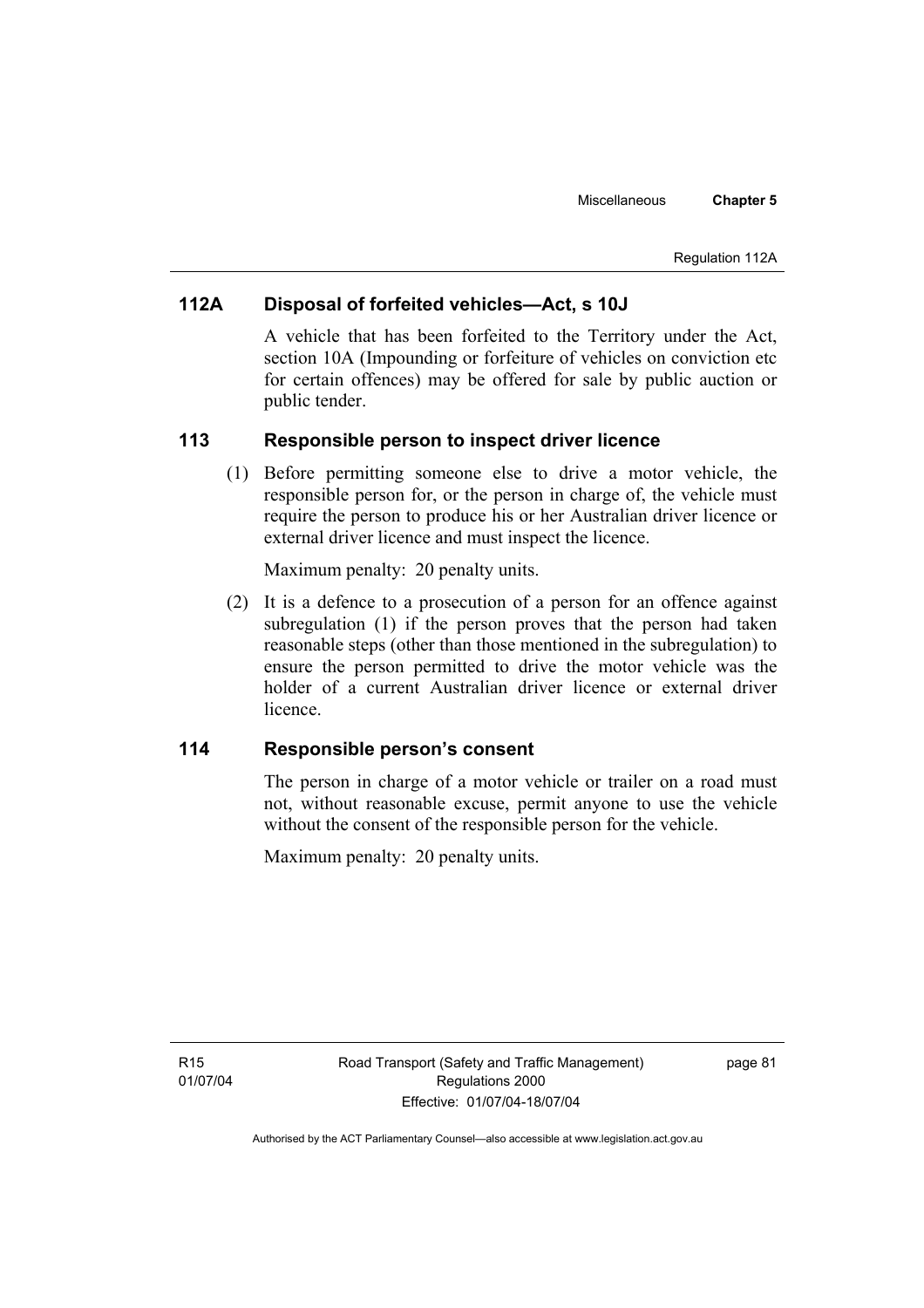# **Schedule 1 Meaning of location codes on images**

(see reg 108)

# **Part 1.1 Digital camera detection devices**

| item           | location<br>code | place where image was taken                                         |
|----------------|------------------|---------------------------------------------------------------------|
| $\mathbf{1}$   | 0001             | Adelaide Avenue between Hopetoun Circuit and Kent Street            |
| $\overline{2}$ | 0002             | <b>Antill Street</b>                                                |
| 3              | 0003             | Athllon Drive between Beasley Street (south) and Sulwood Drive      |
| $\overline{4}$ | 0004             | Belconnen Way between Barry Drive and Coulter Drive                 |
| 5              | 0005             | Bowen Drive between Brisbane Avenue and Kings Avenue                |
| 6              | 0006             | Coppins Crossing Road between Uriarra Road and William Hovell Drive |
| 7              | 0007             | Drakeford Drive between Sulwood Drive and Athllon Drive             |
| 8              | 0008             | Erindale Drive between Sulwood Drive and Sternberg Crescent         |
| 9              | 0009             | Florey Drive between Southern Cross Drive and Ginninderra Drive     |
| 10             | 0010             | Ginninderra Drive between Tillyard Drive and Kingsford Smith Drive  |
| 11             | 0011             | Ginninderra Drive between Ellenborough Street and Tucker Street     |
| 12             | 0012             | Gungahlin Drive between Wells Station Drive and Gundaroo Drive      |
| 13             | 0013             | Hindmarsh Drive between Dalrymple Street and Jerrabomberra Avenue   |
| 14             | 0014             | Hindmarsh Drive between Athllon Drive and Melrose Drive             |
| 15             | 0015             | Kingsford Smith Drive between Kuringa Drive and Spalding Street     |
| 16             | 0016             | Lady Denman Drive between Cotter Road and Barrenjoey Drive          |
| 17             | 0017             | Long Gully Road                                                     |
| 18             | 0018             | Melrose Drive between Athllon Drive and Hindmarsh Drive             |
| 19             | 0019             | Monaro Highway between Canberra Avenue and Hindmarsh Drive          |

page 82 Road Transport (Safety and Traffic Management) Regulations 2000 Effective: 01/07/04-18/07/04

R15 01/07/04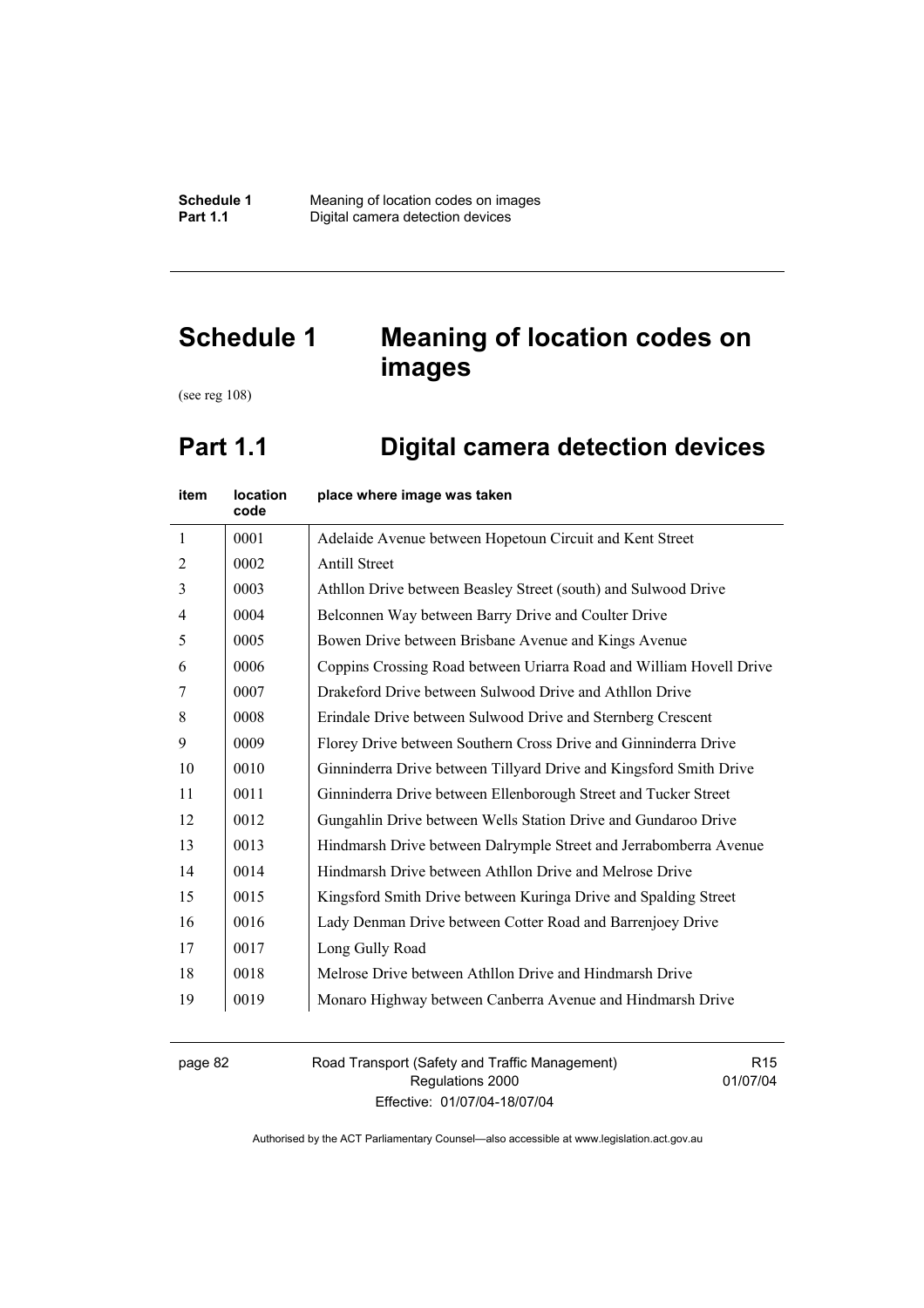Meaning of location codes on images **Schedule 1 Digital camera detection devices** 

# **item location code place where image was taken**  20 | 0020 | Monaro Highway between Hindmarsh Drive and Isabella Drive 21 | 0021 | Mugga Lane between Narrabundah Lane and Long Gully Road 22 | 0022 | Northbourne Avenue between Macarthur Avenue and Antill Street 23 0023 Parkes Way between Clunies Ross Street and Glenloch Interchange 24 | 0024 | Tuggeranong Parkway between Lakeside Interchange and Cotter Road 25 0025 Tuggeranong Parkway between Hindmarsh Drive and Cotter Road 26 | 0026 | Tuggeranong Parkway between Hindmarsh Drive and Sulwood Drive 27 0027 Yamba Drive between Mawson Drive and Beasley Street 28 0028 Pocket Avenue 29 | 0029 | Owen Dixon Drive (excluding residential service road of same name) 30 0030 Taverner Street 31 0031 Springvale Drive 32 0032 Kerrigan Street 33 0033 Gladstone Street, Hall 34 0034 Heysen Street 35 0035 Mugga Way 36 0036 Badimara Street 37 0037 Namatjira Drive 38 0038 Empire Circuit between Grey Street and Canberra Avenue 39 0039 Longmore Crescent 40 0040 Maribyrnong Avenue 41 0041 Learmonth Drive 42 0042 Petterd Street 43 0043 Williamson Street 44 0044 Tillyard Drive 45 0045 Dryandra Street between Fairfax Street and Archibald Street 46 0046 Newman Morris Circuit

R15 01/07/04 Road Transport (Safety and Traffic Management) Regulations 2000 Effective: 01/07/04-18/07/04

page 83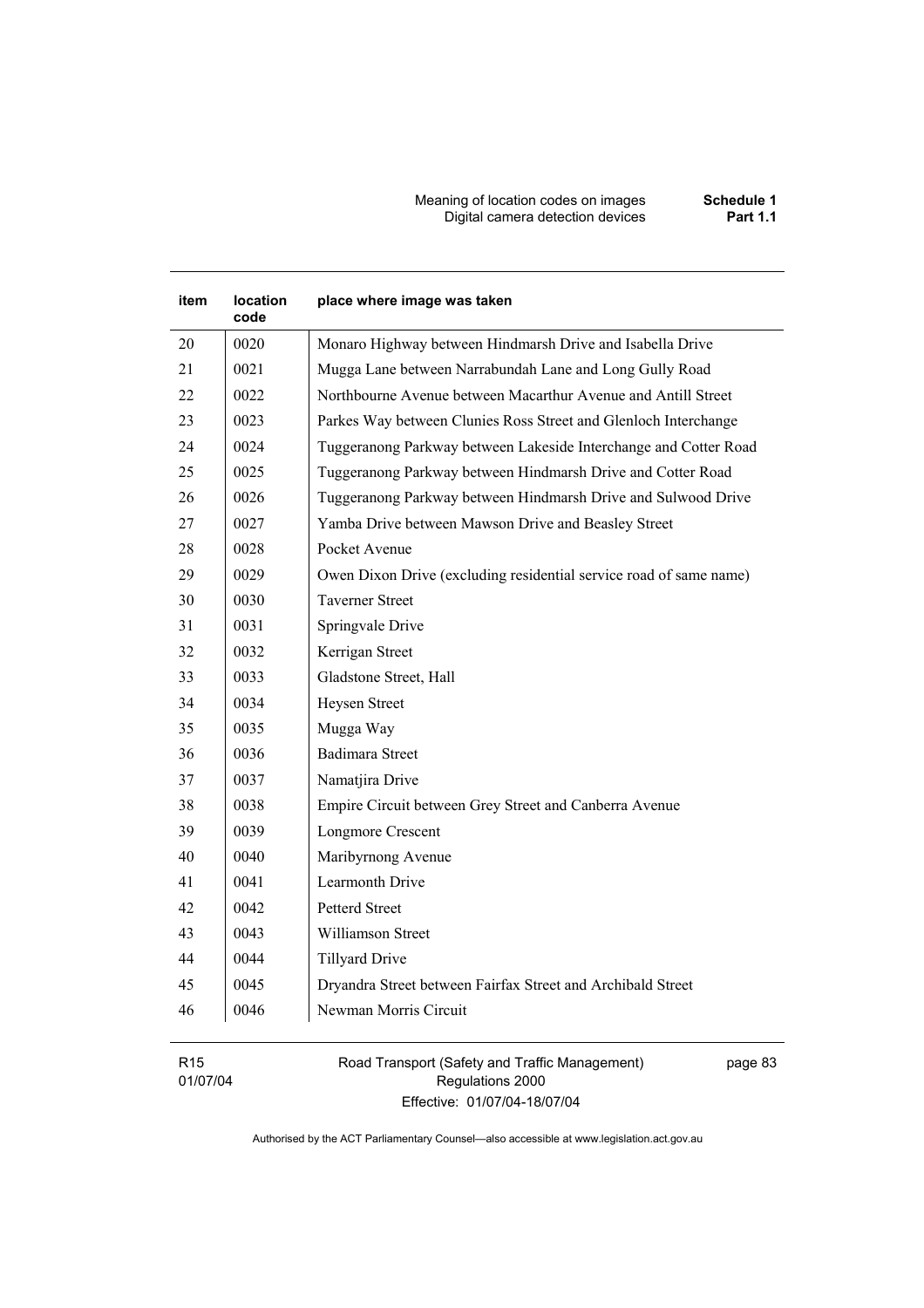| <b>Schedule 1</b> | Meaning of location codes on images |
|-------------------|-------------------------------------|
| <b>Part 1.1</b>   | Digital camera detection devices    |

| <b>item</b> | location<br>code | place where image was taken                                       |
|-------------|------------------|-------------------------------------------------------------------|
| 47          | 0047             | Chuculba Crescent                                                 |
| 48          | 0048             | Livingston Avenue                                                 |
| 49          | 0049             | Clive Steele Avenue                                               |
| 50          | 0050             | Darwinia Terrace                                                  |
| 51          | 0051             | La Perouse Street                                                 |
| 52          | 0052             | Novar Street                                                      |
| 53          | 0053             | Goyder Street between Dalrymple Street and Jerrabomberra Avenue   |
| 54          | 0054             | Launceston Street between Hindmarsh Drive and Melrose Drive       |
| 55          | 0055             | Athllon Drive between Hindmarsh Drive and Beasley Street (south)  |
| 56          | 0056             | Athllon Drive between Sulwood Drive and Anketell Street (north)   |
| 57          | 0057             | Northbourne Avenue between Barry Drive and Macarthur Avenue       |
| 58          | 0058             | Northbourne Avenue between Antill Street and Barton Highway       |
| 59          | 0059             | Belconnen Way between Coulter Drive and Kingsford Smith Drive     |
| 60          | 0060             | Phillip Avenue between Majura Avenue and Federal Highway          |
| 61          | 0061             | Barton Highway between Federal Highway and Kuringa Drive          |
| 62          | 0062             | Drakeford Drive between Athllon Drive and Isabella Drive          |
| 63          | 0063             | Hindmarsh Drive between Athllon Drive and Dalrymple Street        |
| 64          | 0064             | Hindmarsh Drive between Jerrabomberra Avenue and Canberra Avenue  |
| 65          | 0065             | <b>Barry Drive</b>                                                |
| 66          | 0066             | Ginninderra Drive between Tucker Street and Kingsford Smith Drive |
| 67          | 0067             | Ginninderra Drive between Tillyard Drive and Florey Drive         |

page 84 Road Transport (Safety and Traffic Management) Regulations 2000 Effective: 01/07/04-18/07/04

R15 01/07/04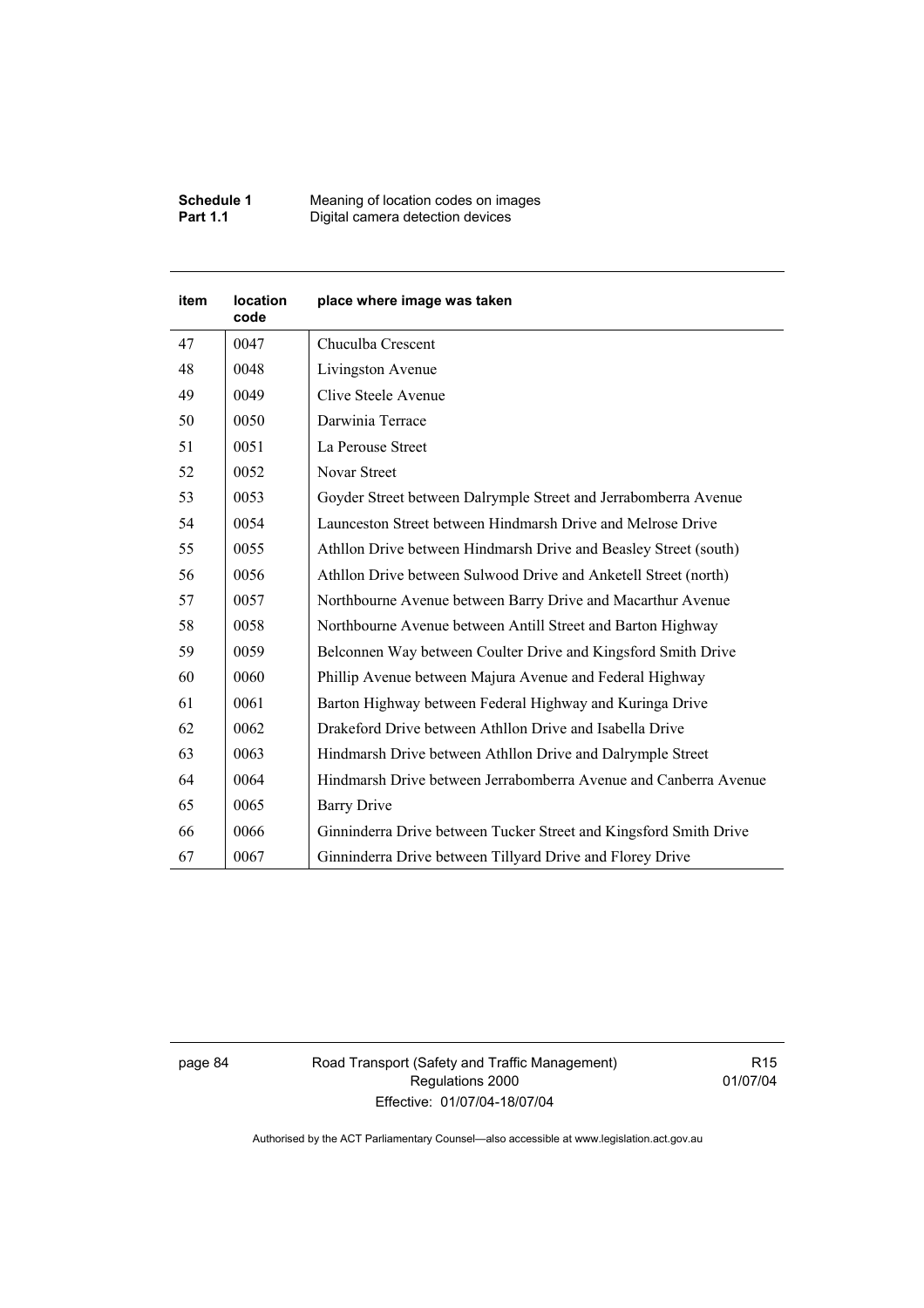# **Part 1.2 Traffic lights camera detection devices**

| item | <b>location</b><br>code | place where image was taken                           |
|------|-------------------------|-------------------------------------------------------|
| 68   | 1001                    | Northbourne Avenue/London Circuit                     |
| 69   | 1002                    | Northbourne Avenue/Barry Drive/Cooyong Street         |
| 70   | 1003                    | Coulter Drive/Southern Cross Drive/Luxton Street      |
| 71   | 1004                    | Drakeford Drive/Boddington Crescent/Marconi Crescent  |
| 72   | 1005                    | Benjamin Way/Chan Street/Cameron Avenue               |
| 73   | 1006                    | Northbourne Avenue/Antill Street/Mouat Street         |
| 74   | 1007                    | Ginninderra Drive/Aikman Drive                        |
| 75   | 1008                    | Hindmarsh Drive/Tuggeranong Parkway                   |
| 76   | 1009                    | Kingsford Smith Drive/Southern Cross Drive            |
| 77   | 1010                    | Belconnen Way/Bindubi Street/Eastern Valley Way       |
| 78   | 1011                    | Ginninderra Drive/Coulter Drive                       |
| 79   | 1012                    | Ginninderra Drive/Baldwin Drive/Haydon Drive          |
| 80   | 1013                    | Macarthur Avenue/David Street/Wattle Street           |
| 81   | 1014                    | Benjamin Way/College Street                           |
| 82   | 1015                    | Barry Drive/North Road/McCaughey Street               |
| 83   | 1016                    | Ginninderra Drive/Copland Drive/John Cleland Crescent |
| 84   | 1017                    | Hindmarsh Drive/Ainsworth Street                      |
| 85   | 1018                    | Monaro Highway/Newcastle Street/Dairy Road            |
| 86   | 1019                    | Belconnen Way/Caswell Drive                           |
| 87   | 1020                    | Barry Drive/Marcus Clarke Street                      |
| 88   | 1021                    | Hindmarsh Drive/Yamba Drive                           |

R15 01/07/04 Road Transport (Safety and Traffic Management) Regulations 2000 Effective: 01/07/04-18/07/04

page 85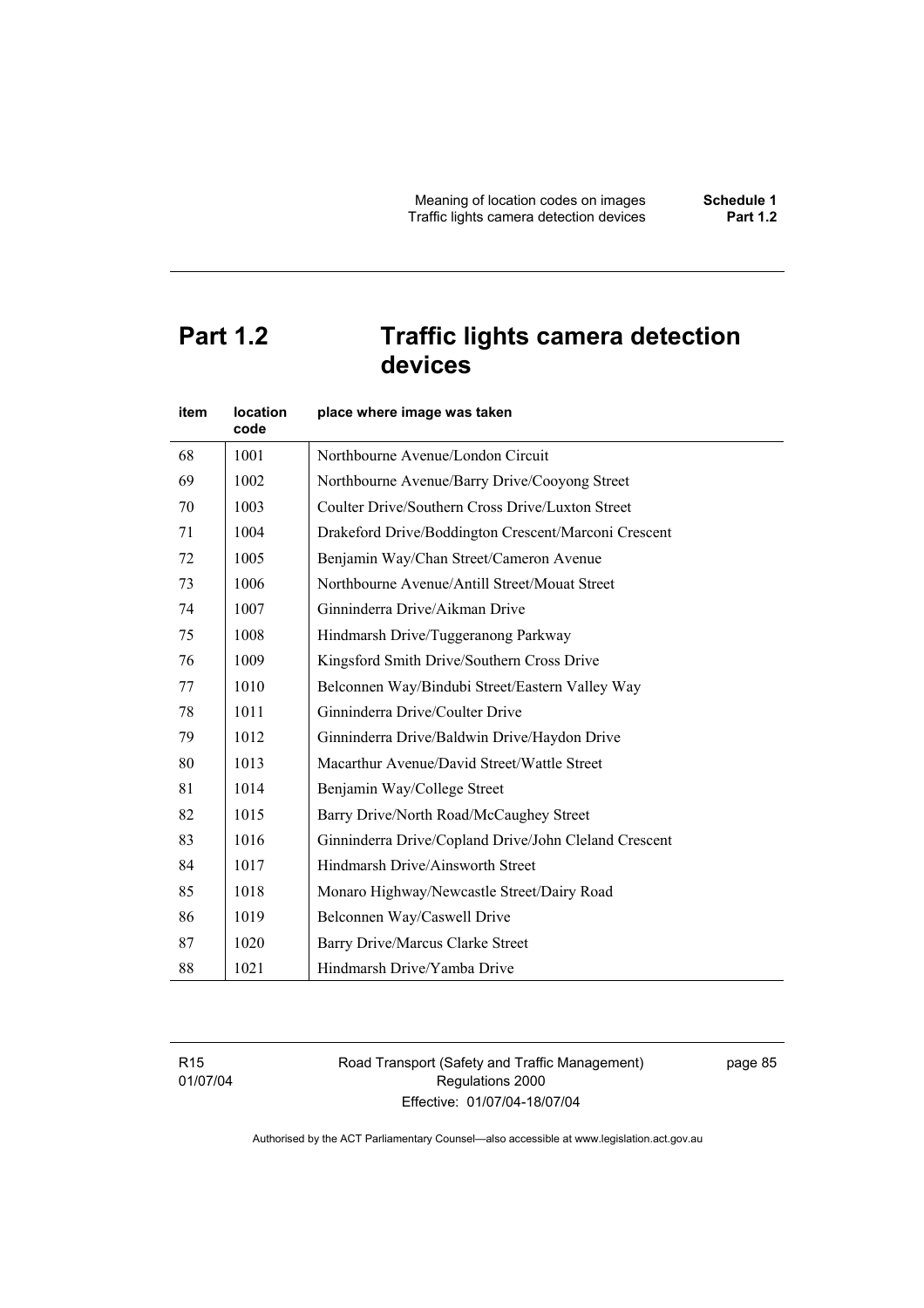# **U Dictionary**

(see reg 3)

*Note 1* The Legislation Act contains definitions and other provisions relevant to these regulations.

*Note 2* In particular, the Legislation Act, dict, pt 1, defines the following terms:

- ambulance service
- chief police officer
- contravene
- exercise
- fire brigade
- rural fire service
- SES
- the Territory.

*approved child restraint* means a child restraint approved by the road transport authority under regulation 66 (1) (b) (Approvals etc by road transport authority).

*approved police speedometer*, for chapter 4 (Traffic offence detection devices)—see regulation 102 (Definitions for ch 4).

*area*—see the Australian Road Rules, dictionary.

*area of operations*, for a parking authority, means the area of operations declared for the parking authority under regulation 75A (Parking authorities).

*ARR* means Australian Road Rules.

*articulated vehicle* means a motor vehicle with—

- (a) 2 rigid sections, each of which has wheels; and
- (b) the rear section pivoted on, and part of the rear section (other than a pole, drawbar or similar device, or an accessory of the motor vehicle) superimposed on, the front section.

page 86 Road Transport (Safety and Traffic Management) Regulations 2000 Effective: 01/07/04-18/07/04

R15 01/07/04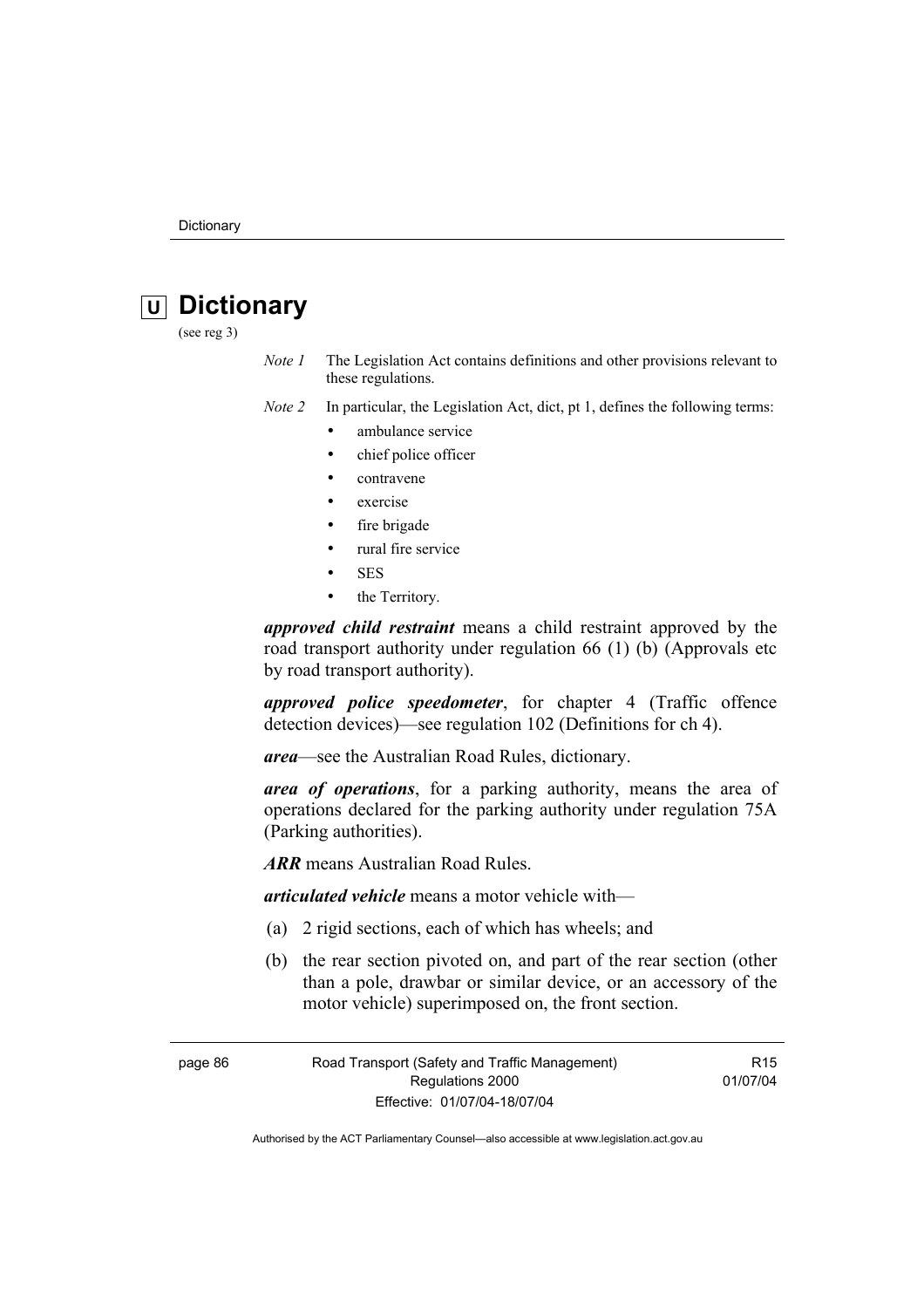*Australian driver licence*—see the *Road Transport (Driver Licensing) Act 1999*, dictionary.

*Australian Road Rules*—see regulation 5.

*axle group*—see the *Road Transport (Vehicle Registration) Regulations 2000*, dictionary.

*B-double*—see the *Road Transport (Vehicle Registration) Regulations 2000*, dictionary.

*bicycle*—see the Australian Road Rules, dictionary.

**built-up area**, in relation to a length of road—see the Australian Road Rules, dictionary.

*bus*—see the Australian Road Rules, dictionary.

*bus lane*—see the Australian Road Rules, rule 154.

*camera detection device*—see the Act, section 23 (1) (Use of camera detection devices).

*centre of the road*—see the Australian Road Rules, dictionary.

*clearway sign*—see the Australian Road Rules, schedule 2 and rules 314 to 316.

*code of practice*, for division 3.1.3 (Heavy vehicle parking)—see regulation 82.

*combination*—see the *Road Transport (Vehicle Registration) Regulations 2000*, dictionary.

*controlled parking hours*, in relation to a pay parking space, means the periods (as indicated by information on or with traffic signs applying to the space) when a vehicle may not be parked in the space unless the relevant parking fee has been paid.

*converter dolly*—see the *Road Transport (Vehicle Registration) Regulations 2000*, dictionary.

*crash*—see the Australian Road Rules, dictionary.

R15 01/07/04 Road Transport (Safety and Traffic Management) Regulations 2000 Effective: 01/07/04-18/07/04

page 87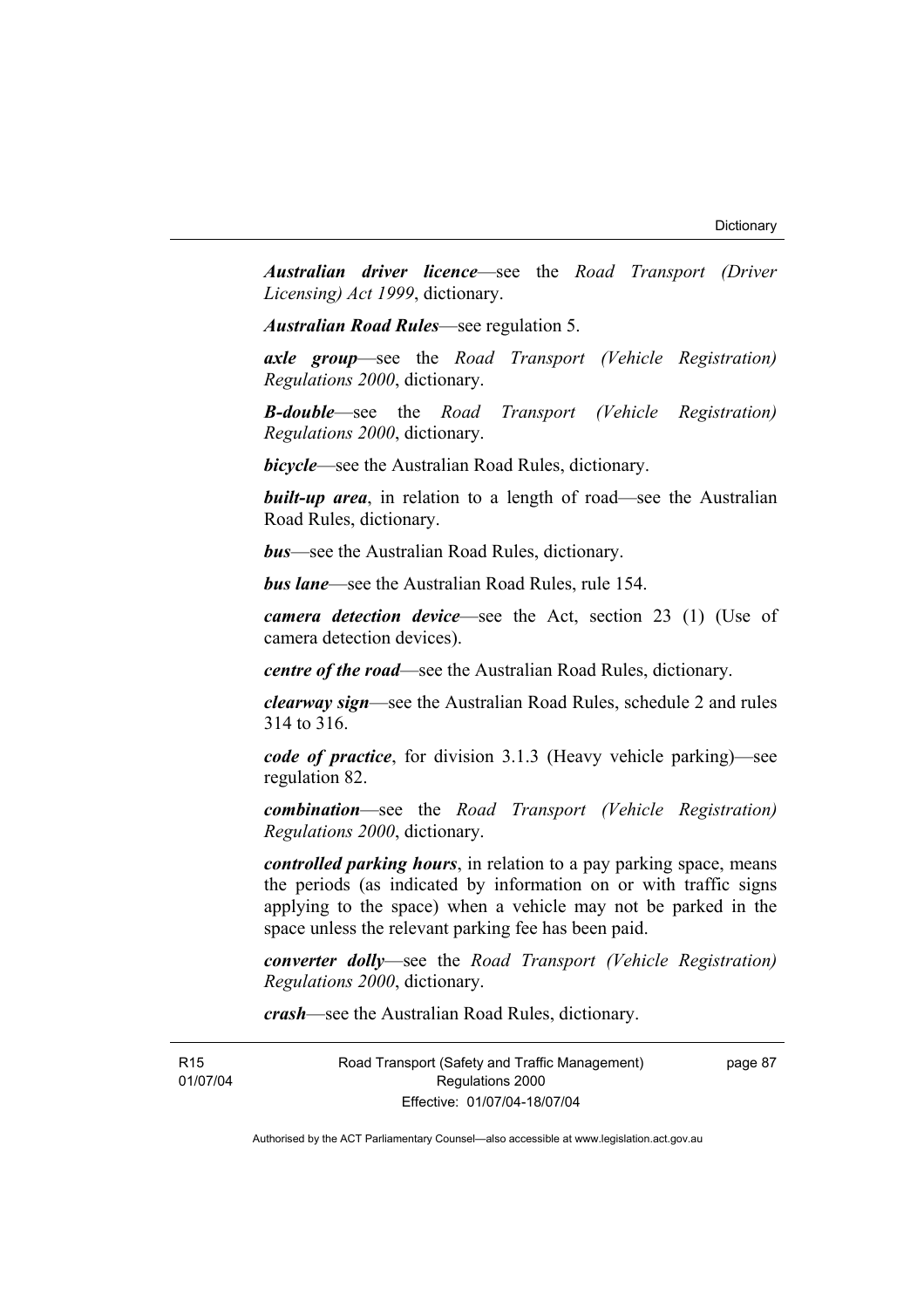*digital camera detection device*, for chapter 4 (Traffic offence detection devices)—see regulation 102 (Definitions for ch 4).

*dog trailer*—see the *Road Transport (Vehicle Registration) Regulations 2000*, dictionary.

*do not overtake turning vehicle sign*—see the Australian Road Rules, schedule 4 and rules 319 to 320.

*drawbar*—see the *Road Transport (Vehicle Registration) Regulations 2000*, dictionary.

*driver's vehicle*, for a driver*—*see the Australian Road Rules, dictionary.

*emergency stopping lane*—see the Australian Road Rules, rule 95.

*emergency vehicle* means any vehicle driven by a person who is—

- (a) an emergency worker; and
- (b) driving the vehicle in the course of his or her duties as an emergency worker.

#### *emergency worker* means—

- (a) a member of the ambulance service rendering or providing transport for sick or injured persons; or
- (b) a member of the fire brigade, the rural fire fighting service or the emergency service providing transport in the course of an emergency; or
- (c) a person who is declared by the road transport authority under regulation 66 (Approvals etc by road transport authority) to be an emergency worker.

*exemption*, for division 3.1.3 (Heavy vehicle parking)—see regulation 82.

*existing operator's certificate*, for division 3.1.3 (Heavy vehicle parking)—see regulation 82.

R15 01/07/04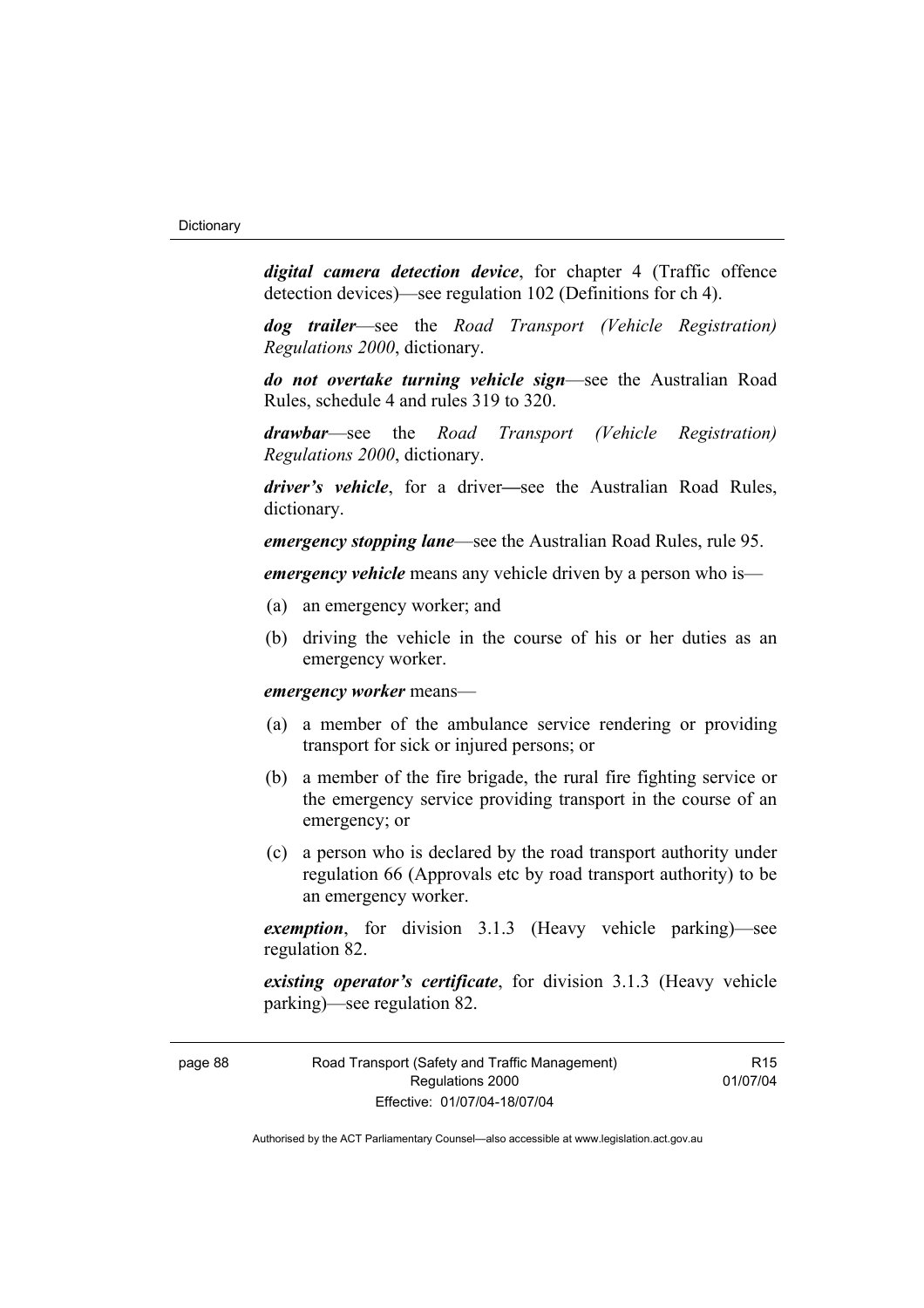*external driver licence*—see the *Road Transport (Driver Licensing) Act 1999*, dictionary.

*footpath*—see the Australian Road Rules, dictionary.

*give way*—see the Australian Road Rules, dictionary.

*GVM*—see the *Road Transport (Vehicle Registration) Act 1999*, dictionary.

*heavy vehicle*, for division 3.1.3 (Heavy vehicle parking)—see regulation 82.

*implement*—see the *Road Transport (Vehicle Registration) Regulations 2000*, dictionary.

*indicated on*, an image of a vehicle taken by an approved camera detection device—see the Act, dictionary.

*land adjoining residential land*, for division 3.1.3 (Heavy vehicle parking)—see regulation 82.

*laser speed measuring device*, for chapter 4 (Traffic offence detection devices)—see regulation 102 (Definitions for ch 4).

*length*, of road—see the Australian Road Rules, dictionary.

*lift and tow trailer* means a trailer consisting of an axle group and a drawbar designed to support 1 axle group of a vehicle under tow.

*loading zone*—see the Australian Road Rules, rule 179.

*loading zone permit* means a loading zone permit issued under regulation 100 (Parking permits).

*marked foot crossing*—see the Australian Road Rules, dictionary.

*metered parking area* means a length of road or area that is set aside as a metered parking area in accordance with regulation 73 (Metered parking areas).

*metered parking scheme* means a metered parking scheme under division 3.1.1

page 89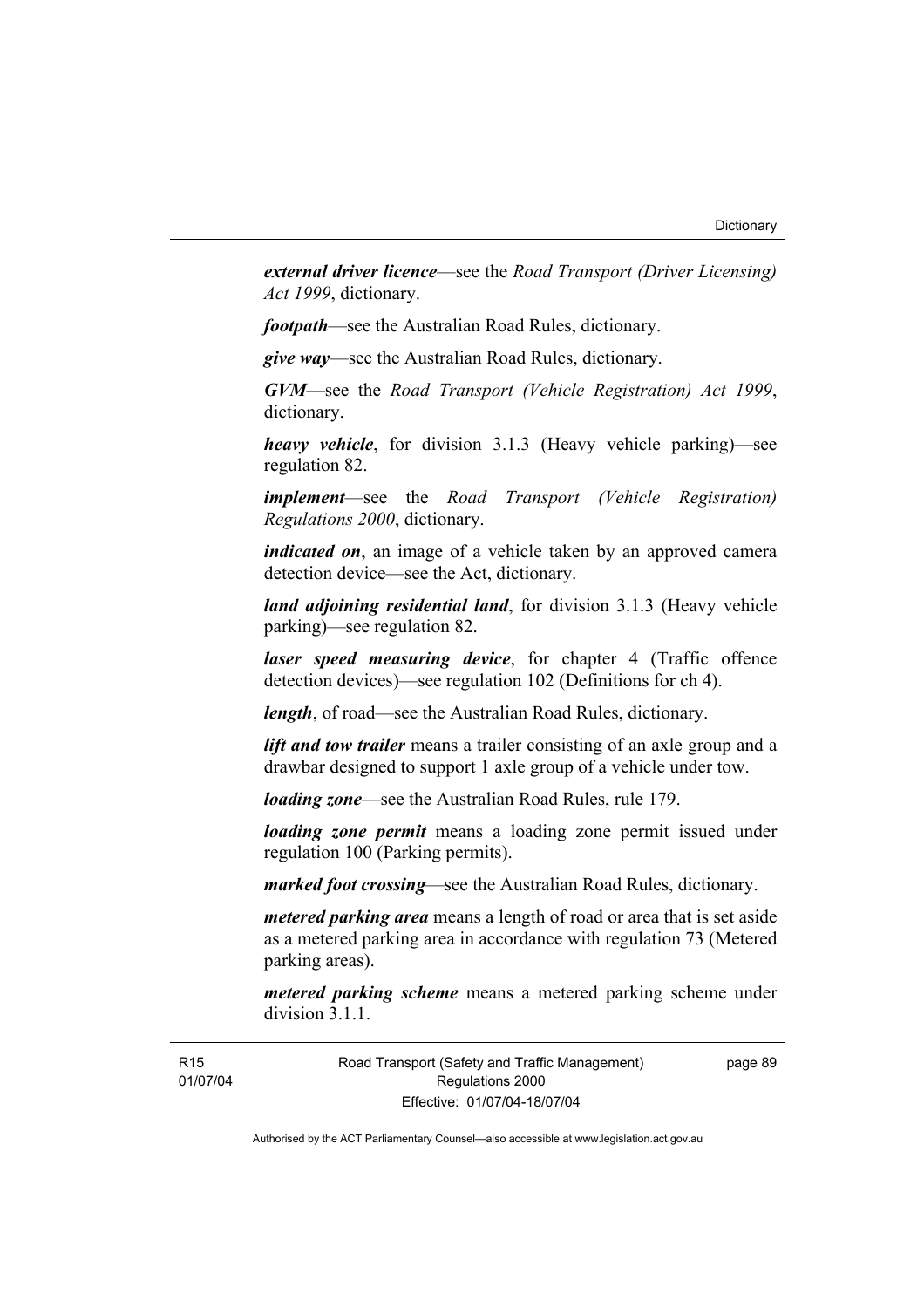*metered parking sign* means a *permissive parking sign* with the word 'meter' on or with the sign.

*metered parking space* means an area that is a metered parking space mentioned in regulation 75.

*mobility parking scheme authority* means an authority issued under regulation 101 (Mobility parking schemes and authorities).

*motorbike*—see the Australian Road Rules, dictionary, definition of *motor bike*.

*motor vehicle*—see the Act, dictionary.

*Note Motor vehicle* is defined in identical terms in the Australian Road Rules, dict.

*multi-space parking meter* means a parking meter that applies to 2 or more metered parking spaces.

*nature strip*—see the Australian Road Rules, dictionary.

*night*—see the Australian Road Rules, dictionary.

*no parking sign*—see the Australian Road Rules, schedules 2 and 3 and rules 314 to 316.

*no trucks sign*—see the Australian Road Rules, schedule 2 and rules 314 to 316.

*oncoming vehicle*, for a driver—see the Australian Road Rules, dictionary.

*park*, in relation to a driver, includes stop and allow the driver's vehicle to stay (whether or not the driver leaves the vehicle).

*parking authority* means a person declared to be a parking authority under regulation 75A (Parking authorities).

*parking authority guidelines*—see regulation 75B (1) (Parking authority guidelines).

*parking bay*—see the Australian Road Rules, dictionary.

page 90 Road Transport (Safety and Traffic Management) Regulations 2000 Effective: 01/07/04-18/07/04

**R15** 01/07/04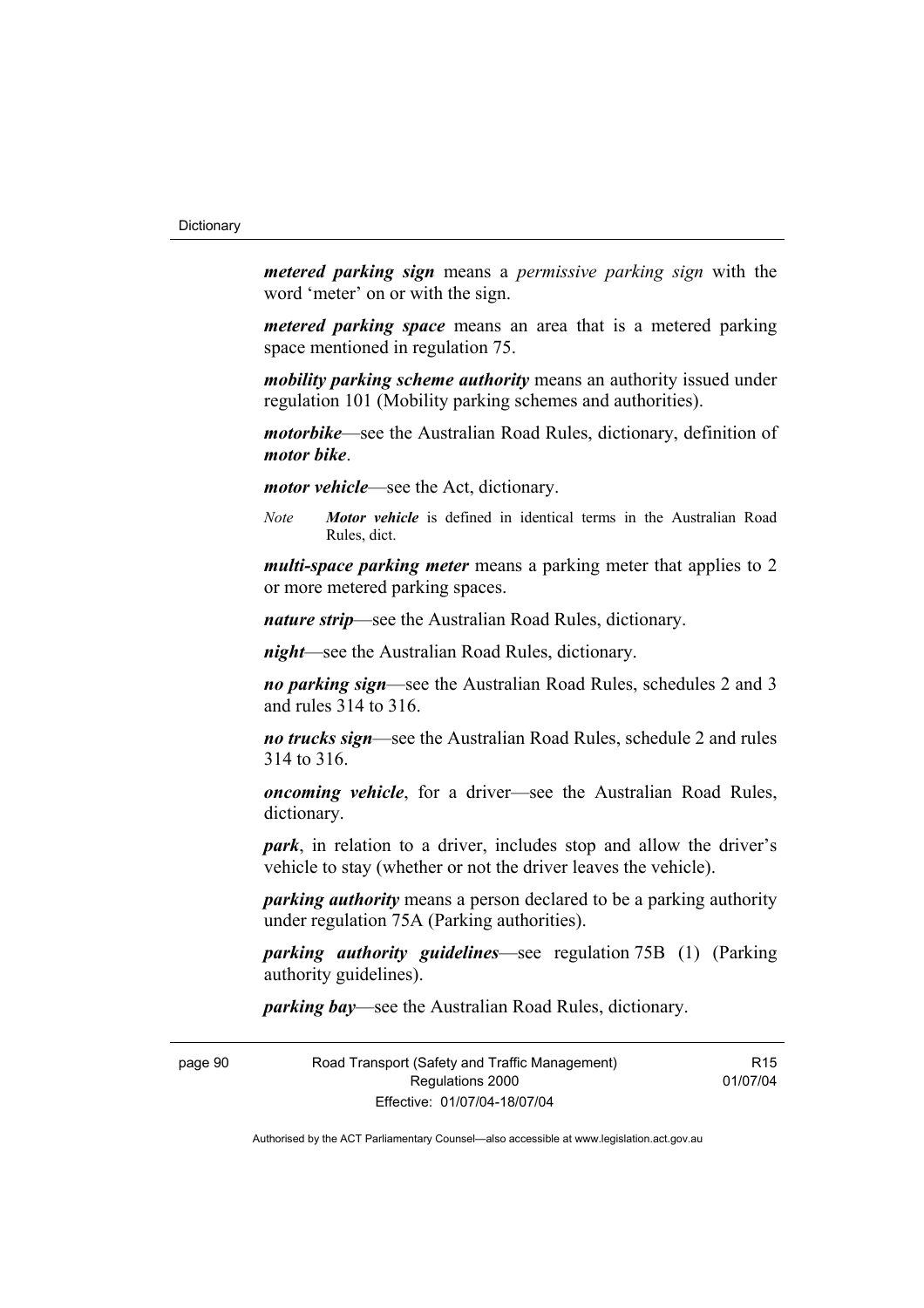*parking control sign*—see the Australian Road Rules, dictionary.

*parking meter* means a device designed to indicate, or capable of indicating, whether the fee fixed by the road transport authority for the parking of a vehicle in a metered parking space has been paid, and includes the stand on which such a device is erected.

*parking meter hood* means a hood or other cover designed to be fitted to a parking meter and to cover the part of the meter that would normally display a sign with the word 'expired' when the meter is not in operation.

*parking permit* means a permit issued under regulation 100 (Parking permits).

*parking ticket* means a ticket issued by the road transport authority or a parking authority (by means of a parking ticket machine) for display in or on a vehicle as evidence of the prepayment of a parking fee.

*parking ticket machine* means a device designed to issue parking tickets, and includes the stand on which such a device is erected.

*pay parking area* means a metered parking area or ticket parking area.

*pay parking device*—see regulation 76 (2) (Ticket parking schemes).

*pay parking scheme* means a metered parking scheme or ticket parking scheme.

*pay parking space* means a metered parking space or ticket parking space.

*pedestrian*—see the Australian Road Rules, rule 18.

*permissive parking sign*—the Australian Road Rules, schedules 2 and 3 and rules 314 to 316.

*person with a disability* means a person—

**R15** 01/07/04 Road Transport (Safety and Traffic Management) Regulations 2000 Effective: 01/07/04-18/07/04

page 91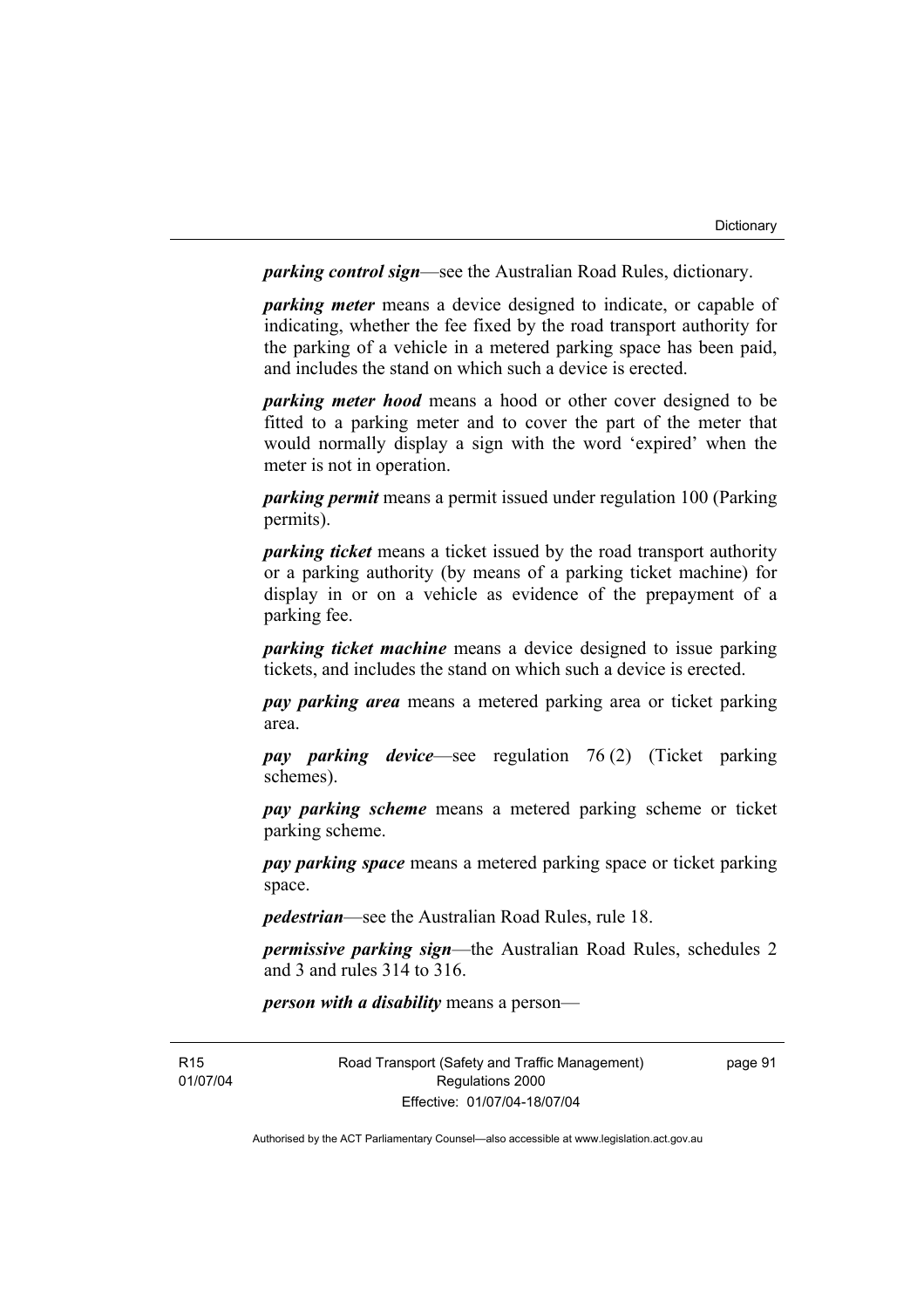- (a) who cannot walk because of permanent or temporary loss of the use of 1 or both legs or another permanent medical or physical condition; or
- (b) whose physical condition is detrimentally affected by walking 100m; or
- (c) who needs to use a walking frame, crutches, callipers, a scooter, a wheelchair or a similar mobility aid.

*piezo strip speed measuring device*, for chapter 4 (Traffic offence detection devices)—see regulation 102 (Definitions for ch 4).

*police vehicle* means any vehicle driven by a person who is—

- (a) a police officer; and
- (b) driving the vehicle in the course of his or her duties as a police officer.

*postal vehicle*—see the Australian Road Rules, dictionary.

*Note Postal worker* is defined in reg 32 for the Australian Road Rules.

*prime mover*—see the *Road Transport (Vehicle Registration) Regulations 2000*, dictionary.

*private hire car*—see the *Road Transport (General) Act 1999*, section 100.

*public bus*—see the *Road Transport (Public Passenger Services) Act 2001*, dictionary.

*radar speed measuring device*, for chapter 4 (Traffic offence detection devices)—see regulation 102 (Definitions for ch 4).

*recording medium*, for chapter 4 (Traffic offence detection devices)—see regulation 107B (1) (Recording of traffic lights camera detection device image files—Act, s 23 (2) (c) (ii)).

*red traffic arrow*—see the Australian Road Rules, dictionary.

*red traffic light*—see the Australian Road Rules, dictionary.

page 92 Road Transport (Safety and Traffic Management) Regulations 2000 Effective: 01/07/04-18/07/04

**R15** 01/07/04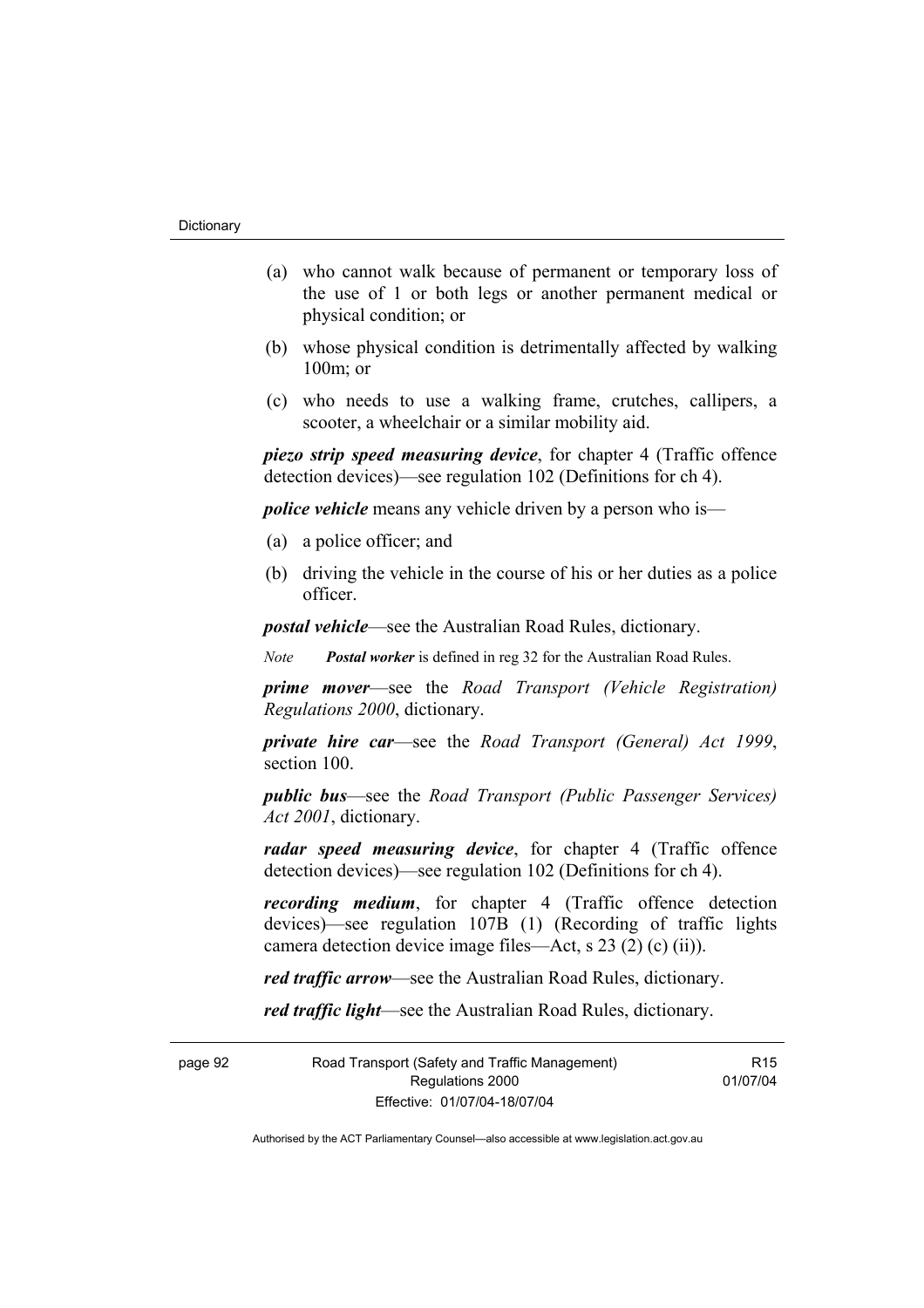*registered interest*—see the Act, dictionary.

*registered operator*—see the *Road Transport (Vehicle Registration) Act 1999*, dictionary.

*relevant parking fee*, for the parking of a vehicle in a pay parking space, means the fee for parking a vehicle in the space, for the day and time when the vehicle is parked in the space, as indicated on the parking meter or ticket machine applying to the space.

*residential land*, for division 3.1.3 (Heavy vehicle parking)—see regulation 82.

*restricted hire vehicle*—see the *Road Transport (General) Act 1999*, section 100.

*ride*—see the Australian Road Rules, dictionary.

*rider*—see the Australian Road Rules, rule 17.

*road*—see the Act, dictionary, and includes a road related area.

*road marking*—see the Australian Road Rules, dictionary.

*road related area*—see the Act, dictionary.

*road train*—see the *Road Transport (Vehicle Registration) Regulations 2000*, dictionary.

*road user*—see the Australian Road Rules, rule 14.

*security checksum*, for chapter 4 (Traffic offence detection devices)—see regulation 102 (Definitions for ch 4).

*semitrailer*—see the *Road Transport (Vehicle Registration) Regulations 2000*, dictionary.

*speed measuring device*—see the Act, dictionary.

*stock truck*, for division 3.1.3 (Heavy vehicle parking)—see regulation 82.

page 93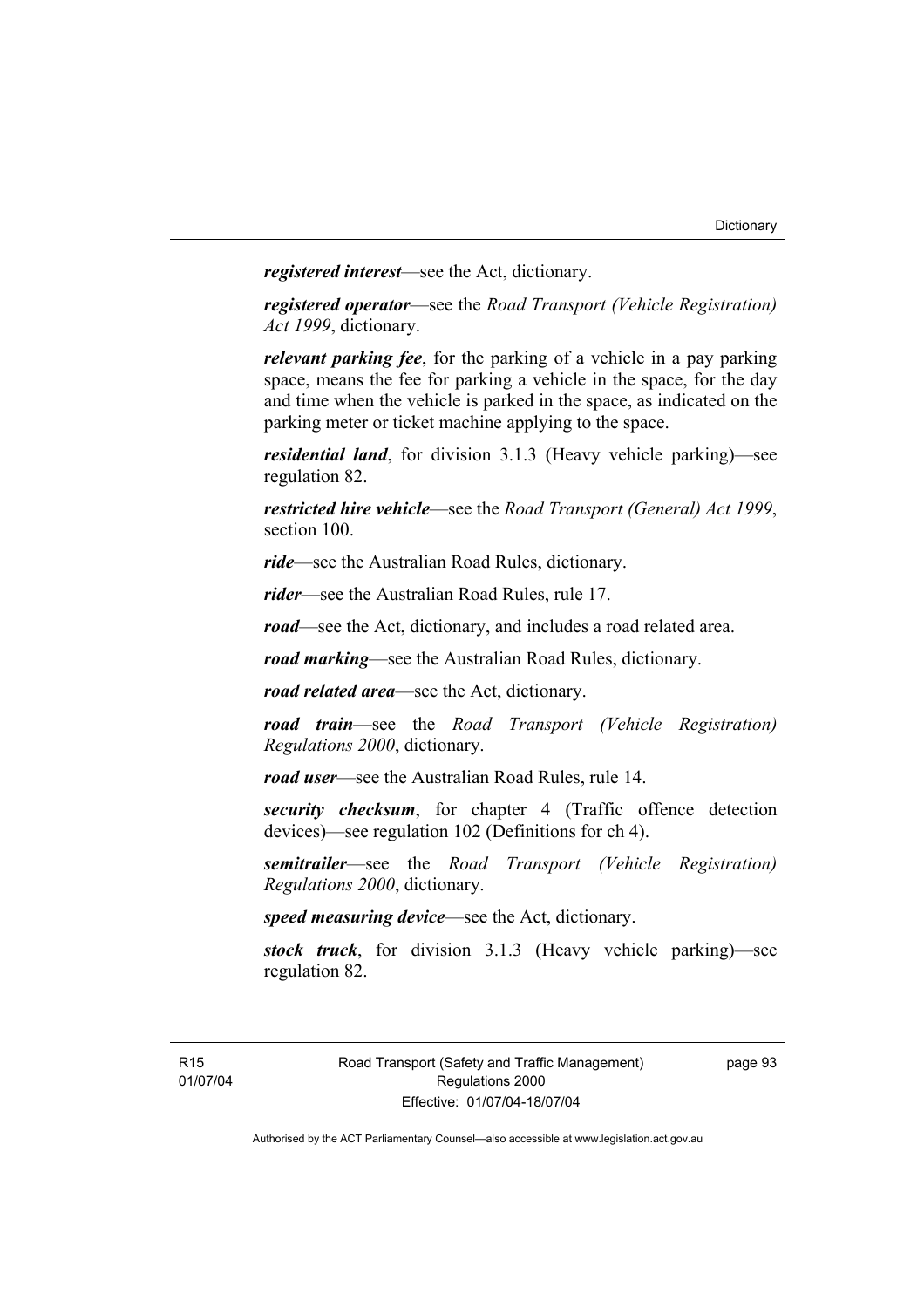*stop*, for a driver, includes park, but does not include stop to reverse the driver's vehicle into a parking bay or other parking space.

*taxi*—see the *Road Transport (Public Passenger Services) Act 2001*, section 45 (Meaning of *taxi*).

*testing authority*, for chapter 4 (Traffic offence detection devices) see regulation 102 (Definitions for ch 4).

*ticket parking area* means a length of road or area that is set aside as a ticket parking area in accordance with regulation 77 (Ticket parking areas).

*ticket parking scheme* means a ticket parking scheme under division 3.1.2.

*ticket parking sign* means a *permissive parking sign* with the word 'ticket' on or with the sign.

*ticket parking space* means an area that is a ticket parking space mentioned in regulation 78 (Ticket parking spaces).

*tow truck*—see the *Road Transport (Vehicle Registration) Regulations 2000*, dictionary.

*towing attachment* means a device fitted to a vehicle to which the drawbar of a trailer may be attached.

*tractor*—see the *Road Transport (Vehicle Registration) Regulations 2000*, dictionary.

*traffic control device*—see the Australian Road Rules, dictionary.

*traffic lights camera detection device*, for chapter 4 (Traffic offence detection devices)—see regulation 102 (Definitions for ch 4).

*traffic-related item*—see the Australian Road Rules, dictionary.

*traffic sign*—see the Australian Road Rules, dictionary.

*traffic signals*—see the Australian Road Rules, dictionary.

*trailer*—see the Act, dict.

page 94 Road Transport (Safety and Traffic Management) Regulations 2000 Effective: 01/07/04-18/07/04

**R15** 01/07/04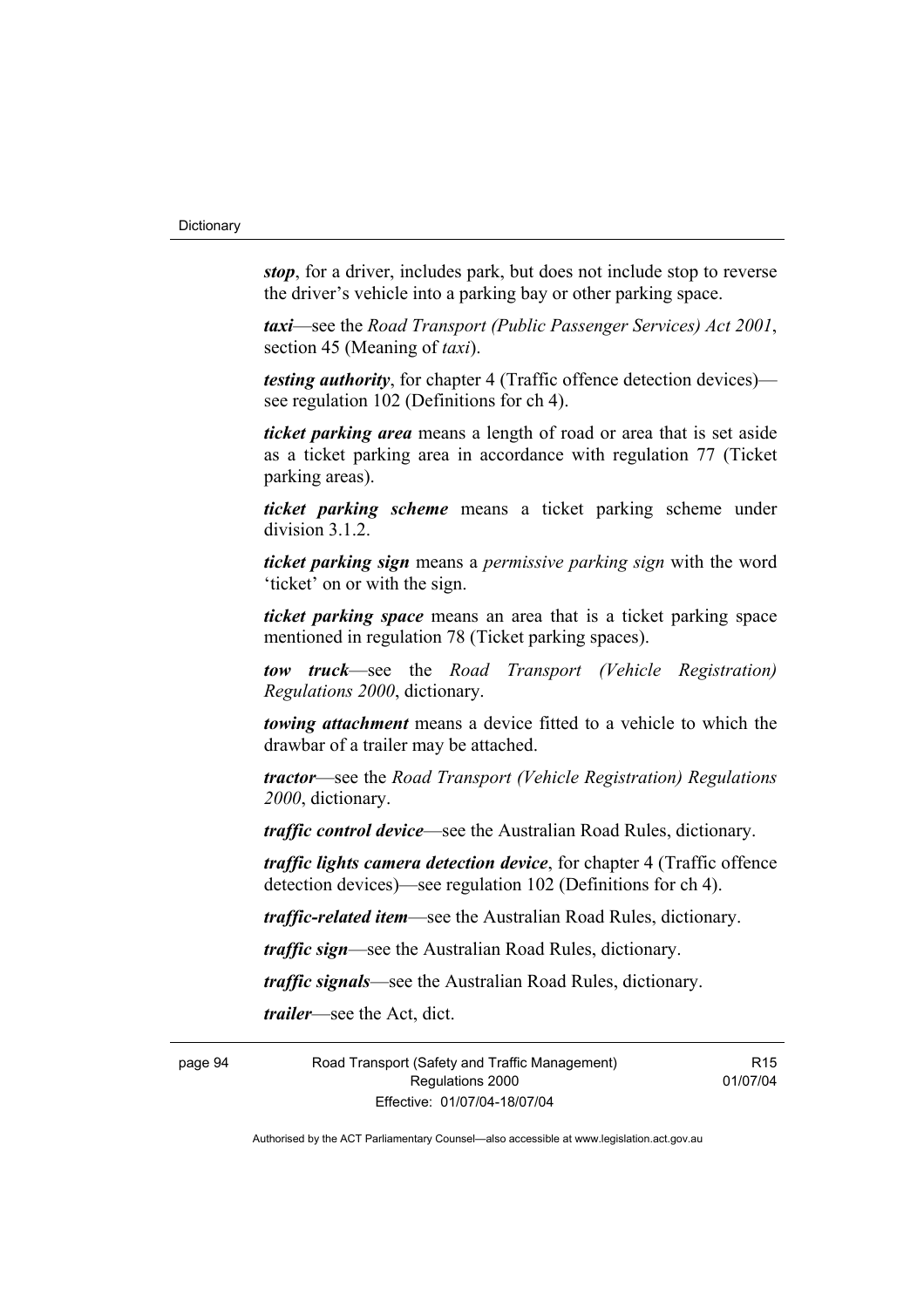*Note Trailer* is defined in identical terms in the Australian Road Rules, dict.

*transit lane*—see the Australian Road Rules, rule 156.

*truck lane*—see the Australian Road Rules, rule 157.

*use* a vehicle includes drive, park or stop the vehicle.

*vehicle*—see the Australian Road Rules, rule 15.

*with*, for information about the application of a traffic control device—see the Australian Road Rules, dictionary.

*wheeled recreational device*—see the Australian Road Rules, dictionary.

*wheeled toy*—see the Australian Road Rules, dictionary.

*WORM disk*, for chapter 4 (Traffic offence detection devices)—see regulation 107A (Recording of digital camera detection device image files—Act, s 23 (2) (c) (ii)).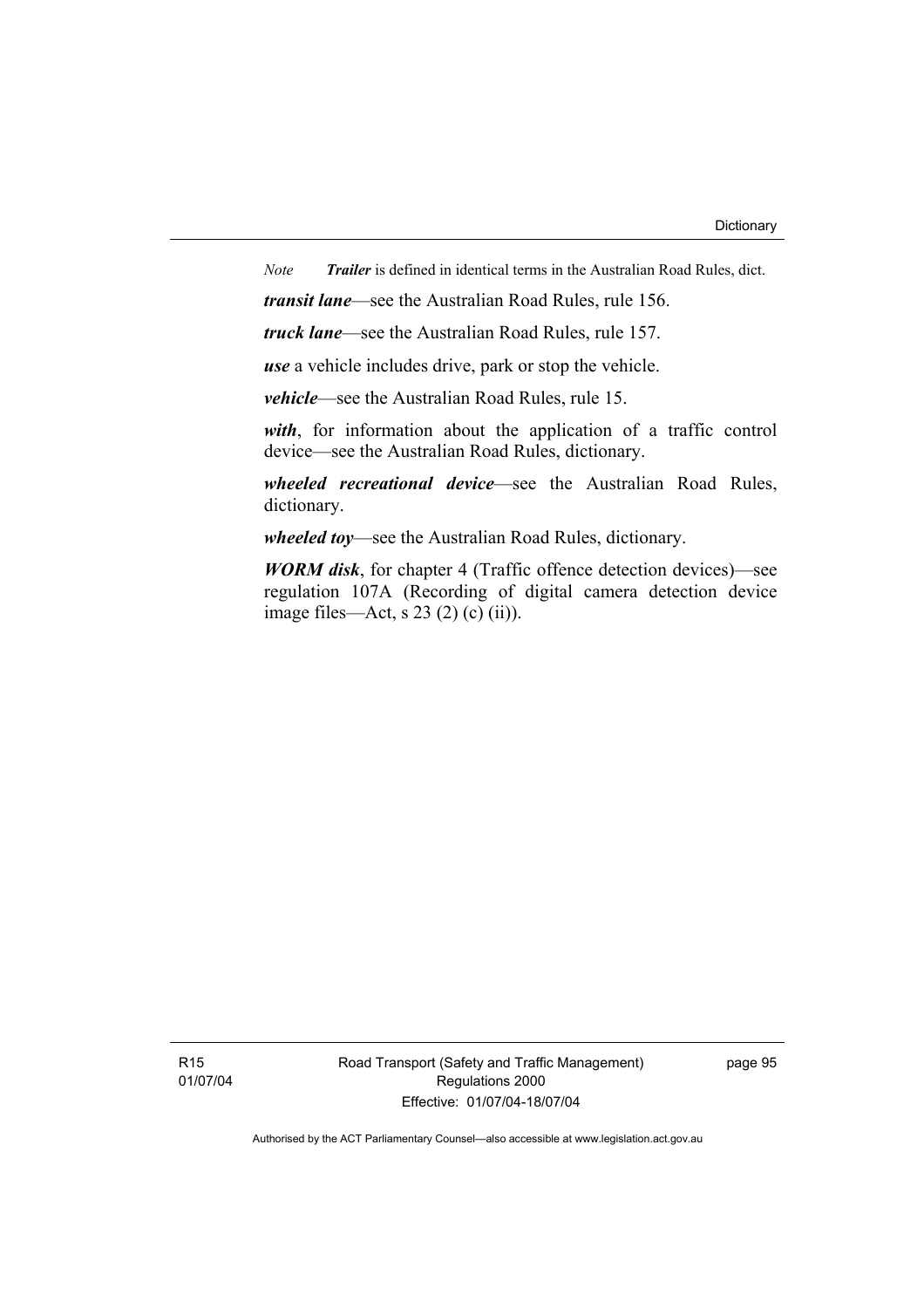#### **Endnotes**

1 About the endnotes

# **Endnotes**

# **1 About the endnotes**

Amending and modifying laws are annotated in the legislation history and the amendment history. Current modifications are not included in the republished law but are set out in the endnotes.

Not all editorial amendments made under the *Legislation Act 2001*, part 11.3 are annotated in the amendment history. Full details of any amendments can be obtained from the Parliamentary Counsel's Office.

Uncommenced amending laws and expiries are listed in the legislation history and the amendment history. These details are underlined. Uncommenced provisions and amendments are not included in the republished law but are set out in the last endnote.

If all the provisions of the law have been renumbered, a table of renumbered provisions gives details of previous and current numbering.

The endnotes also include a table of earlier republications.

| $am = amended$<br>$amdt = amendment$<br>$ch = chapter$<br>$cl = clause$<br>$def = definition$<br>$dict = dictionary$<br>disallowed = disallowed by the Legislative<br>Assembly<br>$div =$ division<br>$exp = expires/expired$<br>$Gaz = Gazette$<br>$hda =$ heading<br>IA = Interpretation Act 1967<br>ins = inserted/added<br>$LA =$ Legislation Act 2001<br>$LR =$ legislation register<br>LRA = Legislation (Republication) Act 1996<br>$mod = modified/modification$ | $ord = ordinance$<br>orig = original<br>par = paragraph/subparagraph<br>$pres = present$<br>$prev = previous$<br>$(\text{prev})$ = previously<br>$pt = part$<br>$r = rule/subrule$<br>reg = regulation/subregulation<br>$renum = renumbered$<br>$reloc = relocated$<br>$R[X]$ = Republication No<br>$RI = reissue$<br>$s = section/subsection$<br>$sch = schedule$<br>$sdiv = subdivision$<br>$sub =$ substituted<br>SL = Subordinate Law |
|--------------------------------------------------------------------------------------------------------------------------------------------------------------------------------------------------------------------------------------------------------------------------------------------------------------------------------------------------------------------------------------------------------------------------------------------------------------------------|-------------------------------------------------------------------------------------------------------------------------------------------------------------------------------------------------------------------------------------------------------------------------------------------------------------------------------------------------------------------------------------------------------------------------------------------|
| $o = order$<br>om = omitted/repealed                                                                                                                                                                                                                                                                                                                                                                                                                                     | underlining = whole or part not commenced<br>or to be expired                                                                                                                                                                                                                                                                                                                                                                             |
|                                                                                                                                                                                                                                                                                                                                                                                                                                                                          |                                                                                                                                                                                                                                                                                                                                                                                                                                           |

## **2 Abbreviation key**

page 96 Road Transport (Safety and Traffic Management) Regulations 2000 Effective: 01/07/04-18/07/04

R15 01/07/04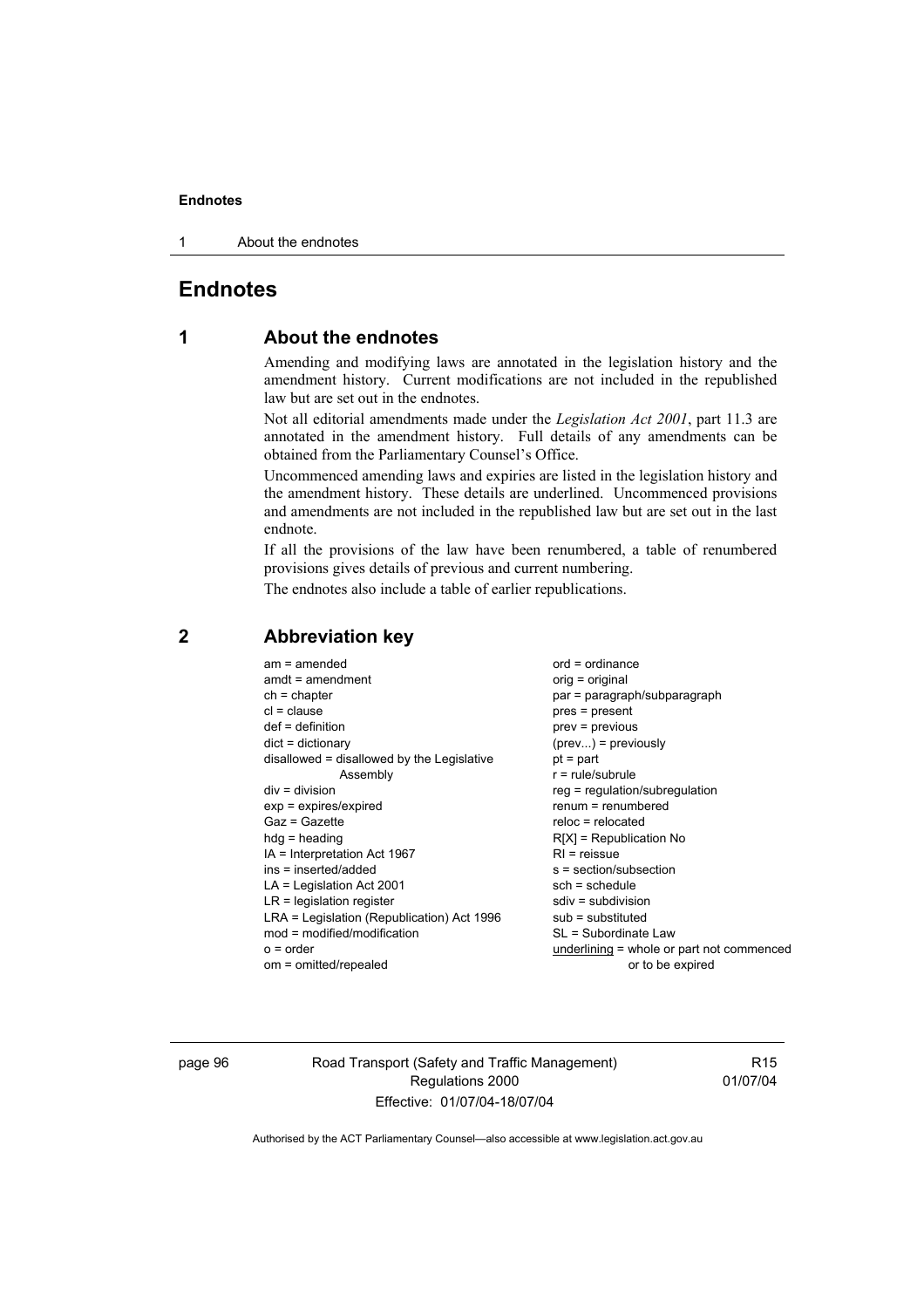#### **Endnotes**

## **3 Legislation history**

### **Road Transport (Safety and Traffic Management) Regulations SL 2000 No 10**

notified 29 February 2000 (Gaz 2000 No S6) reg 1, reg 2 commenced 29 February 2000 (IA 10B) remainder commenced 1 March 2000 (reg 2 and Gaz 2000 No S5)

as amended by

#### **Legislative Assembly**

notified 18 May 2000 (Gaz 2000 No 20 p 505) commenced 18 May 2000 (SLA s 6 (13))

# **Road Transport (Safety and Traffic Management) Regulations**

**Amendment SL 2000 No 21 pt 2** 

notified 18 May 2000 (Gaz 2000 No 20) commenced 18 May 2000 (reg 1)

#### **Road Transport Legislation Regulations Amendment SL 2000 No 33 pt 2**

notified 2 August 2000 (Gaz 2000 No S41) commenced 2 August 2000 (reg 1)

## **Road Transport Legislation Regulations Amendment SL 2000 No 52 pt 2**

notified 14 December 2000 (Gaz 2000 No 50) commenced 14 December 2000 (reg 1)

### **Road Transport Legislation Amendment Act 2001 No 27 sch 4**

notified 24 May 2001 (Gaz 2001 No 21) s 1, s 2 commenced 24 May 2001 (IA s 10B) sch 4 commenced 24 May 2001 (s 2)

## **Road Transport (Safety and Traffic Management) Amendment Act 2001 No 29 pt 3**

notified 24 May 2001 (Gaz 2001 No 21) commenced 24 May 2001 (s 2)

R15 01/07/04 page 97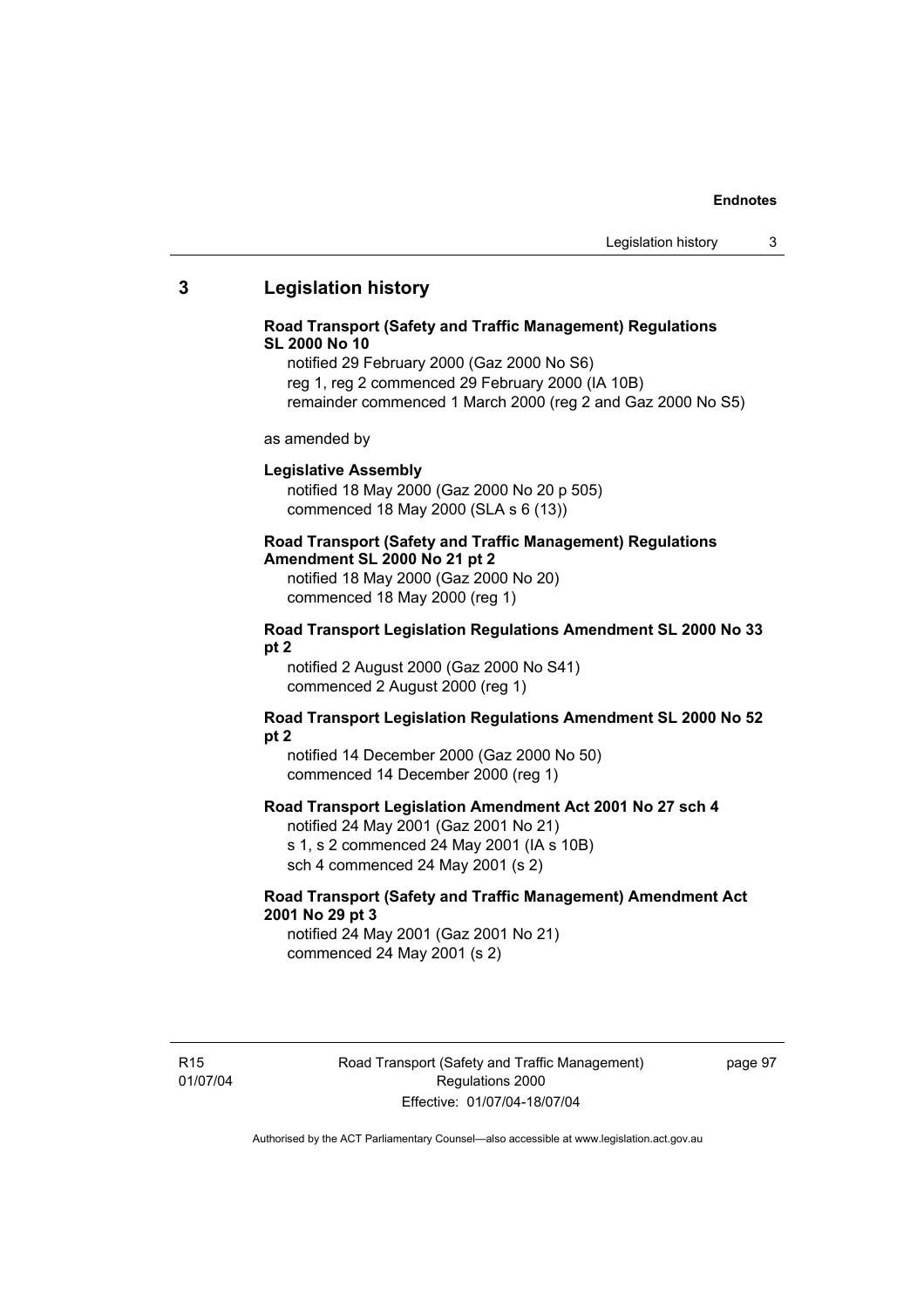#### **Endnotes**

3 Legislation history

## **Legislation (Consequential Amendments) Act 2001 No 44 pt 348**

notified 26 July 2001 (Gaz 2001 No 30) s 1, s 2 commenced 26 July 2001 (IA s 10B) pt 348 commenced 12 September 2001 (s 2 and see Gaz 2001 No S65)

## **Statute Law Amendment Act 2001 No 56 pt 3.46**

notified 5 September 2001 (Gaz 2001 No S 65) s 1, s 2 commenced 5 September 2001 (IA s 10B) pt 3.46 commenced 12 September 2001 (amdt 3.475)

## **Road Transport (Safety and Traffic Management) Regulations Amendment 2001 SL 2001 No 32**

notified 11 September 2001 (Gaz 2001 No S69) commenced 11 September 2001 (reg 1)

## **Road Transport (Public Passenger Services) Act 2001 No 62 pt 1.12**

notified 10 September 2001 (Gaz 2001 No S66) s 1, s 2 commenced 10 September 2001 (IA s 10B)

pt 1.12 commenced 1 December 2001 (s 2 and CN 2001 No 2)

## **Road Transport Legislation Amendment Regulations 2002 SL No 2 pt 5**

notified LR 27 February 2002 reg 1, reg 2 commenced 27 February 2002 (LA s 75) pt 5 commenced 1 March 2002 (reg 2 and see CN 2002 No 2)

## **Road Transport (Safety and Traffic Management) Amendment Regulations 2002 SL No 7**

notified LR 15 April 2002 commenced 16 April 2002 (reg 2)

## **Statute Law Amendment Act 2002 No 30 pt 3.73**

notified LR 16 September 2002

s 1, s 2 taken to have commenced 19 May 1997 (LA s 75 (2)) pt 3.73 commenced 17 September 2002 (s 2 (1))

page 98 Road Transport (Safety and Traffic Management) Regulations 2000 Effective: 01/07/04-18/07/04

R15 01/07/04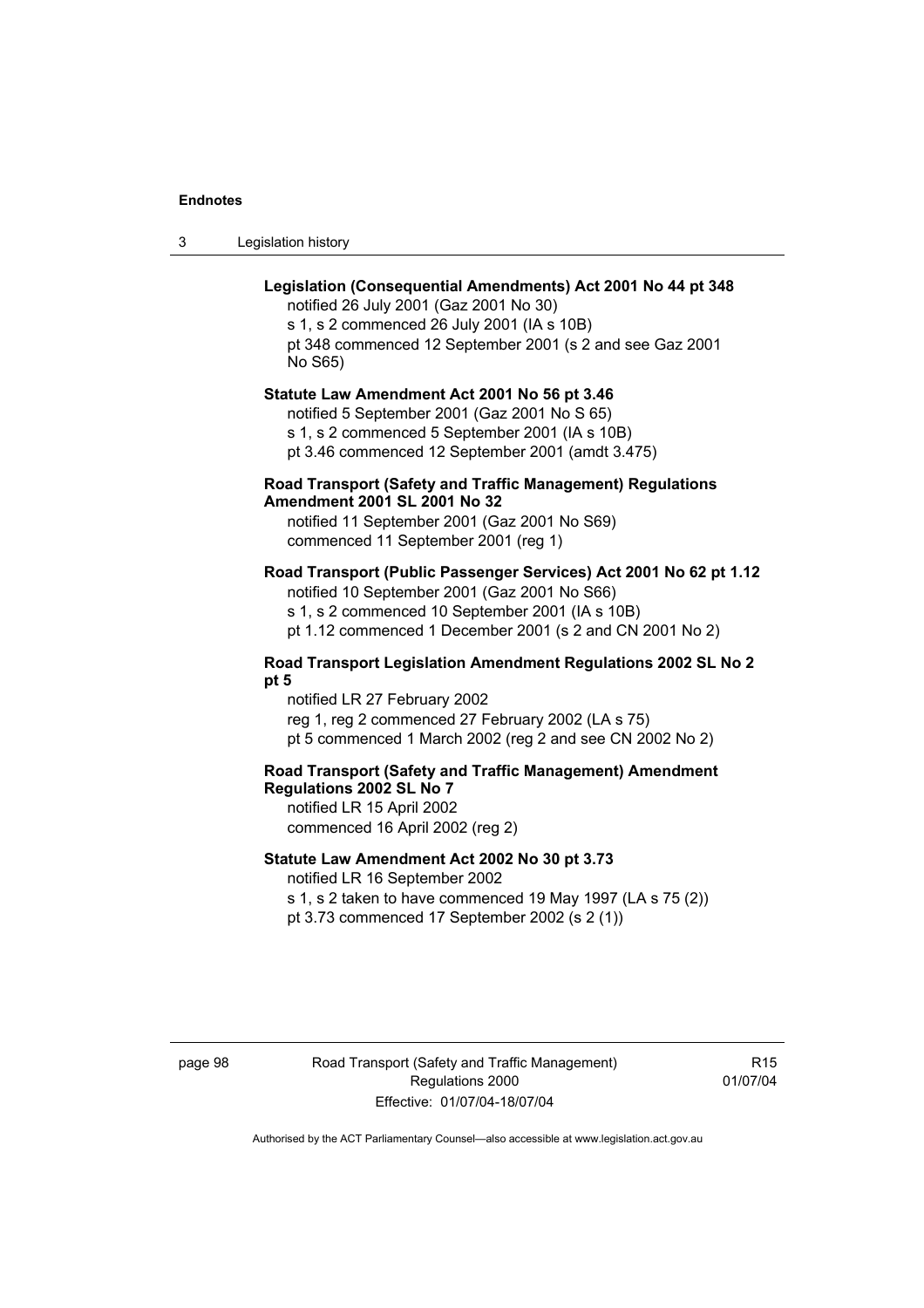## **Road Transport Legislation Amendment Regulations 2002 (No 2) SL2002-31 pt 5**

notified LR 31 October 2002 reg 1, reg 2 commenced 31 October 2002 (LA s 75 (1)) pt 5 commenced 1 November 2002 (reg 2 (1))

#### **Criminal Code 2002 No 51 pt 1.20**

notified LR 20 December 2002 s 1, s 2 commenced 20 December 2002 (LA s 75)

pt 1.20 commenced 1 January 2003 (s 2 (1))

#### **Urban Services (Application of Criminal Code) Amendment Regulations 2002 SL2003-1 pt 4**

notified LR 9 January 2003 reg 1, reg 2 commenced 9 January 2003 (LA s 75 (1)) pt 4 commenced 10 January 2003 (reg 2 (3) and see LA s 73 (3) (b))

#### **Road Transport (Safety and Traffic Management) Amendment Regulations 2003 (No 1) SL2003-12**

notified LR 22 May 2003 reg 1, reg 2 commenced 22 May 2003 (LA s 75 (1)) remainder commenced 1 June 2003 (reg 2 and CN2003-3)

#### **Road Transport (Safety and Traffic Management) Amendment Regulations 2003 (No 2) SL2003-14**

notified LR 10 June 2003 reg 1, reg 2 commenced 10 June 2003 (LA s 75 (1)) remainder commenced 11 June 2003 (reg 2)

## **Dangerous Substances Act 2004 A2004-7 sch 1 pt 1.8**

notified LR 19 March 2004 s 1, s 2 commenced 19 March 2004 (LA s 75 (1)) sch 1 pt 1.8 commenced 5 April 2004 (s 2 and CN2004-6)

## **Road Transport Legislation (Australian Road Rules) Amendment Regulations 2004 (No 1) SL2004-16 pt 3**

notified LR 24 May 2004 reg 1, reg 2 commenced 24 May 2004 (LA s 75 (1)) pt 3 commences 19 July 2004 (reg 2 and CN2004-10)

R15 01/07/04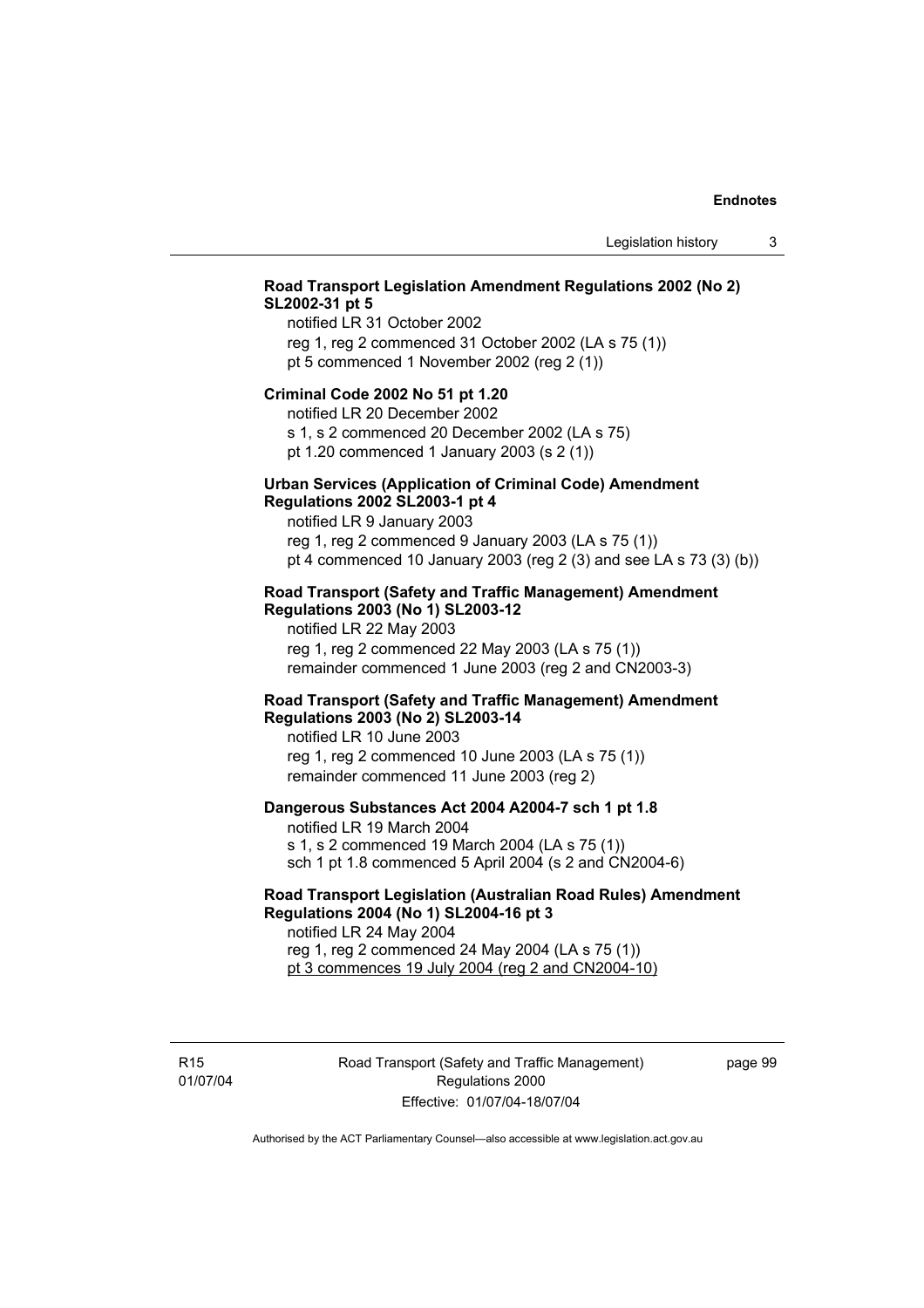4 Amendment history

# **Emergencies Act 2004 A2004-28 sch 3 pt 3.20**

notified LR 29 June 2004 s 1, s 2 commenced 29 June 2004 (LA s 75 (1)) sch 3 pt 3.20 commenced 1 July 2004 (s 2 (1) and CN2004-11)

# **4 Amendment history**

| <b>Commencement</b><br>reg 2                     | om Act 2001 No 27 amdt 4.24                                                                                                                                 |
|--------------------------------------------------|-------------------------------------------------------------------------------------------------------------------------------------------------------------|
| Definitions-the dictionary<br>reg 3 hdg<br>reg 3 | bracketed note exp 17 September 2002 (reg 4 (3))<br>am Act 2001 No 44 amdt 1.3793                                                                           |
| <b>Notes</b><br>reg 4 hdg<br>reg 4               | bracketed note exp 17 September 2002 (reg 4 (3))<br>am Act 2001 No 44 amdt 1.3794; Act 2002 No 30 amdt 3.769<br>(2), (3) exp 17 September 2002 (reg (4 (3)) |
| reg 4A                                           | Offences against regulations-application of Criminal Code etc<br>ins SL2003-1 reg 16                                                                        |
| reg 4B                                           | Offences against regulations are strict liability offences<br>ins SL2003-1 reg 16                                                                           |
| reg 4C                                           | General defence of accident or reasonable effort<br>ins SL2003-1 reg 16                                                                                     |
| reg 5 hdg<br>reg 5                               | What are the Australian Road Rules<br>bracketed note exp 17 September 2002 (reg 4 (3))<br>sub SL2004-16 reg 25                                              |
| reg 6 hdg                                        | Incorporation of Australian Road Rules into ACT law<br>bracketed note exp 17 September 2002 (reg 4 (3))                                                     |
| General<br>div 2.2.1 note 2                      | am 2000 No 52 reg 3; 2001 No 32 reg 3; 2002 No 31 reg 22;<br>SL2003-12 reg 4; SL2004-16 regs 26-30                                                          |
| reg 7 hdg<br>reg 7                               | References to another law of this jurisdiction etc<br>bracketed note exp 17 September 2002 (reg 4 (3))<br>am Act 2001 No 44 amdt 1.3795, amdt 1.3796        |
| reg 8 hdg                                        | ARR r 10 (2)-penalties for offences<br>bracketed note exp 17 September 2002 (reg 4 (3))                                                                     |
| reg 8A                                           | ARR r 25 (2)-default speed-limit in built-up area<br>ins SL2003-12 reg 5<br>om SL2004-16 reg 31                                                             |

page 100 Road Transport (Safety and Traffic Management) Regulations 2000 Effective: 01/07/04-18/07/04

R15 01/07/04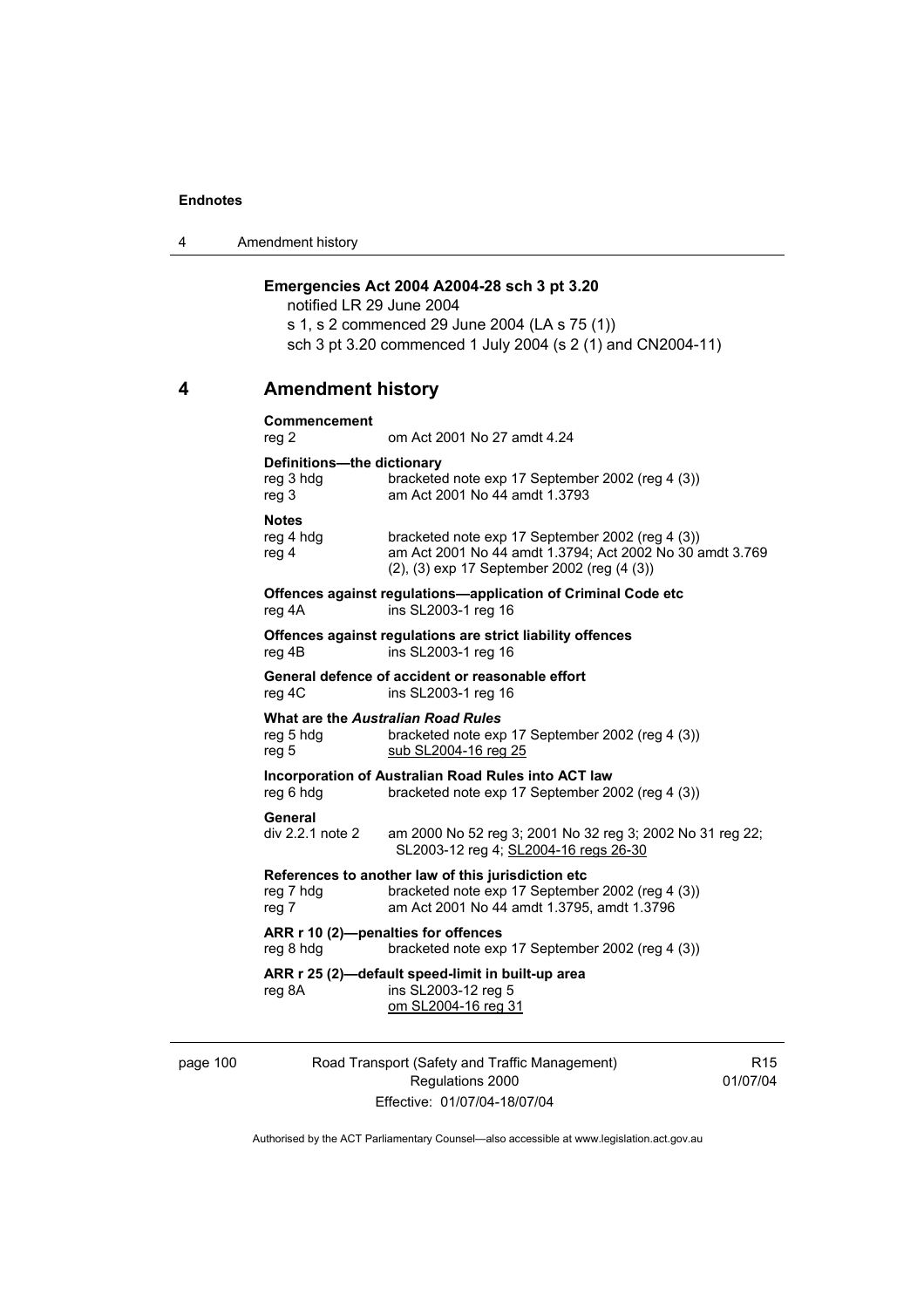|                                                | Amendment history                                                                                                                                | 4 |
|------------------------------------------------|--------------------------------------------------------------------------------------------------------------------------------------------------|---|
| reg 9 hdg                                      | ARR r 95-emergency stopping lane only signs<br>bracketed note exp 17 September 2002 (reg 4 (3))                                                  |   |
| ARR r 104-no truck signs<br>reg 10 hdg         | bracketed note exp 17 September 2002 (reg 4 (3))                                                                                                 |   |
| reg 12 hdg<br>reg 12                           | ARR r 158 (2) (c)-other vehicles permitted to travel in bus lanes<br>bracketed note exp 17 September 2002 (reg 4 (3))<br>sub 2002 No 31 reg 23   |   |
| reg 12A                                        | <u>ARR r 170 (1)—driver not to stop in intersection unless permitted</u><br>ins SL2004-16 reg 32                                                 |   |
| reg 13 hdg                                     | ARR r 179 (1) (c)-stopping in a loading zone<br>bracketed note exp 17 September 2002 (reg 4 (3))                                                 |   |
| reg 14 hdg                                     | ARR r 199 (2)-stopping near a postbox<br>bracketed note exp 17 September 2002 (reg 4 (3))                                                        |   |
| reg 15 hdg                                     | ARR r 206 (2) (b), (c)-parking by people with disabilities permit holders<br>bracketed note exp 17 September 2002 (reg 4 (3))                    |   |
| reg 16 hdg                                     | ARR r 207 (2) (a)—fees for parking in pay parking spaces<br>bracketed note exp 17 September 2002 (reg 4 (3))                                     |   |
| reg 16A                                        | ARR r 213-non-application in ACT<br>ins Legislative Assembly (see Gaz 2000 No 20)<br>am SL2004-16 reg 33                                         |   |
| reg 18 hdg                                     | ARR r 216 (3)—towing a vehicle at night or in hazardous weather conditions<br>bracketed note exp 17 September 2002 (reg 4 (3))                   |   |
| ARR r 225-use of radar detectors<br>reg 22 hdg | bracketed note exp 17 September 2002 (reg 4 (3))                                                                                                 |   |
| reg 22A                                        | ARR r 236 (6)—hitchhiking, roadside commerce etc permitted<br>ins SL2004-16 reg 34                                                               |   |
| certain roads                                  | ARR r 240 (2)-wheeled recreational devices and toys not to be used on                                                                            |   |
| reg 23 hdg                                     | bracketed note exp 17 September 2002 (reg 4 (3))                                                                                                 |   |
| reg 23A                                        | ARR r 248-bicycle rider may ride across marked foot crossing if authorised<br>ins 2000 No 21 reg 3<br>om SL2004-16 reg 35                        |   |
| reg 23B                                        | ARR r 266 (3) (b)-wearing of seatbelts by passengers under 16 years old<br>ins 2001 No 32 reg 4<br>am 2002 No 2 reg 28; Act 2002 No 51 amdt 1.38 |   |
| reg 24 hdg                                     | ARR r 266 (7)—wearing of seatbelts by passengers under 16 years old<br>bracketed note exp 17 September 2002 (reg 4 (3))                          |   |

R15 01/07/04 Road Transport (Safety and Traffic Management) Regulations 2000 Effective: 01/07/04-18/07/04

page 101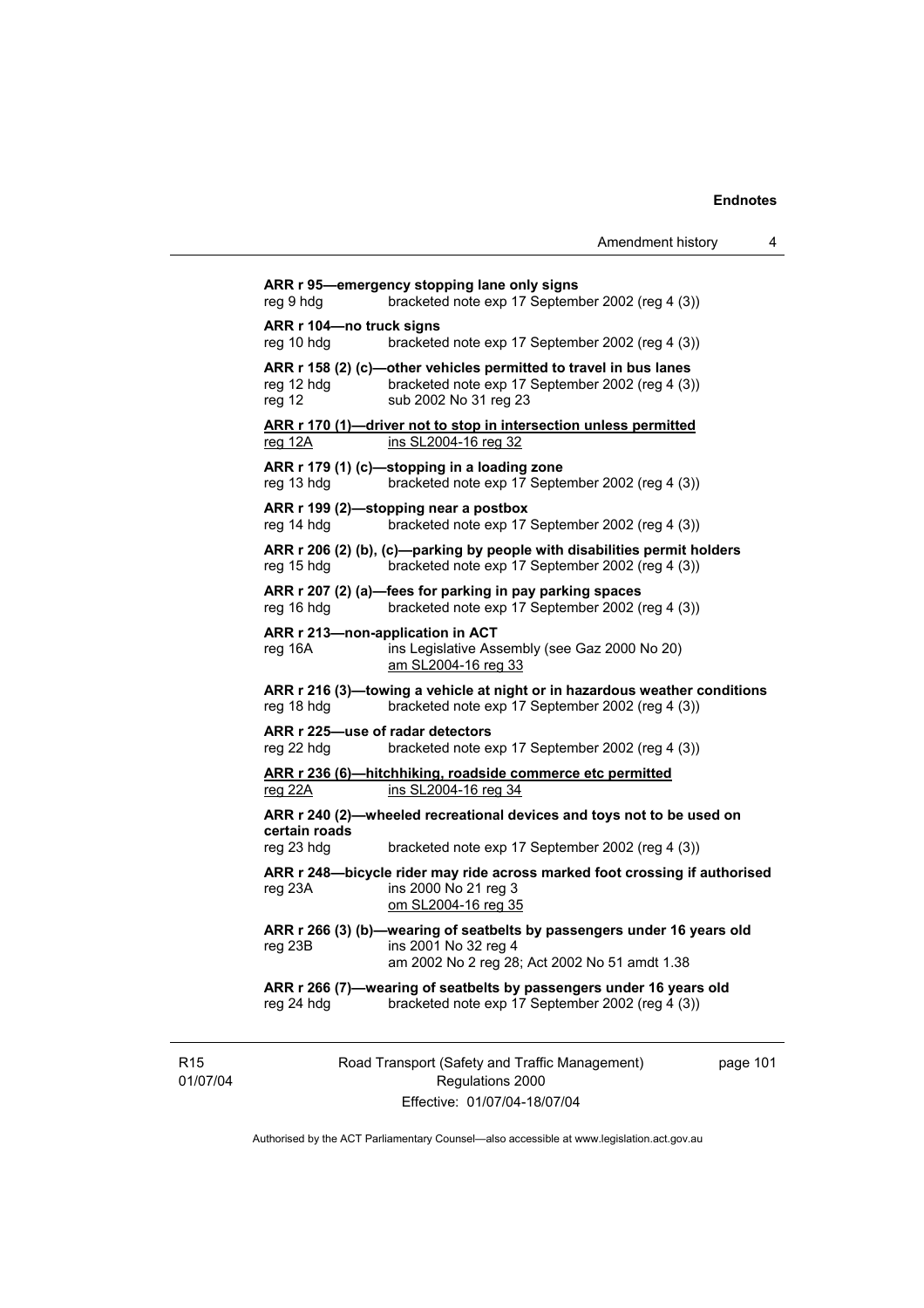| 4        | Amendment history                                              |                                                                                                                                                                                                                                           |                             |
|----------|----------------------------------------------------------------|-------------------------------------------------------------------------------------------------------------------------------------------------------------------------------------------------------------------------------------------|-----------------------------|
|          | reg 25 hdg                                                     | ARR r 267 (3)-certificates of exemption from wearing seatbelts<br>bracketed note exp 17 September 2002 (reg 4 (3))                                                                                                                        |                             |
|          | reg 26 hdg                                                     | ARR r 270 (3)-wearing motorbike helmets<br>bracketed note exp 17 September 2002 (reg 4 (3))                                                                                                                                               |                             |
|          | ARR r 271 (6)-riding on motorbikes<br>reg 27 hdg               | bracketed note exp 17 September 2002 (reg 4 (3))                                                                                                                                                                                          |                             |
|          | reg 27A                                                        | ARR r 280 (2) (a)—other vehicles to which B light rules apply<br>ins 2002 No 31 reg 24                                                                                                                                                    |                             |
|          | reg 28 hdg                                                     | ARR r 287 (3) (e), (4)—duties of participants in crashes<br>bracketed note exp 17 September 2002 (reg 4 (3))                                                                                                                              |                             |
|          | reg 29 hdg                                                     | ARR r 289 (1) (g)-driving on a nature strip<br>bracketed note exp 17 September 2002 (reg 4 (3))                                                                                                                                           |                             |
|          | ARR r 313-postal workers<br>reg 32 hdg<br>reg 29               | bracketed note exp 17 September 2002 (reg 4 (3))<br>am SL2004-16 reg 36                                                                                                                                                                   |                             |
|          | ARR dict-definitions for dictionary<br>reg 33 hdg<br>reg 33    | bracketed note exp 17 September 2002 (reg 4 (3))<br>def emergency worker am A2004-28 amdt 3.61<br>def police officer sub Act 2001 No 56 amdt 3.475<br>def <i>public bus</i> sub Act 2001 No 62 amdt 1.38<br>def taxi sub 2002 No 2 reg 29 |                             |
|          | div 2.2.3 hdg                                                  | <b>Offences against the Australian Road Rules</b><br>om SL2003-1 reg 17                                                                                                                                                                   |                             |
|          | <b>Application of Criminal Code</b><br>reg 34 hdg<br>reg 34    | bracketed note exp 17 September 2002 (reg 4 (3))<br>sub Act 2002 No 51 amdt 1.39<br>om SL2003-1 reg 17                                                                                                                                    |                             |
|          | Offences are strict liability offences<br>reg 35 hdg<br>reg 35 | bracketed note exp 17 September 2002 (reg 4 (3))<br>am Act 2002 No 51 amdt 1.40<br>om SL2003-1 reg 17                                                                                                                                     |                             |
|          | reg 36 hdg<br>reg 36                                           | General defence of accident or reasonable effort<br>bracketed note exp 17 September 2002 (reg 4 (3))<br>am Act 2002 No 51 amdt 1.41<br>om SL2003-1 reg 17                                                                                 |                             |
|          | Making unnecessary engine noise<br>reg 37 hdg                  | bracketed note exp 17 September 2002 (reg 4 (3))                                                                                                                                                                                          |                             |
|          | Emission of waste oil or grease<br>reg 38 hdg                  | bracketed note exp 17 September 2002 (reg 4 (3))                                                                                                                                                                                          |                             |
| page 102 |                                                                | Road Transport (Safety and Traffic Management)<br>Regulations 2000<br>Effective: 01/07/04-18/07/04                                                                                                                                        | R <sub>15</sub><br>01/07/04 |

Authorised by the ACT Parliamentary Counsel—also accessible at www.legislation.act.gov.au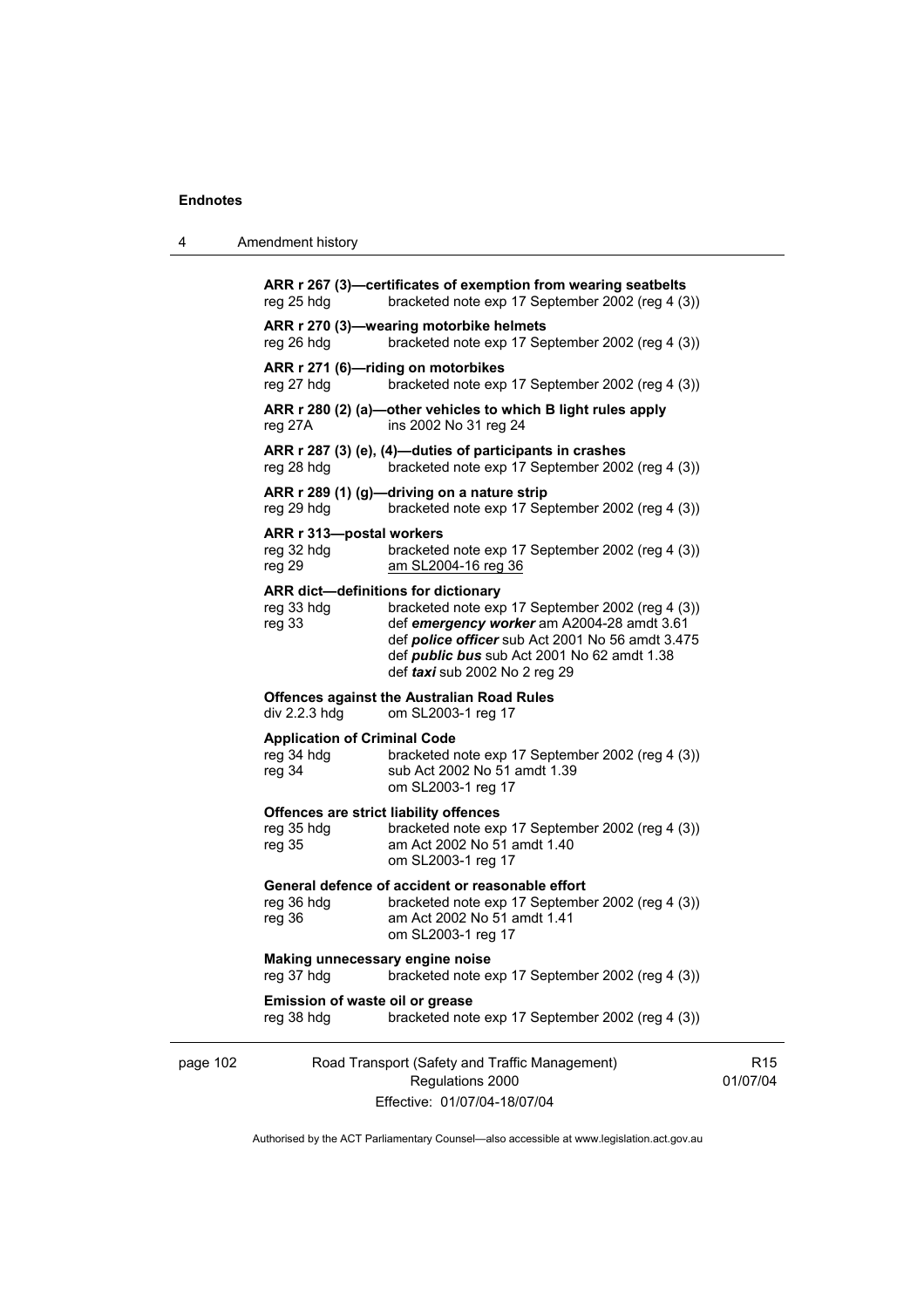| reg 40 hdg                                    | Passengers in sidecars to be seated<br>bracketed note exp 17 September 2002 (reg 4 (3))                                                                                  |
|-----------------------------------------------|--------------------------------------------------------------------------------------------------------------------------------------------------------------------------|
|                                               |                                                                                                                                                                          |
| reg 41 hdg                                    | Number of vehicles that may be drawn<br>bracketed note exp 17 September 2002 (reg 4 (3))                                                                                 |
| reg 42 hdg                                    | Towing by vehicles under 4.5t<br>bracketed note exp 17 September 2002 (reg 4 (3))                                                                                        |
| reg 43 hdg                                    | Lights on motor vehicles generally<br>bracketed note exp 17 September 2002 (reg 4 (3))                                                                                   |
| reg 44 hdg                                    | Use of meters in metered parking areas<br>bracketed note exp 17 September 2002 (reg 4 (3))                                                                               |
| reg 45 hdg                                    | Parking in metered parking spaces<br>bracketed note exp 17 September 2002 (reg 4 (3))                                                                                    |
| reg 46 hdg                                    | Temporary closure of metered parking spaces<br>bracketed note exp 17 September 2002 (reg 4 (3))                                                                          |
| <b>Misuse of parking meters</b><br>reg 47 hdg | bracketed note exp 17 September 2002 (reg 4 (3))                                                                                                                         |
| reg 48 hdg                                    | Interfering with parking meters etc.<br>bracketed note exp 17 September 2002 (reg 4 (3))                                                                                 |
| reg 49 hdg                                    | Use of tickets in ticket parking areas<br>bracketed note exp 17 September 2002 (reg 4 (3))                                                                               |
| reg 50 hdg                                    | Parking in ticket parking spaces<br>bracketed note exp 17 September 2002 (reg 4 (3))                                                                                     |
| reg 51 hdg<br>reg 51                          | Temporary closure of ticket parking spaces<br>bracketed note exp 17 September 2002 (reg 4 (3))<br>am 2002 No 7 reg 4, reg 5; regs renum R6 LA (see 2002 No 7<br>reg $6)$ |
| reg 52 hdg                                    | Use of false or damaged parking tickets etc<br>bracketed note exp 17 September 2002 (reg 4 (3))                                                                          |
| reg 53 hdg                                    | <b>Misuse of ticket machines</b><br>bracketed note exp 17 September 2002 (reg 4 (3))                                                                                     |
| reg 54 hdg                                    | Interfering with parking ticket machines etc<br>bracketed note exp 17 September 2002 (reg 4 (3))                                                                         |
|                                               | Removing parking tickets etc                                                                                                                                             |

R15 01/07/04 Road Transport (Safety and Traffic Management) Regulations 2000 Effective: 01/07/04-18/07/04

page 103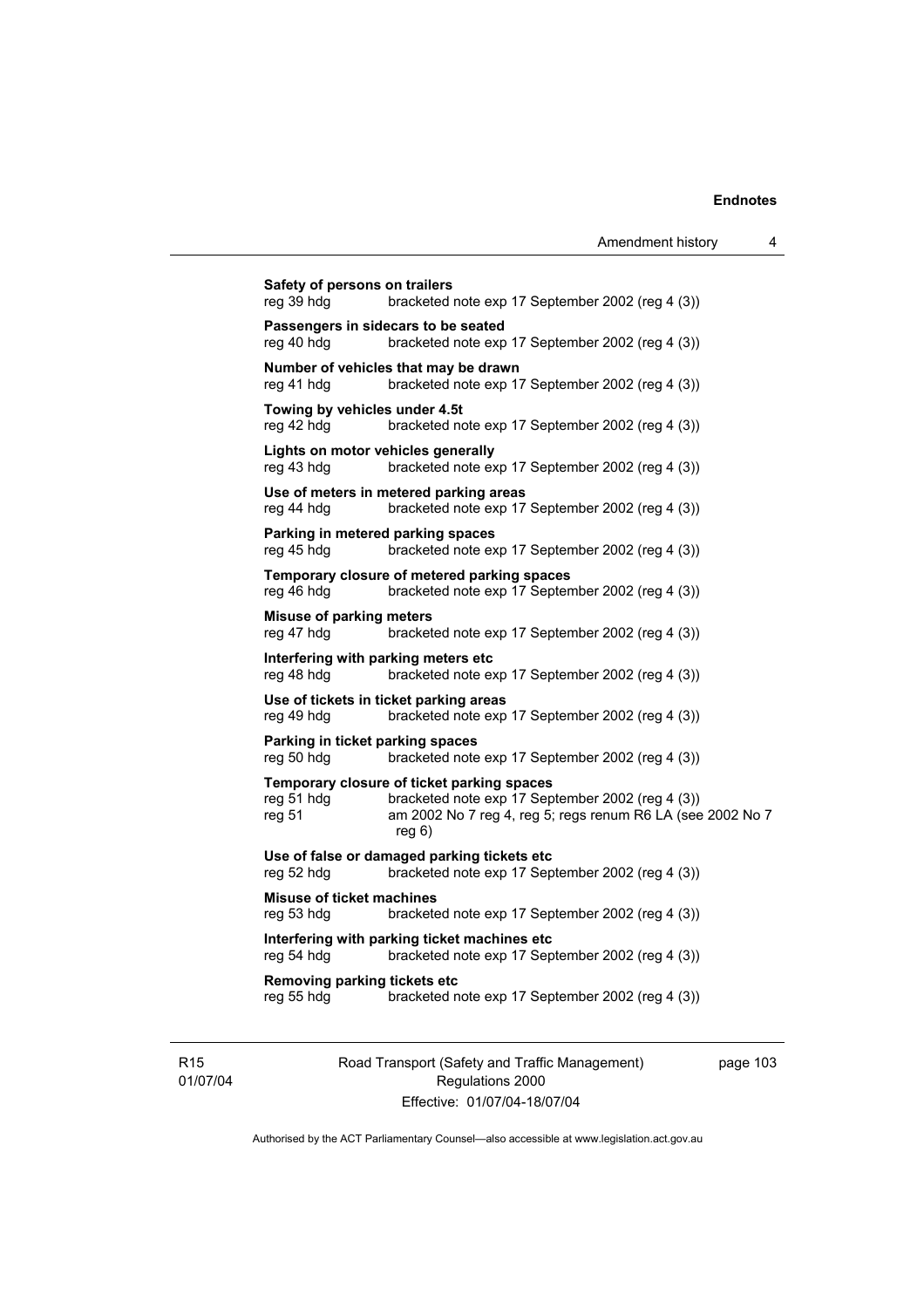| 4 | Amendment history |
|---|-------------------|
|---|-------------------|

| reg 56 hdg<br>reg 56                                         | Unauthorised use and revocation of mobility parking scheme authorities<br>bracketed note exp 17 September 2002 (reg 4 (3))<br>am Act 2002 No 30 amdt 3.770           |
|--------------------------------------------------------------|----------------------------------------------------------------------------------------------------------------------------------------------------------------------|
| reg 57                                                       | No stopping on a road with a red kerb<br>am 2001 No 32 reg 5<br>exp 1 December 2002 (reg 57 (2))                                                                     |
| reg 57A hdg<br>reg 57A                                       | Stopping public buses in bus zones and at bus stops<br>bracketed note exp 17 September 2002 (reg 4 (3))<br>ins 2000 No 33 reg 3<br>am 2001 Act No 62 amdts 1.39-1.41 |
| reg 58 hdg                                                   | Stopping in an emergency etc or to comply with another law<br>bracketed note exp 17 September 2002 (reg 4 (3))                                                       |
| <b>Carrying dangerous substances</b><br>reg 59 hdg<br>reg 59 | bracketed note exp 17 September 2002 (reg 4 (3))<br>sub A2004-7 amdt 1.14<br>am A2004-7 amdt 1.15, amdt 1.16                                                         |
| reg 60 hdg                                                   | Interrupting funeral processions etc<br>bracketed note exp 17 September 2002 (reg 4 (3))                                                                             |
| Driving on roads closed to traffic<br>reg 61 hdg             | bracketed note exp 17 September 2002 (reg 4 (3))                                                                                                                     |
| reg 62 hdg                                                   | Use of wheeled recreational devices and wheeled toys on roads<br>bracketed note exp 17 September 2002 (reg 4 (3))                                                    |
| reg 63 hdg                                                   | Devices that are prescribed traffic control devices<br>bracketed note exp 17 September 2002 (reg 4 (3))                                                              |
| reg 64 hdg                                                   | Preventing prescribed traffic control devices being clearly visible<br>bracketed note exp 17 September 2002 (reg 4 (3))                                              |
| reg 65 hdg                                                   | Use of do not overtake turning vehicle sign<br>bracketed note exp 17 September 2002 (reg 4 (3))                                                                      |
| reg 66                                                       | Approvals etc by road transport authority<br>am Act 2001 No 44 amdt 1.3797, amdt 1.3798                                                                              |
| reg 68 hdg                                                   | Defence of complying with direction of police officer or authorised person<br>bracketed note exp 17 September 2002 (reg 4 (3))                                       |
| reg 69 hdg                                                   | <b>Exemption for driver of police vehicles</b><br>bracketed note exp 17 September 2002 (reg 4 (3))                                                                   |
| reg 70 hdg                                                   | <b>Exemption for driver of emergency vehicles</b><br>bracketed note exp 17 September 2002 (reg 4 (3))                                                                |
|                                                              |                                                                                                                                                                      |

page 104 Road Transport (Safety and Traffic Management) Regulations 2000 Effective: 01/07/04-18/07/04

R15 01/07/04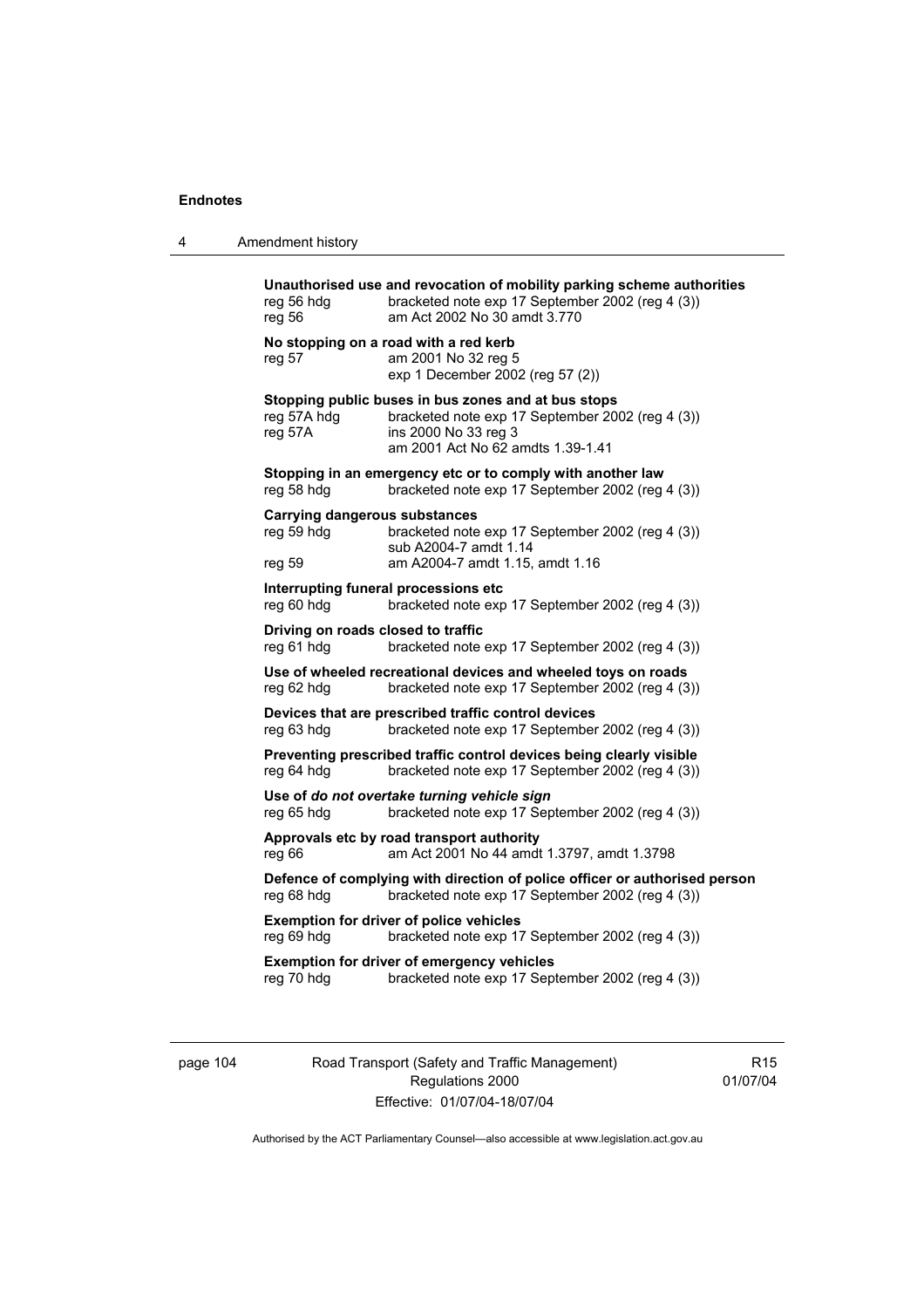| reg 71 hdg<br>reg 71                                   | bracketed note exp 17 September 2002 (reg 4 (3))<br>sub 2002 No 7 reg 7                                                    |
|--------------------------------------------------------|----------------------------------------------------------------------------------------------------------------------------|
| Parking<br>ch 3 hdg                                    | ins 2001 No 32 reg 6                                                                                                       |
| <b>Metered parking schemes</b><br>reg 72 hdg           | bracketed note exp 17 September 2002 (reg 4 (3))                                                                           |
| <b>Metered parking areas</b><br>reg 73 hdg             | bracketed note exp 17 September 2002 (reg 4 (3))                                                                           |
| <b>Parking meters</b><br>reg 74 hdg                    | bracketed note exp 17 September 2002 (reg 4 (3))                                                                           |
| <b>Metered parking spaces</b><br>reg 75 hdg            | bracketed note exp 17 September 2002 (reg 4 (3))                                                                           |
| <b>Parking authorities</b><br>reg 75A                  | ins 2002 No 7 reg 8                                                                                                        |
| Parking authority guidelines<br>reg 75B hdg<br>reg 75B | bracketed note exp 17 September 2002 (reg 4 (3))<br>ins 2002 No 7 reg 8                                                    |
| reg 76 hdg                                             | Ticket parking schemes-road transport authority<br>sub 2002 No 7 reg 9<br>bracketed note exp 17 September 2002 (reg 4 (3)) |
| reg 76A hdg<br>reg 76A                                 | Ticket parking schemes—parking authority<br>bracketed note exp 17 September 2002 (reg 4 (3))<br>ins 2002 No 7 reg 10       |
| <b>Ticket parking areas</b><br>reg 77 hdg<br>reg 77    | bracketed note exp 17 September 2002 (reg 4 (3))<br>$(3)$ , $(4)$ exp 1 December 2006 (reg 77 $(4)$ )                      |
| <b>Ticket parking spaces</b>                           | bracketed note exp 17 September 2002 (reg 4 (3))                                                                           |
| reg 78 hdg                                             |                                                                                                                            |
| <b>Ticket machines</b><br>reg 79 hdg                   | bracketed note exp 17 September 2002 (reg 4 (3))                                                                           |
| <b>Parking tickets</b><br>reg 80 hdg<br>reg 80         | bracketed note exp 17 September 2002 (reg 4 (3))<br>am 2002 No 7 reg 11                                                    |

R15 01/07/04 Road Transport (Safety and Traffic Management) Regulations 2000 Effective: 01/07/04-18/07/04

page 105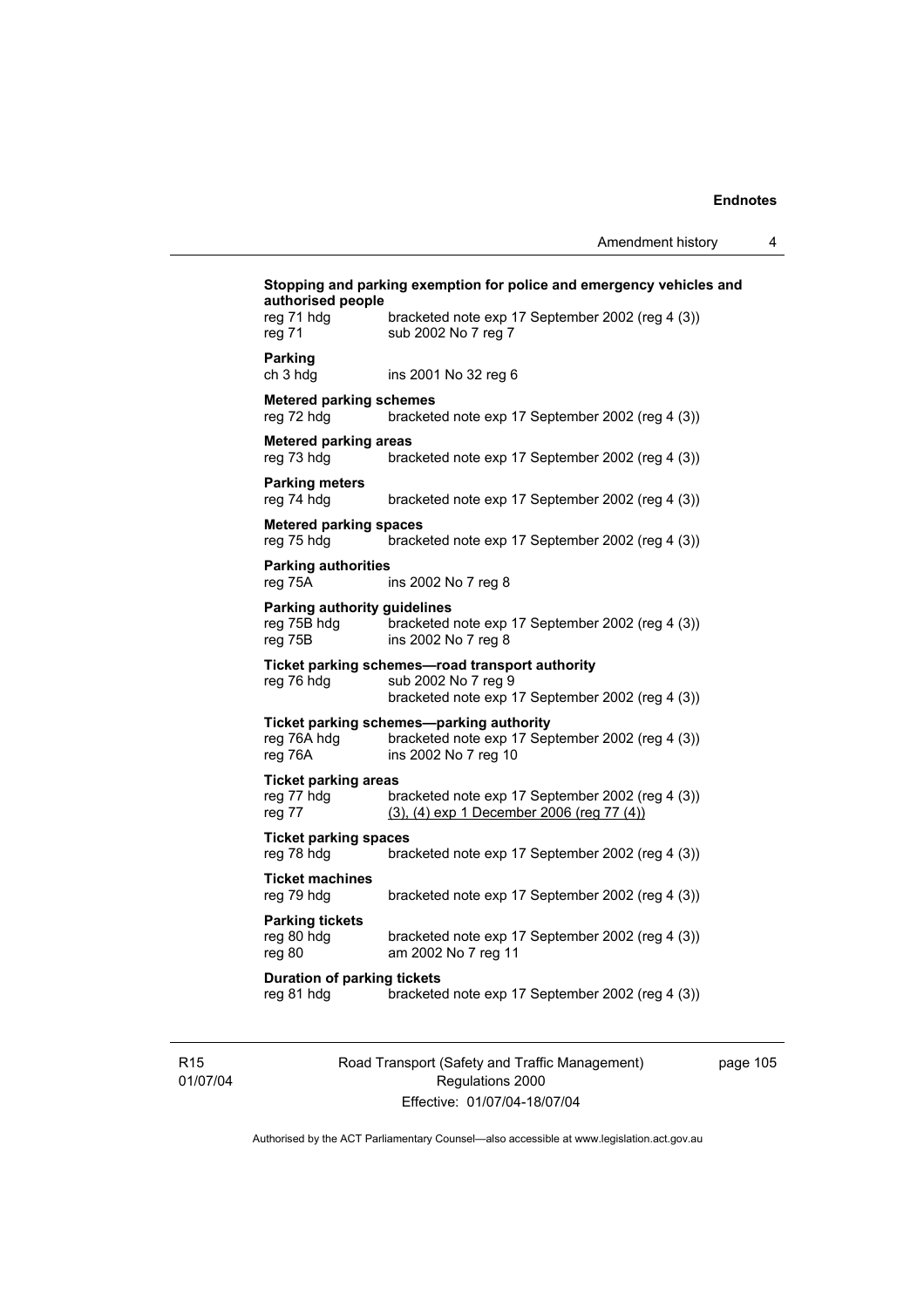|  | Amendment history |
|--|-------------------|
|--|-------------------|

| Definitions for div 3.1.3<br>reg 82 hdg                  | bracketed note exp 17 September 2002 (reg 4 (3))                                                                                                                |
|----------------------------------------------------------|-----------------------------------------------------------------------------------------------------------------------------------------------------------------|
| reg 83 hdg                                               | References in div to land adjoining residential land<br>bracketed note exp 17 September 2002 (reg 4 (3))                                                        |
| reg 84 hdg                                               | Vehicle parked partly on residential land<br>bracketed note exp 17 September 2002 (reg 4 (3))                                                                   |
| reg 85 hdg                                               | Parking of certain vehicles on residential land prohibited<br>bracketed note exp 17 September 2002 (reg 4 (3))                                                  |
| reg 86 hdg                                               | Parking of certain vehicles on land adjoining residential land prohibited<br>bracketed note exp 17 September 2002 (reg 4 (3))                                   |
| reg 87 hdg<br>reg 87                                     | Parking of certain commercial vehicles on land with multi-unit developments<br>bracketed note exp 17 September 2002 (reg 4 (3))<br>am Act 2002 No 30 amdt 3.771 |
| <b>Daily infringement</b><br>reg 88 hdg                  | bracketed note exp 17 September 2002 (reg 4 (3))                                                                                                                |
| Codes of practice<br>reg 89 hdg<br>reg 89                | bracketed note exp 17 September 2002 (reg 4 (3))<br>am Act 2001 No 44 amdt 1.3799, amdt 1.3800                                                                  |
| Notice of codes of practice etc<br>reg 90 hdg<br>reg 90  | bracketed note exp 17 September 2002 (reg 4 (3))<br>am Act 2001 No 44 amdts 1.3801-1.3803<br>def the code of practice om Act 2001 No 44 amdt 1.3803             |
| <b>Application for exemption</b><br>reg 91 hdg           | bracketed note exp 17 September 2002 (reg 4 (3))                                                                                                                |
| reg 92 hdg                                               | Decision on application for exemption<br>bracketed note exp 17 September 2002 (reg 4 (3))                                                                       |
| <b>Endorsement of certificates</b><br>reg 93 hdg         | bracketed note exp 17 September 2002 (reg 4 (3))                                                                                                                |
| reg 94 hdg                                               | Variation of conditions of exemptions<br>bracketed note exp 17 September 2002 (reg 4 (3))                                                                       |
| <b>Additional information by applicant</b><br>reg 95 hdg | bracketed note exp 17 September 2002 (reg 4 (3))                                                                                                                |
| reg 96 hdg                                               | Loss etc of existing operator's certificate<br>bracketed note exp 17 September 2002 (reg 4 (3))                                                                 |
| reg 97 hdg<br>reg 97                                     | Cancellation of existing operator's certificate etc<br>bracketed note exp 17 September 2002 (reg 4 (3))<br>am Act 2002 No 30 amdt 3.772                         |
|                                                          |                                                                                                                                                                 |

page 106 Road Transport (Safety and Traffic Management) Regulations 2000 Effective: 01/07/04-18/07/04

R15 01/07/04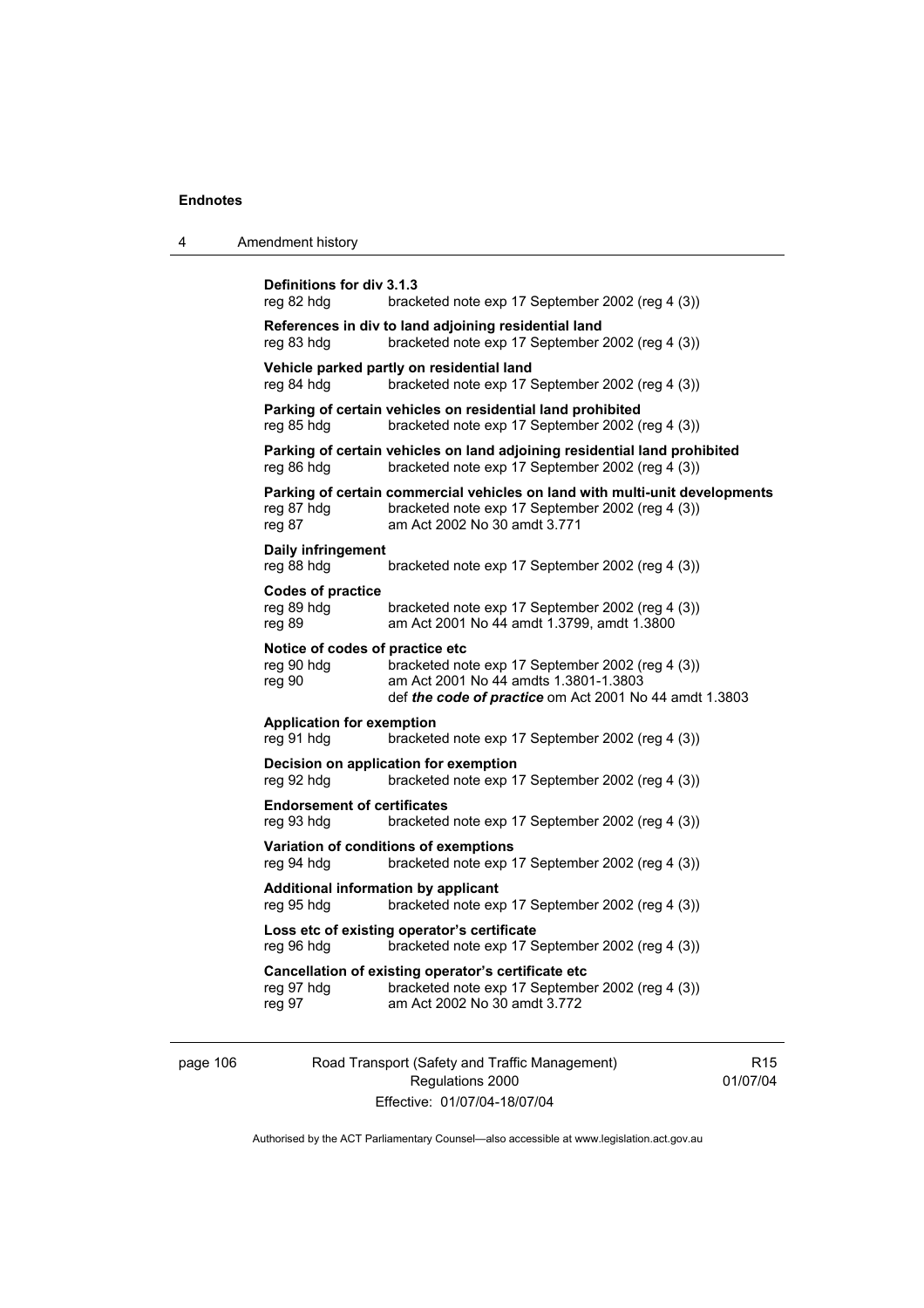| reg 97A hdg<br>reg 97A                                          | bracketed note exp 17 September 2002 (reg 4 (3))<br>ins 2002 No 7 reg 12                                                                                                                                                                                                                                  |
|-----------------------------------------------------------------|-----------------------------------------------------------------------------------------------------------------------------------------------------------------------------------------------------------------------------------------------------------------------------------------------------------|
| <b>Overlapping schemes</b><br>reg 98 hdg<br>reg 98              | bracketed note exp 17 September 2002 (reg 4 (3))<br>am 2002 No 7 reg 13                                                                                                                                                                                                                                   |
| reg 98A hdg<br>reg 98A                                          | Income from ticket parking scheme<br>bracketed note exp 17 September 2002 (reg 4 (3))<br>ins 2002 No 7 reg 14                                                                                                                                                                                             |
| <b>Costs of ticket parking scheme</b><br>reg 98B hdg<br>reg 98B | bracketed note exp 17 September 2002 (reg 4 (3))<br>ins 2002 No 7 reg 14                                                                                                                                                                                                                                  |
| reg 99 hdg                                                      | Trailers not separately chargeable<br>bracketed note exp 17 September 2002 (reg 4 (3))                                                                                                                                                                                                                    |
| <b>Parking permits</b><br>reg 100 hdg                           | bracketed note exp 17 September 2002 (reg 4 (3))                                                                                                                                                                                                                                                          |
| reg 101 hdg                                                     | Mobility parking scheme authorities<br>bracketed note exp 17 September 2002 (reg 4 (3))                                                                                                                                                                                                                   |
| Definitions for ch 4<br>reg 102 hdg<br>reg 102                  | bracketed note exp 17 September 2002 (reg 4 (3))<br>am 2000 No 33 reg 4; 2000 No 52 reg 4<br>def approved police speedometer ins 2001 No 32 reg 7<br>def digital camera detection device sub 2001 No 32 reg 8<br>def security checksum ins 2001 No 32 reg 9<br>def testing authority am 2001 No 32 reg 10 |
| reg 103 hdg<br>reg 103                                          | Approved traffic offence detection devices<br>bracketed note exp 17 September 2002 (reg 4 (3))<br>sub 2000 No 52 reg 5<br>am 2001 No 32 reg 11                                                                                                                                                            |
| reg 103A                                                        | Approval of police vehicle speedometers<br>ins 2001 No 32 reg 12                                                                                                                                                                                                                                          |
| reg 104 hdg<br>reg 104                                          | Major testing of traffic offence detection devices<br>bracketed note exp 17 September 2002 (reg 4 (3))<br>am 2000 No 33 reg 5<br>sub 2000 No 52 reg 5<br>am 2001 No 32 regs 13-17                                                                                                                         |
| reg 105 hdg<br>reg 105                                          | Use of digital camera detection devices<br>bracketed note exp 17 September 2002 (reg 4 (3))<br>sub 2001 No 32 reg 18                                                                                                                                                                                      |

R15 01/07/04 Road Transport (Safety and Traffic Management) Regulations 2000 Effective: 01/07/04-18/07/04

page 107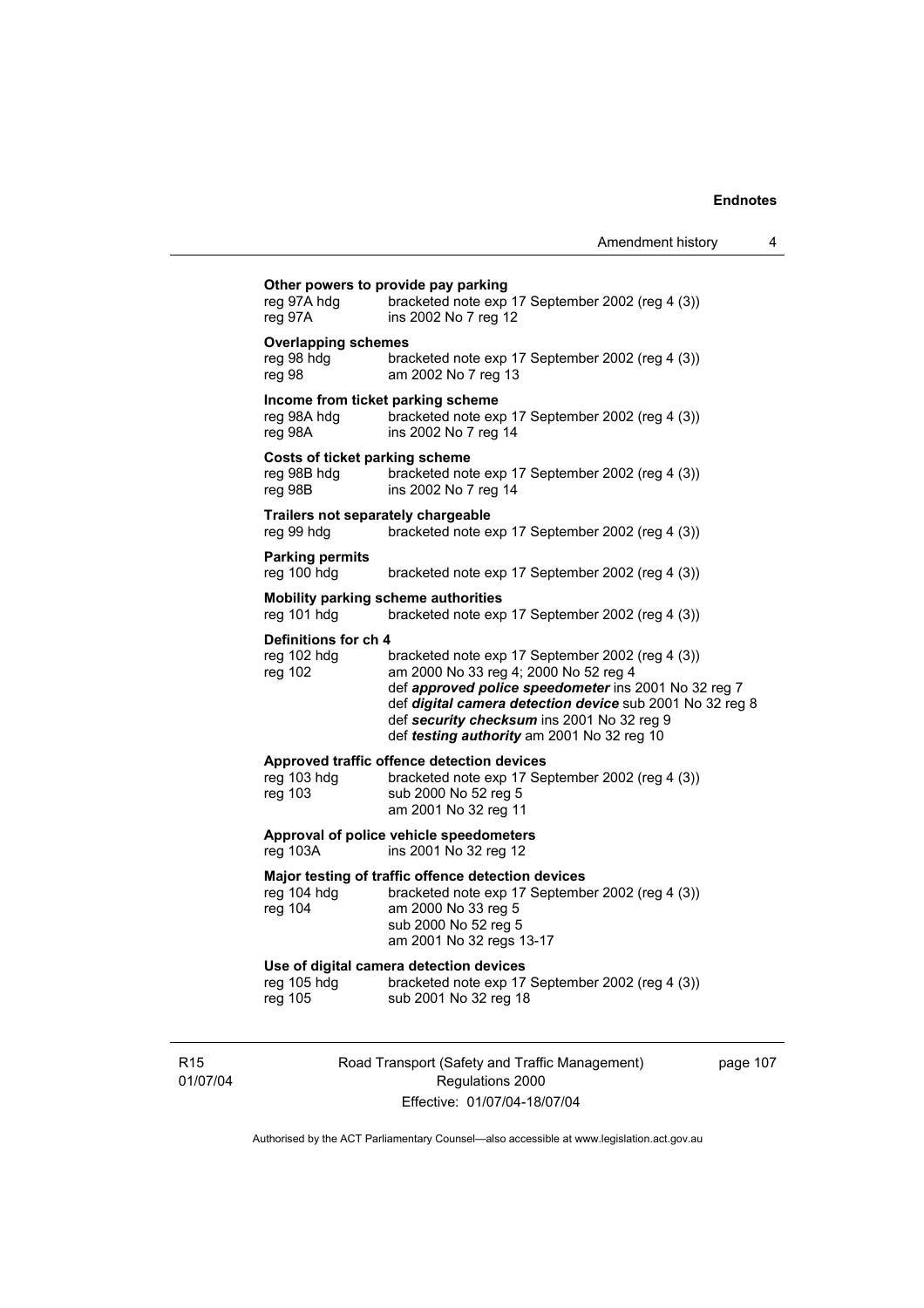|  | Amendment history |
|--|-------------------|
|--|-------------------|

| page 108 |                                                          | Road Transport (Safety and Traffic Management)                                                                                                     | R <sub>15</sub> |
|----------|----------------------------------------------------------|----------------------------------------------------------------------------------------------------------------------------------------------------|-----------------|
|          | reg 113 hdg                                              | Responsible person to inspect driver licence<br>bracketed note exp 17 September 2002 (reg 4 (3))                                                   |                 |
|          | reg 112A hdg<br>reg 112A                                 | Disposal of forfeited vehicles-Act, s 10J<br>bracketed note exp 17 September 2002 (reg 4 (3))<br>ins 2001 No 32 reg 23                             |                 |
|          | reg 112 hdg<br>reg 112                                   | Disposal of impounded or forfeited vehicles<br>bracketed note exp 17 September 2002 (reg 4 (3))<br>am Act 2001 No 29 s 14<br>sub 2001 No 32 reg 23 |                 |
|          | reg 111 hdg                                              | Removal of unattended vehicles from certain places<br>bracketed note exp 17 September 2002 (reg 4 (3))                                             |                 |
|          | Prohibition on car minding<br>reg 110 hdg                | bracketed note exp 17 September 2002 (reg 4 (3))                                                                                                   |                 |
|          | <b>Additional powers of police</b><br>reg 109 hdg        | bracketed note exp 17 September 2002 (reg 4 (3))                                                                                                   |                 |
|          | Meaning of vehicle image codes<br>reg 108 hdg<br>reg 108 | bracketed note exp 17 September 2002 (reg 4 (3))<br>sub 2000 No 33 reg 6; 2000 No 52 reg 7<br>am 2001 No 32 regs 20-22                             |                 |
|          | s 23 (2) (c) (iii)<br>reg 107C                           | Verification of traffic lights camera detection device image files-Act,<br>ins 2001 No 32 reg 19                                                   |                 |
|          | reg 107B                                                 | ins 2001 No 32 reg 19                                                                                                                              |                 |
|          | s 23 (2) (c) (ii)                                        | Recording of traffic lights camera detection device image files—Act,                                                                               |                 |
|          | reg 107A                                                 | Recording of digital camera detection device image files—Act, s 23 (2) (c) (ii)<br>ins 2001 No 32 reg 19                                           |                 |
|          | Approved people-use<br>reg 107 hdg<br>reg 107            | bracketed note exp 17 September 2002 (reg 4 (3))<br>am 2000 No 52 reg 6                                                                            |                 |
|          | reg 106 hdg                                              | Approved people-testing and sealing<br>bracketed note exp 17 September 2002 (reg 4 (3))                                                            |                 |
|          | reg 105B hdg<br>reg 105B                                 | Use of radar speed measuring devices<br>bracketed note exp 17 September 2002 (reg 4 (3))<br>ins 2001 No 32 reg 18                                  |                 |
|          | reg 105A hdg<br>reg 105A                                 | Use of laser speed measuring devices<br>bracketed note exp 17 September 2002 (reg 4 (3))<br>ins 2001 No 32 reg 18                                  |                 |
|          |                                                          |                                                                                                                                                    |                 |

Regulations 2000 Effective: 01/07/04-18/07/04

R15 01/07/04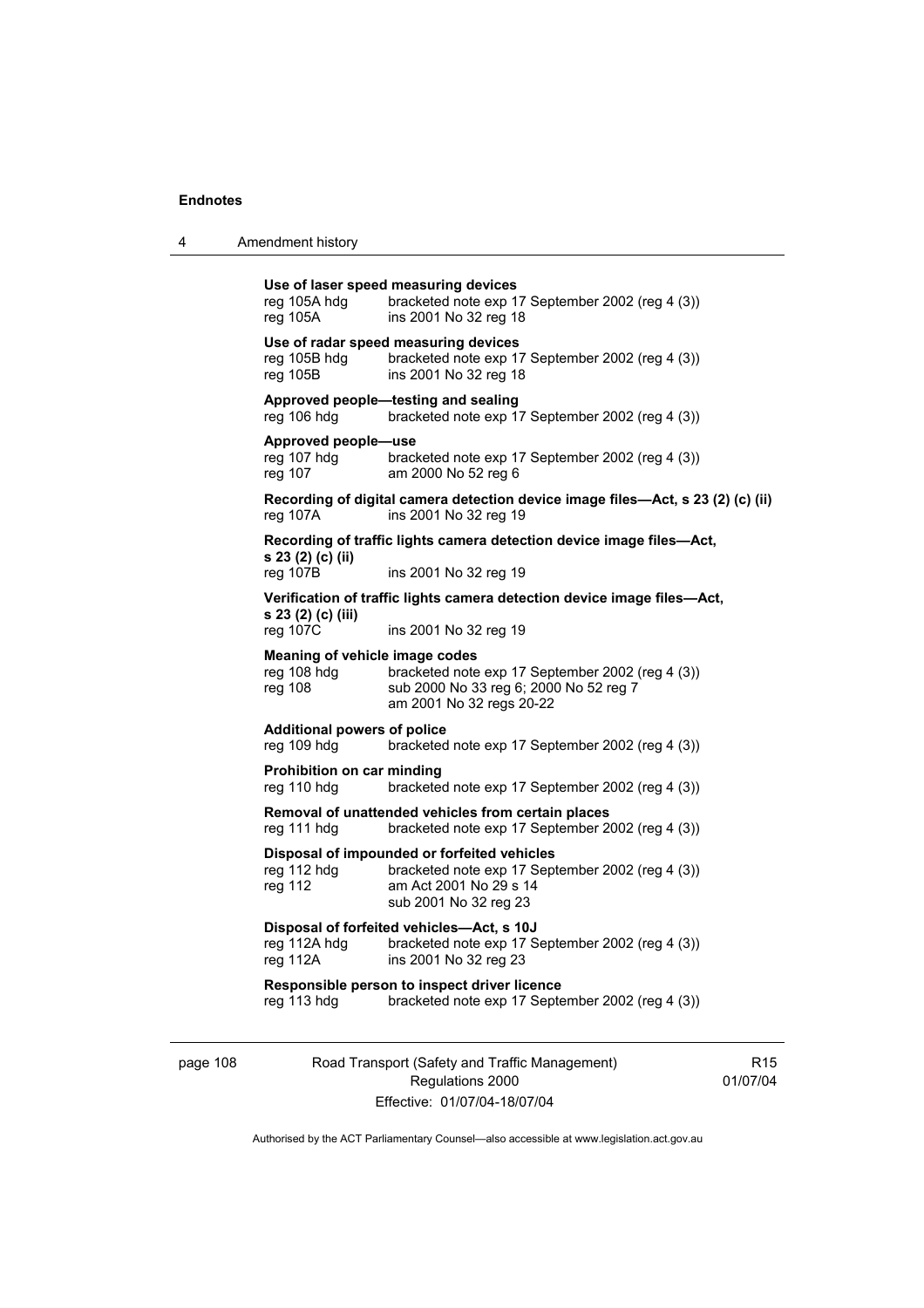|                                                                                                 |                                                                                                                                                                     | Amendment history | 4 |  |  |  |
|-------------------------------------------------------------------------------------------------|---------------------------------------------------------------------------------------------------------------------------------------------------------------------|-------------------|---|--|--|--|
| Responsible person's consent<br>reg 114 hdg<br>bracketed note exp 17 September 2002 (reg 4 (3)) |                                                                                                                                                                     |                   |   |  |  |  |
| reg 115 hdg<br>reg 115                                                                          | <b>Application of Criminal Code to regulations</b><br>bracketed note exp 17 September 2002 (reg 4 (3))<br>sub Act 2002 No 51 amdt 1.42<br>om SL2003-1 reg 18        |                   |   |  |  |  |
| reg 116 hdg<br>reg 116                                                                          | Offences against regulations are strict liability offences<br>bracketed note exp 17 September 2002 (reg 4 (3))<br>am Act 2002 No 51 amdt 1.43<br>om SL2003-1 reg 18 |                   |   |  |  |  |
| reg 117 hdg<br>reg 117                                                                          | General defence of accident or reasonable effort<br>bracketed note exp 17 September 2002 (reg 4 (3))<br>am Act 2002 No 51 amdt 1.44<br>om SL2003-1 reg 18           |                   |   |  |  |  |
| <b>Transitional</b><br>ch 6 hdg                                                                 | exp 1 March 2002 (reg 128)                                                                                                                                          |                   |   |  |  |  |
| <b>Parking</b><br>pt $6.1$ hdg                                                                  | exp 1 March 2002 (reg 128)                                                                                                                                          |                   |   |  |  |  |
| reg 118                                                                                         | <b>Existing Class A and Class B parking spaces</b><br>exp 1 March 2002 (reg 128)                                                                                    |                   |   |  |  |  |
| <b>Existing parking labels</b><br>reg 119                                                       | exp 1 March 2002 (reg 128)                                                                                                                                          |                   |   |  |  |  |
| <b>Existing disability labels</b><br>reg 120                                                    | exp 1 June 2000 (reg 120)                                                                                                                                           |                   |   |  |  |  |
| <b>Existing codes of practice</b><br>reg 121                                                    | exp 1 March 2002 (reg 128)                                                                                                                                          |                   |   |  |  |  |
| <b>Existing exemptions</b><br>reg 122                                                           | exp 1 March 2002 (reg 128)                                                                                                                                          |                   |   |  |  |  |
| reg 123                                                                                         | Existing applications for exemptions and variation of conditions<br>exp 1 March 2002 (reg 128)                                                                      |                   |   |  |  |  |
| <b>Existing notices to show cause</b><br>reg 124                                                | exp 1 March 2002 (reg 128)                                                                                                                                          |                   |   |  |  |  |
| <b>Traffic offence detection devices</b><br>pt $6.2$ hdg                                        | exp 1 March 2002 (reg 128)                                                                                                                                          |                   |   |  |  |  |
| <b>Existing tests and certificates</b><br>reg 125                                               | am 2001 No 32 reg 24<br>exp 1 March 2002 (reg 128)                                                                                                                  |                   |   |  |  |  |
|                                                                                                 |                                                                                                                                                                     |                   |   |  |  |  |

R15 01/07/04 Road Transport (Safety and Traffic Management) Regulations 2000 Effective: 01/07/04-18/07/04

page 109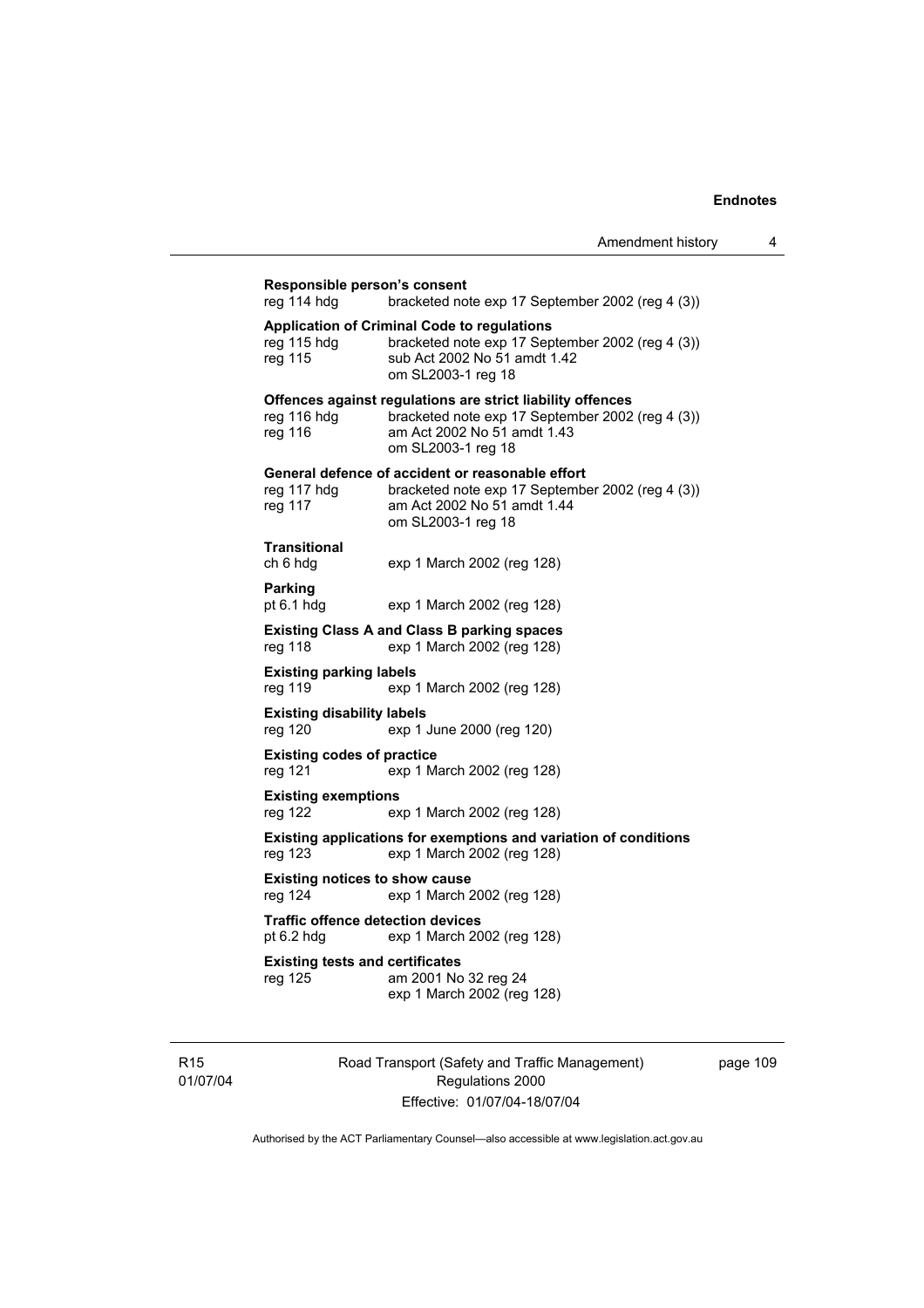4 Amendment history

| reg 126                                             | exp 1 March 2002 (reg 128)                                                                          |  |  |
|-----------------------------------------------------|-----------------------------------------------------------------------------------------------------|--|--|
| <b>Other transitional provisions</b>                |                                                                                                     |  |  |
| pt $6.3$ hdg                                        | exp 1 March 2002 (reg 128)                                                                          |  |  |
| <b>Existing medical certificate about seatbelts</b> |                                                                                                     |  |  |
| reg 127                                             | exp 1 March 2002 (reg 128)                                                                          |  |  |
| Expiry of ch 6                                      |                                                                                                     |  |  |
| reg 128                                             | am Act 2001 No 27 amdt 4.25                                                                         |  |  |
|                                                     | am Act 2001 No 44 amdt 1.3804                                                                       |  |  |
|                                                     | exp 1 March 2002 (reg 128)                                                                          |  |  |
| Meaning of location codes on images                 |                                                                                                     |  |  |
| sch 1                                               | sub 2000 No 33 reg 8                                                                                |  |  |
|                                                     | am 2000 No 52 reg 8; pts renum R4 LA; SL2003-14 reg 4                                               |  |  |
| <b>Dictionary</b>                                   |                                                                                                     |  |  |
| dict                                                | am A2004-28 amdt 3.62                                                                               |  |  |
|                                                     | def approved police speedometer ins 2001 No 32 reg 26                                               |  |  |
|                                                     | def area of operations ins 2002 No 7 reg 15                                                         |  |  |
|                                                     | def ARR ins SL2003-12 reg 6                                                                         |  |  |
|                                                     | def camera detection device ins 2000 No 52 reg 9                                                    |  |  |
|                                                     | sub 2001 No 32 reg 25                                                                               |  |  |
|                                                     | def centre of the road ins 2000 No 52 reg 9                                                         |  |  |
|                                                     | def digital camera detection device ins 2000 No 52 reg 9                                            |  |  |
|                                                     | def emergency worker om SL2004-16 reg 38<br>def give way ins 2000 No 21 reg 4                       |  |  |
|                                                     | def indicated on ins 2001 No 32 reg 26                                                              |  |  |
|                                                     | def laser speed measuring device ins 2000 No 52 reg 9                                               |  |  |
|                                                     | def length ins 2000 No 52 reg 9                                                                     |  |  |
|                                                     | def length of road om 2000 No 52 reg 9                                                              |  |  |
|                                                     | def marked foot crossing ins 2000 No 21 reg 4                                                       |  |  |
|                                                     | def motor vehicle ins 2000 No 52 reg 9                                                              |  |  |
|                                                     | def parking authority ins 2002 No 7 reg 15                                                          |  |  |
|                                                     | def parking authority guidelines ins 2002 No 7 reg 15                                               |  |  |
|                                                     | def parking ticket am 2002 No 7 reg 16                                                              |  |  |
|                                                     | def pedestrian ins 2000 No 21 reg 4                                                                 |  |  |
|                                                     | def piezo strip speed measuring device ins 2000 No 52<br>reg 9                                      |  |  |
|                                                     | def postal vehicle am SL2004-16 reg 39                                                              |  |  |
|                                                     | def <i>public bus</i> sub Act 2001 No 62 amdt 1.42                                                  |  |  |
|                                                     | def radar speed measuring device ins 2000 No 52 reg 9<br>def recording medium ins 2001 No 32 reg 26 |  |  |
|                                                     | def red traffic arrow ins 2000 No 52 reg 9                                                          |  |  |
|                                                     | def red traffic light ins 2000 No 52 reg 9                                                          |  |  |
|                                                     | def restricted taxi om 2002 No 2 reg 30                                                             |  |  |

page 110 Road Transport (Safety and Traffic Management) Regulations 2000 Effective: 01/07/04-18/07/04

R15 01/07/04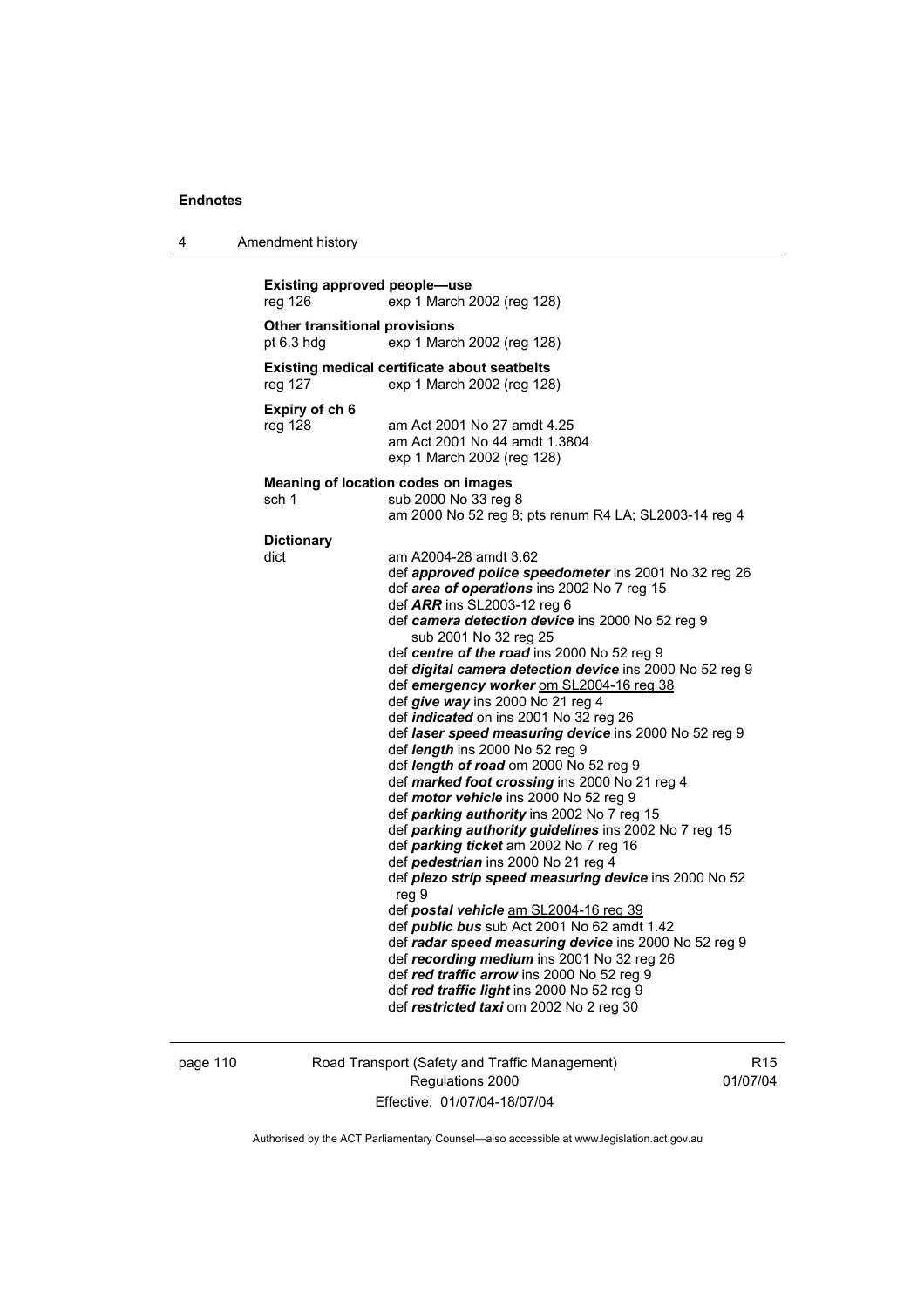def *ride* ins 2000 No 21 reg 4 def *rider* ins 2000 No 21 reg 4 def *road* sub Act 2002 No 30 amdt 3.773 def *road related area* ins Act 2002 No 30 amdt 3.774 def *security checksum* ins 2001 No 32 reg 26 def *speed measuring device* ins 2000 No 52 reg 9 def *taxi* sub 2002 No 2 reg 31 def *testing authority* ins 2000 No 52 reg 9 def *the Act* om Act 2001 No 44 amdt 1.3805 def *traffic lights camera detection* ins 2000 No 52 reg 9 def *trailer* ins 2000 No 52 reg 9 def *vehicle* ins 2000 No 52 reg 9 def *WORM disk* ins 2001 No 32 reg 26

## **5 Earlier republications**

Some earlier republications were not numbered. The number in column 1 refers to the publication order.

Since 12 September 2001 every authorised republication has been published in electronic pdf format on the ACT legislation register. A selection of authorised republications have also been published in printed format. These republications are marked with an asterisk (\*) in column 1. Except for the footer, electronic and printed versions of an authorised republication are identical.

| <b>Republication No Amendments to</b> |                | <b>Republication date</b> |
|---------------------------------------|----------------|---------------------------|
| 1                                     | not amended    | 1 March 2000              |
| 2                                     | Act 2001 No 56 | 12 September 2001         |
| 3                                     | Act 2001 No 62 | 3 December 2001           |
| 4                                     | SL 2002 No 2   | 1 March 2002              |
| $5^*$                                 | SL 2002 No 2   | 2 March 2002              |
| 6                                     | SL 2002 No 7   | 16 April 2002             |
| 7                                     | Act 2002 No 30 | 10 October 2002           |
| 8                                     | SL2002-31      | 1 November 2002           |
| 9                                     | SL2002-31      | 2 December 2002           |
| 10                                    | Act 2002 No 51 | 1 January 2003            |
| 11                                    | SL2003-1       | 10 January 2003           |
|                                       |                |                           |

R15 01/07/04 Road Transport (Safety and Traffic Management) Regulations 2000 Effective: 01/07/04-18/07/04

page 111